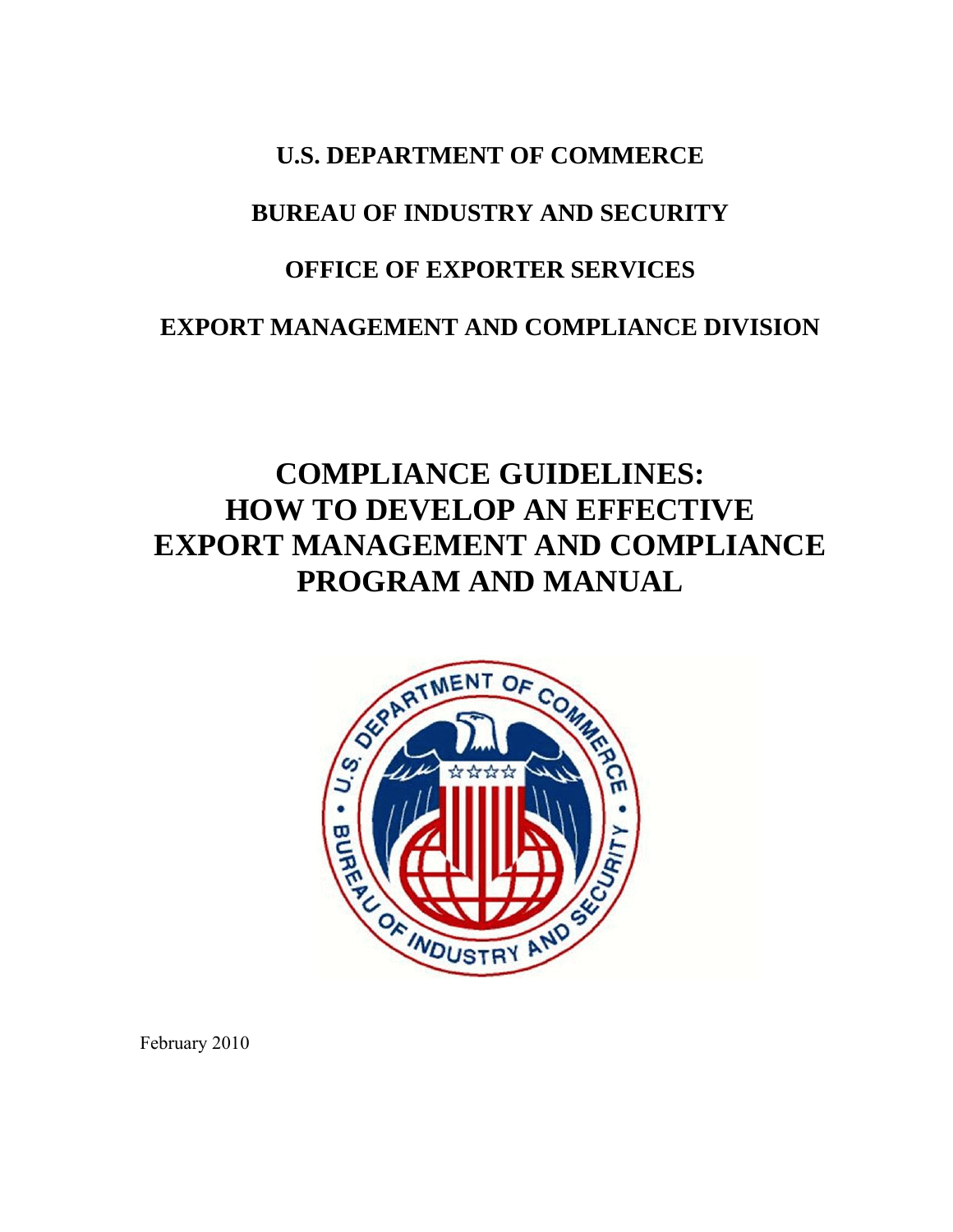### **TABLE OF CONTENTS**

| Procedures for Implementing Checks and Screenings and Addressing Vulnerabilities79        |  |
|-------------------------------------------------------------------------------------------|--|
|                                                                                           |  |
| Key Element 7: Export Compliance Monitoring and Auditing/Assessing137                     |  |
| Key Elements 8 & 9: Handling and Reporting Export Compliance Problems and Violations, and |  |
|                                                                                           |  |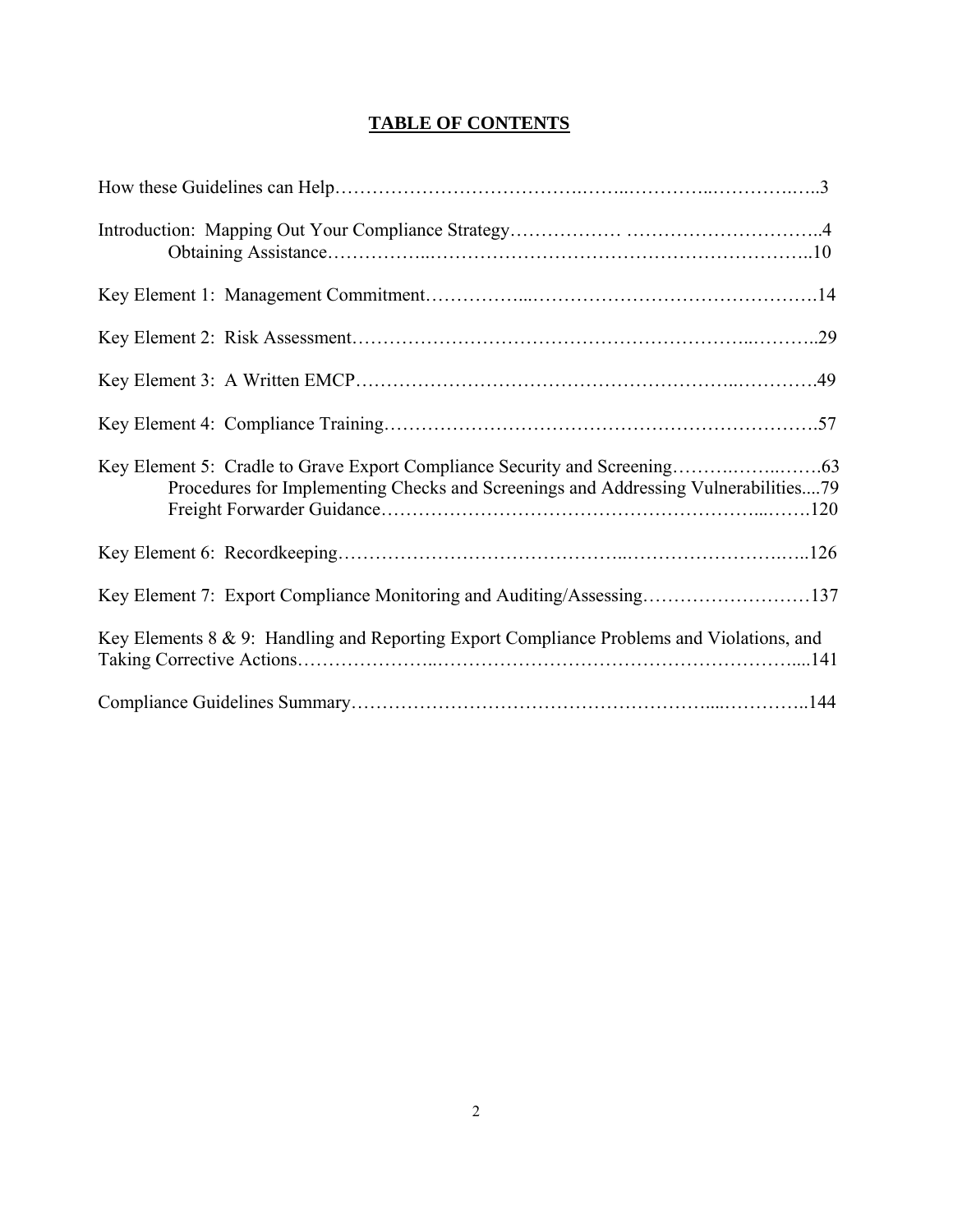# **Compliance Guidelines: How to Develop an Export Management and Compliance Program and Manual**

### **HOW THESE GUIDELINES CAN HELP**

These Guidelines were developed to assist companies in establishing, or enhancing, an Export Management and Compliance Program (EMCP). This document promotes good export compliance practices. It recommends principal components of a comprehensive and effective EMCP and provides information, tools, and templates to help companies develop an EMCP.

Using these Guidelines, a company will be able to accomplish two things:

- **(1)** Develop an operational program that will manage a company's export decisions and export transactions in compliance with the Export Administration Regulations (EAR); and
- **(2)** Develop a written EMCP guidelines document to ensure consistent instruction and operational application of a company's export policies, procedures, decisions, and transactions.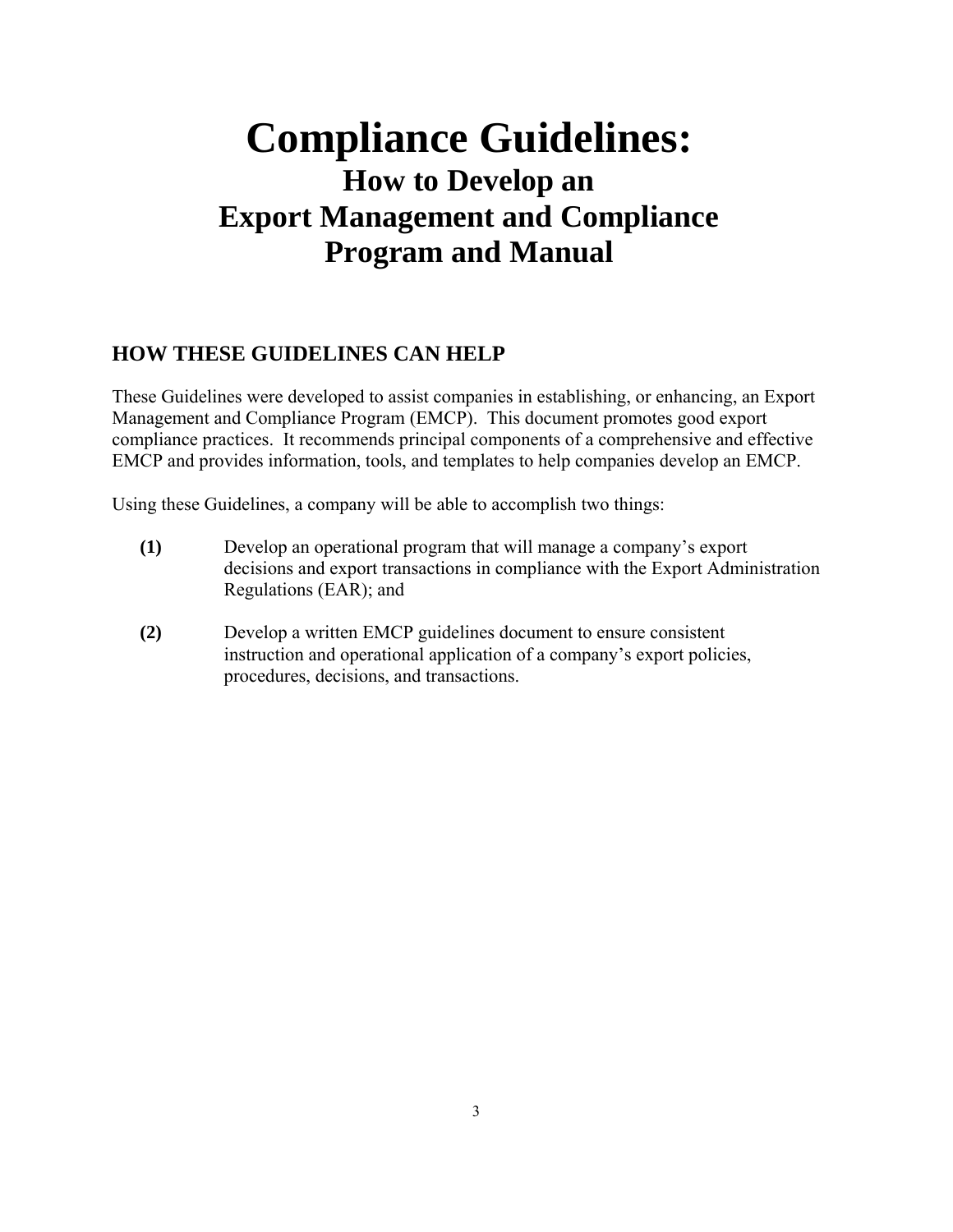# **INTRODUCTION**

# **MAPPING OUT YOUR COMPLIANCE STRATEGY**

### **PUBLIC-PRIVATE PARTNERSHIP**

The U.S. Government relies on the due diligence of exporters to help ensure national security. Concerns regarding security, homeland and international, as well as the proliferation of weapons of mass destruction and terrorism have heightened. It is through a strong public-sector/privatesector partnership that the diversion of dual-use items for harmful and destructive purposes can most effectively be prevented. Dual-use items are items that have a commercial application and also can be of military, weapons-of-mass-destruction, or terrorist use. Given the breadth of commodities that may be so categorized, as well as the potential for issues with regard to parties to a transaction, it behooves companies in all industries to adopt an export compliance program, and the prescription herein may be applied to all industries that export or plan to export.

Nuclear, missile, biological, and chemical dual-use items that can, in the hands of hostile states and terrorists, be used for destructive purposes, represent one of the greatest security challenges facing the United States today. Today's threats are far more diverse and less predictable than in the past. Those hostile to the United States have demonstrated their willingness to take high risks to achieve their goals. Controlling and preventing the proliferation of such deadly weapons and their delivery systems, and reducing the number of those already in existence, is a national security priority.

Today's global marketplace is a very competitive and complex arena for businesses to navigate, and the threat of dual-use items being used for wrongful purposes is real. Companies, like yours, are the first line of our common national-security defense and are in the most strategic position to evaluate customers and export transactions. U.S. export controls help protect our country by keeping goods and technologies out of the hands of countries of concern, terrorists, and other persons who would use them against us. Violations of export control law can adversely affect U.S. national security, foreign policy interests, and U.S. business, and result in both criminal and administrative penalties.

Developing an effective EMCP is an invaluable way a company can contribute to U.S. national security and nonproliferation priorities while protecting vital company interests. Establishing an EMCP is not a guarantee that an export violation will not occur, but it minimizes the risk of noncompliance and is a map to consistent export compliance. These Guidelines promote good export compliance practices and have been developed to help companies like yours create an effective EMCP that will minimize the risk of noncompliance with export control laws.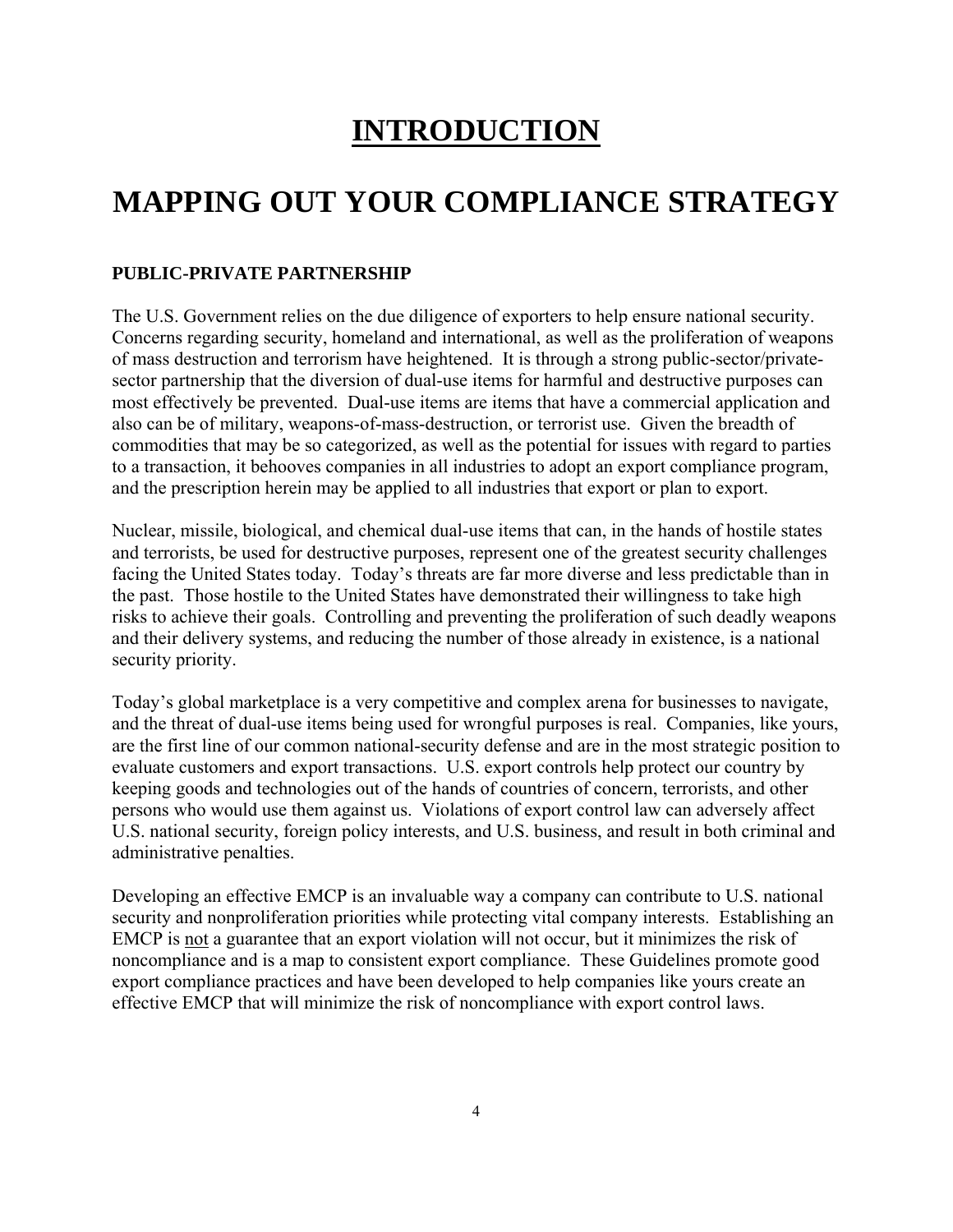#### **EXPORT MANAGEMENT AND COMPLIANCE PROGRAM DEFINED**

An EMCP includes both the operational export compliance policies and procedures an organization implements and a written set of guidelines that captures those policies and procedures. The purpose of an EMCP is to ensure: that the right export decisions are consistently being made; that employees know their export control responsibilities; that the right procedures are being followed; and that the right questions are being asked to ensure that exports are being made in compliance with U.S. Export Administration Regulations and, therefore, consistent with a company's best interests.

Every organization needs an EMCP that uniquely addresses their organization-specific requirements. An organization's EMCP should be appropriate to the scope of its export and reexport activities and to its business circumstances. There is no generic, off-the-shelf, one-sizefits-all EMCP that could completely cover the great variety of different industries and business characteristics.By developing an organization-specific compliance program that is appropriately tailored to the nature of an organization's export and reexport activities, an organization can implement an effective compliance program that works well. Factors such as the size of an organization, the end-use and sensitivity of products, the geographic location of business and customers, the relationships with business partners, volume of exports, product restrictions, and complexity of internal export processes will influence how an organization structures its operational EMCP.

Companies and other organizations decide what compliance measures are appropriate. As part of that decision analysis, it is recommended that they build a compliance program that addresses current requirements but can also grow and support future needs. A small company, for instance, because of its size may not see the value of including in their EMCP compliance manual certain EMCP items mentioned herein; however, there are certain key elements that are recommended for all organizations, because those key elements serve as a foundation for accountability for any organization. By establishing good compliance practices from the beginning, you will have an EMCP program that evolves and grows along with the business, and is flexible to adapt to regulatory changes. Likewise, a small company may not necessarily believe that it needs to develop its own formalized training program. However, if the training program is developed as part of the foundation of the compliance program, it will be available when new personnel are added.

All compliance programs are different. As an example, some companies choose to designate a single employee responsible for the administration, performance, and coordination of export and compliance responsibilities. Other companies decentralize these responsibilities throughout the organization, but with corporate oversight to ensure essential compliance standards are maintained. The size, organizational structure, and production/distribution network of an organization are key determinants of where compliance functions and personnel should reside. Many centralize the administration of training, recordkeeping, dissemination of regulatory material, notification of non-compliance, and audits. However, the actual screening activities against various government lists (of foreign entities that should be avoided, certain end-use and end-user activities, and diversion risk) may be performed by personnel throughout the company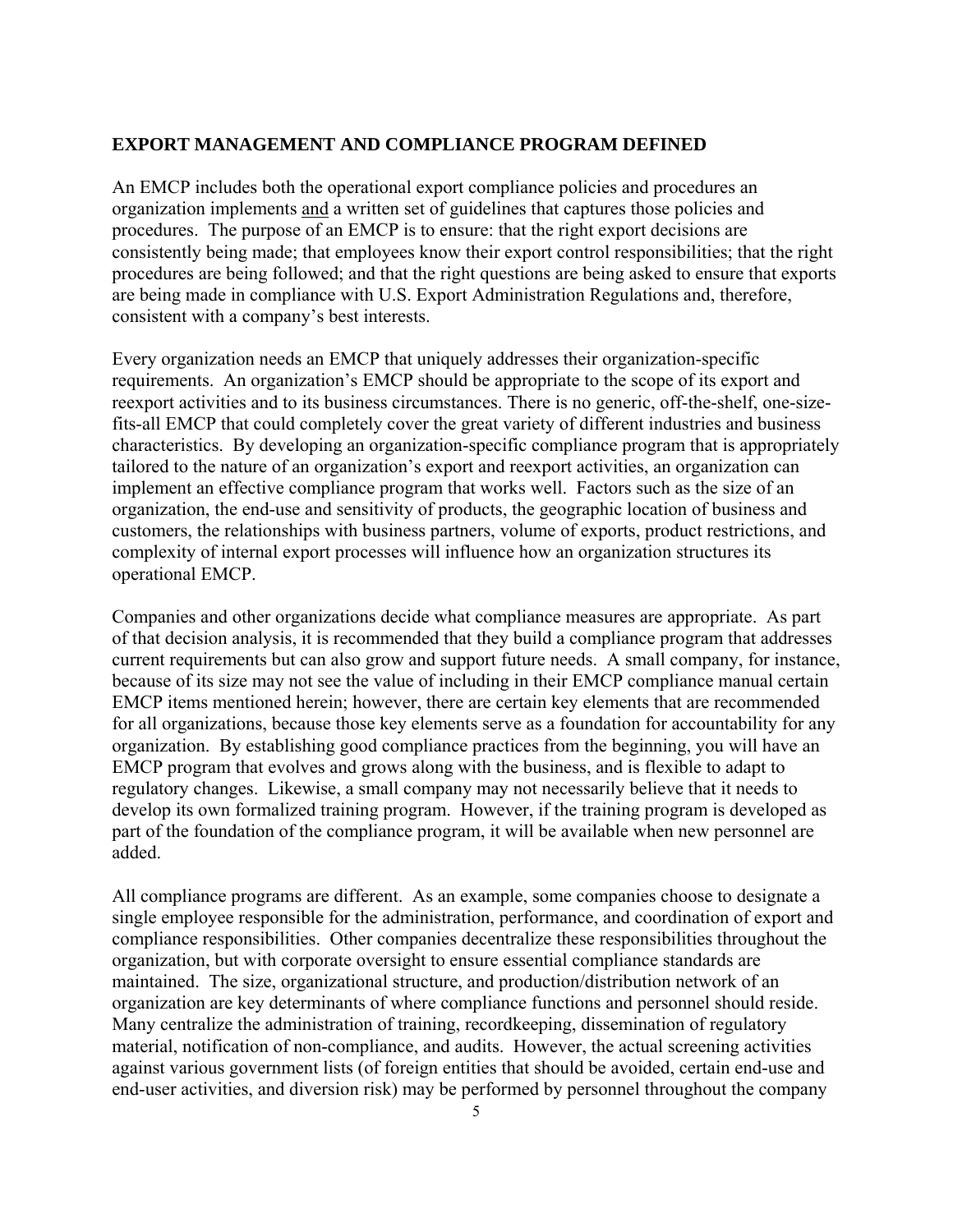(e.g., in sales and marketing, order entry, or shipping) where firsthand knowledge and information of customers is available.

How you decide to structure your compliance program will depend on your organization's operations. Your exports must, however, be made in compliance with the EAR. The following are the nine key elements identified by the Bureau of Industry and Security for any effective compliance program for an exporter of U.S.-origin dual-use items. These elements provide a foundation for the basic structure of your EMCP program, but they do not constitute an exhaustive list; your own list may be longer, reflecting the unique export operations of your organization.

- **1.** Management Commitment: Senior management must establish written export compliance standards for the organization, commit sufficient resources for the export compliance program, and ensure appropriate senior organizational officials are designated with overall responsibility for the export compliance program, in order to ensure adherence to export control laws and regulations, and develop and nurture a pervasive corporate culture of compliance.
- 2. Continuous Risk Assessment of the Export Program.
- 3. Formal Written EMCP: A manual of policies and procedures with a sufficient level of operational detail to ensure effective implementation and day-to-day compliance.
- 4. Ongoing Compliance Training and Awareness.
- 5. Cradle-to-Grave Export Compliance Security and Screening: Screening of employees, contractors, customers, products, and transactions, and implementation of compliance safeguards throughout the export life-cycle, including for product development, jurisdiction, classification, sales, license decisions, supply-chain management, servicing channels, and post-shipment activity.
- 6. Adherence to Recordkeeping Regulatory Requirements.
- 7. Compliance Monitoring and Periodic Audits/Assessments.
- 8. Internal Program for Handling Compliance Problems, including Reporting and Escalating Export Violations.
- 9. Completing Appropriate Corrective Actions in Response to Export Violations.

Implementing an EMCP is a voluntary decision left to the discretion of every organization. The major benefit of implementing an effective EMCP is that it can minimize the risk of noncompliance with export regulations and can be considered a mitigating factor, with great weight, in determining administrative penalties in case of an export violation.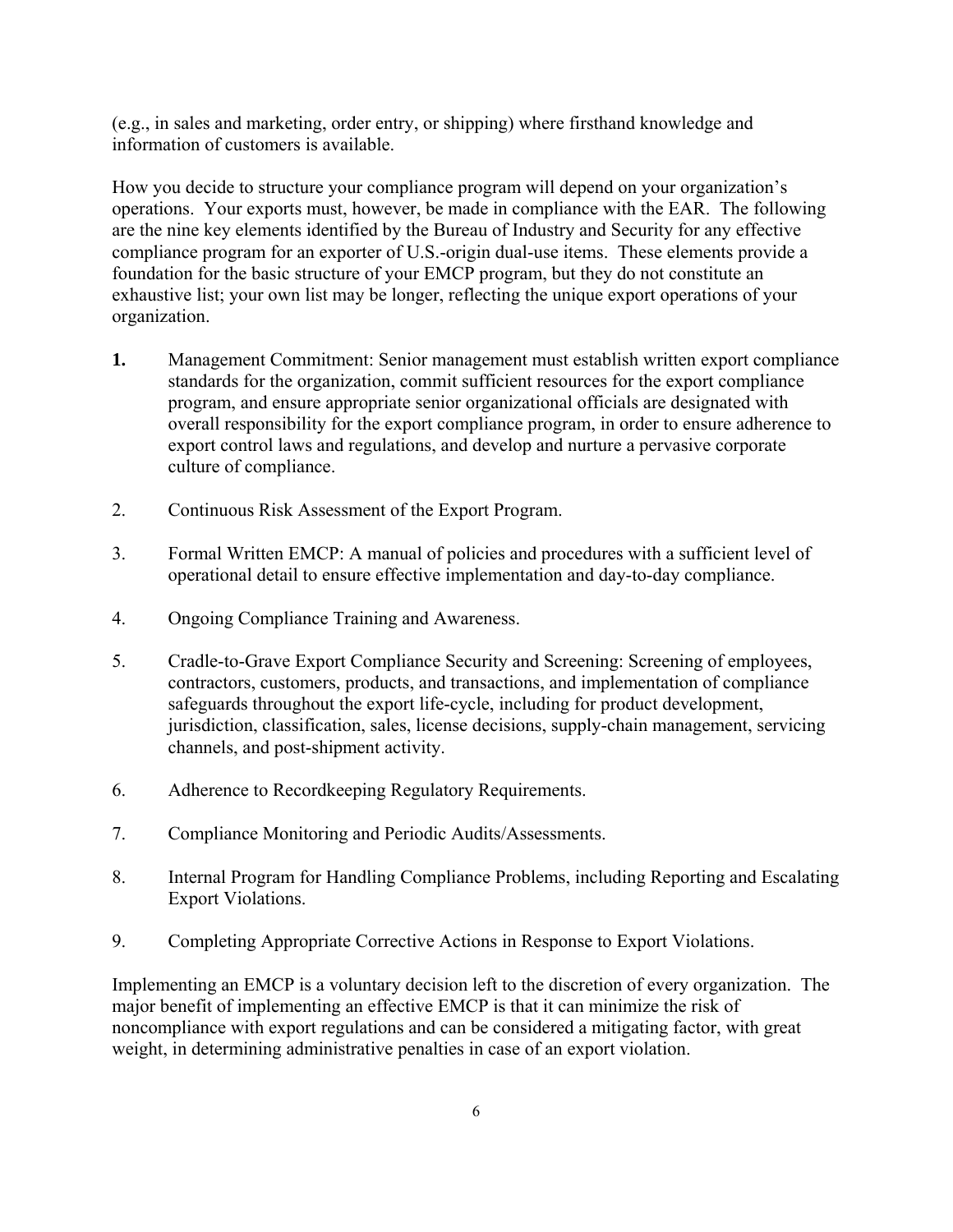### **CHARACTERISTICS OF AN EMCP**

**An Export Management and Compliance Program answers …..** 

- ⇒ **Why?**
- ⇒ **What?**
- ⇒ **When?**
- ⇒ **Where?**
- ⇒ **How?**
- ⇒ **By whom?**

### **…your export control policies and procedures are to be implemented**.

An EMCP is a program that connects people and processes through a written set of operating guidelines and specific institutionalized procedures and safeguards that ensure employees know their export control responsibilities, that the right procedures are being followed, and that the right questions are being asked to safeguard against potential export control regulatory violations. Policies and specific step-by-step procedures should be well integrated, since the 9 core elements are interrelated and complement and feed into each other. Maintaining fluid communication between stakeholders in the export process is also essential in ensuring the effectiveness of an EMCP.

### **BENEFITS OF AN EMCP**

Having an EMCP is a sound business investment. An EMCP takes individual decisions and pieces of information and builds them into an organized, integrated program to manage exportrelated decisions and transactions in order to ensure compliance with the EAR and license conditions.

### **An EMCP can:**

- Reinforce senior management commitment to compliance with U.S. export laws and regulations to all parties within the organization.
- Provide management structure and organization for the processing of export transactions.
- Enhance accountability for export control tasks by identifying who is responsible for performing each part of the process and who is responsible for overall effectiveness of the EMCP.
- Provide compliance safeguards throughout a company's supply chain to ensure order processing due diligence checks and screenings produce consistent export decisions.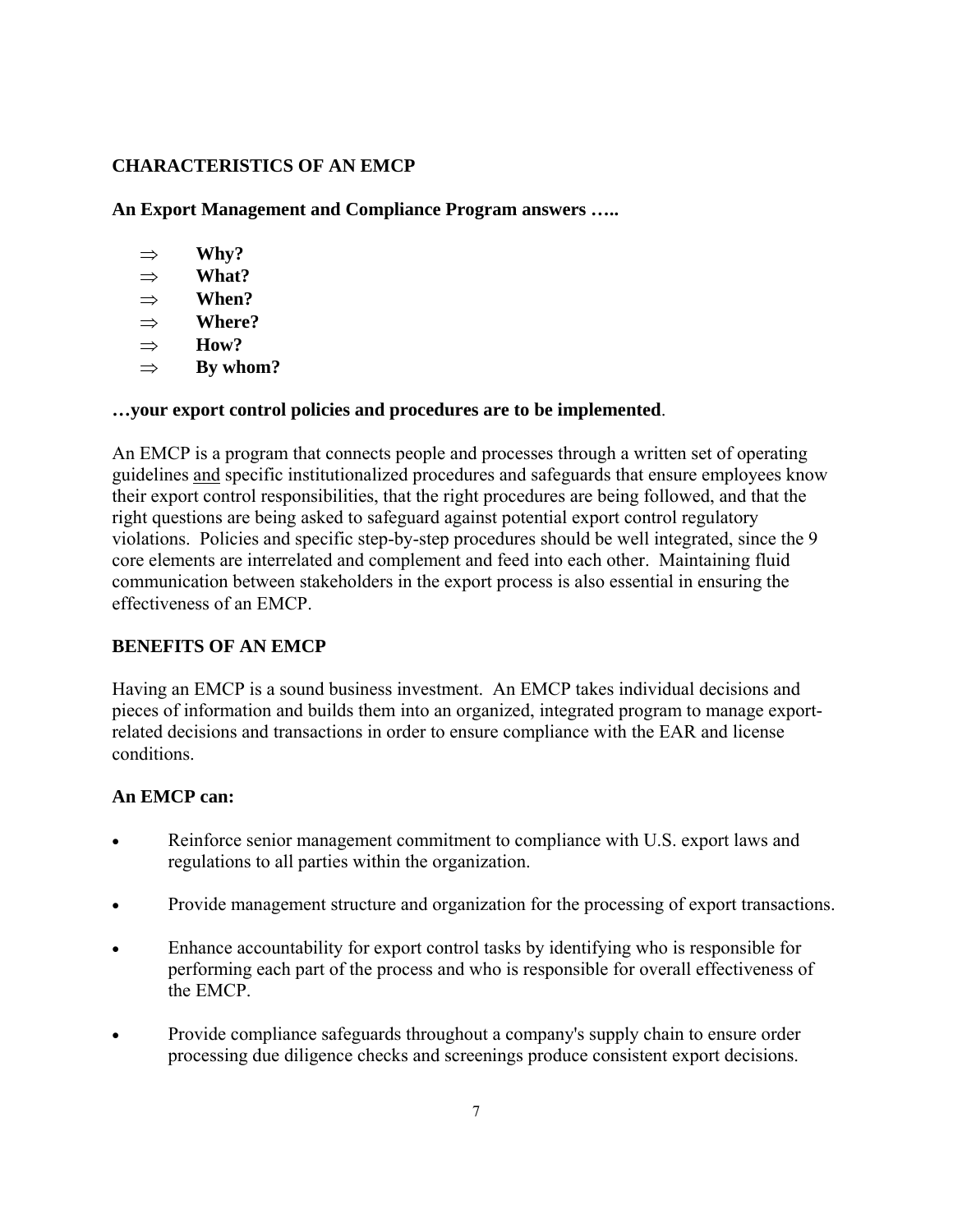- Provide written instructions for employees to blend into their daily responsibilities to "screen" export transactions against general prohibitions of exports, re-exports, and selected transfers to certain end-uses and end-users.
- Serve as a vehicle to communicate red flag indicators that raise questions about the legitimacy of a customer or transaction.
- Provide personnel with tools to help them ensure they are performing their export control functions accurately and consistently in all nine of the key elements.
- Identify transactions that could normally be exported without a license, but because of the end-use or end-user, require a license.
- Streamline the process and reduce time spent on compliance activities when employees have written instructions, tools and on-going training.
- Protect employees through training and awareness programs from inadvertently violating the EAR.

### **HOW TO USE THESE GUIDELINES**

These Guidelines are divided into sections as outlined in the Table of Contents. You can start at the beginning of the document and work your way sequentially through the information to the end. Alternatively, you can start with any EMCP section that requires the most work in your current compliance program, or start with the section that you feel poses the highest potential risk of vulnerability in your company. Wherever you decide to start, remember that your EMCP should be an integrated program – each component of your compliance program is just one piece of the larger whole and should build upon, and interconnect, with all other parts of your program.

If your organization is new to exporting, these Guidelines include information on how to develop an EMCP and provide recommendations on what you might want to include in your EMCP. These Guidelines can also help organizations that have an existing export program assess their compliance efforts and make enhancements to strengthen their overall program. In addition, the Guidelines provide a recommended structure for a compliance plan and include template language that, if applicable, can be cut and pasted and into your compliance manual and tailored and edited to meet your specific needs.

You may find as you go through the assessment of your compliance operations that there are policies, procedures, checks, and safeguards that are not part of your current compliance practices. We strongly recommend that you take time to evaluate these areas. The EMCP recommendations outlined in these Guidelines are based on many years of "best practice" experience of effective company EMCPs. The only regulatory requirement that your company is required to adhere to is to not violate the EAR. Unless specific guidance is provided in the Regulations, or as a condition on a license, how you accomplish compliance with the Regulations is left to your discretion. When deciding whether or not to include any of the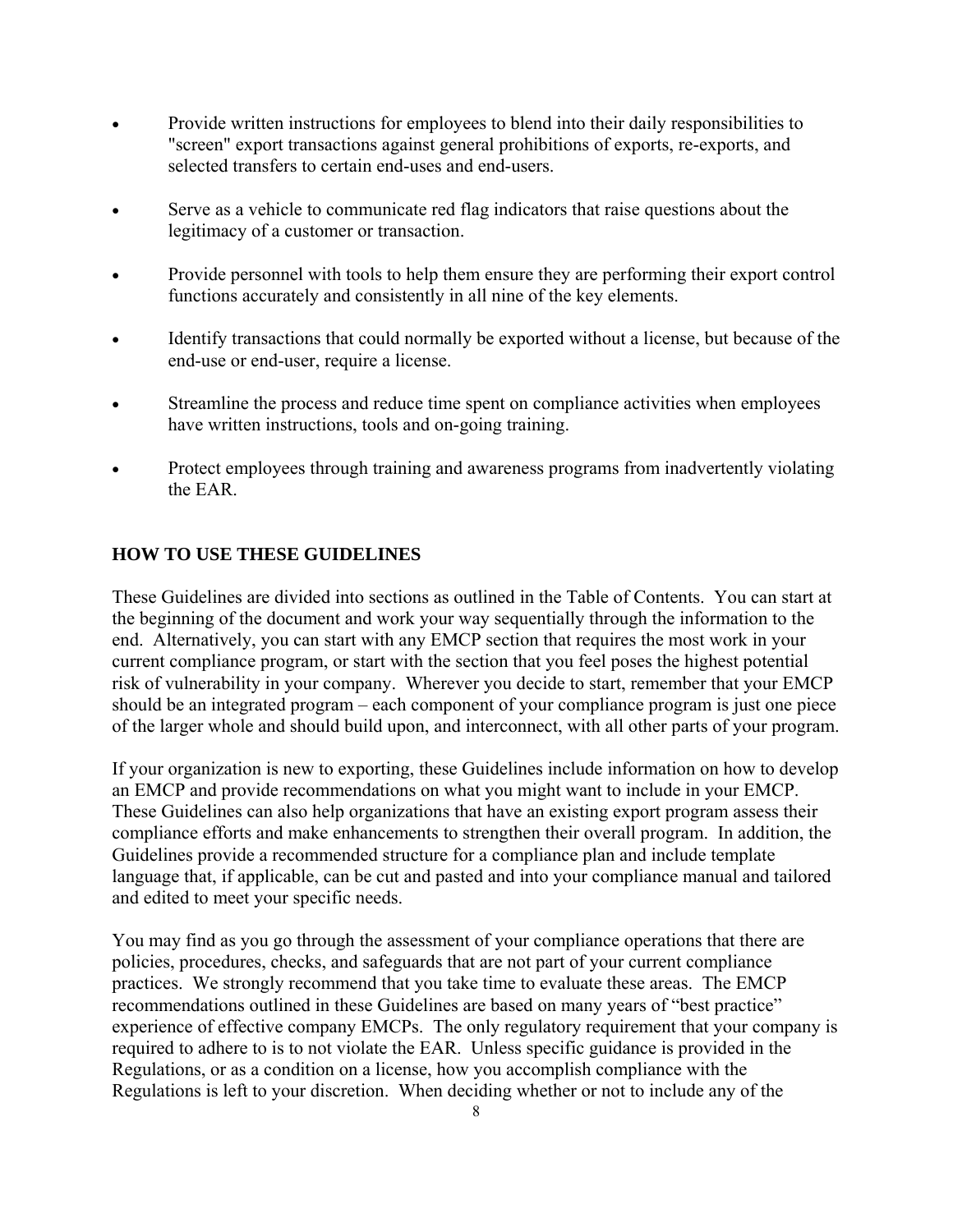recommendations provided in these Guidelines, your decision should be based on whether or not it makes sense for your organization and what the possible risk associated with not including the recommendation is.

Given the diversity among organizations there is no single "best" compliance program. The Bureau of Industry and Security (BIS) acknowledges the variances and complexities within industry and is sensitive to the differences between large and small organizations. In addition, BIS understands resources available for compliance programs vary greatly and that the degree to which compliance measures are adopted will vary. These Guidelines have been developed to assist with the process of developing an effective EMCP and can be used by all, regardless of size, location, or corporate structure. These Guidelines represent "best practice" recommendations. By no means should the contents of these Guidelines be viewed as an exclusive or static recipe. BIS strongly encourages all organizations to use the information as a starting point to develop and implement compliance programs that uniquely and flexibly address individual organization needs and areas of risk.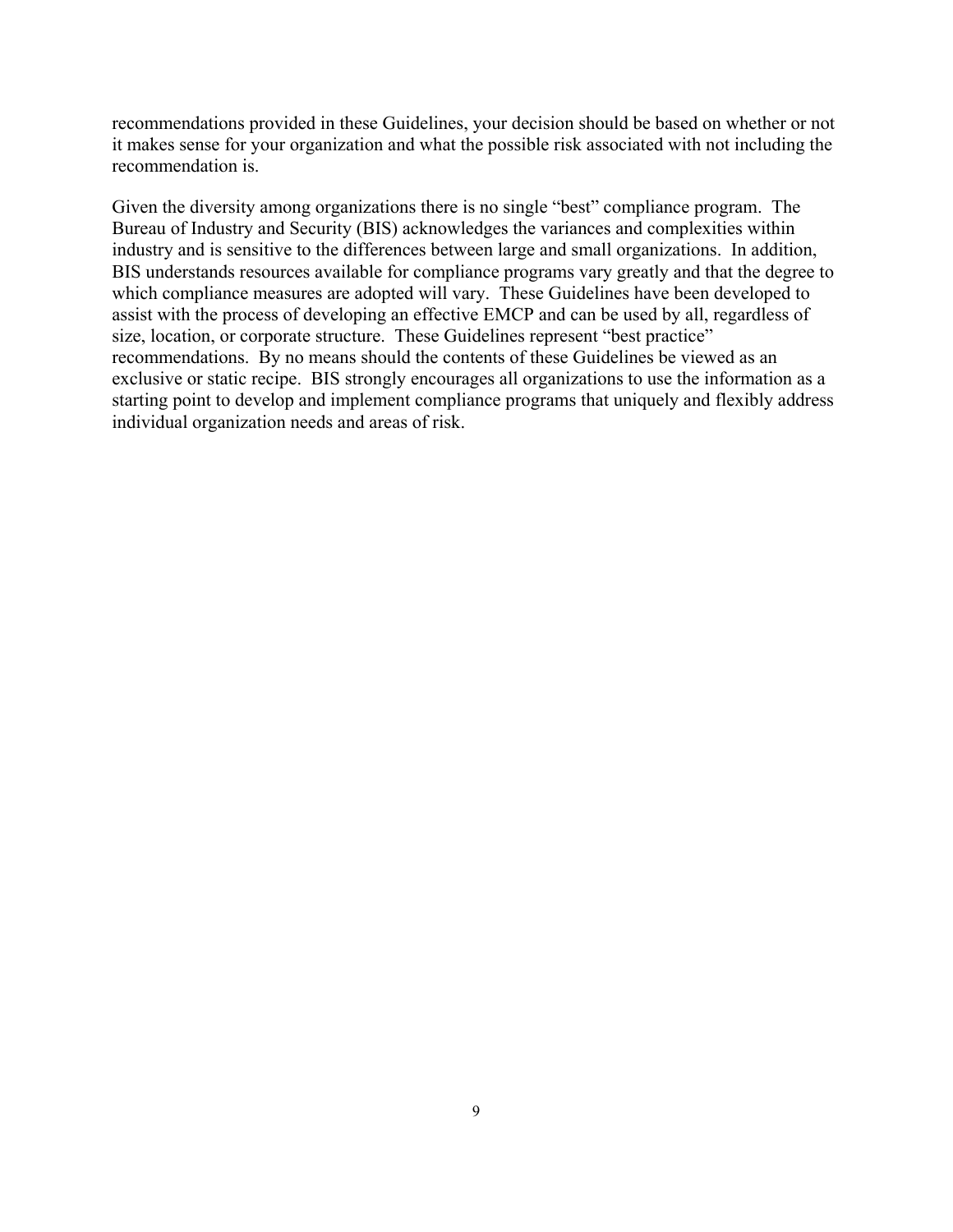### **OBTAINING ASSISTANCE**

### **Export Management and Compliance Program Assistance**

If you have questions regarding information provided in these Guidelines or would like assistance with the development of your Export Management and Compliance Program (EMCP) and/or written compliance manual, contact the Export Management and Compliance Division (EMCD) at:

 Phone: (202) 482-0062 Fax: (202) 501-6750

| Address: | <b>Export Management and Compliance Division</b> |
|----------|--------------------------------------------------|
|          | Office of Exporter Services                      |
|          | Bureau of Industry and Security                  |
|          | U.S. Department of Commerce                      |
|          | 1401 Constitution Avenue, N.W., Room 2705        |
|          | Washington, D.C. 20230                           |

### **General Export Control Assistance**

For general export questions and assistance, you may contact the Bureau of Industry and Security's Outreach and Educational Services Division at:

|                                                           |                                       | Phone: $(202)$ 482-4811 in Washington, D.C. |  |
|-----------------------------------------------------------|---------------------------------------|---------------------------------------------|--|
|                                                           | Phone: $(949) 660-0144$ in California |                                             |  |
| You can submit export questions to the following address: |                                       |                                             |  |

Https://www.bis.doc.gov/Forms/AskaCounselor.html in Washington, D.C.

Https://www.bis.doc.gov/Forms/BISWestinquiry.html in California

The Bureau of Industry and Security website has information and guidance on export control policies and procedures. The website can be accessed at the following address: http://www.bis.doc.gov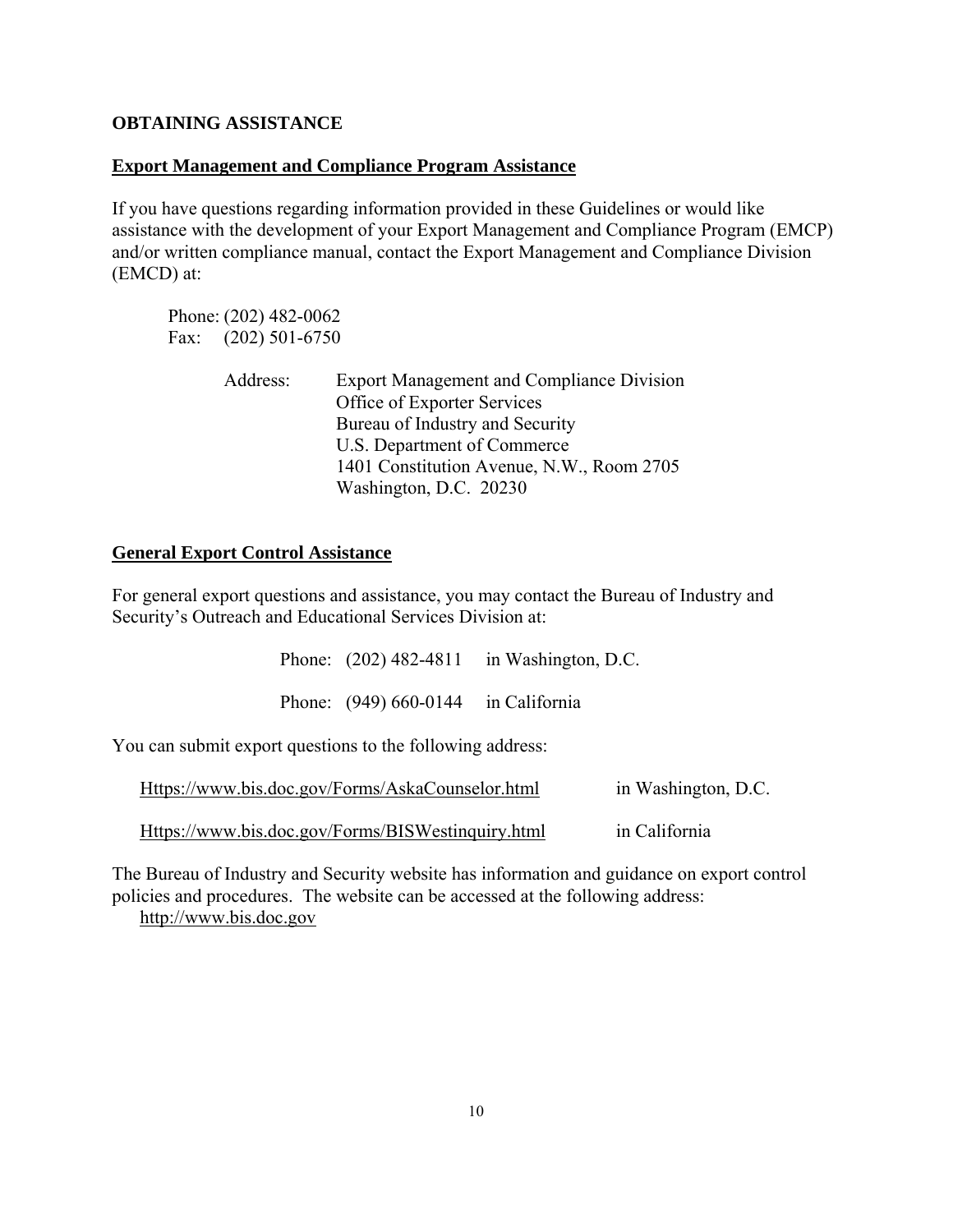### **Web-Based Assistance**

Export privileges are denied by written order and each order affecting export privileges is published in the Federal Register. The Department of Commerce's Denied Persons List is posted on the BIS website. Other agency lists are also posted on the Internet and can be accessed via the BIS website. Companies should consider registering for BIS's e-mail notification program for regulatory and export related updates. Offered as a free service to exporters, the program provides exporters with a menu of information items to choose from. Items include:

- Changes to the Denied Persons List, Unverified List, or Entity List;
- Regulatory Updates
- New BIS Initiatives
- Press Releases
- Antiboycott Information
- Export Enforcement Information
- Export Licensing Information
- Defense Industrial Base Program Information
- Other Major Website Changes

Exporters receive automatic e-mail notifications from BIS when changes are made in these areas helping them to stay current on export control issues. Exporters can sign up for this service at the following BIS website address: <http://www.bis.doc.gov/Forms/EmailNotification.htm>

### **GETTING STARTED**

### **Form a Task Force**

Regardless of the size and complexity of your organization, we recommend that you form a task force of employees who have knowledge of your operations to help you define your new internal export-related processes for each of the nine key EMCP elements identified above under "Export Management and Compliance Program Defined."

The best way to identify key people in your organization who you would like to participate in the development of your export program is to start with your company's organization chart. At a macro level, identify all of the offices and divisions that you think could possibly participate in your export processes. This could include:

- Accounting Legal Counsel Contracts Licensing Customer Service Order Processing Engineering/R&D Physical Security Field Services Purchasing Human Resources Shipping/Logistics
- Finance Sales/Marketing Export and Reexport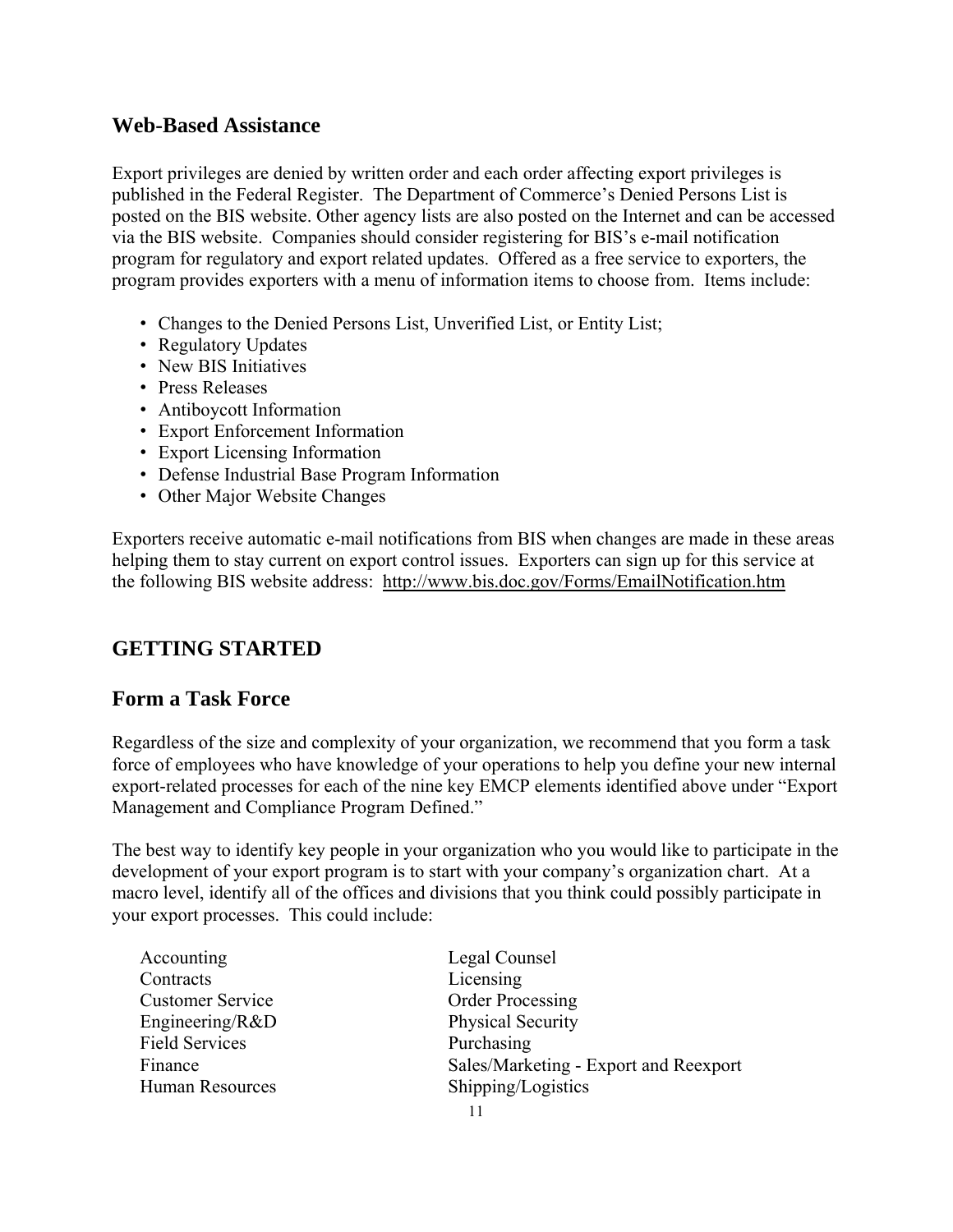| In-house Travel Agency        |
|-------------------------------|
| <b>Information Technology</b> |

Systems Management Website Maintenance Group

Members of your task force will be responsible for:

- helping you define the parameters of your export program;
- helping you to assess your current resources to determine what can appropriately be utilized in your export program;
- helping you to develop all of your export and compliance processes;
- helping you determine what your IT requirements are and what will be needed to support your new export program;
- helping you flow chart your new export and compliance processes;
- helping you draft step-by-step narrative procedures for your processes;
- assisting you in training your employees on new processes;
- serving as your future "maintenance engineers" when you conduct compliance audits; and
- keeping you updated on changes over time.

### **Delineate Your Current Export Processes**

Regarding your current export processes, ensure that you capture them in a comprehensive, detailed manner. At each step of the process you should ask "What happens next?" By posing this question, your Task Force can define step-by-step procedures for daily operational implementation for employees that will be involved in your export program. This process may also identify related "subset" or "interim" processes not captured. This initial phase of defining all your export-related processes is like drafting the plans for building a house. Once you have all of your processes defined in narrative and flow-chart form, you have your blueprint and can begin to build your compliance components, based on your ongoing risk analyses, into your export program brick-by-brick.

Define one process at a time with the help of the process knowledge expert(s) on your Task Force. When capturing the process, start where it begins, i.e., customer service, sales, research, administration office, etc., and follow it through to completion. Go through the entire process and identify each action and decision point. If you have a process that integrates both manual and electronic procedures, you will need to capture both. If your processes are very long, you may need to break them up into smaller flow charts.

At a minimum, you should go through each process at least two times to confirm that what you have captured is accurate. Once you have the process fully defined, you may then use a flow chart software package to formally document the process for inclusion in you EMCP Manual.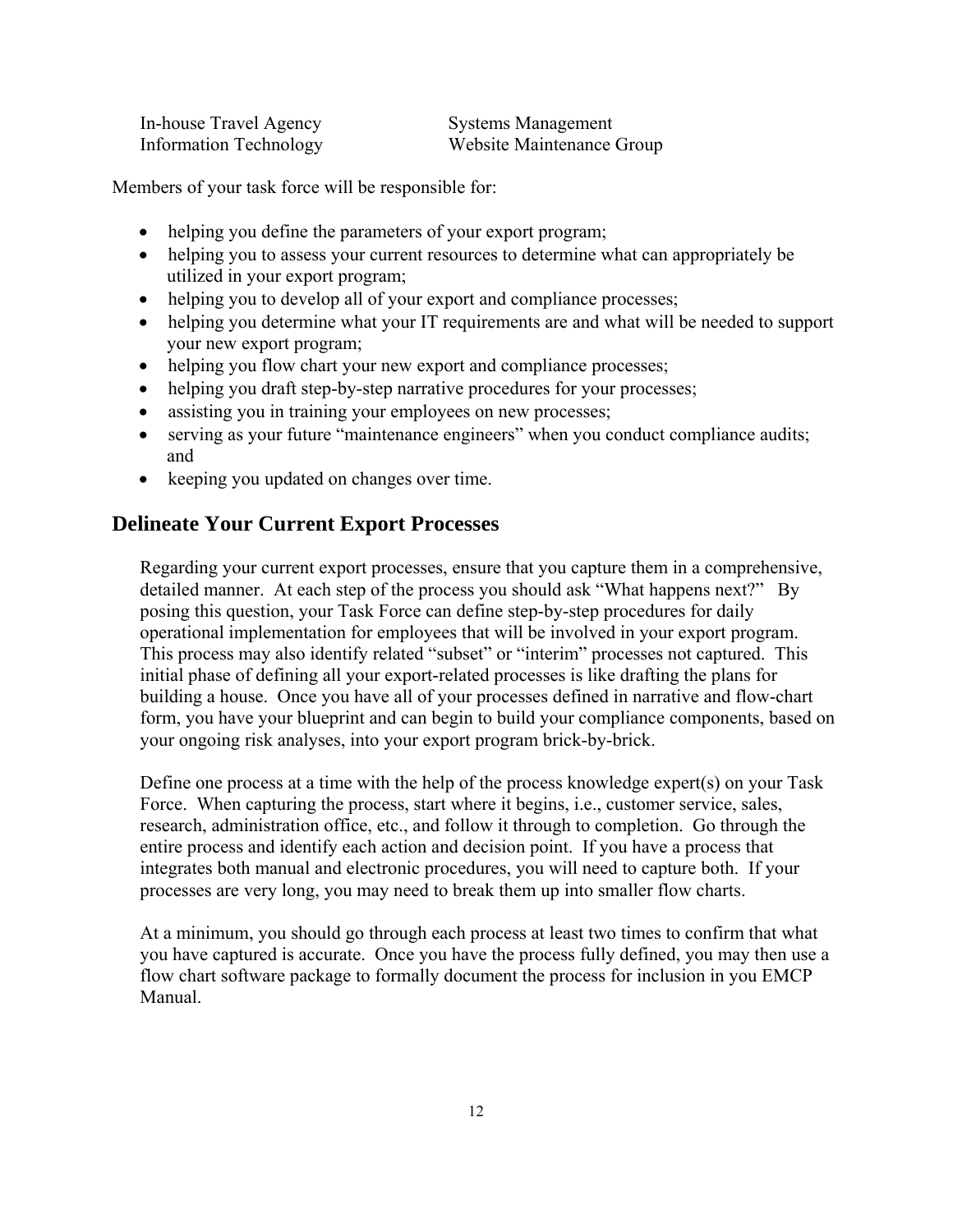### **Define and Address Your Organization's Vulnerabilities**

After documenting your processes, analyze them to assess the effectiveness of your existing overall compliance program. Determine if you have any vulnerable areas. Assess your internal controls. Internal controls may be in the form of second levels of approvals, comparisons of customers against the prohibited persons and entities lists, requirements for collection of specific end-use information, completion of check lists of actions to be taken prior to next steps, etc.

For example, in your order process flow, some of the key steps where internal controls should be implemented include, but are not limited to, a Denied Persons and Entity List check by your sales force before accepting a sales order; proliferation screen checks (nuclear, missile or chemical and biological weapons activity) prior to input of the order; boycott language and screening for financial *bona fides* by your Finance Department; "Red Flags," product/country license determination, Specially Designated Nationals or other sanctions list, and Entity List, screening by your Export Compliance Department; technical assessment for proper Export Commodity Classification Number and appropriate use of product by your Engineering Department; Deemed Export screening by your Human Resources/Personnel Department and Security Department; Denied Persons screening by your Shipping Department or Logistics prior to shipment, etc.

If you find that there are key areas in your processes where you have no internal controls, you need to assess the risk associated with the absence of a control at that step. For example, absent a check against the Denied Persons List in your Shipping/Logistics Department, are you at risk for shipping to a Denied Person who may not have been on the list at the order entry time, but has subsequently been put on the list? Only you can answer this question appropriately for your company. You have to determine – How lucky (risky) do you feel?

Once you've identified all of your areas of vulnerability, focus your resources on addressing the 'high risk' areas. High risk means an area that could result in a possible export violation resulting in penalties and/or prosecution.

Establish checks, safeguards, procedures, and oversight to eliminate all areas of vulnerability and risk.

Evaluating, auditing, and assessing are next in the cycle, whereby you decide how effective your safeguards are and how you might fine-tune them. Thus, the dynamic cycle of compliance brings you back where you began: assessing what you've got in place with a view toward identifying vulnerabilities, improving processes, and keeping up-to-date.

If you have any questions or concerns, contact us; we're waiting to assist you!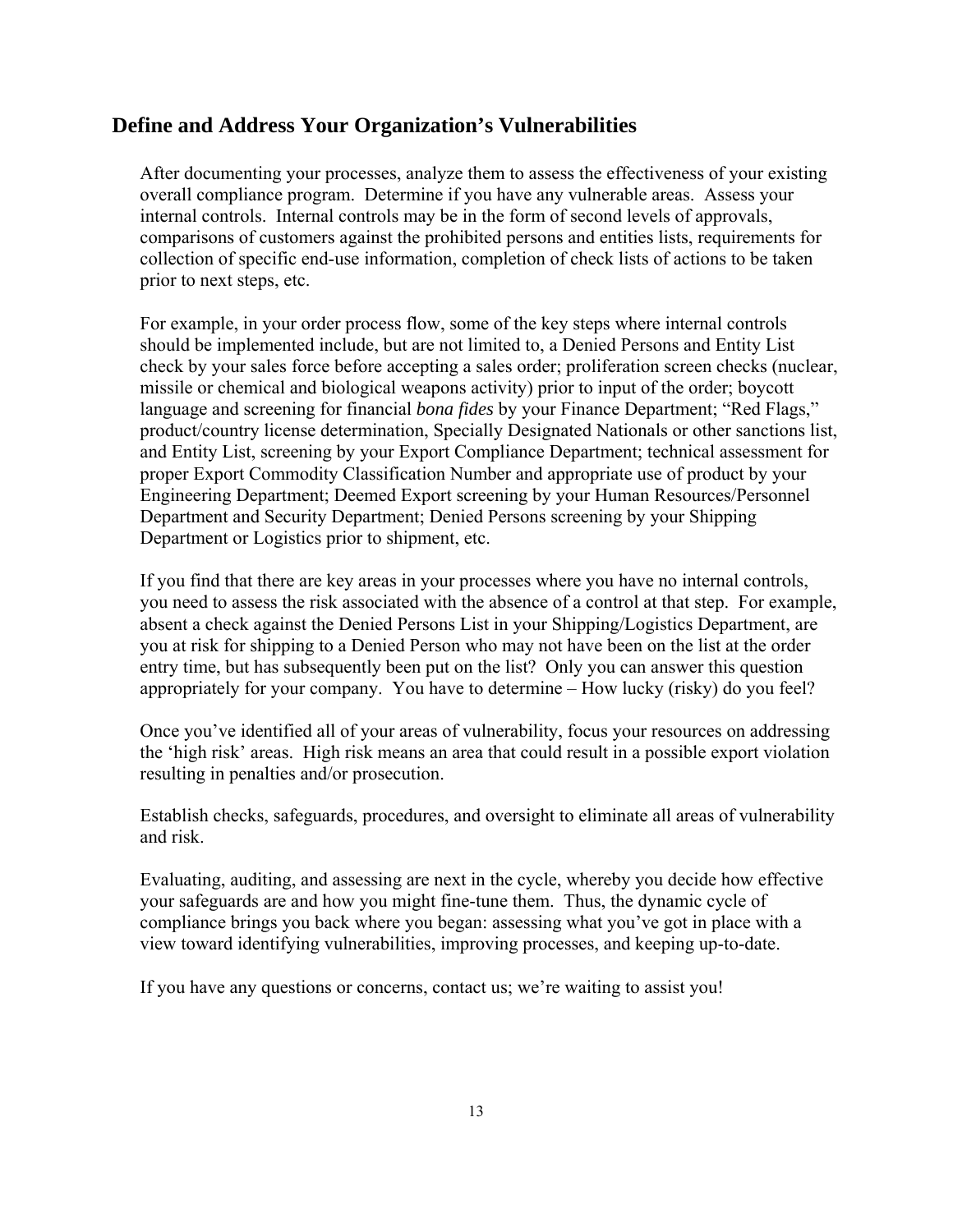## **KEY ELEMENT 1: MANAGEMENT COMMITMENT**

### **Objectives:**

- 1. To ensure active management involvement;
- 2. To provide sufficient time, money and personnel to create and maintain an effective compliance program;
- 3. To communicate clear commitment toward compliance with the EAR and U.S. export controls by senior management to all employees
- 4. To build and nurture the concomitant corporate culture of compliance throughout the organization; and
- 5. To evaluate and ensure the integrity of the export compliance program.

#### **Procedure**

Management commitment to export compliance is the single, most important aspect of an effective export compliance program. A serious commitment from management is necessary for a company to develop and implement an effective "best practice" export compliance program.

#### **Be Actively Involved in Export Compliance**

Communicate broadly and frequently that the policy of your company is that sales will not be pursued at the expense of compliance, and that export compliance is a better investment than export violation penalties. Each member of the management team should "walk the talk" and become actively involved in export compliance functions and assume responsibility for export compliance. Each member of the management team should understand when and how export laws and regulations affect the company and endorse the corporate internal controls that have been implemented to ensure compliance with these laws and regulations.

#### **Provide Required Resources to Develop, Implement and Maintain the Program.**

To ensure that sufficient resources -- time, money, and personnel -- are provided to the EMCP, each member of the Export Control Management Team (ECM Team) should participate in monthly EMCP resource and planning meetings. The objective of the meetings would be to discuss changes that are needed, deficiencies identified, enhancements, etc., of the EMCP. Through this method, your company may continuously revisit resource allocation to ensure that the company's export compliance obligations are being met. Export compliance positions should have sufficient authority and discretion vested in them to garner the necessary respect to ensure compliance. Standards and positions might be identified in this section of your EMCP.

Senior management must provide these individuals with the compliance tools necessary to perform their jobs, including the appropriate training, budgets, and high-profile support.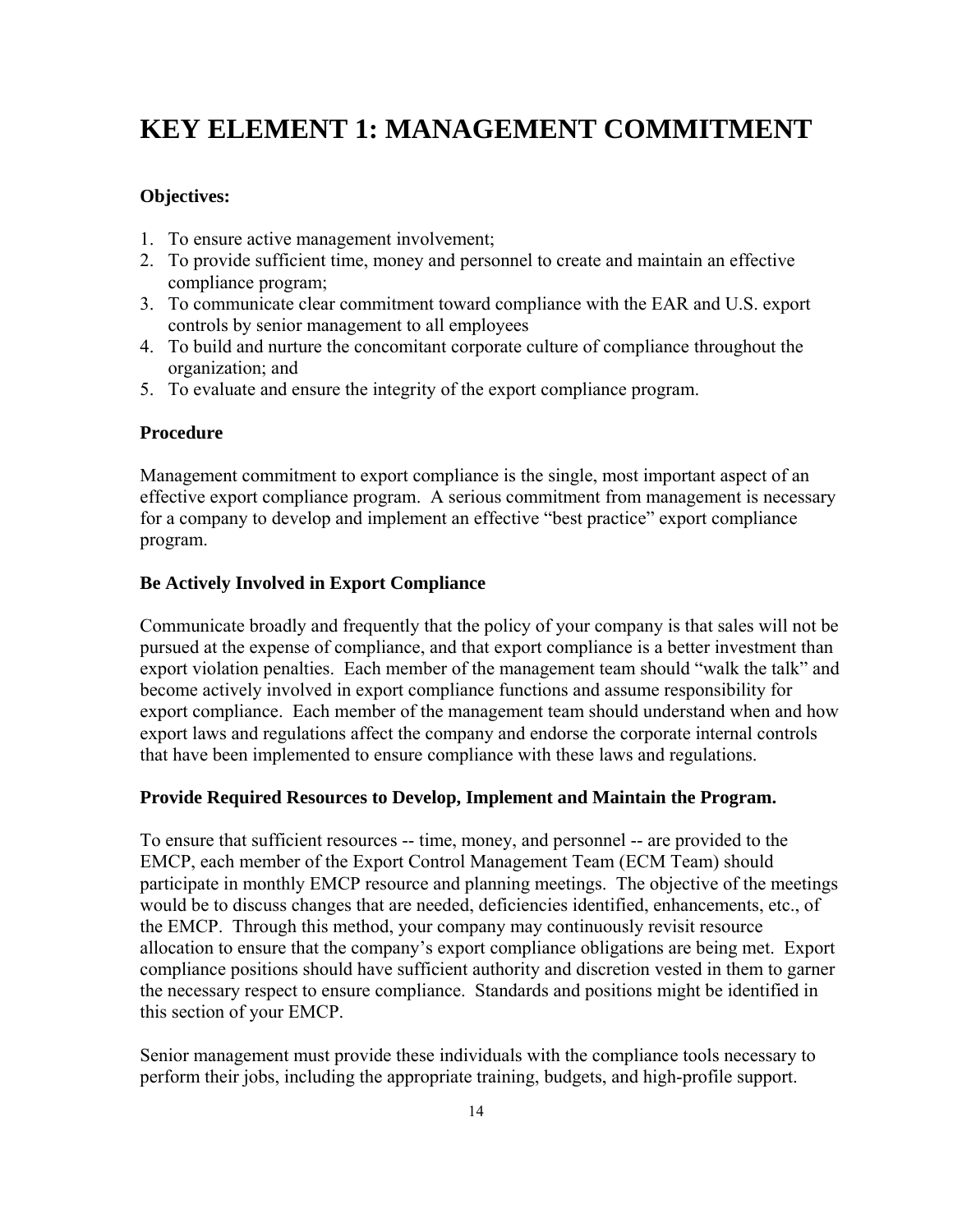Management's commitment must be embedded in every aspect of the EMCP, and management must maintain active and transparent involvement in that regard, realizing that export-compliance is a process driven from the top, since it does not realize quick profits and is, instead, an investment in the company's sustainability and longevity.

#### **Communicate Management Policy of Commitment to Export Compliance**

Another way your company can demonstrate strong management commitment to compliance with export control regulations is by having your Chairman, Chief Executive Officer, or President personally establish and communicate your company's export control policy frequently and broadly. A written, formal statement of policy should be disseminated, at least annually, to all employees and should be included in the EMCP Manual. The message should communicate that export compliance requires a proactive, company-wide commitment that includes all levels of the company and that each employee plays a role in securing the integrity of the system. Employees should understand "the big picture" and also realize their own personal role and responsibility in guaranteeing export compliance. If not, they risk being the weak link that can bring the whole program down.

In general, the export compliance policy statement should be communicated to all employees, but must be sent to all employees who are directly or indirectly involved in export transaction-related functions.

Additionally, the statement should be communicated to contractors, during the contract process, who are acting on the company's behalf. This would include consultants, interns, freight forwarders, distributors, sales representatives, joint venture partners, and any other contractor. It should be a condition of doing business with the company.

The dissemination of the Statement should be accomplished in a manner consistent with other priority management policy messages.The ECM Team should take every reasonable available opportunity to reiterate the importance of compliance. The ECM Team should communicate these messages to all employees, but should focus on those working under them who are involved in export functions and export compliance.Opportunities where senior management can reiterate its commitment to compliance, and thereby also build an essential corporate culture of compliance, include:

Annual Reports Business Meetings Company Communications Compliance Posters Ethics and Business Conduct Documents In-house Publications Company Intranet with Intermittent Postings Company Web site Mission Statements New Employee Orientation Press Releases **Procedures** Manuals Staff Meetings Teleconferences Training Sessions Other CEO Addresses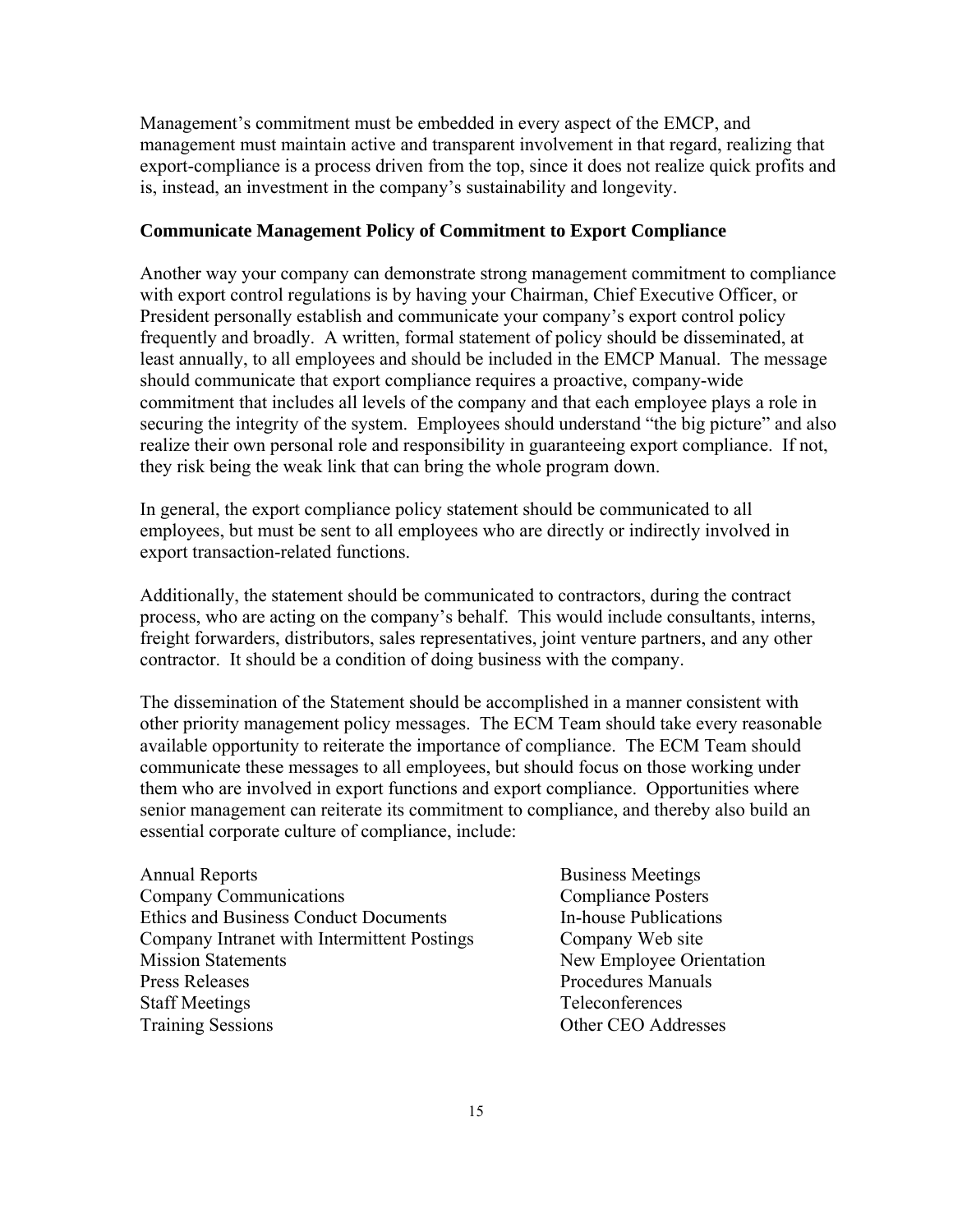The management policy commitment statement should include the following:

- affirmation of the company's commitment to export compliance and commitment of appropriate resources to compliance;
- explanation of the basic purpose of export controls. Export compliance is vital to protect the national security and foreign policy interests of the United States;
- under no circumstances will sales be made contrary to U.S. export regulations and laws. Export compliance is good for business and compliance with export laws and regulations and the company's export policy will not be compromised for commercial gain;
- it is the responsibility of the company and its employees to be familiar and compliant with export controls. As a preventive measure to help employees understand possible noncompliance scenarios, specific risks as they relate to the company's products, technology, destinations and activities, should be listed;
- unauthorized transfers of even low-level technology can potentially jeopardize national security or further the development of weapons of mass destruction;
- description of penalties for non-compliance to include business fines and penalties, possible loss of export control privileges, and/or employee termination and imprisonment. Export compliance avoids fines and possible loss of export privileges and compliance avoids irreparable damage to the individual and company's reputation. So that the seriousness of export violations is understood, an example of penalties for a company that "willfully" or "knowingly" violates the Export Administration Act is potentially a \$1,000,000 fine or five times the value of the export, whichever is greater, per violation. An employee committing the same violation is potentially subject to a \$1,000,000 fine and up to twenty years imprisonment, per violation. Civil penalties of up to \$250,000 and a denial of export privileges may be imposed in addition to or in place of any criminal penalties. In addition, note that employees can be terminated or disciplined further by your company, if they are involved in export non-compliance; and
- any question concerning the legitimacy of a transaction or potential violation should be referred to the appropriate responsible official. You may note who specifically, or reference the appropriate section in your EMCP Manual regarding reporting and escalation.

Building management commitment and a pervasive compliance-oriented corporate culture go hand-in-hand, since compliance is essentially a top-down process. In order to build such an environment wherein employees feel that they are helping the company by voicing concerns regarding possible problems with export transactions, put in place appropriate incentives and rewards, including having an item in both performance plans and performance appraisals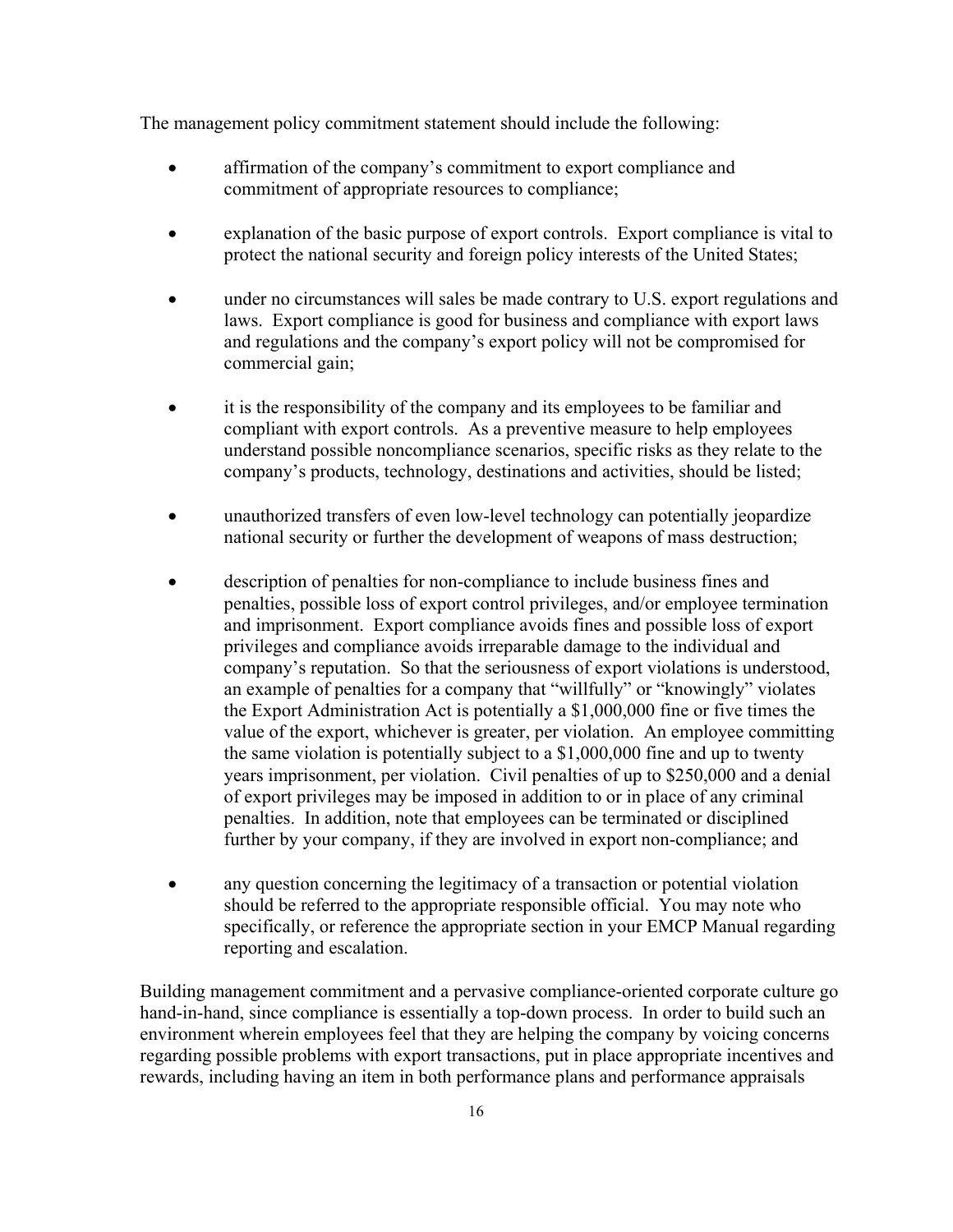bestowing merit upon individuals who voice such concerns. The voicing of such concerns should also positively influence promotion decisions. A compliance-oriented culture can also be built and maintained through the implementation and exercise of all nine key EMCP elements.

Note who the responsible personnel are for this section of your EMCP; e.g.: The individual(s) responsible for updating the Policy Statement and for the annual dissemination of the Statement is: (name of person, title, phone number, e-mail). If the names of any individuals identified in the management policy statement change prior to the annual redistribution, the statement should be reissued. The individual responsible for posting this information on the company intranet is: (named of person, title, phone number, e-mail).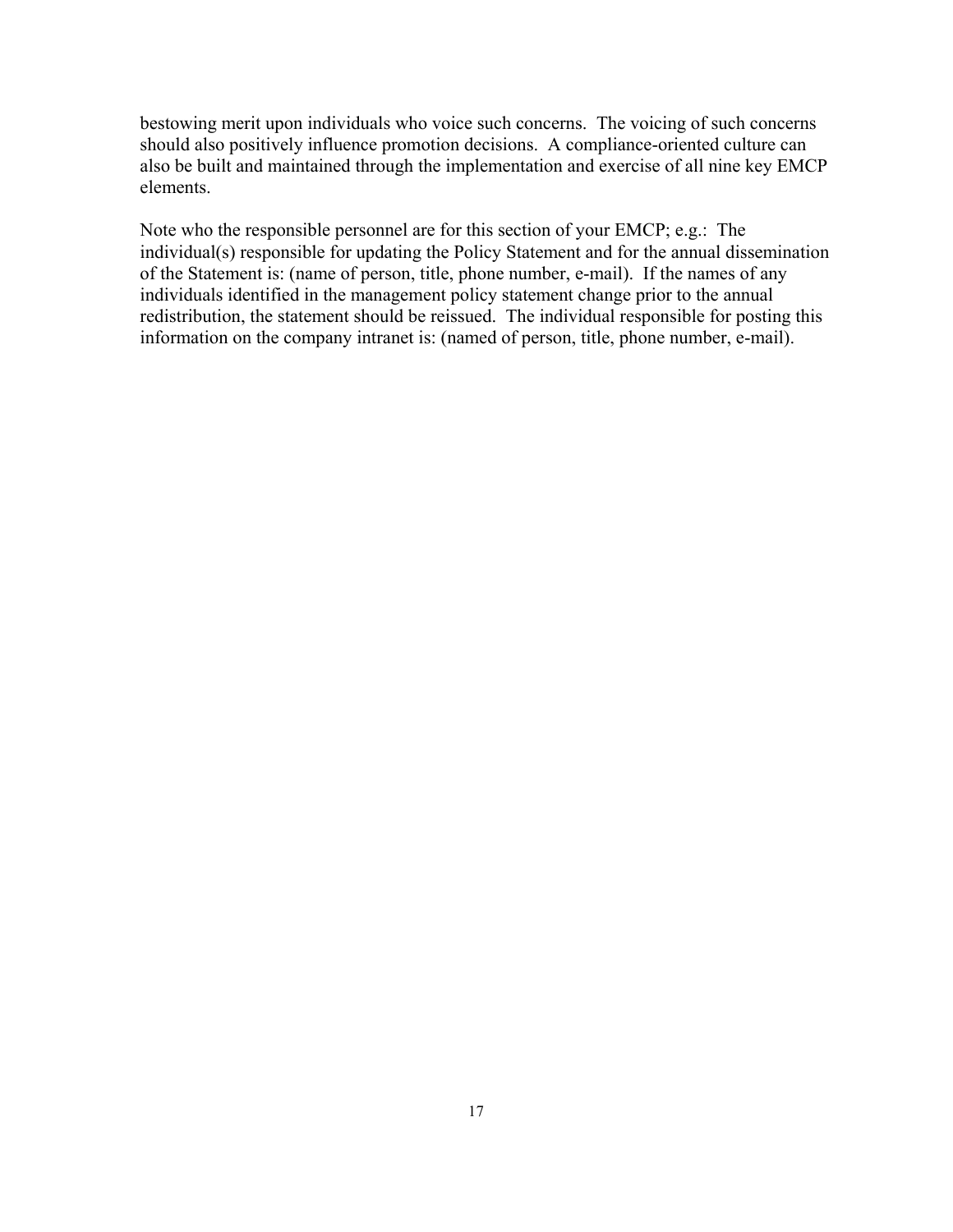### **EXAMPLE OF A POSSIBLE MANAGEMENT POLICY STATEMENT**

### COMPANY LETTERHEAD

DATE:

TO: All Employees & Contractors

FROM: Name, President/CEO/Chairman

SUBJECT: Export Policy Statement

(Company) is committed to compliance with all export controls in the Export Administration Act and the Export Administration Regulations. This commitment extends to promoting strict compliance on an on-going basis with terms and conditions.

It is (Company) policy that all employees, comply with the United States export policies and regulations. Under no circumstances will exports be made contrary to U.S. export regulations by any individual operating on behalf of (Company).

Employees outside the United States may not re-export any commodity, technology, or software unless appropriate authorization has been obtained, and this includes foreign-produced items that are the direct product of U.S. technology and software and are subject to national security controls under the Export Administration Act.

No activities will be undertaken that are in violation of the United States policies which seek to control nuclear proliferation, missile technology, and chemical and biological weapons.

Failure to comply with these regulations may result in the imposition of criminal and/or civil fines and penalties, including jail time and monetary penalties, and employees will be subject to disciplinary action and/or termination.

I ask each of you to take this matter very seriously and to support me in this effort. If you have any questions concerning the legitimacy of a transaction or potential violations, please contact:

(Name, Title, Phone, E-Mail)

**Note:** This Statement of Corporate Commitment to Export Compliance will be issued on an annual basis or if necessitated by personnel changes, changes in management, or regulatory changes.

[RESPONSIBLE OFFICIAL] is responsible for disseminating this Statement throughout the organization through [COMPANY'S] Export Management and Compliance Program Manual updates, incorporation into training and presentations, and posting on the [COMPANY] Intranet and Web site.

 $(SIGNATURE)$  (DATE)

President/CEO/Chairman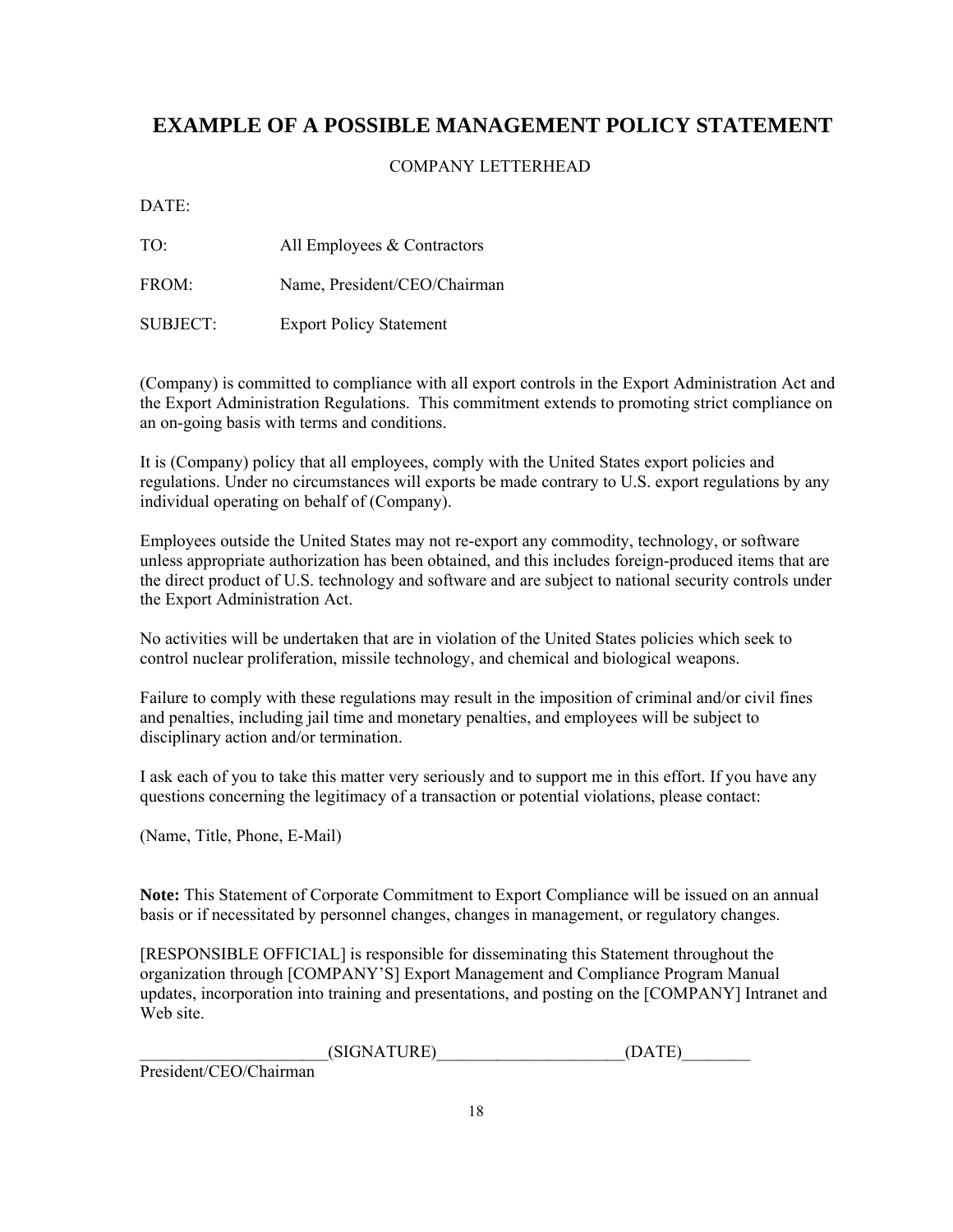All employees are required to read and sign the following verification statement on an annual basis and submit to the Human Resources Office to be filed in their personnel file.

I, hereby acknowledge that I received, on (DD/MM/YY) (COMPANY) policy statement dated (DD/MM/YY) and signed by (SIGNING OFFICIAL), regarding (COMPANY) commitment to export control compliance. I have read such policy statement and will comply with (COMPANY) export compliance policies and procedures in support of (COMPANY) compliance efforts.

Employee Signature, Title, Date

 $\mathcal{L}_\text{max}$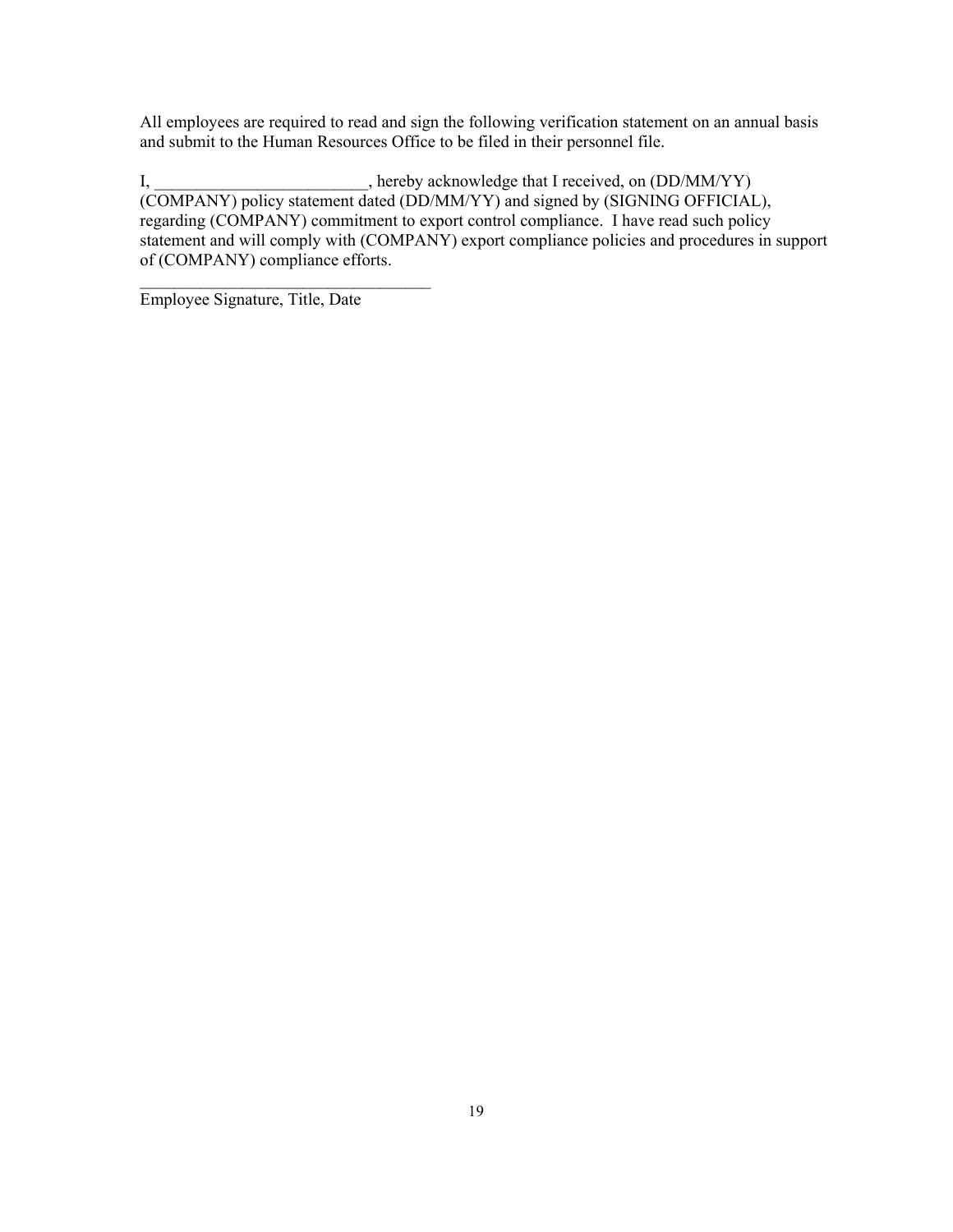# **TOOL**

## **Management Commitment Policy Statement**

The following language was extracted from various compliance programs to give you an idea of various ways you might develop your Statement. For each key section of the Statement, there are a variety of different options. Of course, you should customize your company Statement in a way that will be most appropriate and effective for your company.

| <b>OPTIONS</b> | <b>INTRODUCTORY PARAGRAPH SAMPLE LANGUAGE</b>                                                                                                                                                                                                                                                                                                                                                                                                                                                                                                                                                                                                                                                                     |
|----------------|-------------------------------------------------------------------------------------------------------------------------------------------------------------------------------------------------------------------------------------------------------------------------------------------------------------------------------------------------------------------------------------------------------------------------------------------------------------------------------------------------------------------------------------------------------------------------------------------------------------------------------------------------------------------------------------------------------------------|
| $\mathbf{1}$   | In support of national security, U.S. and global efforts to fight the battle against<br>terrorism, and the legal responsibilities and business interests of this company,<br>(COMPANY NAME) has implemented export control procedures that all company<br>employees are required to follow.                                                                                                                                                                                                                                                                                                                                                                                                                       |
|                | It is the policy of (COMPANY NAME) that all of its employees, departments, divisions,<br>domestic and foreign subsidiaries, and affiliates must comply with U.S. Government<br>export control laws and regulations. No transactions are to be conducted by or on<br>behalf of (COMPANY NAME) contrary to U.S. export control laws and regulations. In<br>particular, (COMPANY NAME) employees with export related job responsibilities must<br>apply due diligence to ensure they abide by all U.S. export control laws and<br>regulations and comply with (COMPANY NAME) export control guidelines, policies,<br>and procedures as outlined in the company's Export Management and Compliance<br>Program Manual. |
|                | (COMPANY NAME) supports U.S. efforts to prevent proliferation of weapons of mass<br>destruction. Special care must be taken to prevent any transaction with entities<br>involved in the proliferation of weapons of mass destruction and prohibited activities<br>involving missile, nuclear, chemical and biological warfare. (COMPANY NAME)<br>employees with export responsibilities are required to have a working knowledge of<br>export control laws and regulations, especially those governing their specific job<br>functions, as well as a working knowledge of company export control policies and<br>procedures.                                                                                      |
| $\overline{2}$ | It is the policy of (COMPANY) to comply with all U.S. Government export control laws<br>and regulations. No transactions are to be conducted by or on behalf of (COMPANY)<br>contrary to U.S. export regulations. This company supports U.S. efforts to fight the<br>battle against terrorism and prevent transactions involving entities engaged in<br>prohibited missile, nuclear, chemical and biological warfare activities. Therefore we<br>have implemented export control procedures that you are required to follow. You can<br>find these procedures in the Export Management System Manual published on our<br>Intranet at (COMPANY INTRANET SITE). A hard copy is also available (PLACE).              |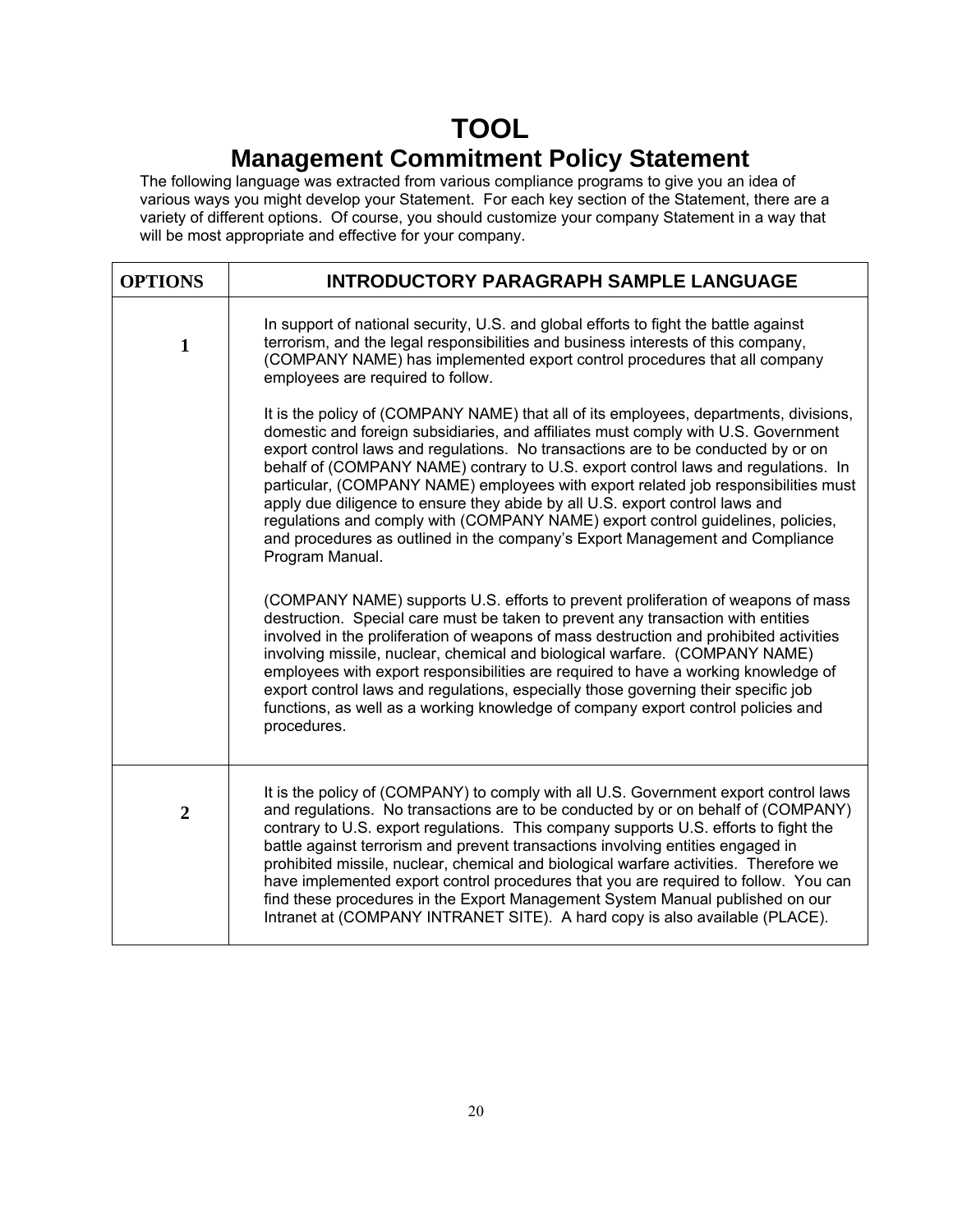| 3 | All [COMPANY] personnel involved in exports and reexports, traffic, and related<br>functions are required to comply with the policies and procedures outlined in<br>[COMPANY'S] Export Management and Compliance Program Manual. Under no<br>circumstances will exports be made contrary to U.S. Export Administration<br>Regulations.                                                                                                                                                                                                                                                                       |
|---|--------------------------------------------------------------------------------------------------------------------------------------------------------------------------------------------------------------------------------------------------------------------------------------------------------------------------------------------------------------------------------------------------------------------------------------------------------------------------------------------------------------------------------------------------------------------------------------------------------------|
|   | No transactions are to be initiated with individuals on the Denied Persons List or with<br>any firms owned by or associated with those parties. The Denied Persons List<br>identifies parties who have been denied export privileges.                                                                                                                                                                                                                                                                                                                                                                        |
|   | No exports will be made to parties on the Entity List or any other person or<br>organization that is suspected to be involved in activities covered under the Enhanced<br>Proliferation Control Initiative. This initiative is designed to prevent the proliferation of<br>missile technology and nuclear, chemical, and biological weapons.                                                                                                                                                                                                                                                                 |
|   | Employees outside the United States may not reexport any commodity, technology, or<br>software unless appropriate authorization has been obtained. This includes foreign<br>produced items that are the direct product of U.S. technology and software or foreign<br>made items that are subject to national security controls of the United States as<br>designated by the Commerce Control List.                                                                                                                                                                                                           |
|   | No exports or reexports will be shipped without authorization to any country that is<br>subject to an embargo or other controls by the United States. No exports or reexports<br>will take place with any person or organization on the Special Designated Nationals or<br>Terrorists List issued by the Office of Foreign Asset Controls.                                                                                                                                                                                                                                                                   |
|   | No in-transit shipments may be made through a prohibited country without proper<br>authorization.                                                                                                                                                                                                                                                                                                                                                                                                                                                                                                            |
|   | All employees involved in exports and reexports, traffic and related functions are<br>required to report requests for products or services that are in support of unsanctioned<br>foreign boycotts in accordance with the United States regulations.                                                                                                                                                                                                                                                                                                                                                         |
|   |                                                                                                                                                                                                                                                                                                                                                                                                                                                                                                                                                                                                              |
| 4 | A critical success factor for (COMPANY) is our ability to establish an infrastructure<br>capable of serving our customers. A key element in this infrastructure is the<br>(COMPANY'S) ability to export products while complying with U.S. export control laws<br>and regulations. To achieve compliance with U.S. export control laws and regulations,<br>(COMPANY) has developed an export management and compliance program, which<br>is formulated to assure that (COMPANY) exports and reexports are not made contrary<br>to company policies and procedures and the Export Administration Regulations. |
|   | Export compliance is the responsibility of all (COMPANY) personnel. (COMPANY) is<br>committed to export compliance by ensuring that compliance is an important aspect of<br>our corporate culture and that the requirements and disciplines to comply are<br>integrated into every employee's job and our business processes. It is expected that<br>(COMPANY) employees and contract personnel will be trained in the requirements,<br>policies, and procedures to ensure (COMPANY) compliance to prevent even<br>inadvertent violations.                                                                   |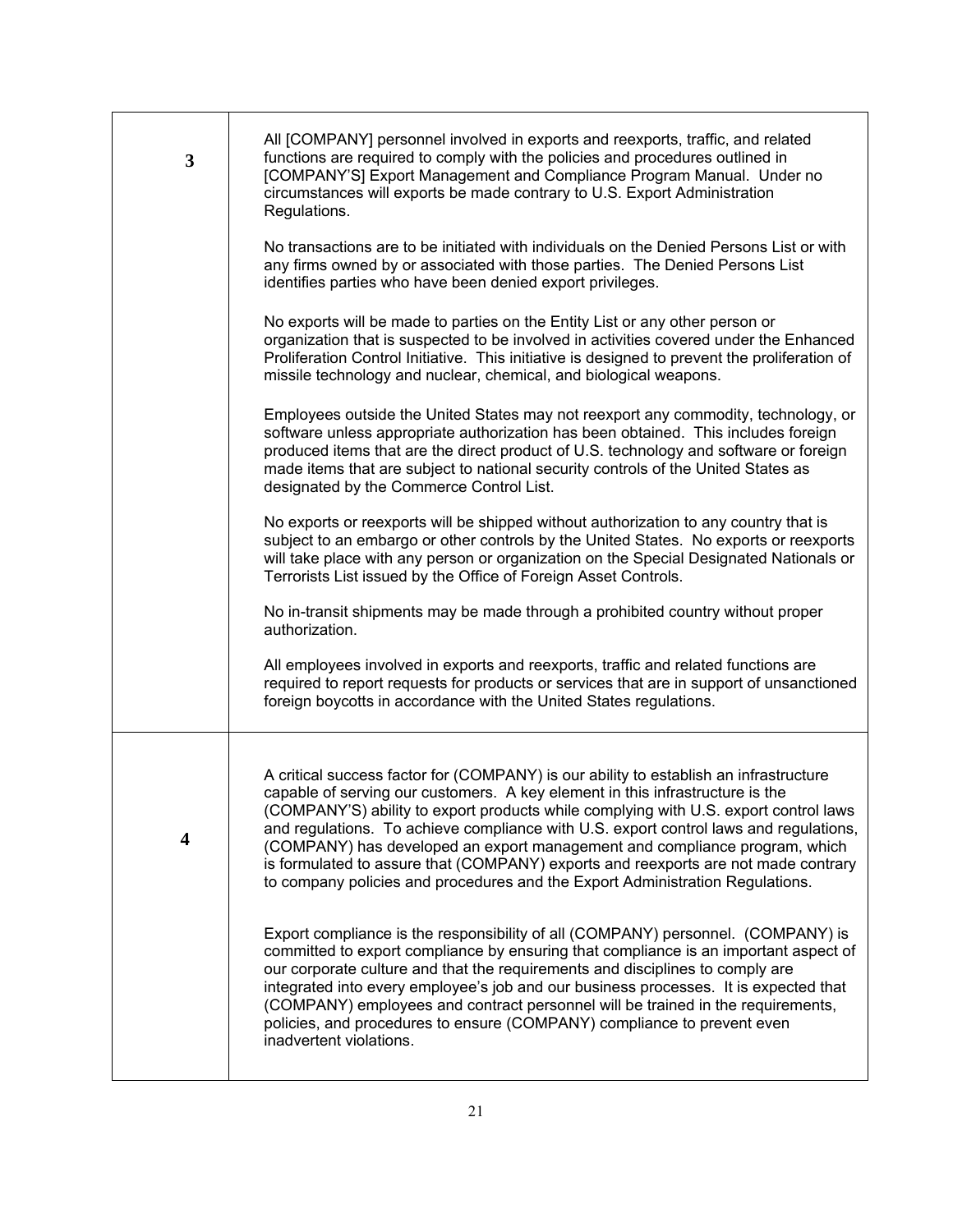| 5 | It is the policy of (COMPANY) to fully comply with all laws and regulations governing<br>the export of its products, services, software and technical data. Each employee,<br>therefore, must be dedicated to ensuring such compliance with government<br>regulations. All sales, service, shipping, accounting and other personnel that may be<br>involved in export, therefore, shall be familiar with the (COMPANY) policy. Particular<br>attention should be taken when releasing technical information to foreign nationals,<br>electronic transmission of data/software and when hand carrying exports.                                                                                                                                                                                                                                                                                                                                                                                                                                                                                                                                                                                                                                                                                                                                                                  |
|---|--------------------------------------------------------------------------------------------------------------------------------------------------------------------------------------------------------------------------------------------------------------------------------------------------------------------------------------------------------------------------------------------------------------------------------------------------------------------------------------------------------------------------------------------------------------------------------------------------------------------------------------------------------------------------------------------------------------------------------------------------------------------------------------------------------------------------------------------------------------------------------------------------------------------------------------------------------------------------------------------------------------------------------------------------------------------------------------------------------------------------------------------------------------------------------------------------------------------------------------------------------------------------------------------------------------------------------------------------------------------------------|
| 6 | It is the policy of (COMPANY) and its subsidiaries to conduct business in compliance<br>with all applicable export control laws and regulations. An export management and<br>compliance program, of which this policy statement is a part, is designed particularly to<br>ensure compliance with U.S. export controls.                                                                                                                                                                                                                                                                                                                                                                                                                                                                                                                                                                                                                                                                                                                                                                                                                                                                                                                                                                                                                                                         |
| 7 | The United States has a statutory and regulatory system for controlling and monitoring<br>the international movement of the United States goods and technology. Among other<br>things, the system is designed to minimize the risk of diversion of such items to<br>locations where they will not be in furtherance of the interests or policies of the united<br>States. It is of the utmost importance of the interests of (COMPANY) that the laws and<br>regulations governing the movement of equipment and technology be followed. This<br>will allow (COMPANY) to maintain its good corporate citizenship status avoid<br>inadvertent violations, costly errors, and the possible disruption to business.<br>Commitment to these policies is a daily exercise. All of those in the company who are<br>involved in the international movement of goods and technology must vigilantly<br>maintain and adhere to this commitment on a continuous basis as they go about their<br>everyday duties and responsibilities for the company.                                                                                                                                                                                                                                                                                                                                     |
| 8 | (COMPANY) must apply for and receive an official export license prior to shipping<br>(COMPANY TECHNOLOGY/PRODUCT) to any customer outside of the United<br>States. To obtain such a license, (COMPANY) is required to gather and report certain<br>information about the product, the distributors and the end-user customers who seek<br>to purchase and utilize the (COMPANY TECHNOLOGY/PRODUCT). The Commerce<br>Department's Bureau of Industry and Security (BIS) is the agency to which we must<br>apply for our export licenses. In addition to the BIS, export control officials of the<br>Departments of State, Defense, and Energy may also review our application and make<br>recommendations for approval or denial of our application. Once a license is<br>approved and granted, it comes to us with a number of conditions requiring<br>(COMPANY), its distribution partners and user-customers to perform certain record-<br>keeping and notification tasks. These conditions also limit the use of (COMPANY<br>TECHNOLOGY/ PRODUCT) to the applications stated on the license. The license<br>also makes clear that the (COMPANY TECHNOLOGY/PRODUCT) may not be re-sold<br>or re-exported to another party without first obtaining a new export license and that the<br>loss or theft of the product is to be promptly reported to U.S. government officials. |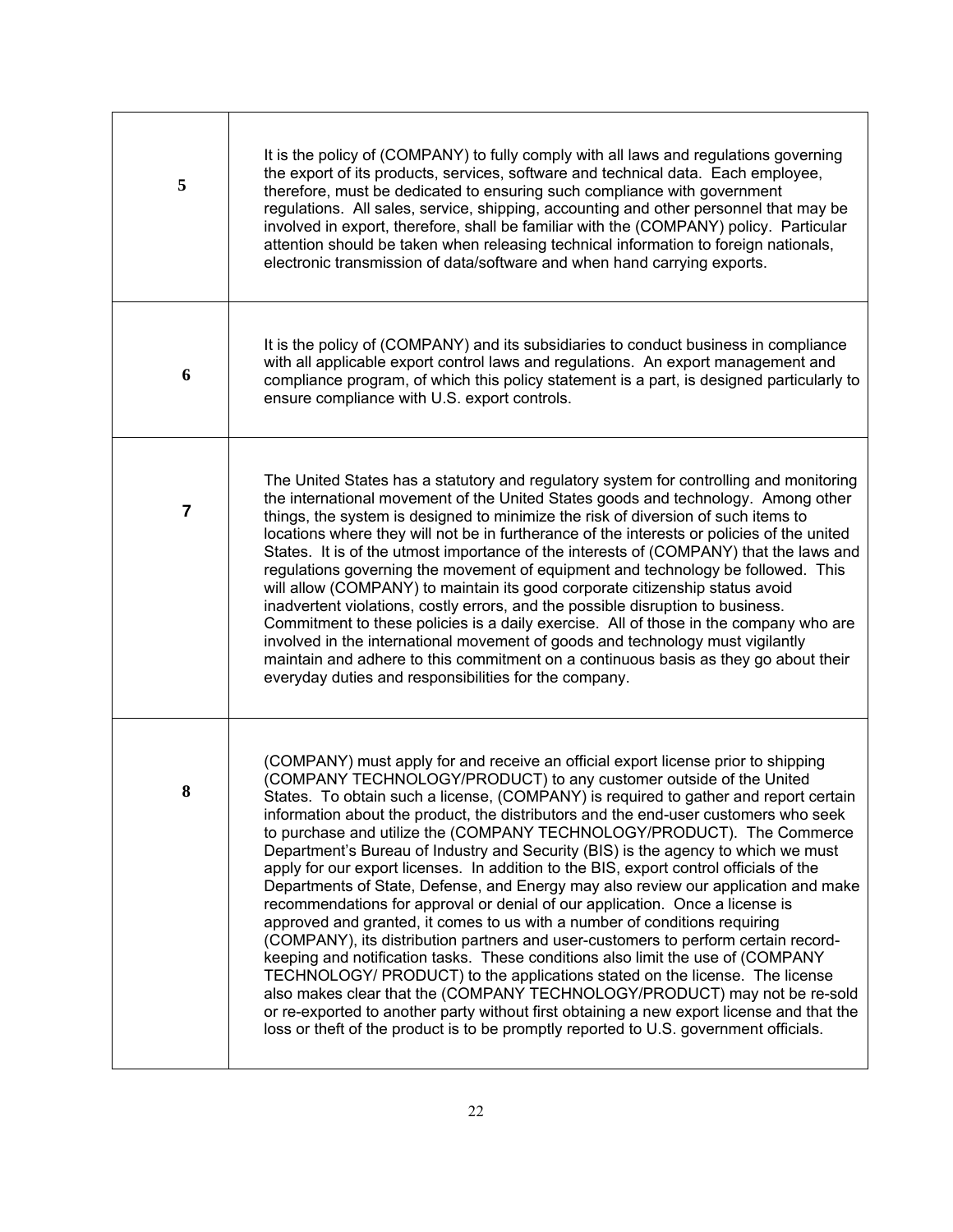| 9  | As a global company which operates in the United States, (COMPANY) is governed<br>by U.S. export control rules and regulations regarding the export and/or reexport of<br>products, spare parts, accessories, software, training materials, and technical data. It<br>is the policy of (COMPANY) that under no circumstances will sales be made contrary<br>to U.S. export control laws and regulations or the policies and procedures of<br>(COMPANY'S) Export Management and Compliance Program.                                                                                                                                                                                                                                                                                                                                                                                                                                  |
|----|-------------------------------------------------------------------------------------------------------------------------------------------------------------------------------------------------------------------------------------------------------------------------------------------------------------------------------------------------------------------------------------------------------------------------------------------------------------------------------------------------------------------------------------------------------------------------------------------------------------------------------------------------------------------------------------------------------------------------------------------------------------------------------------------------------------------------------------------------------------------------------------------------------------------------------------|
|    | We must remember that exporting our products is a privilege, not a right, granted by<br>the U.S. government. This is critical for (COMPANY) because, typically, more than (X)<br>% of our sales is international. Although most of our products do not require licenses<br>prior to shipment to most countries, many of the (PRODUCTS) are now more tightly<br>controlled because of concerns regarding the proliferation of chemical and biological<br>weapons, missile technology and nuclear weapons. Accordingly, (COMPANY), as an<br>exporter, must assume even greater responsibility for screening its customers and<br>transactions. Careful review of both the end-use and the end-users involved with our<br>international transactions is required to ensure export control compliance.                                                                                                                                  |
| 10 | It is the policy of (COMPANY) to fully comply with all laws and regulations governing<br>the export of its products, services, software and technical data. Each employee,<br>therefore, must be dedicated to ensuring such compliance. All sales, service,<br>shipping, accounting and other personnel that may be involved in export, therefore,<br>are required to be familiar with and review regularly the (COMPANY) Export<br>Management and Compliance Program to ensure compliance with government<br>regulations. Particular attention should also be taken when releasing technical<br>information to foreign nationals, electronic transmission of data/software and when<br>hand carrying exports. Failure to comply with these regulations may result in the<br>imposition of criminal and/or civil fines and penalties, including incarceration for<br>individuals and suspension of export privileges for (COMPANY). |
|    | Under no circumstances shall (COMPANY) personnel sell or ship any product contrary<br>to United States export laws or shall these laws be compromised for commercial gain.<br>Neither sales nor shipments are to be made to any individual or firm appearing on the<br>Denied Persons List or to any firms owned by or associated with the individuals for<br>firms therein listed.                                                                                                                                                                                                                                                                                                                                                                                                                                                                                                                                                 |
|    | In addition, regulations are in effect pursuant to the President's Enhanced Proliferation<br>Control Initiative which places emphasis on the end-use and or end-user of exported<br>items. As a result, we need to be vigilant in screening our customers and<br>transactions. It is, therefore, more important than ever that the "Know Your Customer"<br>guidelines (available from ) are understood and implemented in order<br>that [COMPANY] can meet the required "know" standard.                                                                                                                                                                                                                                                                                                                                                                                                                                            |
|    | In particular, no transactions will be held when dealing with companies and countries<br>which may be concerned with the proliferation of nuclear, missile, and<br>chemical/biological related processes and/or weapons.                                                                                                                                                                                                                                                                                                                                                                                                                                                                                                                                                                                                                                                                                                            |
|    | [COMPANY'S] Export Management and Compliance Program Manual summarizes<br>and refers to the applicable laws and regulations and company policies and<br>procedures. A copy of the Manual is posted on the company Intranet at (WEBSITE).                                                                                                                                                                                                                                                                                                                                                                                                                                                                                                                                                                                                                                                                                            |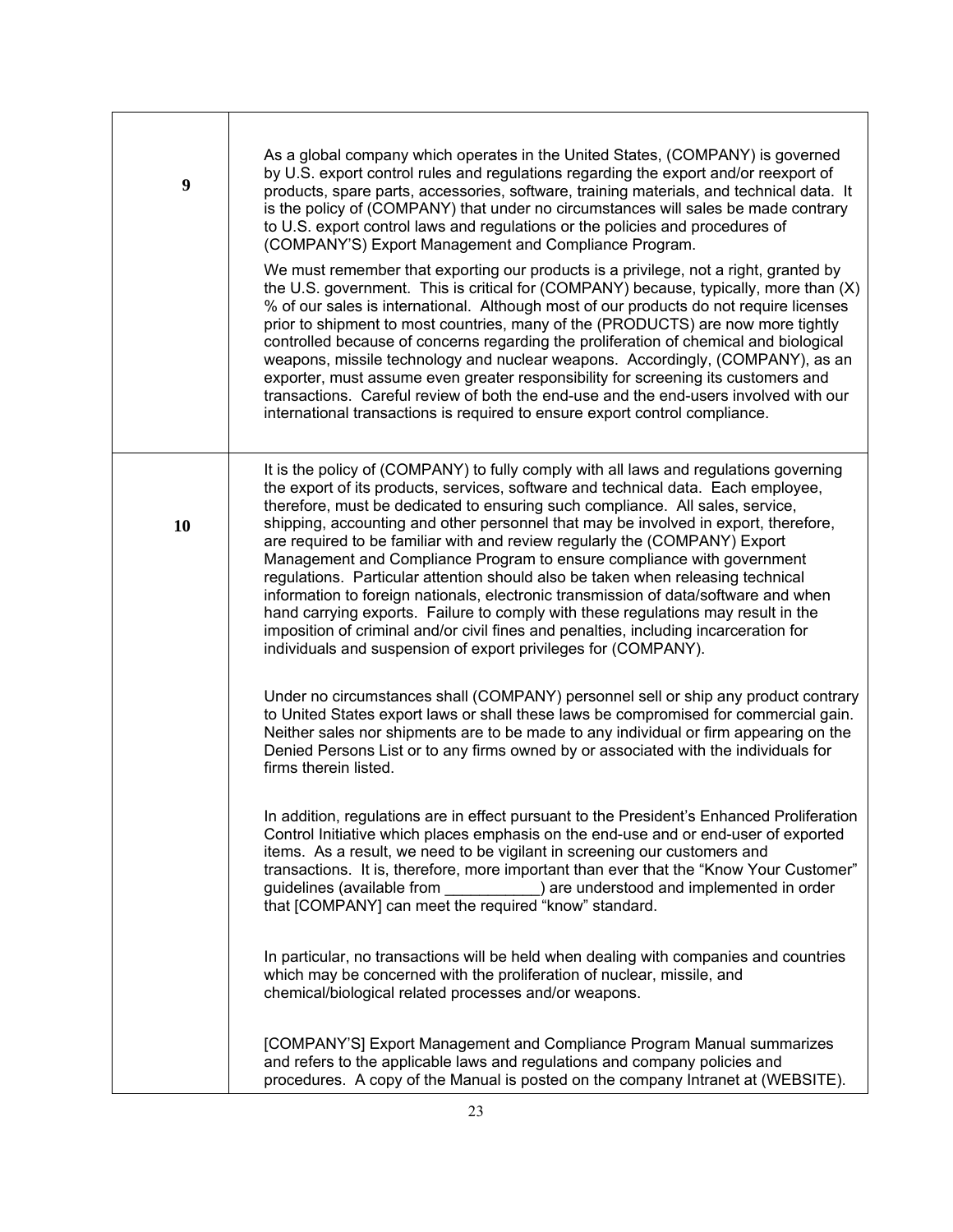| <b>OPTIONS</b> | <b>DUAL-USE RISK STATEMENT</b>                                                                                                                                                                                                                                                                                                                                                                                                                                                                                                                                                                                                                                                                                                                                                                                                                                                                          |
|----------------|---------------------------------------------------------------------------------------------------------------------------------------------------------------------------------------------------------------------------------------------------------------------------------------------------------------------------------------------------------------------------------------------------------------------------------------------------------------------------------------------------------------------------------------------------------------------------------------------------------------------------------------------------------------------------------------------------------------------------------------------------------------------------------------------------------------------------------------------------------------------------------------------------------|
| 1              | (INFO ON COMPANY TECHNOLOGY/PRODUCT) Because of its potential uses<br>in weapons and weapons systems, the U.S. Government is rightly concerned that<br>commercial products incorporating (COMPANY TECHNOLOGY/PRODUCT) not be<br>diverted to military use by enemies of the United States. Therefore, the export of<br>(COMPANY TECHNOLOGY/PRODUCT) is subject to government-specified controls.<br>These controls are very precise and compliance with them is mandatory, not<br>voluntary. No employee has the authority to act contrary to this Policy, nor direct,<br>authorize, or condone violations of the Policy by any other employee.                                                                                                                                                                                                                                                          |
| $\mathbf{2}$   | The United States government strictly regulates all exports of U.S. products,<br>technology, and software and the movements of U.S. origin commodities between<br>foreign countries. Export controls are used to regulate the export and reexport of dual-<br>use materials; commodities that have both a civilian and military application. These<br>controls are in place to prevent the distribution of dual-use technology that can<br>compromise national security. Some of (COMPANY) products can be adapted for<br>(PROVIDE USE) and are strictly controlled to prevent diversion to those interested in<br>proliferating weapons of mass destruction or terrorist supporting entities. In today's<br>world and the ongoing efforts of the global war on terrorism, the need for heightened<br>awareness of the control and use of these types of products is more critical than ever<br>before. |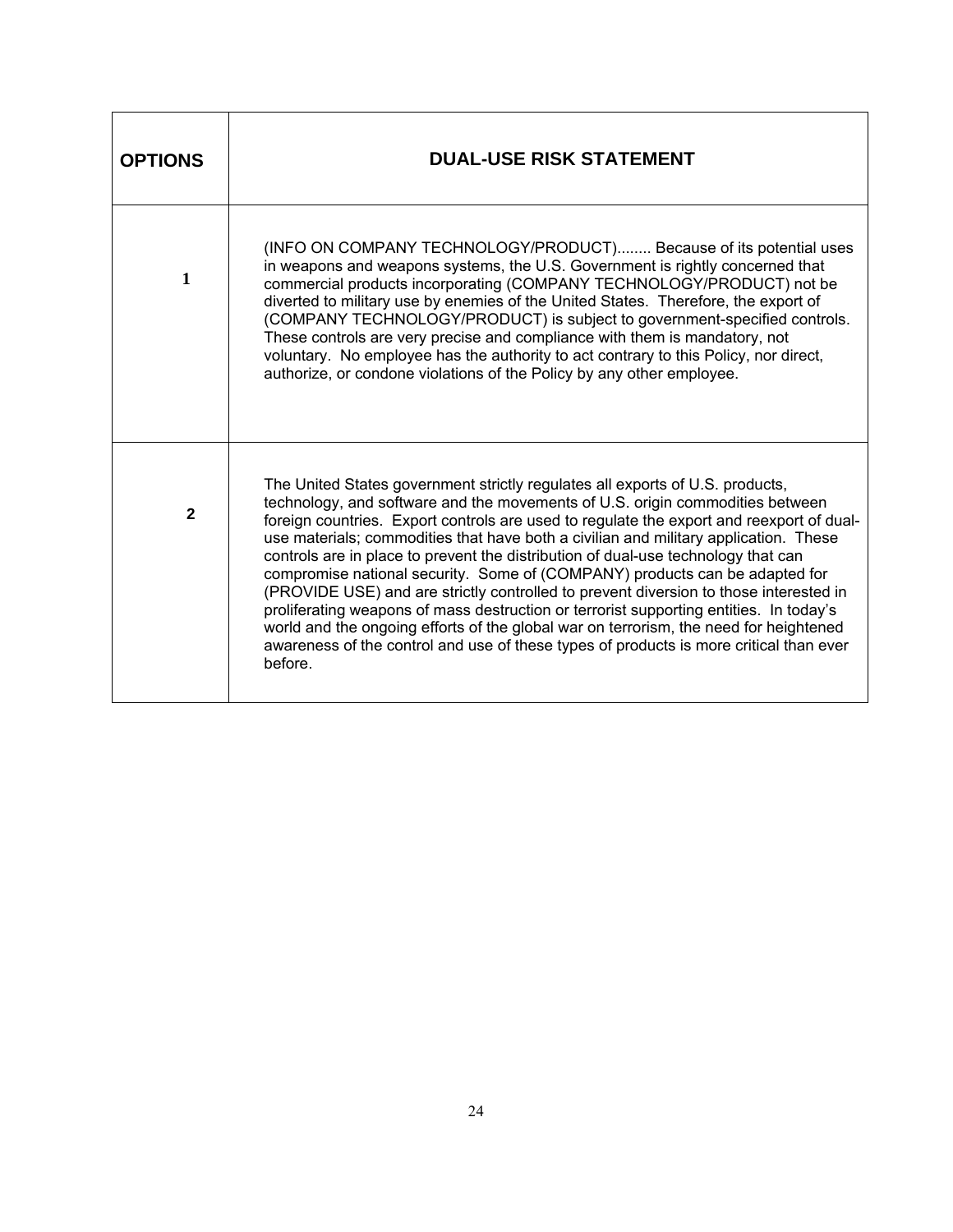| <b>OPTIONS</b> | <b>PENALTIES STATEMENT</b>                                                                                                                                                                                                                                                                                                                                                                                                                                                                                                                                                                                                                                                                                                       |
|----------------|----------------------------------------------------------------------------------------------------------------------------------------------------------------------------------------------------------------------------------------------------------------------------------------------------------------------------------------------------------------------------------------------------------------------------------------------------------------------------------------------------------------------------------------------------------------------------------------------------------------------------------------------------------------------------------------------------------------------------------|
| 1              | All employees should remember that violations of the Export Administration<br>Regulations can result in severe penalties and denial of exporting privileges as<br>follows:                                                                                                                                                                                                                                                                                                                                                                                                                                                                                                                                                       |
|                | Administrative Penalties: Each violation of the export control regulations can result in<br>the imposition of civil penalties amounting to the greater of \$250,000, or twice the<br>value of each transaction.                                                                                                                                                                                                                                                                                                                                                                                                                                                                                                                  |
|                | Denial of Export Privileges: Violations of the Export Administration Regulations or the<br>conditions of an export license may result in the denial of export privileges. This<br>denial can restrict the ability of the company to engage in export or reexport<br>transactions or restrict access to items subject to the Export Administration<br>Regulations.                                                                                                                                                                                                                                                                                                                                                                |
|                | Criminal Penalties: Violators can be fined \$1,000,000 and/or up to 20 years in prison.                                                                                                                                                                                                                                                                                                                                                                                                                                                                                                                                                                                                                                          |
|                | Voluntary Self-Disclosures: BIS generally grants a reduction of at least 50% of the<br>calculated penalty.                                                                                                                                                                                                                                                                                                                                                                                                                                                                                                                                                                                                                       |
|                | {COMPANY) is committed to the adherence of the policies and procedures outlined in<br>the Export Management and Compliance Manual and requires all employees to<br>support that commitment. Failure by any employee to strictly adhere to<br>(COMPANY'S) Export Management and Compliance Program constitutes grounds for<br>disciplinary action, including termination of employment.                                                                                                                                                                                                                                                                                                                                           |
| $\mathbf 2$    | Penalties for violations of U.S. export control laws and regulations may be imposed by<br>law and may include substantial fines and/or imprisonment. In addition, violations<br>could subject (COMPANY NAME) to administrative action, including the denial of<br>export privileges. Accordingly, (COMPANY NAME) will view the failure of any<br>employee to comply with this policy statement as a serious violation of company policy<br>and the employee will be subject to disciplinary action. Disciplinary action may include<br>warning, reprimand, probation, suspension, reduction in salary, demotion, or<br>dismissal. Violations will be dealt with promptly, and serious violations will be dealt<br>with severely. |
| $\mathbf 3$    | Penalties can be imposed on both businesses and individuals for violating U.S. Export<br>Regulations. These may include partial or complete denial of export privileges, civil<br>penalties (fines) and/or seizure of equipment. Criminal penalties for willful violations of<br>U.S. Export Regulations may include fines of up to \$1,000,000.00 and imprisonment<br>for up to a period of 20 years. These sanctions are defined in Section 764.3 of the<br><b>Export Administration Regulations.</b>                                                                                                                                                                                                                          |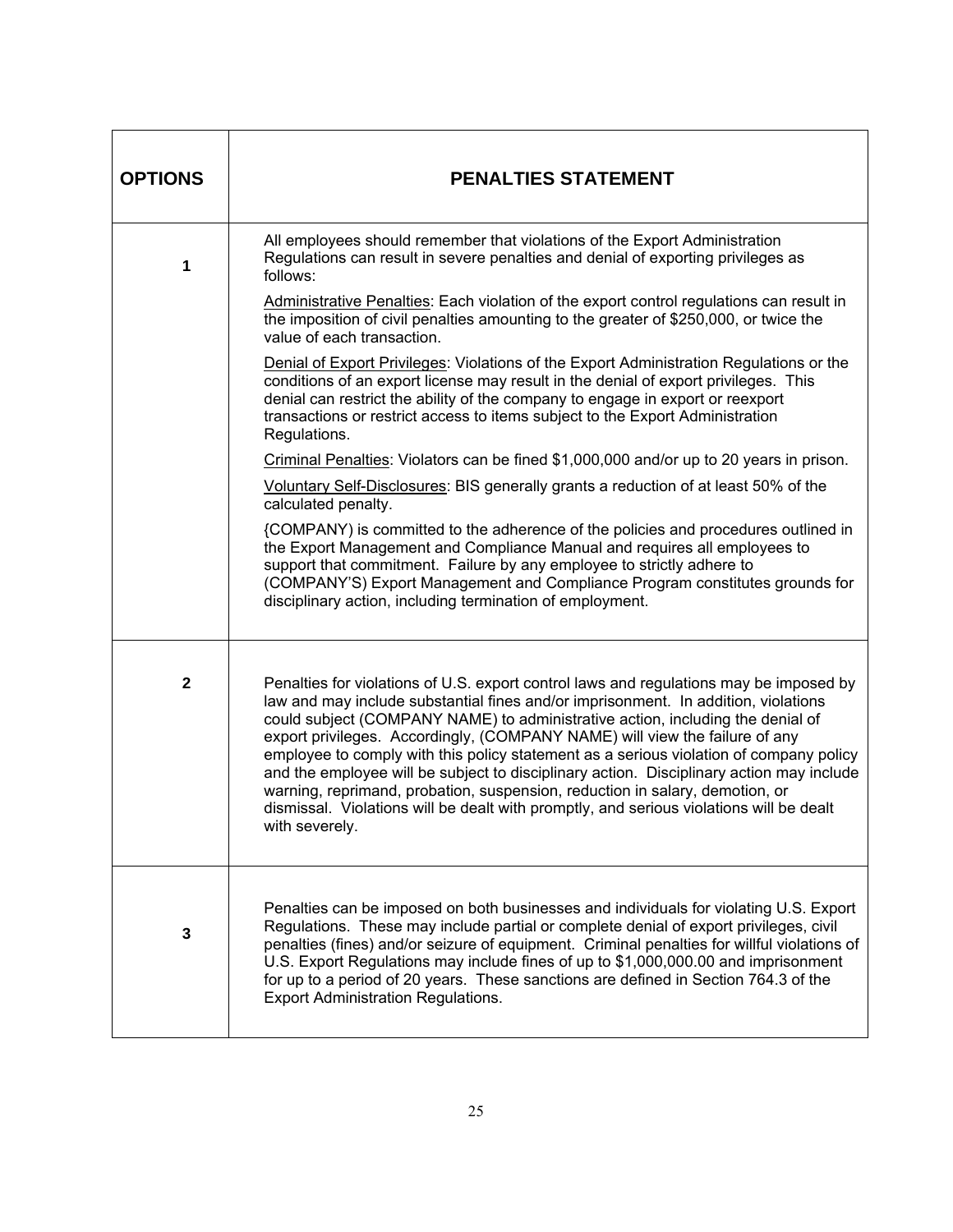| 4 | In the event of noncompliance, (COMPANY) and its employees may be subject to<br>criminal and administrative sanctions, including substantial fines, the revocation of<br>export and importing privileges and prison terms. A greater cost to (COMPANY) from<br>noncompliance may be the distraction and resources required to respond to an<br>investigation that detracts from our ability to focus on our obligations to our customers.                                                                                                                                                                                                                                                                                                   |
|---|---------------------------------------------------------------------------------------------------------------------------------------------------------------------------------------------------------------------------------------------------------------------------------------------------------------------------------------------------------------------------------------------------------------------------------------------------------------------------------------------------------------------------------------------------------------------------------------------------------------------------------------------------------------------------------------------------------------------------------------------|
| 5 | Penalties for violation of export regulations may be imposed by law and may include<br>substantial fines and/or imprisonment. In addition, (COMPANY) may be subject to<br>administrative action, including the suspension, revocation or denial of the export or<br>import privileges. Accordingly, (COMPANY) will view the failure of an employee to<br>comply with this policy statement as a serious violation of company policy and the<br>employee will be subject to disciplinary action up to and including termination of<br>employment at the sole discretion of the (COMPANY).                                                                                                                                                    |
| 6 | All (COMPANY) employees are required to comply with the policies and procedures<br>outlined in the export management and compliance manual. Any employee who has<br>knowledge of facts or incidents, which he or she believes may violate this policy,<br>whether intentional or accidental, is required to report the matter promptly to (EXPORT<br>COMPLIANCE MANAGER). Violations of U.S. export laws can subject (COMPANY)<br>and its employees to severe penalties, including fines, denial of export privileges, and<br>even imprisonment. Any employee who violates such laws, or who knowingly permits<br>a subordinate to violate such laws, will be subject to appropriate disciplinary action, up<br>to and including dismissal. |
| 7 | We, as a company, must ensure that all systems, spares, and technology which are<br>exported use the correct export license authority. Export noncompliance is very<br>costly. In the event of noncompliance, (COMPANY) and its employees could be<br>subject to both criminal and administrative sanctions which may include substantial<br>fines and/or prison terms and, most importantly, (COMPANY) could lose its privilege to<br>export. Furthermore, in the event of noncompliance, (COMPANY) will take all<br>appropriate disciplinary actions, up to and including termination of employment.                                                                                                                                      |

┑

 $\Gamma$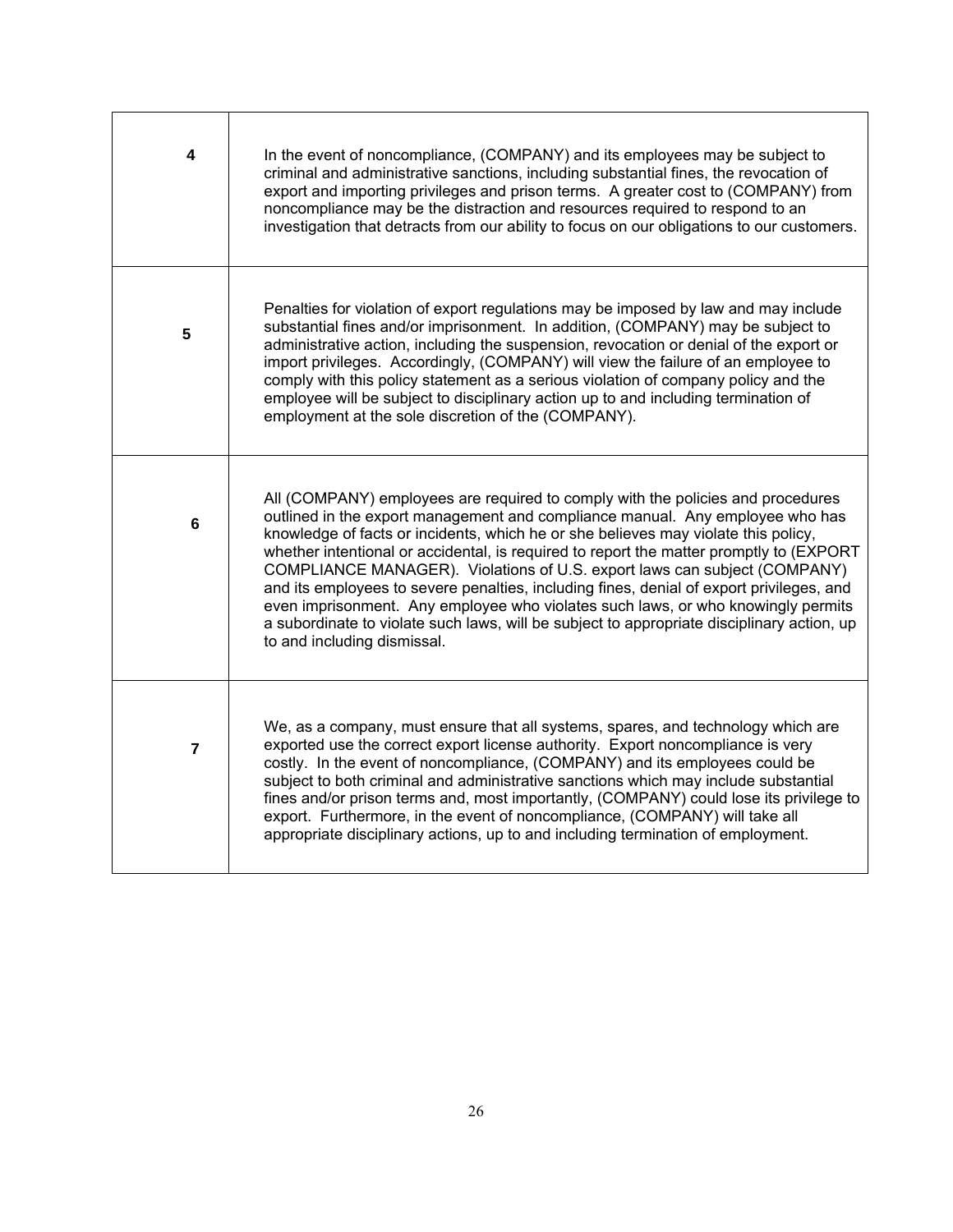| <b>OPTIONS</b> | <b>WHERE TO DIRECT QUESTIONS</b>                                                                                                                                                                                                                                                                                                                                                                                                         |
|----------------|------------------------------------------------------------------------------------------------------------------------------------------------------------------------------------------------------------------------------------------------------------------------------------------------------------------------------------------------------------------------------------------------------------------------------------------|
| 1              | I ask each of you to take this matter very seriously and to support me in this effort. If<br>you have any questions concerning the legitimacy of a transaction or potential<br>violations, please contact: (Name, Title, Phone, E-mail)                                                                                                                                                                                                  |
| $\mathbf{2}$   | Any employee having reason to suspect the legitimacy of a transaction or concern that<br>a violation of the United States export regulations has occurred or is about to occur is<br>required to report their concern's immediately to a member of the Trade Control and<br>Compliance Organization or (COMPANY) legal team.                                                                                                             |
| 3              | Any questions concerning the legitimacy of any transaction, violation, or potential<br>violation of the United States laws and regulations governing exports and reexports<br>should be immediately referred to the (Name, Title, Telephone Number) or in his<br>absence these individuals are available, referrals should be made to (Name, Title,<br>Telephone Number).                                                                |
| 4              | Any questions concerning this policy, its application to a specific situation or the<br>legitimacy of an export transaction, should be addresses to (Name, Title, Telephone<br>Number, E-mail).                                                                                                                                                                                                                                          |
| 5              | Questions concerning export regulations should be directed to the (Name, Title,<br>Telephone, E-mail) of the (COMPANY), who is designated as the (POC). Should any<br>(COMPANY) employees become aware of violations of the U.S. export regulations on<br>the part of or at any (COMPANY) facility, they should report such violations according<br>to Company policy and procedure, as detailed in the "Reporting" section of our EMCP. |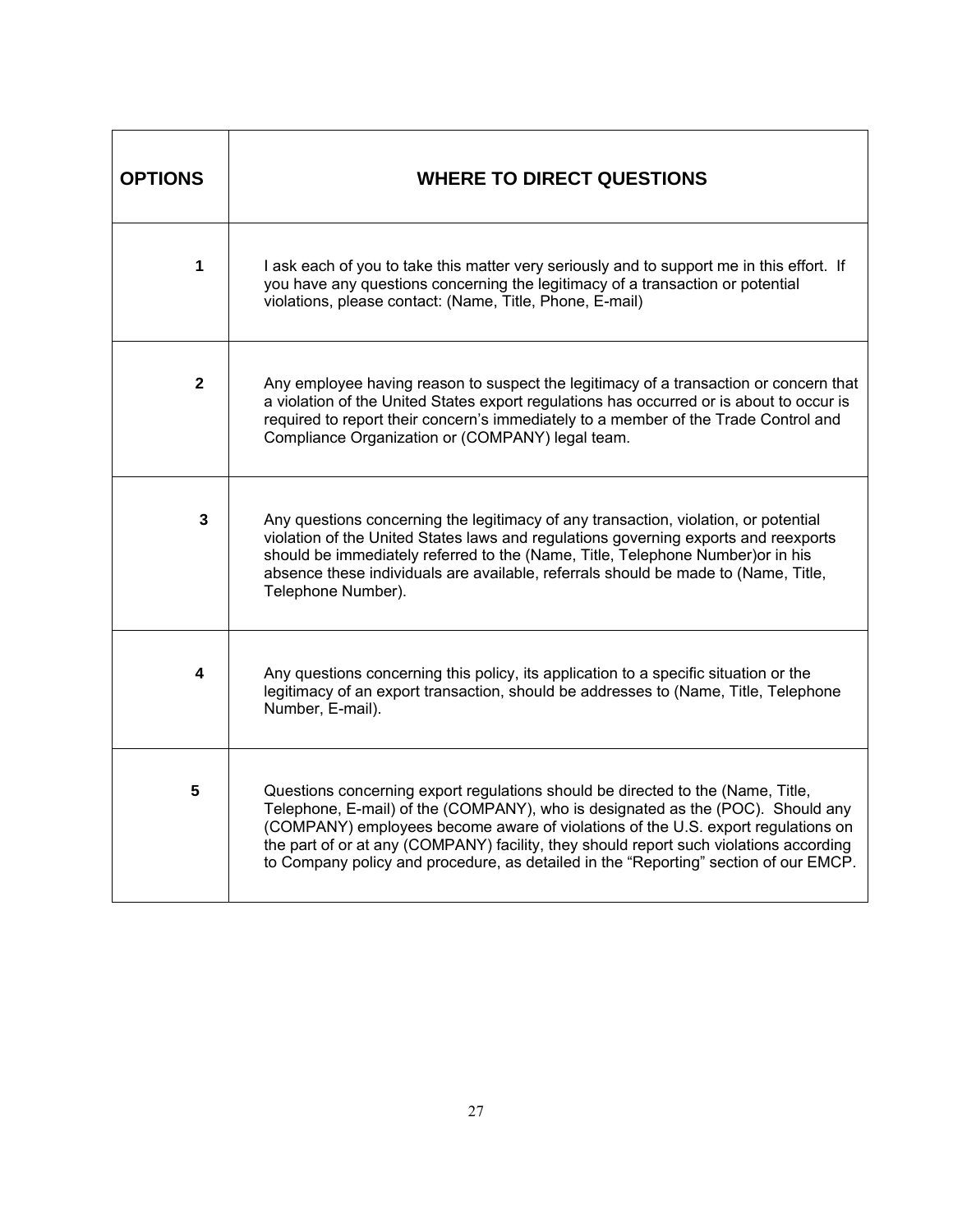| 6                       | All questions concerning whether a proposed sale, shipment or other transactions,<br>domestic or international, complies with export laws shall be immediately referred to<br>the following designated responsible officials:                                                                                                                                                                                           |                                                                    |
|-------------------------|-------------------------------------------------------------------------------------------------------------------------------------------------------------------------------------------------------------------------------------------------------------------------------------------------------------------------------------------------------------------------------------------------------------------------|--------------------------------------------------------------------|
|                         | QUESTIONS ON:                                                                                                                                                                                                                                                                                                                                                                                                           | DIRECT TO:                                                         |
|                         | Noncompliance or Possible Non-Compliant<br>Activity                                                                                                                                                                                                                                                                                                                                                                     | Person/Contact Info                                                |
|                         | (COMPANY) Export Management and<br><b>Compliance Program Manual</b>                                                                                                                                                                                                                                                                                                                                                     | Person/Contact Info                                                |
|                         | Legal Interpretation of the Export Laws and<br>Regulations                                                                                                                                                                                                                                                                                                                                                              | Person/Contact Info                                                |
|                         | <b>General Company Export Information</b>                                                                                                                                                                                                                                                                                                                                                                               | Person/Contact Info                                                |
|                         | <b>General Export Information</b>                                                                                                                                                                                                                                                                                                                                                                                       | Bureau of Industry &<br>Security<br>U.S. Department of<br>Commerce |
|                         |                                                                                                                                                                                                                                                                                                                                                                                                                         | (202) 482-4811                                                     |
| $\overline{\mathbf{z}}$ | It is important to remember that compliance is the responsibility of every (COMPANY)<br>employee. Therefore, any questions regarding export compliance and how it impacts<br>your specific job, questions concerning the legitimacy of a transaction or any violations<br>or possible violations should be immediately reported to (RESPONSIBLE OFFICIAL &<br>CONTACT INFO.).                                           |                                                                    |
| 8                       | (COMPANY'S) Export Management and Compliance Program Manual contains<br>(INFO.). (RESPONSIBLE OFFICIAL(S)) is/are responsible for ensuring that the<br>Manual is updated, maintained, distributed, implemented and supported by all<br>divisions within the company. Successfully managing (COMPANY) Export<br>Management and Compliance Program is critical to the continued success and<br>prosperity of our company. |                                                                    |

┑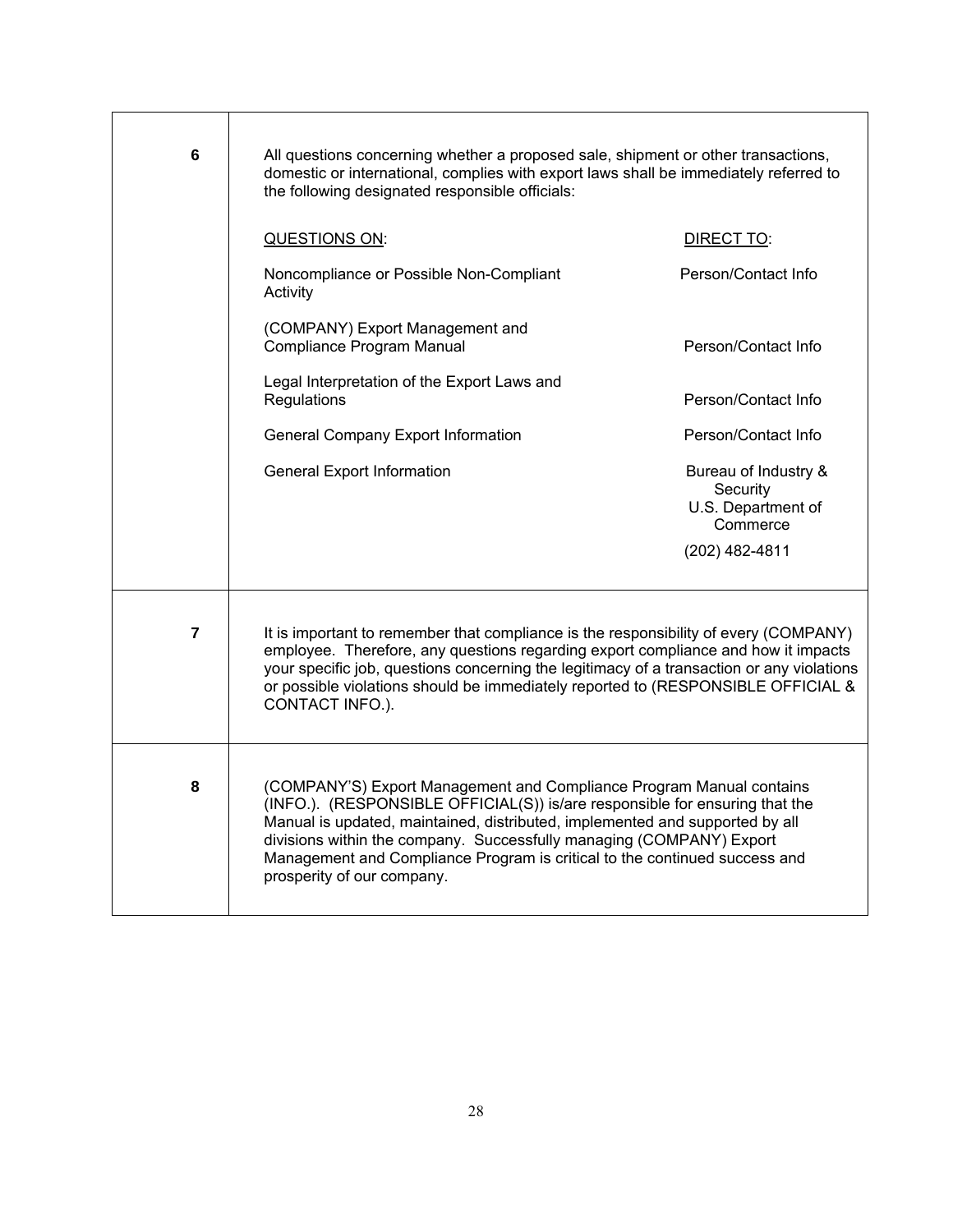## **KEY ELEMENT 2: RISK ASSESSMENT**

To help identify vulnerabilities and eliminate risks of EAR violations, begin with the following steps:

- Chart your order flow from receipt of a request through shipment of ordered items and location of transaction document files.
- Develop a narrative that describes the movement of the request and the responsible personnel who take action on the request at various steps.
- Identify vulnerable steps where there is risk of EAR violations occurring.
- Implement EMCP screens that will eliminate the vulnerabilities.
- Determine frequency of checks to be performed throughout the flow process.
- Establish "stop," "hold" and /or "cancel" criteria to prevent transactions from moving forward when checks fail.
- Include decision instructions that tell users of the checks what actions they are to take when checks "fail."
- Establish "release" criteria for transactions that have been stopped and escalated for further review
- Identify all document file paths that make up the entire transaction story.

It is recommended that companies develop a comprehensive formal flow chart and narrative description of their order process. The order processing flow chart/narrative is like a map. It should start at the point where an order is received and follow the process through the shipment of product. Other items that are exported in nontraditional ways such as handcarried items and technical data may require separate flow charts and/or narratives. The analysis required to break down the aggregate order process into step-by-step procedures via a flow chart(s) and narrative(s) will enable companies to identify areas of vulnerability or omission and, in turn, identify where internal controls should be implemented to minimize the risk of noncompliance. Such a visual or descriptive tool can be used to educate employees about the overall order process, the compliance measures in place, and, most important, help employees understand their individual role and responsibility in the process as well as what should happen before and after their contribution.

The order processing system, whether it is manual or automated, should have "hold" functions, sign-off procedures, and accountability built into it to assure all orders receive the appropriate control checks prior to shipping. Within the system, order processing checks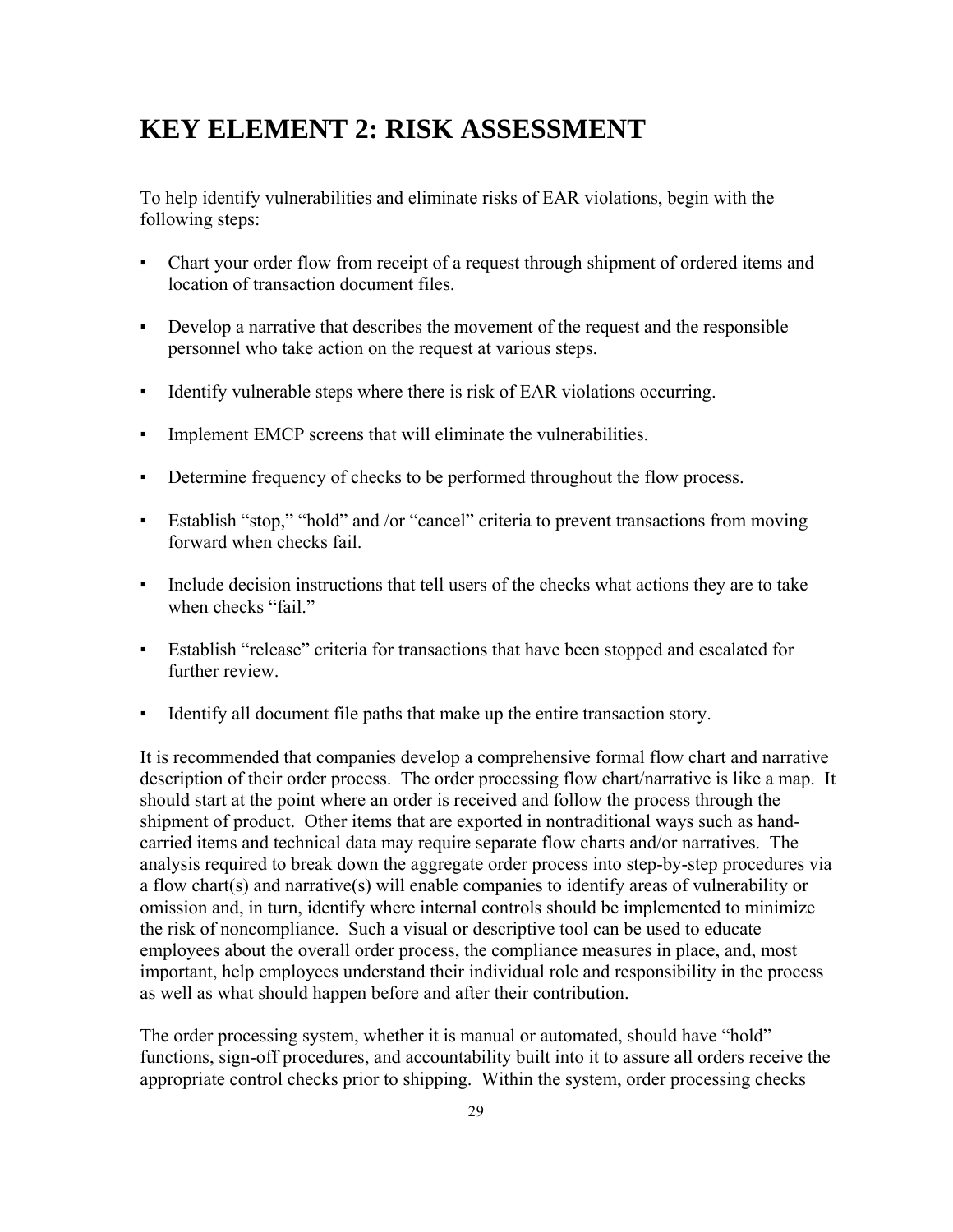should be conducted for each of the screening elements (see section on Screening). An order processing system should have redundancies built in. For example, a check of the Denied Persons List should be conducted by sales personnel at the initial stage of contact with the customer, as well as by compliance personnel prior to entering the order, and then prior to shipment, due to possible regulatory changes. In addition, screening should be performed on all intermediate parties involved in a transaction. This is particularly true for Denied Persons Screening. This is to ensure that shipments to bonded warehouses and free trade zones are disposed of as authorized, thereby reducing the possibility of diversion.

It is important to clearly define: 1) preventative controls to minimize vulnerabilities prior to order entry; 2) in-process controls that will place a "hold" on a transaction necessitating a secondary review; and 3) after-process controls that would alert you to system failures. See screening procedures in Key Element 5, below.

Each individual with responsibility for performing a control check(s) should be held accountable for orders processed. Some method of verifying the performance of the checks should be implemented, whether by requiring documentation of completion of the checks for reviewing purposes, preventing the flow from moving to the next level, or some other means used to ensure compliance. Also, see screening procedures in Key Element 5, below.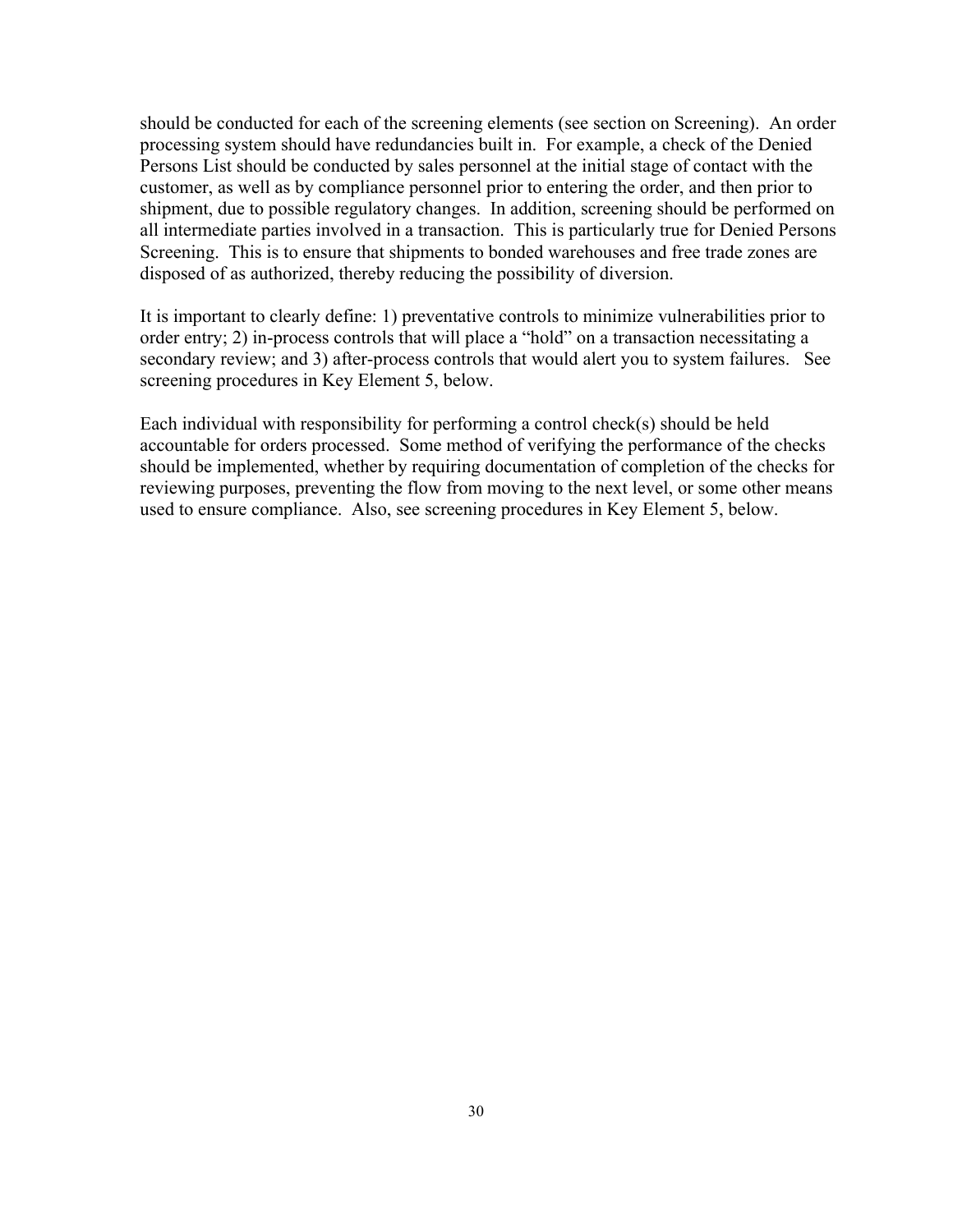# **TOOL**

## **DEFINING THE PARAMETERS OF YOUR EXPORT PROGRAM WITH A VIEW TOWARD ASSESSING RISK AND IDENTIFYING VULNERABILITIES**

The questions in the following tool are designed to help your Task Force think through how best to structure your EMCP based on your company's unique characteristics. This information will help you build an EMCP that addresses your export compliance risks. All of the questions highlight factors that are important to consider as potential points of vulnerability as you develop an EMCP. By defining your export operations, you can assess potential areas of risk where you will need to build in specific policy and procedural compliance safeguards. Significant risk factors include volume of exports, end-uses, end-users, other intermediary parties to transactions, location of customers, product sensitivity or restrictions, and the order processing system. Working through the questions should also help you identify other company-specific vulnerabilities. Information that this exercise generates can be included in the relevant sections of your written compliance manual.

### **A. COMPANY PROFILE: Define Your Proposed Export Structure**

- **1.** Describe the structure of your company. Include a narrative and organization chart indicating location of corporate headquarters, operating divisions, including manufacturing facilities, and domestic and foreign subsidiaries and affiliates.
- **2.** Identify all domestic and foreign divisions/offices/facilities that will have a role in your export transactions.
- **3.** Identify location(s) of where you would like to have export compliance manager(s). Highlight the proposed management line of authority for export control related activities. Clearly indicate how divisions/positions will be interrelated.

**NOTE:** Examine reporting structure for possible conflict of interest in lines of authority. This information will be used to develop your management and oversight structure and procedures, and define accountable personnel responsible for export control functions.

**4.** List the total number of employees you anticipate will be directly involved in export related functions.

**NOTE:** Does the number of proposed export employees reflect a sufficient level of compliance resources allocated to handle the volume of export/reexport transactions and issues anticipated in your export program?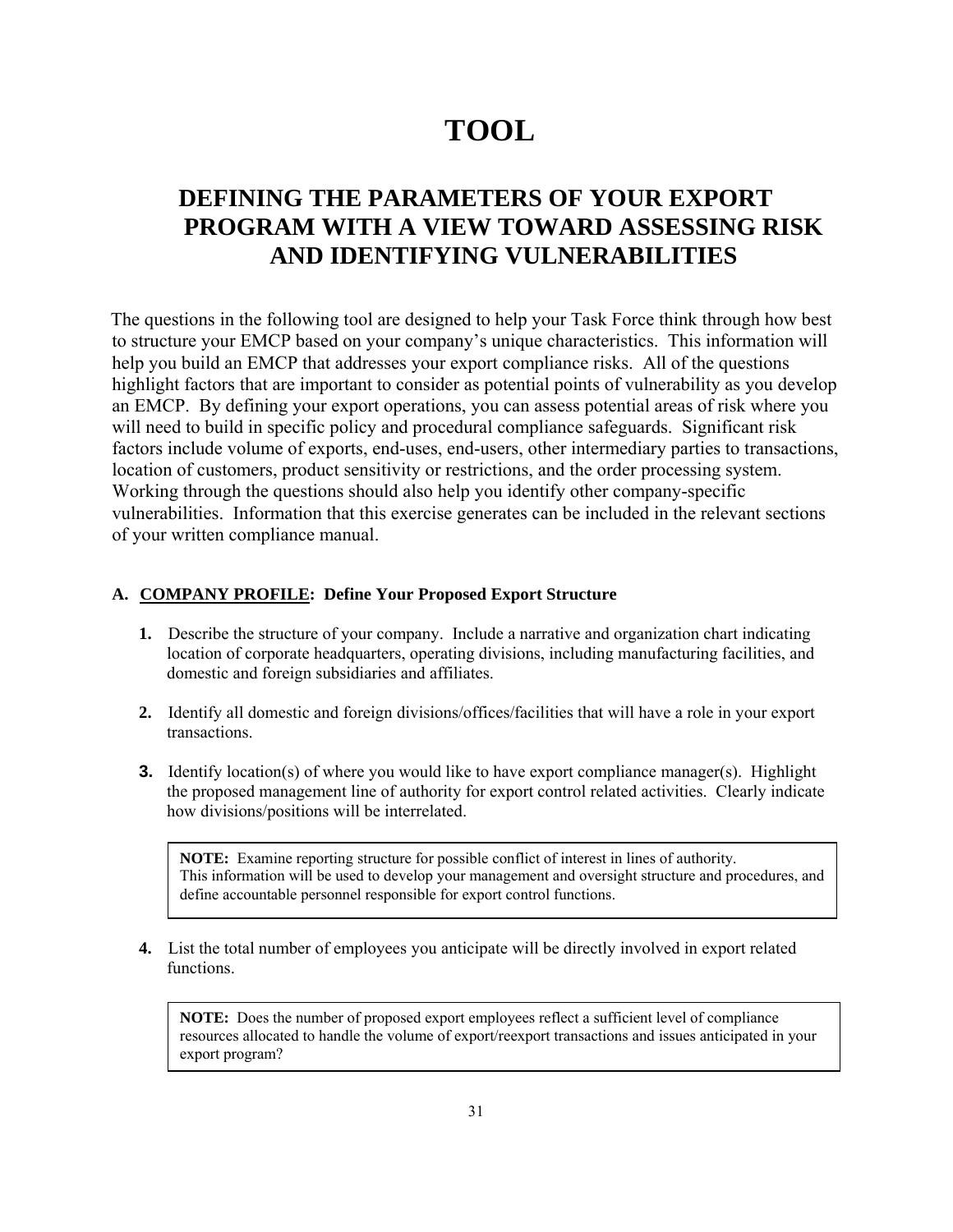- **5.** How many orders do you anticipate to process monthly?
- **6.** What do you anticipate will be the average time frame from acceptance of order to time of shipment?
- **7.** Identify offices and personnel who are in the order processing chain.

**NOTE:** There are various risk factors associated with different order entry processes. You should make sure that you take these into consideration as you document your procedures in your EMCP program.

### **B. BUSINESS ACTIVITY PROFILE: Define Your Proposed Export Activity**

- **1.** Describe your industry sector.
- **2.** Describe your business type.

| Manufacturer                          |  |
|---------------------------------------|--|
| Retailer                              |  |
| Distributor                           |  |
| <b>Trading Company</b>                |  |
| Purchasing Agent                      |  |
| Original Equipment Manufacturer (OEM) |  |
| <b>System Integrator</b>              |  |
| <b>Servicing Agent</b>                |  |
| Freight Forwarder                     |  |
| ther                                  |  |

**NOTE:** You will need to consider the unique compliance issues associated with your specific industry sector and business activity. There are varying risk factors associated with industries that produce sensitive dual-use products.

Also, there are compliance considerations associated with different business types. For example, if you are a freight forwarder, it is critical that you have written communication between you and your customer defining the export transaction roles and responsibilities. A distributor will need to ensure the accuracy of the commodity classification of the products to be exported.

- **3.** Do you plan to perform field services? If so, answer the questions listed below.
- a) What types of services will be performed by your company?
- b) Will you provide installation services?
- c) Will you service your equipment under a maintenance contract?
- d) Will proposed field service activities be subject to export controls?
- e) How will services subject to export controls be handled under your compliance program?

**NOTE:** You will need to include compliance measures in your EMCP to address service activities. If you are servicing products that you did not export, you need a process to ensure the equipment was exported legitimately. Remember to be alert for prohibited activities and persons.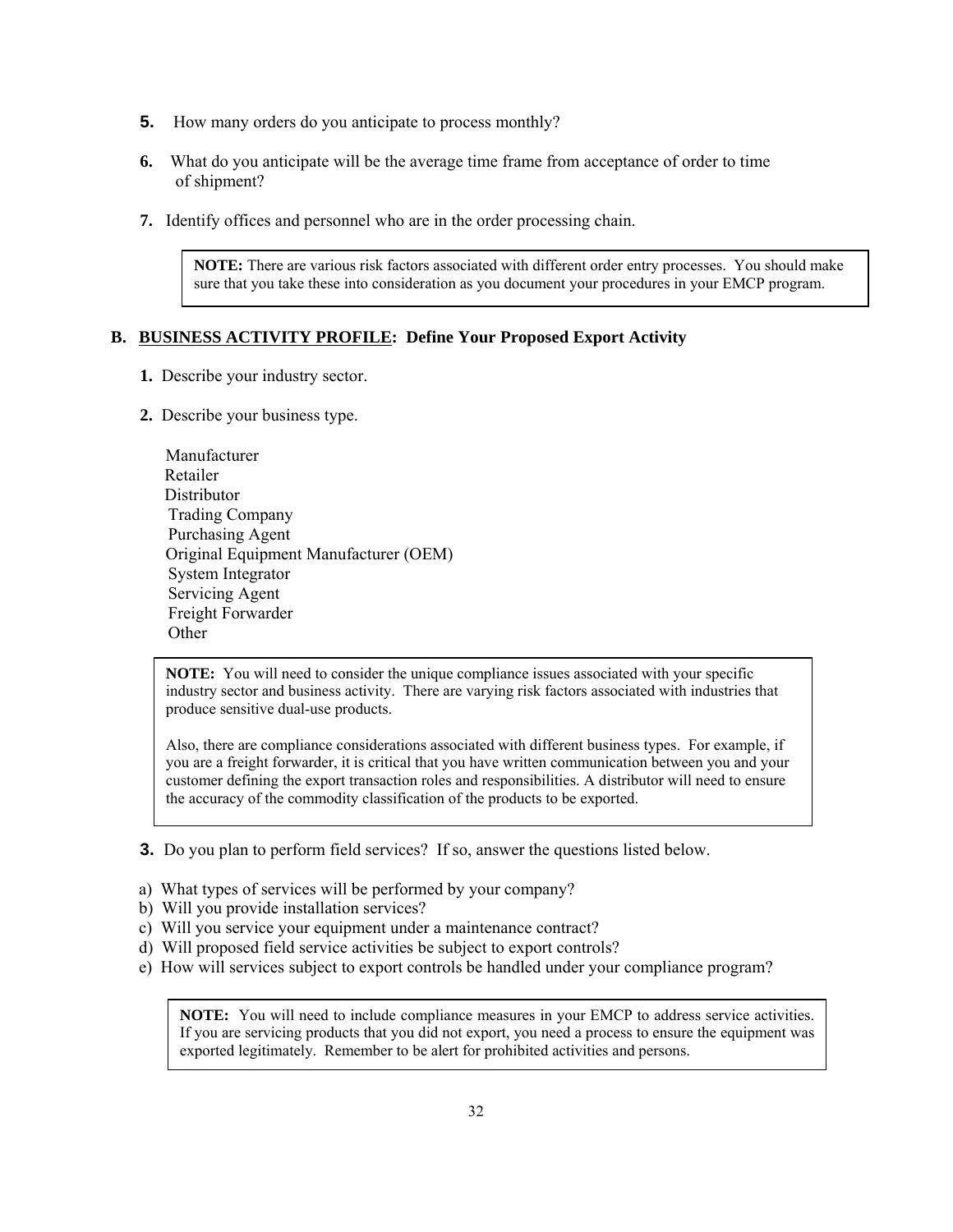- **4.** How many orders do you anticipate to process monthly?
- **5.** What do you anticipate will be the average time-frame from acceptance of order to time of shipment?

**NOTE:** When defining your export activity, you need to consider various risk factors associated with specific industry sectors, unique business activity, and resource allocation.

**6.** Do you expect to invite overseas entities to send representatives to your U.S. facilities for periodic training, including for product updates/enhancements you hope to market?

**NOTE:** When considering inviting foreign nationals to your U.S. facilities, please also consider EAR regulations in the EAR Part  $734.2(b)(2)(ii)$  and  $734.2(b)(3)$ .

### **SOME POSSIBLE BUSINESS VULNERABILITIES:**

- **Unaware of product's dual-use risks.**
- **Not assessing compliance risks for new product lines and new business activities.**
- **Unclear roles and responsibilities between different business partners in the export process.**
- **Lack of compliance safeguards throughout the entire export process.**
- **Lack of discernment between sensitive and non-sensitive business transactions.**
- **Lack of discernment regarding risk for various business activities.**
- **Failure to perform denied persons screening for field services.**
- **Failure to ensure that serviced equipment has been exported legitimately.**
- **Parties to the export transaction unaware of their compliance responsibilities.**
- **Spare parts exported for prohibited end-use and/or end-users.**
- **Level of export business activity exceeds compliance resources.**
- **Lack of "big picture" consideration in assigning compliance resources.**

### **SOME POSSIBLE GENERAL EMCP VULNERABILTIES:**

- **Foreign-owned businesses in the United States may not understand or comply with U.S. Export Regulations.**
- **Foreign trading companies, especially located abroad in Free Zones, may not carefully discriminate between end-users.**
- **Lack of communication of compliance policies and procedures.**
- **Disconnected compliance policies, procedures and practices in large decentralized corporations with unique business interests and activities.**
- **Disconnected compliance policies, procedures, and practices between domestic and foreign business units.**
- **Placement of compliance functions in Marketing and Sales Department can result in conflicting interests between profit and compliance.**
- **Absence of management commitment to export compliance.**
- **Absence of management oversight and accountability in compliance program.**
- **Insufficient allocation of resources to ensure effective compliance.**
- **Unclear identification of responsible personnel and accountability.**
- **EXPORED 19 Inadequate due diligence performed prior to mergers and acquisitions related to export** <br> **EXPORT compliance.** 
	- **Absence of a compliance culture.**
	- 33 **Lack of commitment to continuously develop compliance program in relation to market and business expansion.**
	- **Reliance on outdated or incomplete information.**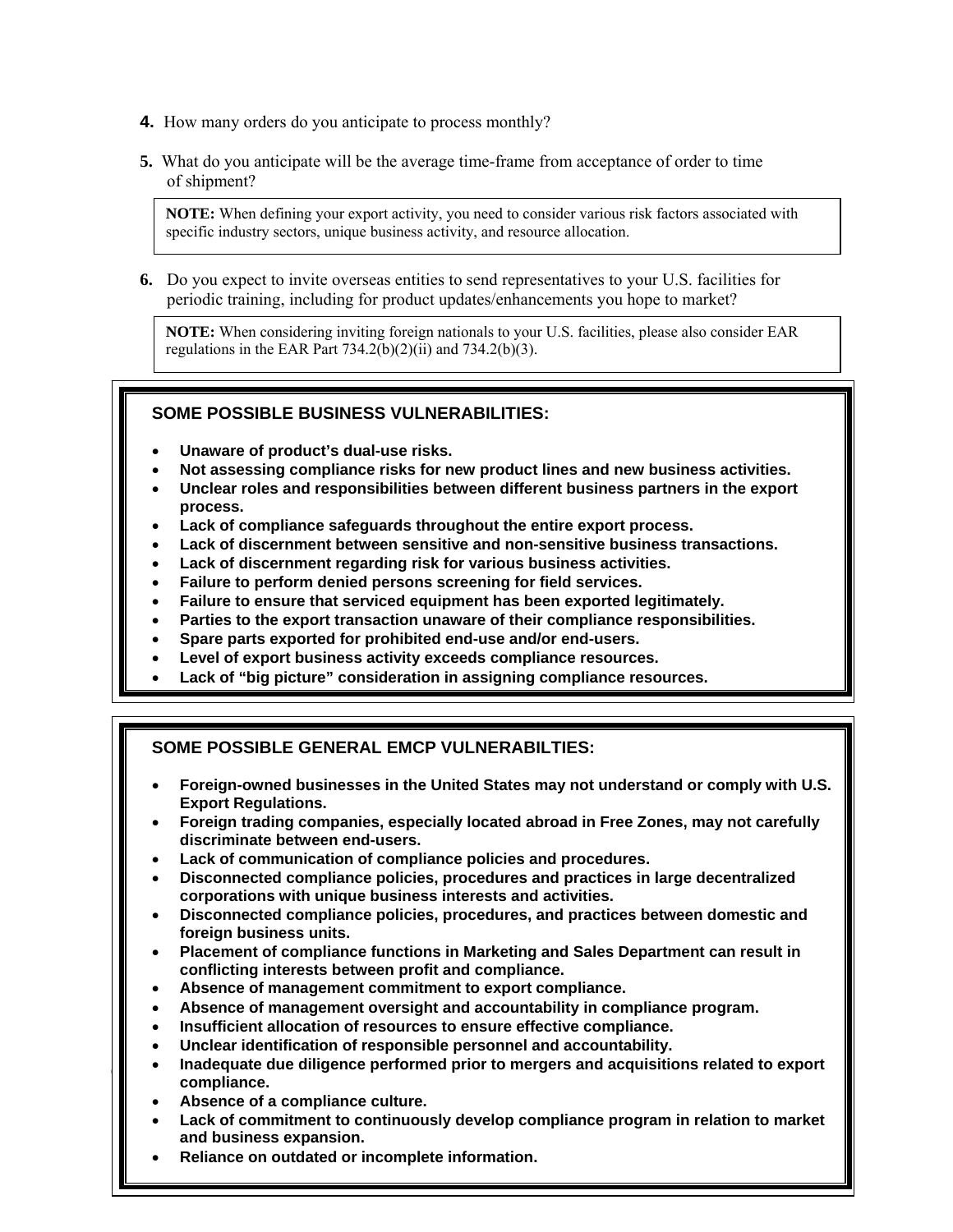#### **C. CUSTOMER PROFILE: Define Your Potential Export Customer Base**

**1.** Will you be selling to:

Resellers:

- < Distributor
- $\blacktriangleright$  Sales Agent
- $\blacktriangleright$  Systems Integrator

End-users:

- < Civilian Consumer
- < Government Entity
- < Military Entity
- < Manufacturer
- < Original Equipment Manufacturer
- $\blacktriangleright$  Bank

N.B.: These categories are not necessarily mutually exclusive; i.e., some producers of civilian products may also be government-related entities.

**2.** Exporter/Customer Relationship(s):

 Wholly-owned Subsidiary Independent Entity Established Customer New Customer Customer is Unknown (i.e., internet customer)

**3.** Do you anticipate that your customer base will be repetitive sales to the same customer(s) or single transactions to customers that you do not have an established business relationship?

**NOTE:** As an exporter, you are responsible for knowing your customers and for ensuring that your exports do not go to prohibited end-users. As a good compliance practice, you should include mechanisms in your procedures that verify the legitimacy of your customers and their transactions. You will need to incorporate different types of compliance measures within your EMCP to address risk factors commensurate with different types of customer relationships.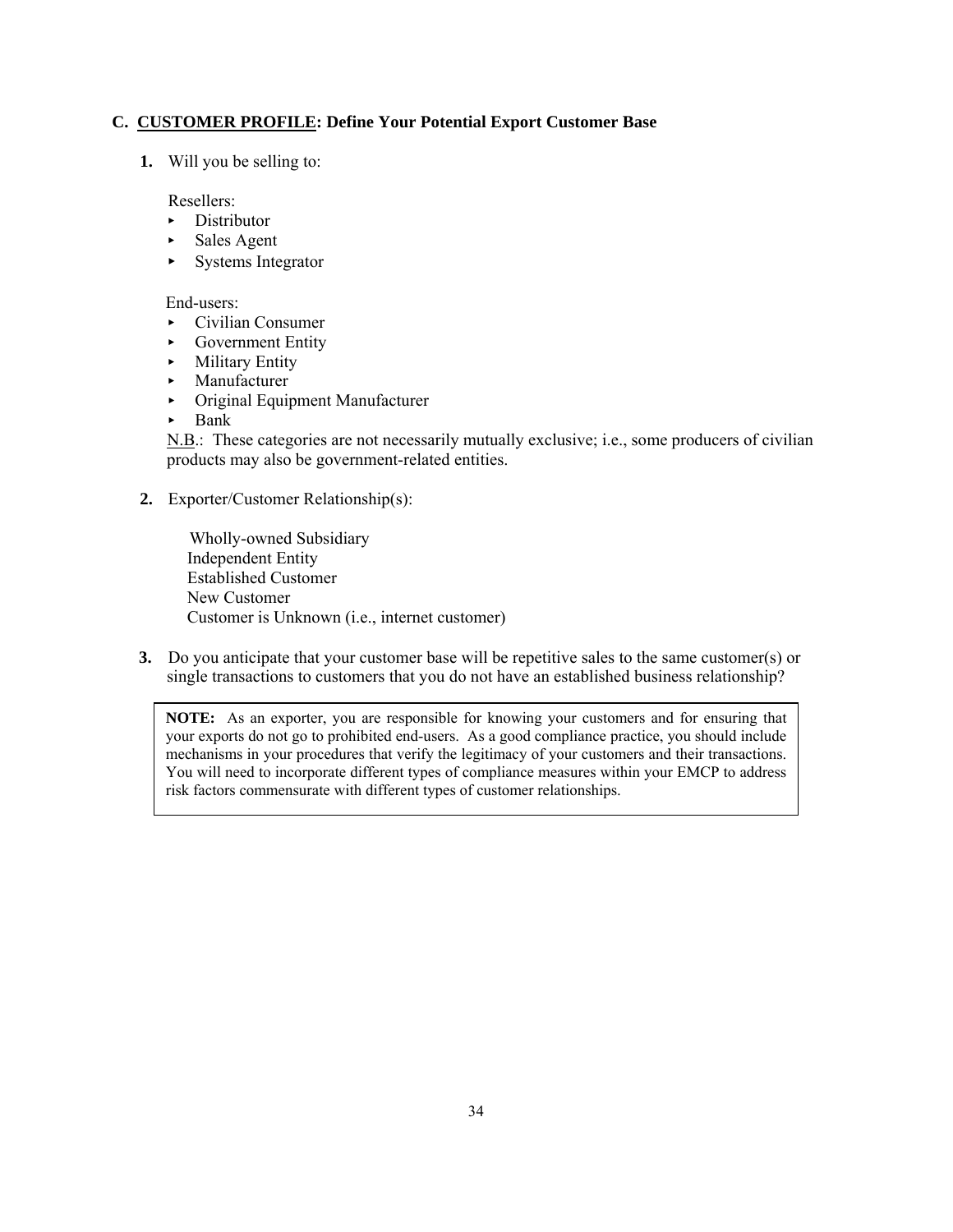#### **SOME POSSIBLE CUSTOMER VULNERABILITIES:**

- **Not establishing the bona fides of customers.**
- **Inadequate up-front customer questionnaire and screening resulting in incomplete customer profile.**
- **Not assessing the legitimacy of export transaction.**
- **Self blinding to pertinent customer information.**
- **Communication regarding compliance responsibilities not cascading down to all stakeholders in the export transaction.**
- **Lack of procedures to ensure that customers receive and understand license conditions and commensurate obligations.**
- **Distributors unaware of commodity classifications of various products as well as restrictions related to the products.**
- **Unaware of military versus civilian end-use and end-user restrictions.**
- **Customer requests that violate U.S. Antiboycott Laws.**
- **Unaware whether or not the customer's integration of product into larger system is controlled by U.S. Export Regulations.**
- **Misperception that well-known companies do not require compliance consideration.**
- **Not employing higher levels of compliance screening for unknown customers.**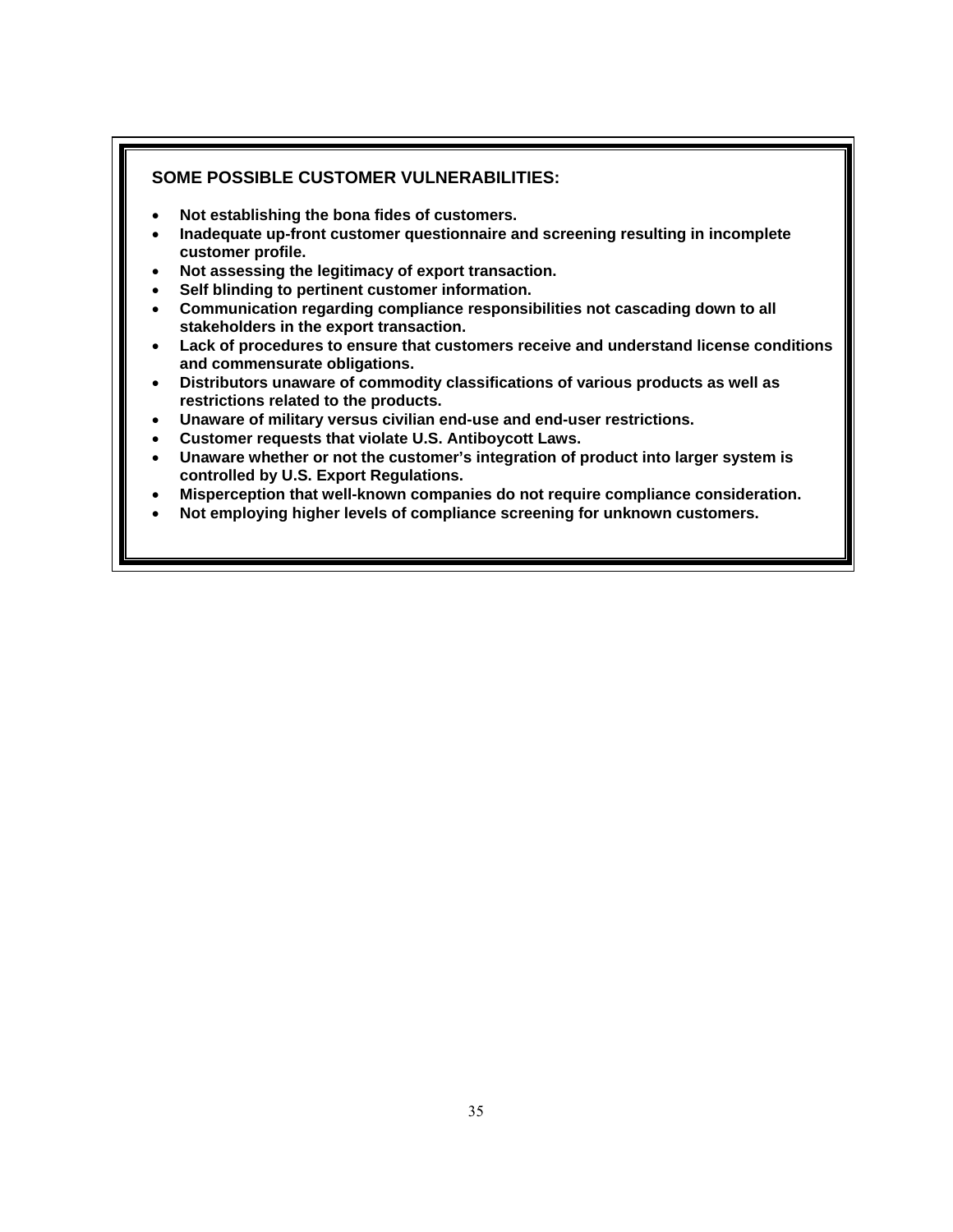#### **D. COUNTRY PROFILE: Define the Potential Location of Your Customers**

Reference:<http://www.access.gpo.gov/bis/ear/pdf/740spir.pdf>

**1.** Do you plan to market to customers in:

 Country Group A Country Group B Country Group D Country Group E

**2.** Do you know whether your customers will reexport? If so, will the new destination have different EAR licensing policies and requirements?

**NOTE**: There are different license requirements for different countries. As your international marketing plan evolves, you should make sure you are aware of the various licensing policies for different countries. Reference**:** <http://www.access.gpo.gov/bis/ear/pdf/738.pdf>

This information should be used in developing your item and country compliance check section in your EMCP.

### **SOME POSSIBLE COUNTRY VULNERABILITIES:**

- **Exporting any goods or technologies to a terrorist-supporting country and/or embargoed country without a license.**
- **Not aware that there are different license requirements for different countries.**
- **Re-export restrictions not communicated to customers.**
- **Company compliance policies and procedures do not address country policy.**
- **Not keeping up-to-date with changes in the Export Administration Regulations.**
- **Not keeping compliance programs up-to-date with country policy regulatory changes.**
- **No procedures for complying with license exception parameters.**
- **Language barriers can compromise export compliance integrity.**
- **Inconsistencies between U.S. and foreign country policy.**
- **False sense of comfort fostered by doing business in a friendly allied country.**
- **Unaware of those countries that are transshipment countries of concern.**
- **U.S. country policies are not reflected in internal export compliance transaction procedures.**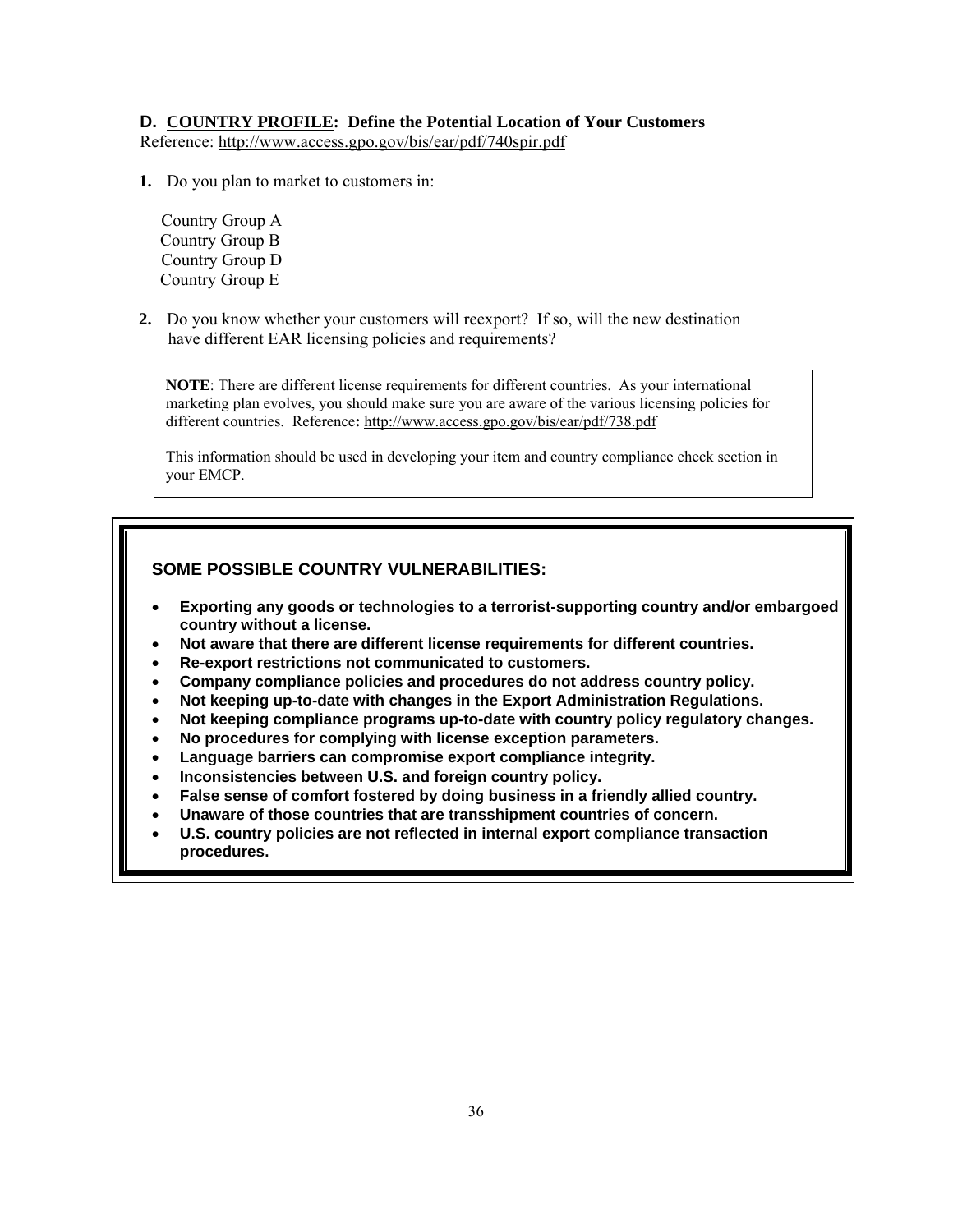#### **E. COMMODITY PROFILE: Define Your Potential Products For Export**

**1.** Proposed export(s):

 $\overline{\phantom{a}}$ 

 Commodity Software with Encryption Software without Encryption Technical Data with Encryption Technical Data without Encryption Service (i.e., repair, financing, freight forwarding, legal, technical, engineering, architectural assistance, etc.)

**2.** What are the export commodity classification numbers (ECCNs) for each of your exports? Reference: [http://www.bis.doc.gov/licensing/Do\\_I\\_NeedAnECCN.html](http://www.bis.doc.gov/licensing/Do_I_NeedAnECCN.html)

**NOTE:** Your commodity classification is a critical decision process. Export decisions and requirements are based on your ECCN and General Prohibitions. As part of your EMCP, you will want to document the process for determining your ECCN(s). In addition, you need to include a decision process for determining the appropriate export authorization (license, license exception, or no license required).

As part of this process, you should maintain decision support documents. In addition, you need to include maintenance procedures that will capture future product and EAR changes that will affect your ECCN(s).

This information should be used in developing your item and country compliance section in your EMCP.

- **3.** Are there any dual-use risks or export restrictions related to your products? Reference: <http://www.access.gpo.gov/bis/ear/pdf/738.pdf>
	- AT Anti-Terrorism
	- CB Chemical & Biological Weapons
	- CC Crime Control
	- CW Chemical Weapons Convention
	- EI Encryption Items
	- FC Firearms Convention
	- MT Missile Technology
	- NS National Security
	- NP Nuclear Nonproliferation
	- RS Regional Stability
	- SS Short Supply
	- UN United Nations Embargo
	- SI Significant Items
	- SL Surreptitious Listening

**NOTE:** You should develop internal control procedures to ensure compliance with any unique requirements associated with the applicable reasons for control.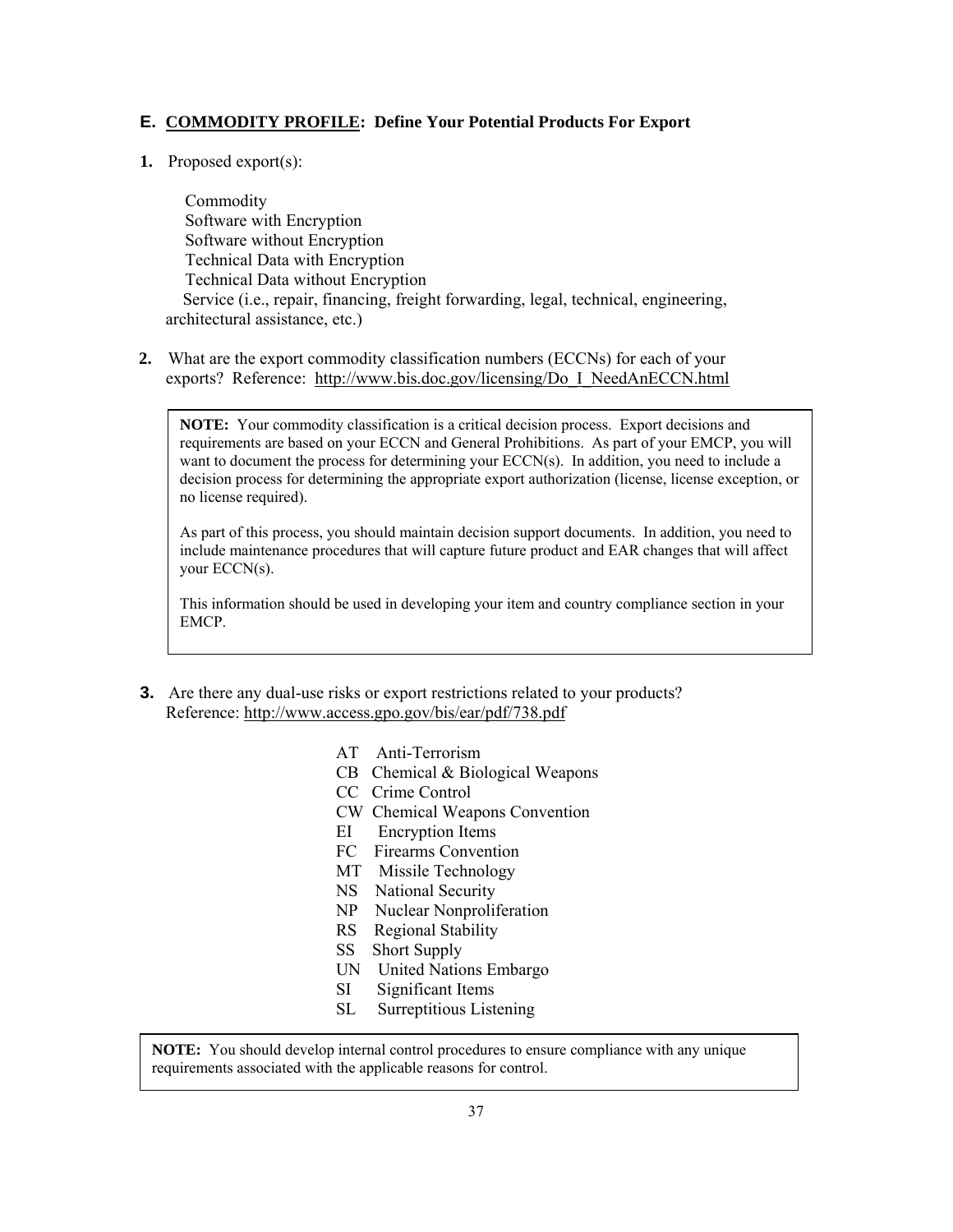**4.** Based on your ECCN(s) and the country chart included in Part 738, Supplement 1 of the EAR, what are the appropriate export authorizations for your products? Reference:<http://www.access.gpo.gov/bis/ear/pdf/738spir.pdf>

> License Required Eligible for License Exception(s) No License Required

**NOTE:** This information should be used in developing your item and country compliance check section in your EMCP.

**5.** Will you hire foreign nationals at your U.S. facilities?

**NOTE:** If the foreign nationals that you hire have access to technology, you may be subject to the "deemed export" rule. Reference: <http://www.bis.doc.gov/DeemedExports/DeemedExportsFAQs.html#1>

**6.** Do you plan to export anything subject to other agencies' jurisdiction, e.g., U.S. Department of State, Department of the Treasury's Office of Foreign Assets Control, U.S. Department of Justice, Department of Interior, Food and Drug Administration, U.S. Maritime Commission, or Nuclear Regulatory Commission. Reference: <http://www.access.gpo.gov/bis/ear/pdf/730.pdf>

**NOTE**: If your exports are subject to other agency regulations, you should include guidance in your EMCP compliance manual on how to comply with the respective regulations.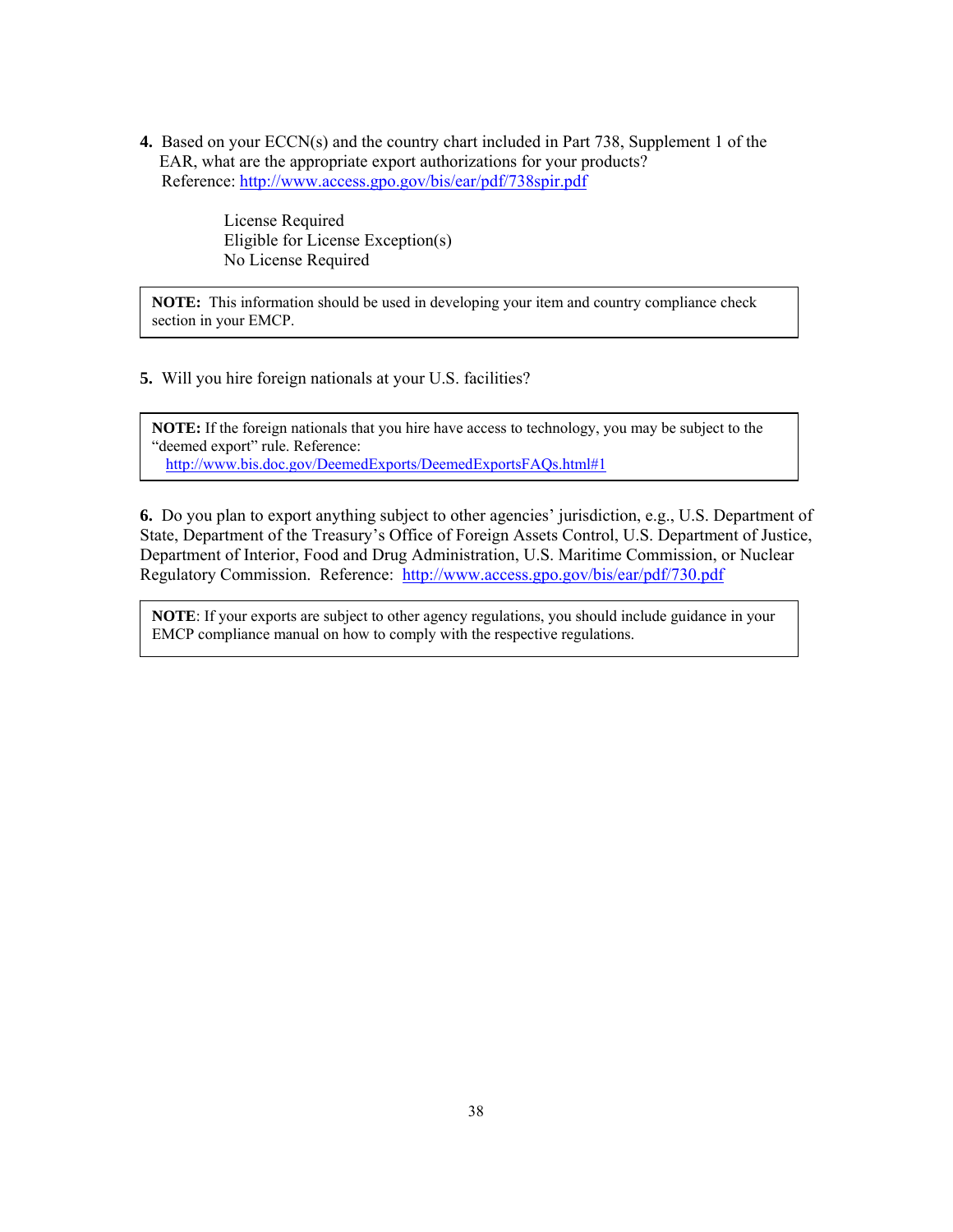### **SOME POSSIBLE COMMODITY VULNERABILITIES:**

- **Unaware that product classification is needed to legitimately export.**
- **Failure to determine appropriate export authorization of your products.**
- **No company policy or procedures for accurately classifying products.**
- **Lack of technical expertise to properly determine the export commodity classification number.**
- **Inaccurate classification of EAR99.**
- **Inaccurate classification.**
- **Not understanding products dual-use risk.**
- **Unaware that technology released to foreign nationals in the United States may require a license.**
- **Not maintaining up-to-date classification decisions on products.**
- **Unaware of which U.S. Government Agency has jurisdiction over products.**
- **License conditions tied to specific commodity requirements not conveyed to responsible parties.**
- **Not incorporating measures within your compliance program to detect inconsistencies between product characteristics and the customer stated end-use.**

#### **F. END-USE PROFILE: Define Potential End-Uses of Your Products**

**1.** How will your customers use your products:

 As capital equipment? For resale to retail customers? For resale to manufacturers or OEMs for own use? For incorporation into the manufacture of new products for resale? For Servicing? For system integration activities? Other?

**2.** If misused, could your products be used for the following proliferation activities?

 Chemical Weapons Biological Weapons Nuclear Weapons Delivery systems of such weapons Technology to develop destructive systems

**NOTE:** As an exporter, you are responsible for knowing your customers and for ensuring that your exports are not used for prohibited end-uses. As a good compliance practice, you should include mechanisms in your EMCP procedures that verify the legitimacy of the stated end-use and that the end-use makes good business sense. The variables outlined above are important factors in assessing your export program's potential areas of vulnerability and risk.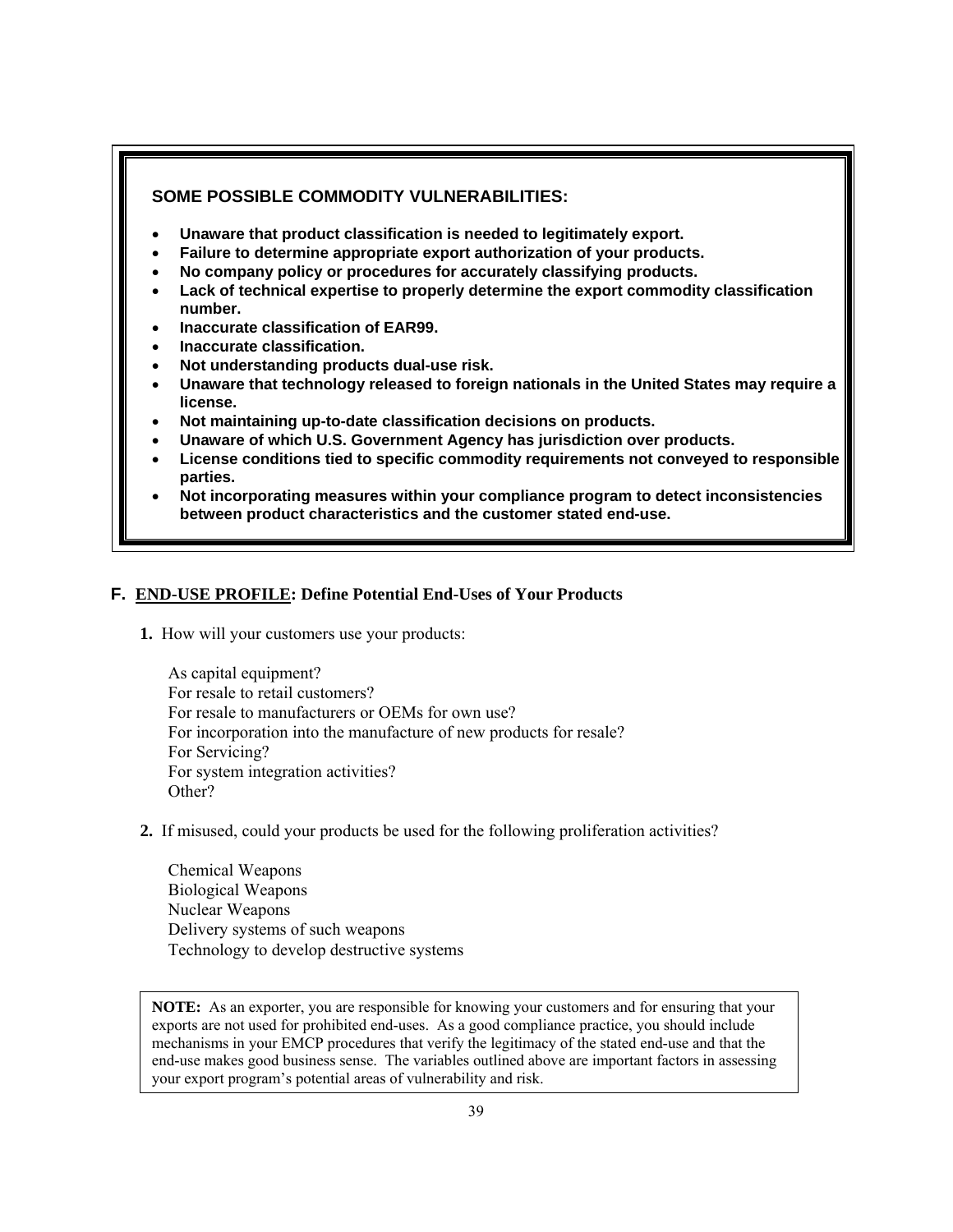#### **SOME POSSIBLE END-USE VULNERABILITIES:**

- **Typical product end-use is inconsistent with customer's stated end-use objectives.**
- **Typical product end-use is inconsistent with nature of customer business.**
- **Is the quantity of product requested from customer consistent with a typical customer's projected needs.**
- **Lack of end-use information.**
- **No safeguards incorporated in compliance program to detect prohibited proliferation end-uses.**
- **Failure to communicate end-use license conditions to responsible parties.**
- **Not having an on-going mechanism to ensure compliance with end-use license conditions.**
- **Not conducting an end-use risk assessment.**
- **Failure to include compliance measures to ensure deemed export parameters outlined in a company's Technology Control Plan are followed.**
- **Not keeping up with end-use restrictions as outlined in the Export Administration Regulations.**
- **Lack of policies and procedures to address what should happen when company becomes aware that the customer's authorized end-use of the product has changed.**
- **Compliance measures are not commensurate with end-use risks.**

#### **G. ORDER PROCESSING PROFILE: Describe Your Potential Process for Receiving Orders**

- **1.** Describe in detail the steps of your proposed export order process.
- **2.** Specifically, how will your export orders be received?

 In Person Electronic Processing System Phone Fax Regular Mail Electronic Mail Internet

- **3.** Will the orders follow separate processing routes (i.e., by geography, product line, or complete unit vs. spare part?)
- **4**. Identify the location(s) where orders will be received.
- **5.** Identify the location(s) where your order records will be maintained.
- **6.** How many orders do you anticipate to process monthly?
- **7.** What do you anticipate will be the average time-frame from acceptance of order to time of shipment?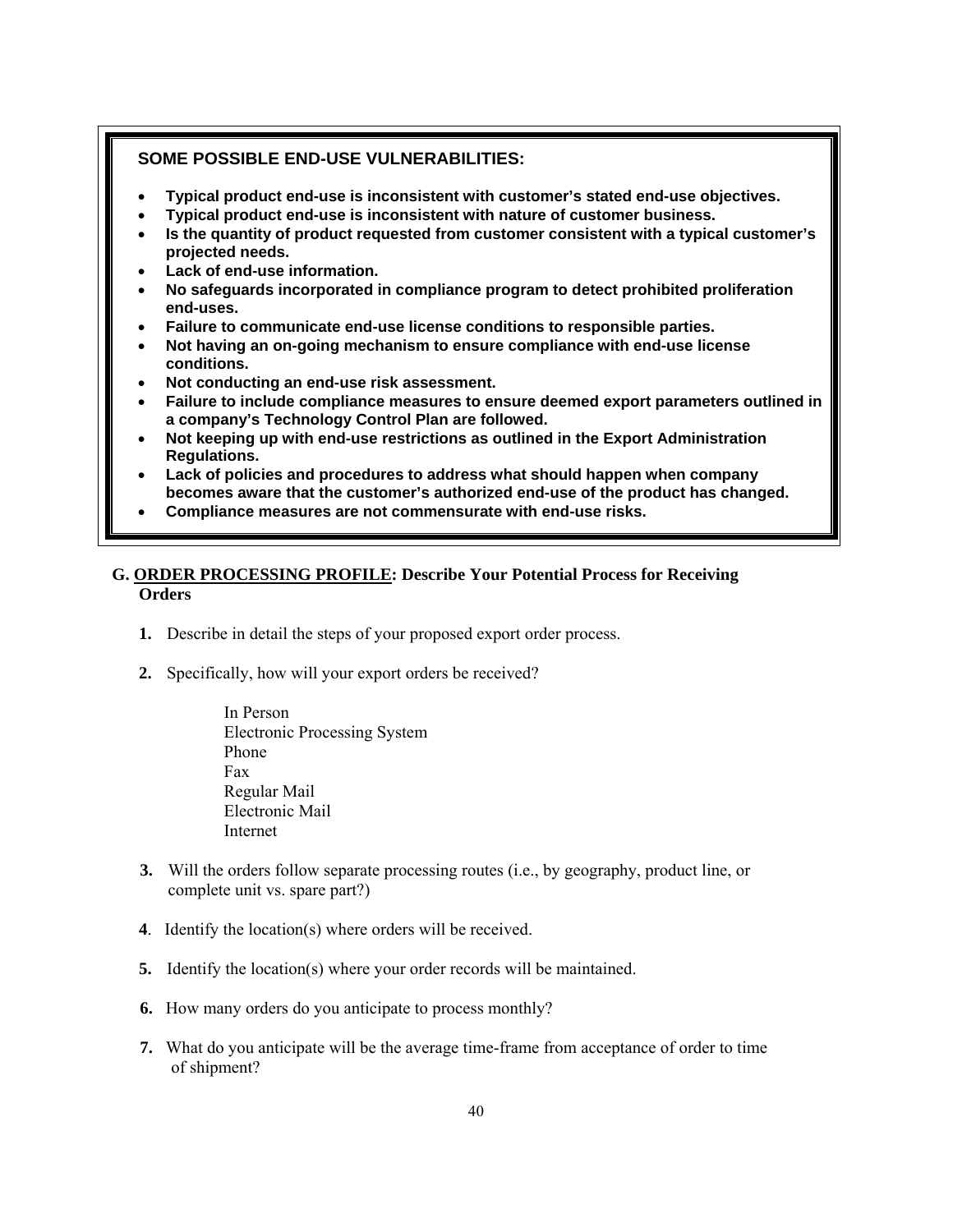**8.** Identify offices and personnel who are in the order processing chain.

**NOTE:** There are various risk factors associated with different order entry processes. You should make sure that you take these into consideration as you document your procedures in your EMCP program

## **SOME POSSIBLE ORDER PROCESSING VULNERABILITIES:**

- **Lack of any defined procedures.**
- **Lack of sufficient compliance safeguards throughout the process, i.e. screening at key points.**
- **Procedures inconsistently followed.**
- **Inconsistent compliance controls.**
- **Insufficient information for transaction analysis.**
- **Processes lack discernment between treatment of non sensitive and sensitive items and countries.**
- **Communication breakdown resulting in compliance errors.**
- **Lack of accountability and oversight throughout processes.**
- **Inadequate resources for volume of order activity.**
- **Lack of integration between manual and electronic order processing systems.**
- **No consideration given to length of processing time related to frequency of screening.**
- **Exclusion of experts in all key departments in the order process evaluation.**

#### **H. SHIPPING PROFILE: Describe Your Potential Export Shipping Patterns**

**1.** Describe how you intend to deliver your product?

 From U.S. location (s) directly to customer. From U.S. location (s) via intermediate party to customer. From U.S. location to warehouse for further distribution to customers. Utilizing freight forwarder(s). Via mail, e-mail, fax, phone, internet.

**2.** Who, in your company, will be responsible for (and has the expertise) for completing export documentation?

- **3.** What approval process will you implement to ensure that all compliance measures have been performed prior to shipment?
- **4.** How will you track the receipt of shipment?

**NOTE:** You need to include procedures in your EMCP compliance manual on how you will communicate export control requirements and special instructions to the shipping department or third party shipper.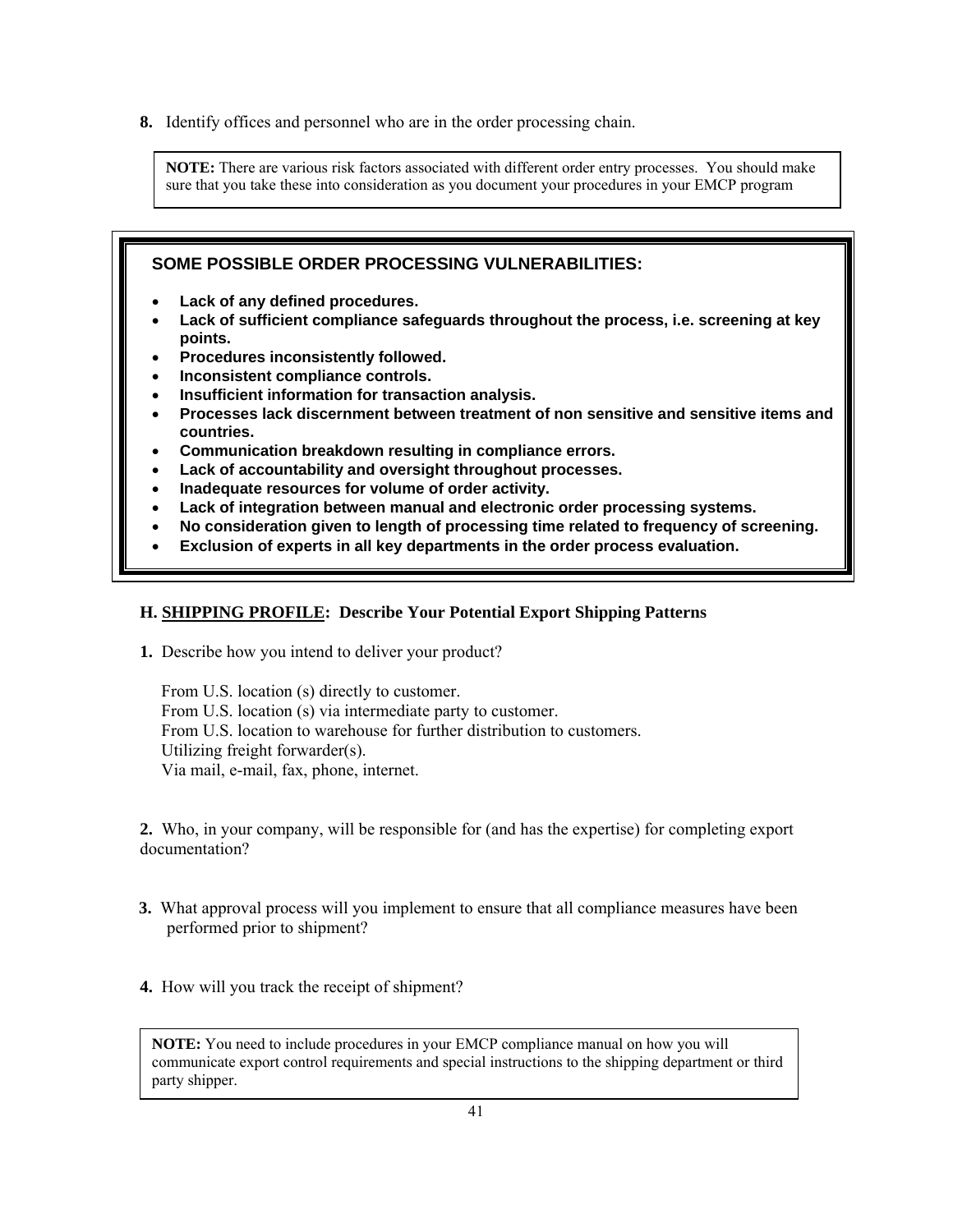#### **SOME POSSIBLE SHIPPING VULNERABILITIES:**

- **Lack of shipping procedures.**
- **Inaccurate shipping information communicated, i.e., license authorization used, ECCN, etc.**
- **Insufficient export documentation.**
- **Unclear definition of roles and responsibilities between parties to the transaction.**
- **Insufficient compliance safeguards throughout the shipping process.**
- **Inadequate physical security measures implemented during the shipping process.**
- **Parameters of license and license conditions not conveyed to parties involved in the transaction.**
- **Preprinted shipping documents with NLR stated.**
- **Lack of tracking system.**
- **Omission of destination control statements.**
- **Unverified end destination address.**
- **Lack of accountability and oversight throughout processes.**
- **I. U.S. PERSONS ACTIVITIES PROFILE: Identify U.S. persons overseas who are involved in the activities described in Part 744 of the EAR.**

Reference: <http://www.access.gpo.gov/bis/ear/pdf/744.pdf>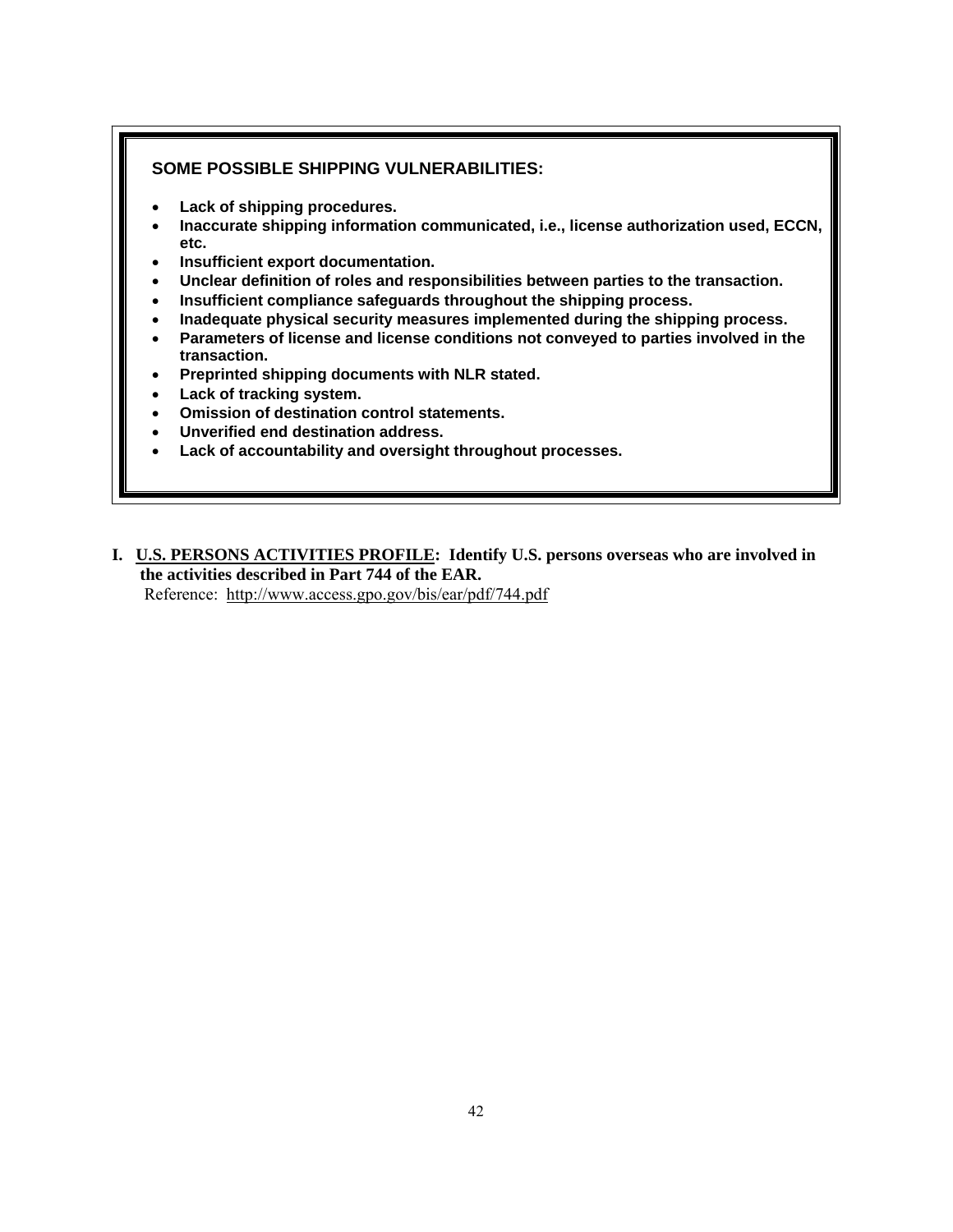In assessing the risk of various activities, develop a risk matrix, such as the following:

| <b>LOW RISK</b>                                                                                                                                                                                                                                                                                                                                                     | <b>MODERATE RISK</b>                                                                                                                                                                                                                                                                               | <b>HIGH RISK</b>                                                                                                                                                                                              |
|---------------------------------------------------------------------------------------------------------------------------------------------------------------------------------------------------------------------------------------------------------------------------------------------------------------------------------------------------------------------|----------------------------------------------------------------------------------------------------------------------------------------------------------------------------------------------------------------------------------------------------------------------------------------------------|---------------------------------------------------------------------------------------------------------------------------------------------------------------------------------------------------------------|
| Stable, well-known<br>customer base in a<br>localized environment.                                                                                                                                                                                                                                                                                                  | Customer base changing<br>due to branching, merger<br>or acquisition in the<br>domestic market.                                                                                                                                                                                                    | A large, fluctuating client base in<br>an international environment.                                                                                                                                          |
| Few high-risk customers.                                                                                                                                                                                                                                                                                                                                            | A moderate number of<br>high-risk customers.                                                                                                                                                                                                                                                       | A large number of high-risk<br>customers.                                                                                                                                                                     |
| No Internet sales.                                                                                                                                                                                                                                                                                                                                                  | Internet sales predicated<br>on verification of customer<br>bona fides and customer<br>screening.                                                                                                                                                                                                  | Wide array of Internet sales and<br>services.                                                                                                                                                                 |
| No history of voluntary<br>disclosures or enforcement<br>action. No evidence of<br>apparent violation or<br>circumstances that might<br>lead to a violation.                                                                                                                                                                                                        | A small number of<br>voluntary disclosures<br>resulting in warning letters<br>or civil monetary penalties.<br>Evidence that corrective<br>action taken to implement<br>safeguards that will<br>minimize future<br>noncompliant activity.                                                           | Multiple voluntary disclosures<br>and/or enforcement actions<br>resulting in administrative and/or<br>criminal penalties. No evidence<br>that measures in place minimize<br>future noncompliant activity.     |
| Management has fully<br>assessed company's level<br>of risk based on customer<br>base, product lines, and<br>supply chain management<br>and implemented a formal<br>export management and<br>compliance program.<br>Understanding of risk and<br>strong commitment to<br>export compliance is<br>communicated throughout<br>the organization on a<br>regular basis. | Management exhibits a<br>reasonable understanding<br>of the key aspects of<br>export compliance and its<br>commitment is generally<br>clear and has been<br>communicated throughout<br>the organization, but it may<br>lack a compliance program<br>to address that risk on a<br>continuous basis. | Management does not<br>understand, or has chosen to<br>ignore, key aspects of export<br>compliance risk. The<br>importance of compliance is not<br>emphasized or communicated<br>throughout the organization. |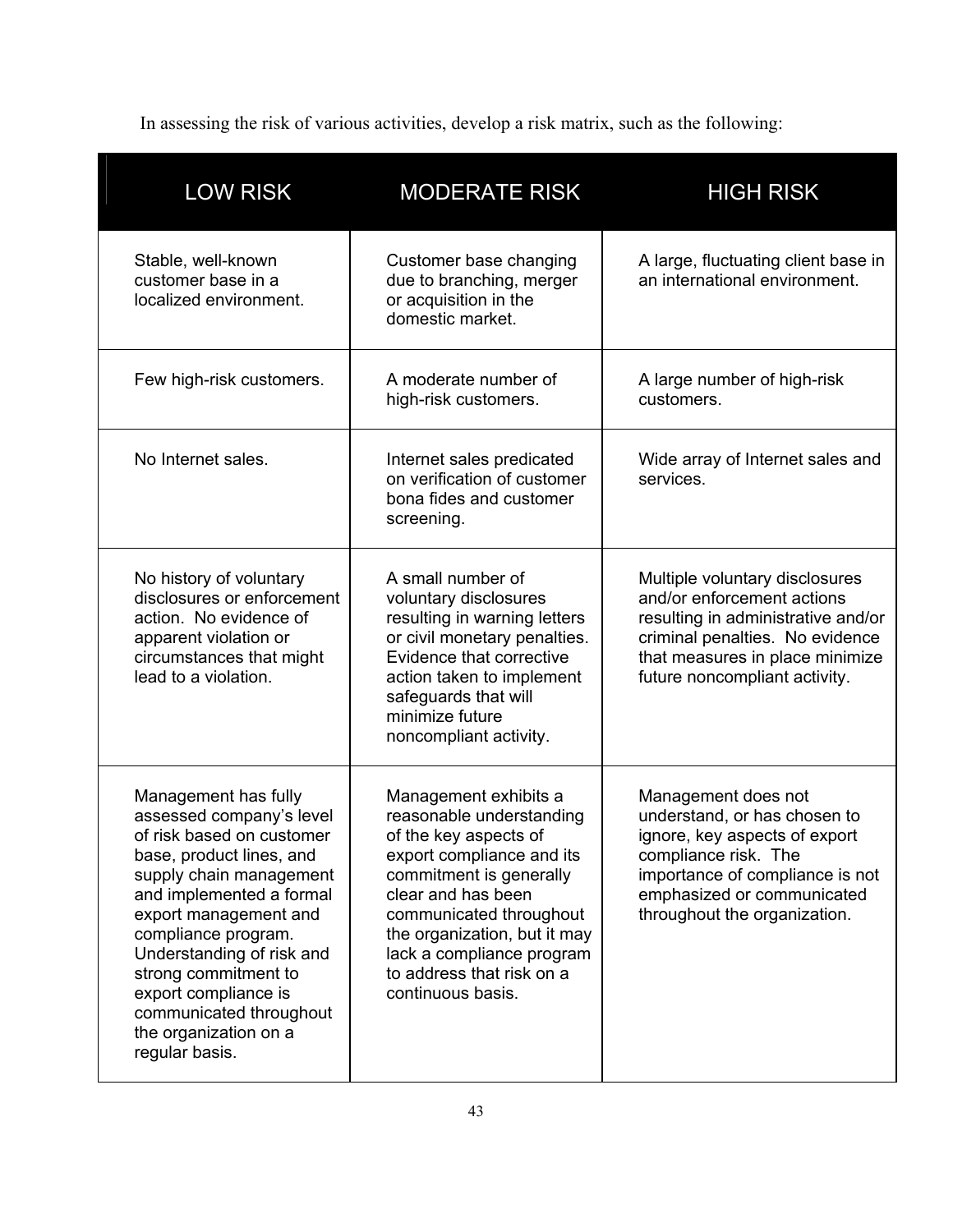| Management has<br>implemented a compliance<br>program that includes<br>policies, procedures,<br>controls, and information<br>systems; documented the<br>compliance program; and<br>train employees on a<br>regular basis regarding<br>their compliance<br>responsibilities. | Management has<br>implemented a compliance<br>program that addresses<br>some but not all aspects of<br>an effective compliance<br>program; the program is<br>not documented;<br>employees are generally<br>aware of their export<br>compliance<br>responsibilities.                             | Management has not<br>implemented an export<br>management and compliance<br>program.                 |
|-----------------------------------------------------------------------------------------------------------------------------------------------------------------------------------------------------------------------------------------------------------------------------|-------------------------------------------------------------------------------------------------------------------------------------------------------------------------------------------------------------------------------------------------------------------------------------------------|------------------------------------------------------------------------------------------------------|
| Staffing levels are<br>adequate to effectively<br>implement a compliance<br>program.                                                                                                                                                                                        | Staffing levels appear<br>generally adequate, but<br>some deficiencies are<br>noted and there is no<br>back-up capacity.                                                                                                                                                                        | Management has failed to<br>provide appropriate staffing<br>levels to handle compliance<br>workload. |
| Authority and<br>accountability for<br>compliance functions are<br>clearly defined.                                                                                                                                                                                         | Authority and<br>accountability are defined,<br>but some refinements are<br>needed.                                                                                                                                                                                                             | Authority and accountability for<br>compliance have not been<br>clearly established.                 |
| Training is appropriate and<br>effective based on the<br>company's risk profile,<br>covers applicable<br>personnel, and provides<br>necessary up-to-date<br>information and resources<br>to ensure compliance.                                                              | Training is conducted and<br>management provides<br>adequate resources given<br>the risk profile of the<br>organization but some<br>areas are not covered<br>within the training program<br>and some personnel are<br>not included in the<br>communication chain for<br>up-to-date information. | Training is sporadic and does<br>not cover important regulatory<br>and risk areas.                   |
| <b>Export control regulatory</b><br>requirements are fully<br>understood by all key<br>stakeholders in the<br>company's export<br>program.                                                                                                                                  | Export control regulatory<br>requirements are fully<br>understood only by certain<br>key stakeholders in the<br>company's export<br>program.                                                                                                                                                    | Company unaware of export<br>control regulatory requirements.                                        |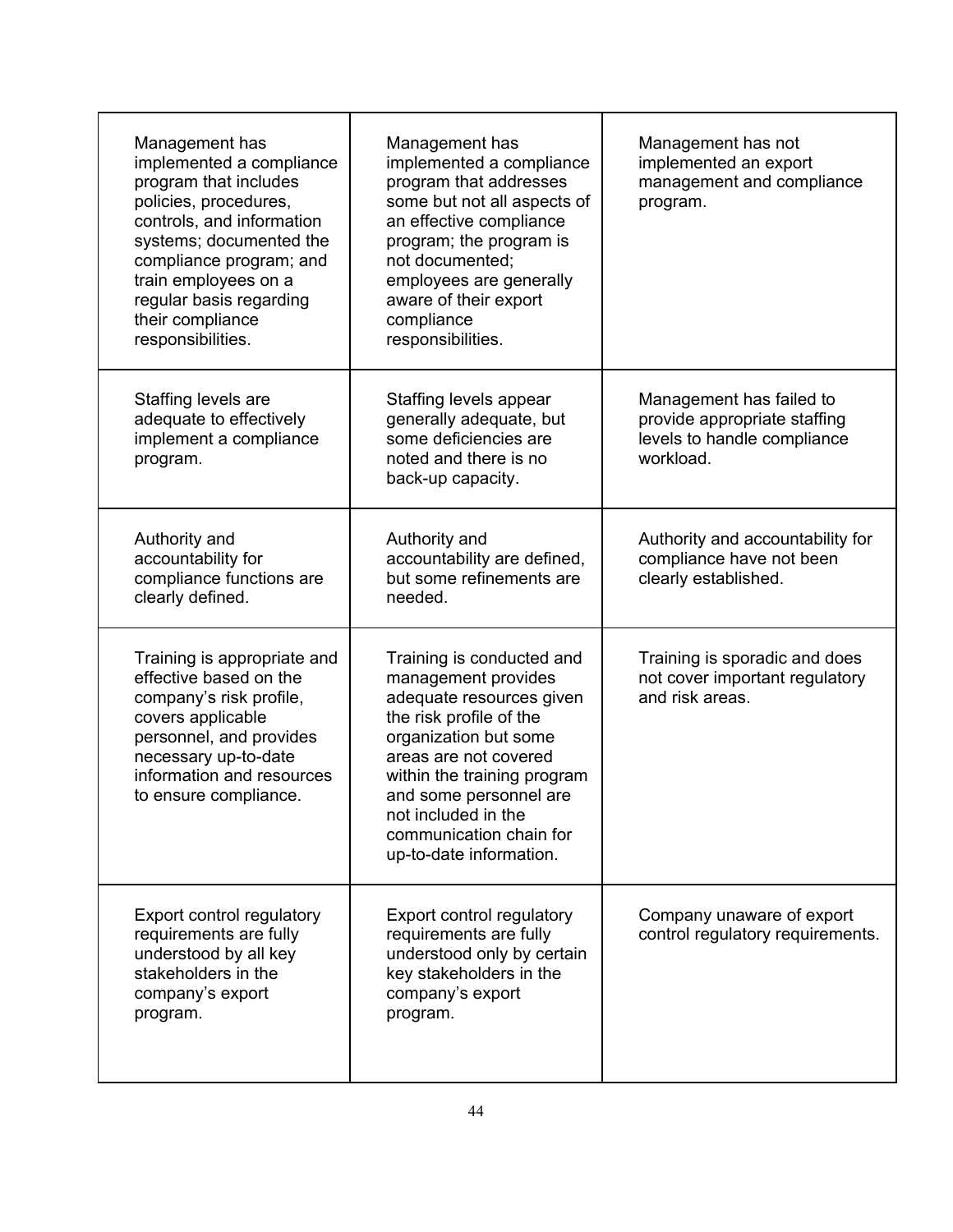| Strong quality control<br>methods are employed<br>within the supply chain.                                                                                                                 | Limited quality control<br>methods are employed<br>within the supply chain.                                                                                                                                     | No quality control methods are<br>employed within the supply<br>chain.                                                                          |
|--------------------------------------------------------------------------------------------------------------------------------------------------------------------------------------------|-----------------------------------------------------------------------------------------------------------------------------------------------------------------------------------------------------------------|-------------------------------------------------------------------------------------------------------------------------------------------------|
| Compliance considerations<br>are incorporated into all<br>export policies and<br>procedures.                                                                                               | Compliance considerations<br>are often overlooked but<br>not in high-risk areas.                                                                                                                                | Compliance considerations are<br>not incorporated into numerous<br>areas of the organization, or do<br>not adequately cover high-risk<br>areas. |
| Effective policies for<br>screening transactions are<br>in place.                                                                                                                          | Policies for screening<br>transactions exist but are<br>not properly aligned with<br>the company's level of risk.                                                                                               | Policies for screening<br>transactions and new accounts<br>do not exist.                                                                        |
| Compliance systems and<br>controls effectively identify<br>and appropriately report<br>potential problems and<br>violations.                                                               | Compliance systems and<br>controls generally identify<br>potential problems and<br>violations, but the systems<br>are not comprehensive or<br>have some weaknesses<br>that allow for inconsistent<br>reporting. | Compliance systems and<br>controls are ineffective in<br>identifying and reporting<br>problems and violations.                                  |
| On a periodic basis,<br>determined by the<br>company's level of risk, all<br>export and compliance<br>processes are audited.                                                               | <b>Export and compliance</b><br>processes are audited but<br>not often enough based on<br>the company's level of risk.                                                                                          | <b>Export and compliance</b><br>processes are not audited.                                                                                      |
| Compliance systems and<br>controls quickly adapt to<br>changes regardless of how<br>frequently or infrequently<br>those changes occur.                                                     | Compliance systems and<br>controls are generally<br>adequate and adapt to<br>changes.                                                                                                                           | Compliance systems and<br>controls are not current and are<br>inadequate to comply with and<br>adapt to changes.                                |
| Independent testing of the<br>company's compliance<br>program effectiveness is in<br>place. An independent<br>audit function tests<br>compliance with regard to<br>systems and procedures. | Independent testing occurs<br>on an infrequent basis.                                                                                                                                                           | Company has never had<br>systems and procedures<br>independently tested.                                                                        |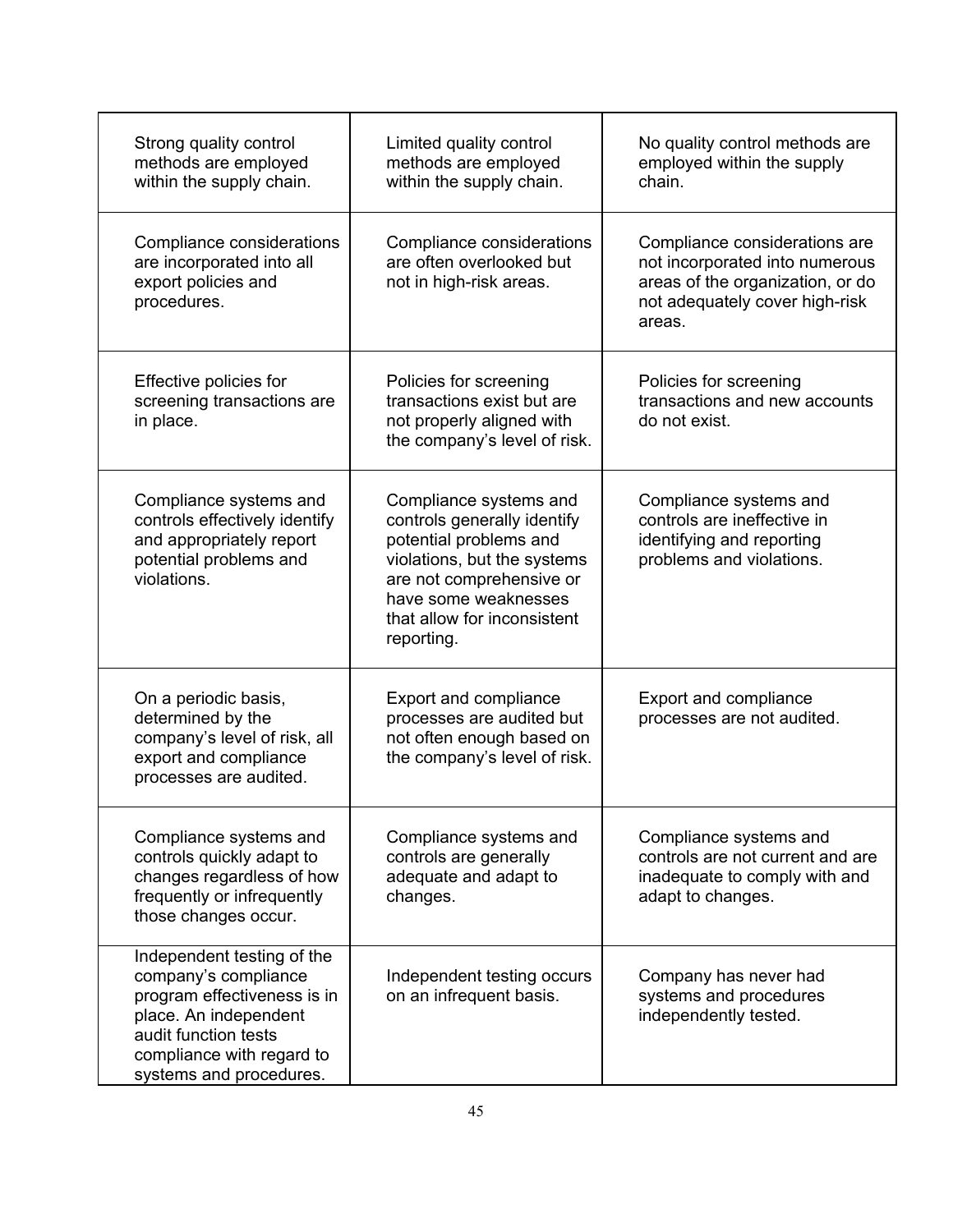| Problems and potential                                                                                                                            | Problems are generally                                                                          | Errors and weaknesses are not                                                                                                                                                                                                       |
|---------------------------------------------------------------------------------------------------------------------------------------------------|-------------------------------------------------------------------------------------------------|-------------------------------------------------------------------------------------------------------------------------------------------------------------------------------------------------------------------------------------|
| problems are quickly                                                                                                                              | corrected in the normal                                                                         | self-identified. Management is                                                                                                                                                                                                      |
| identified, and                                                                                                                                   | course of business.                                                                             | dependent on regulatory                                                                                                                                                                                                             |
| management promptly                                                                                                                               | Management is reasonably                                                                        | findings or responds only when                                                                                                                                                                                                      |
| implements meaningful                                                                                                                             | responsive when                                                                                 | violations are cited or penalties                                                                                                                                                                                                   |
| corrective action.                                                                                                                                | deficiencies are identified.                                                                    | assessed.                                                                                                                                                                                                                           |
| Overall, appropriate<br>compliance controls and<br>systems have been<br>implemented to identify<br>compliance problems and<br>assess performance. | In general, no significant<br>shortcomings are evident<br>in compliance controls or<br>systems. | Significant problems are evident.<br>The likelihood of continued<br>compliance violations or<br>noncompliance is high because<br>a corrective program does not<br>exist, or extended time it needed<br>to implement such a program. |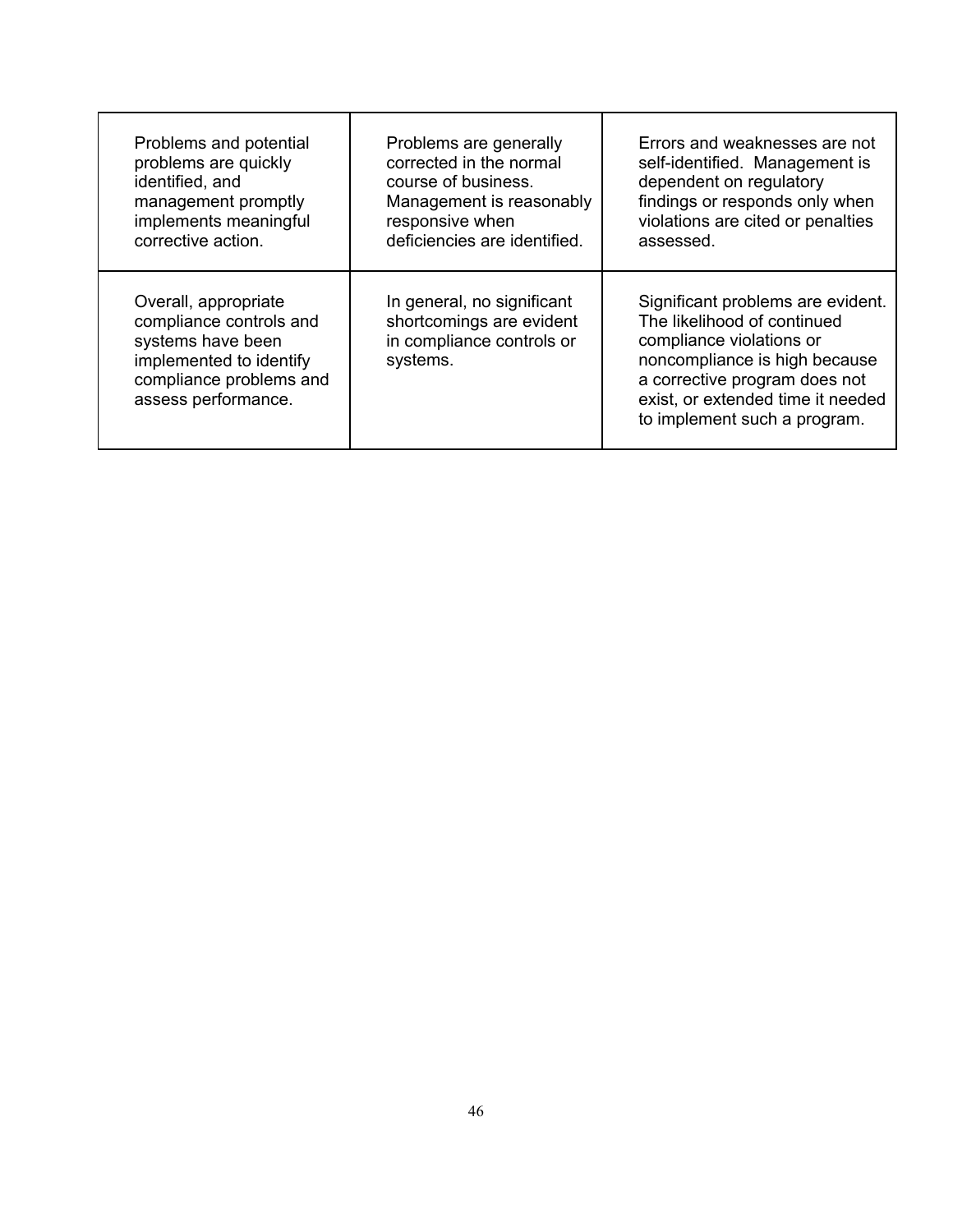## **IN ASSESSING AND MITIGATING RISKS AND VULNERABILITIES, ESTABLISH AND SUPPORT EXPORT-COMPLIANCE POSITIONS IN YOUR COMPANY. THESE POSITIONS MAY INCLUDE THE FOLLOWING:**

**Senior Export Manager:** A senior company official to act as an export officer and be ultimately responsible for the final approval of all export transactions. This official must ensure that strong oversight is maintained over all the departments involved in exporting an item. It is imperative that the sales decision be in accordance with the company's export management and compliance program requirements and as such the responsibility of a senior official of the company. Individuals who have performance missions which include sales or sales quotas may have a different objective than an officer who bears the responsibility of protecting the reputation and ensuring the "good name" of the company.

**EMCP Administrator:** Employee responsible for assessing and ensuring that all exports are in full compliance with U.S. export control laws and regulations. This manager can also serve as the policy and licensing liaison with the U.S. Government.

**ECM Team:** (refer back to Management Element and tie all positions throughout workbook to here....list them.)

**Product Division Classification Engineers:** Employees responsible for classifying company commodities. These persons work with the EMCP Administrator to determine the appropriate export authorization. These employees are the **Technical Experts** who can be called upon to provide technical expertise, on an as-needed basis, on specific products and their dual-use capabilities.

**Product Division Approving Manager:** Employee is a member of the ECM Team and attends monthly Management Meetings. This employee oversees the classification decisions and records retention requirements of the EMCP for their specific Product Division.

**Technology Export Manager**: Employee responsible for classifying company technology and software and assessing whether or not a proposed technology (or software) export requires a license. This person can also serve as the company's policy and licensing liaison with the U.S. Government on technology export matters.

**Sensitive Commodities and Countries Export Tracking Manager:** Employee responsible for classifying sensitive company products, overseeing, and tracking all company exports of sensitive, high-risk commodities and/or to high risk destinations. This would include tracking compliance of all license parameters and conditions.

**Foreign Visit/Travel and Foreign National Employee Coordinator**: Employee responsible for coordinating and managing foreign visits and foreign travel. Coordinator would also be responsible for internal oversight of foreign national employees.

**Export Counsel:** Lawyer responsible for providing legal export guidance.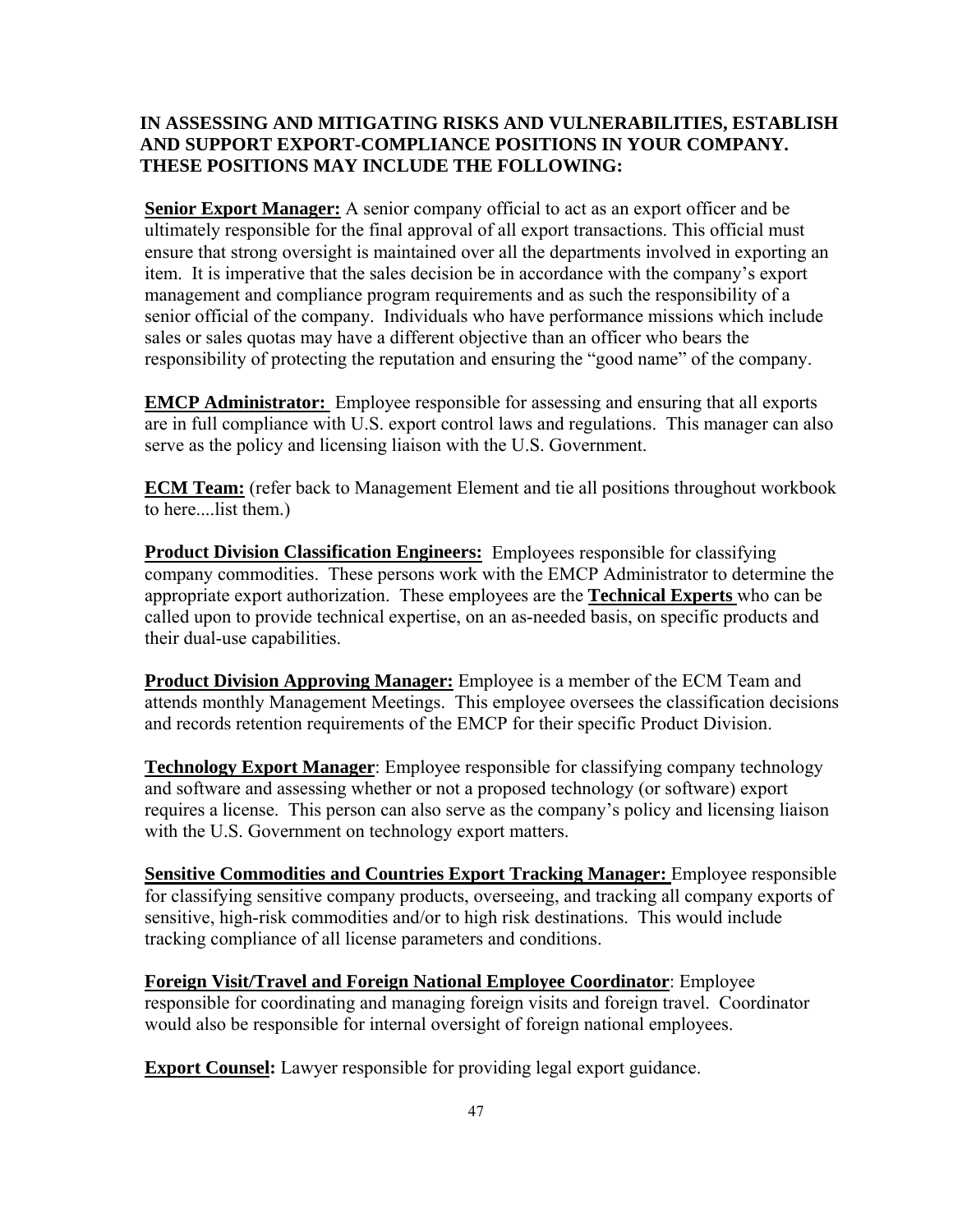#### **Location of Personnel**

In order to avoid potential conflicts of interest, export compliance personnel should generally be positioned in the company so their sources of salary and evaluations are separate from the businesses that they monitor. Similarly, export compliance personnel must be positioned at the appropriate levels in the organizational structure to enforce export compliance in the face of other potentially conflicting business pressures. For example, without the appropriate level of management commitment to compliance, tension can exist between sales and marketing personnel and export compliance personnel. Sales personnel pursue a specific mission to generate revenue for the company – a mission that could conflict with compliance efforts. All efforts should be made, therefore, to assign export responsibility outside of the sales function, or in addition to it.

Decide whether and how to centralize or decentralize compliance functions, and develop strategies to support your stakeholders, enhance communication, and heighten coordination of export compliance activities to minimize the risk of export non-compliance.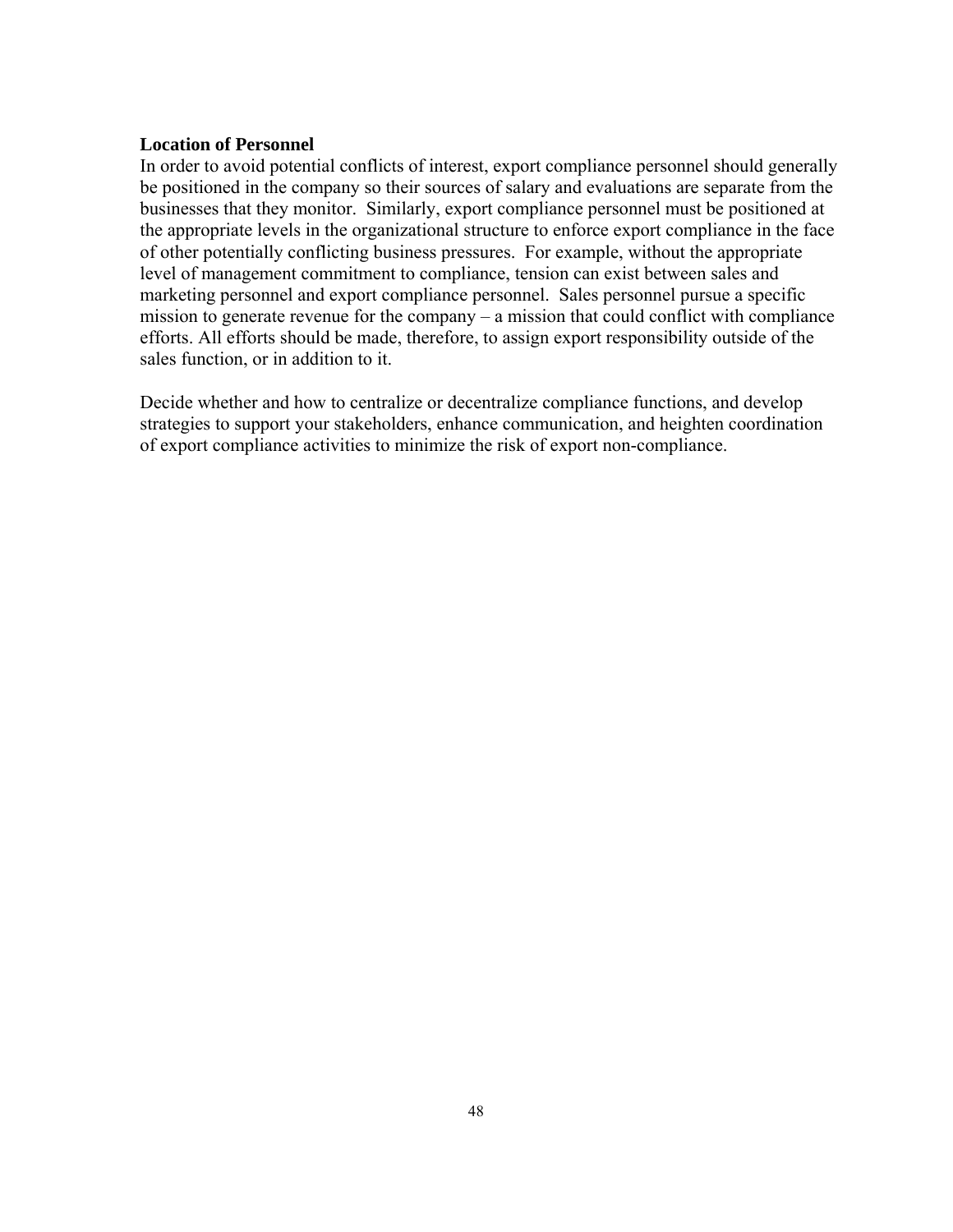# **KEY ELEMENT 3: A WRITTEN EMCP**

To ensure export, re-export, and transfer decisions are consistent with the export controls, it is strongly suggested that companies develop a set of formal written policies and procedures - - an *Export Management and Compliance Program* Manual -- that provides sufficient safeguards at each key step in the supply chain management to guard against sales of sensitive or dual-use technology to unauthorized parties or for unauthorized activities. The policies and procedures should be applied throughout the entire organization of the company, including any separate divisions and subsidiaries, and cover in step-by-step detail, each of the nine key EMCP elements. By documenting in writing the company's export policies and procedures in a Manual and providing training on its export management and compliance program, a company can have a comfortable level of assurance that employees know what is expected of them and understand how their actions contribute to ensuring that the company's compliance program works.

The Manual should serve as the standard operating procedure guidelines for all company employees. A written Manual is also critical to ensuring consistent training and education for employees throughout a company. There are three key areas companies want to consider when developing a Manual:

- (1) appropriate content;
- (2) wide distribution; and
- (3) a mechanism for keeping the information up-to-date.

Large companies may consider developing a corporate-level Manual with the company policies and procedures that apply to all units of the organization. However, each individual business unit would need to build upon the corporate-level Manual by describing the policies and procedures that are tailored to the specific business operations and compliance requirements of the individual business unit. All individual compliance Manuals should be reviewed and cleared by the highest level export compliance authority in the company to ensure that the Manual is consistent with overall company policy and procedures.

Build and maintain your EMCP Manual by eliciting the input and expertise of the members of your EMCP Task Force (see Introduction, above). Since your Task Force members represent the corporate stakeholding entities involved in the export process, they'll provide essential process-specific perspectives which will make and keep the EMCP Manual relevant and useful. Ensure fluid backward and forward links of communication between members of the Task Force through developing strategies with them, keeping each other updated, supporting them in all ways possible, and involving them in all nine key elements of the EMCP. In so doing, it will also clarify to all in the company that compliance is a collaborative endeavor, and the corporate culture of compliance will be commensurately enhanced.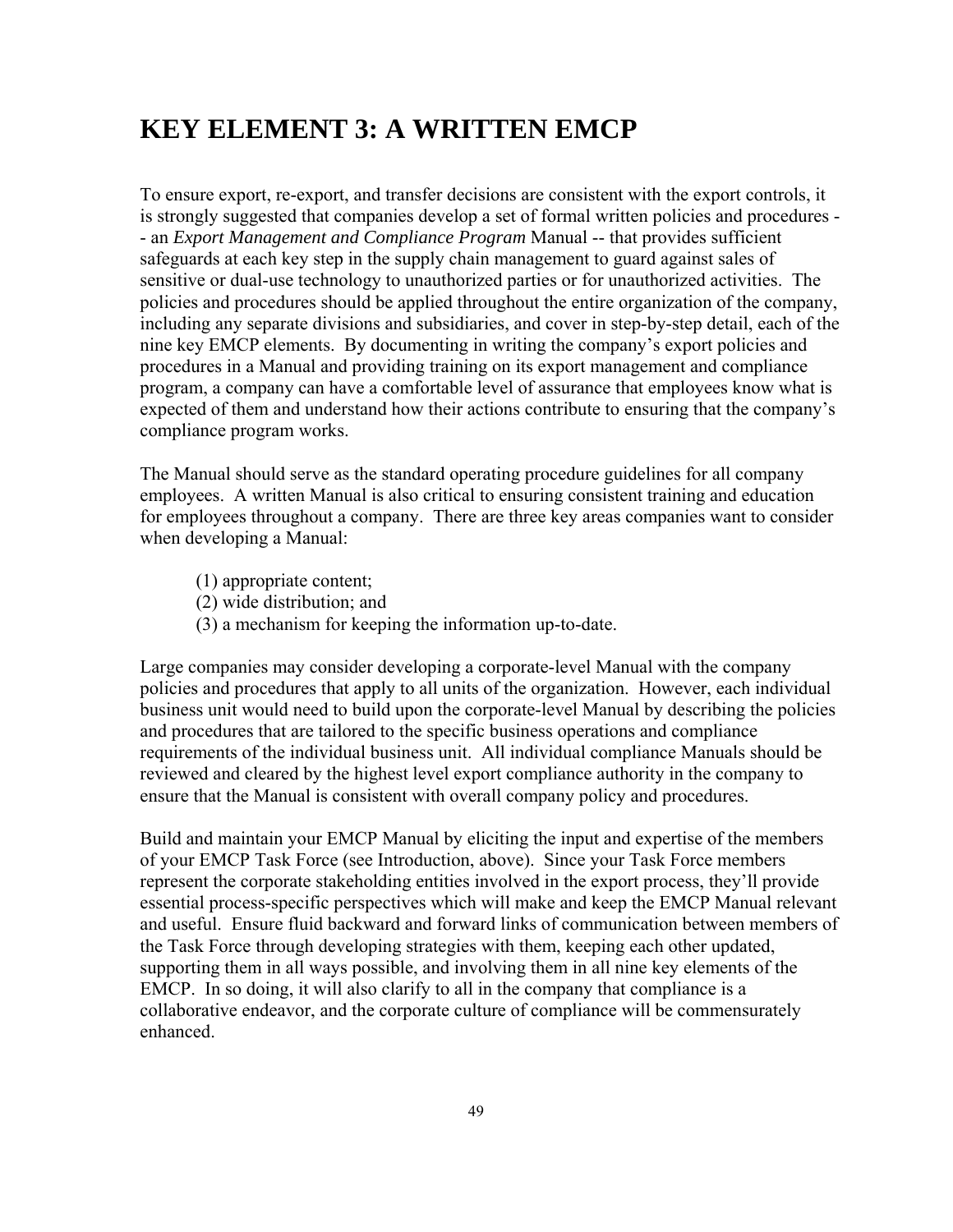#### **Written Policies and Procedures: Content**

Effective export management and compliance program Manuals document export control and compliance policies and procedures including policies and procedures for:

- Interactive day-to-day management and oversight, including the statement of management commitment to export compliance from the President or CEO;
- Contact list of export compliance managers and employees including their individual areas of responsibility;
- Organizational chart showing the export management and compliance structure;
- Standards of conduct and ethics;
- Assessing levels of risk associated with export transactions;
- Maintaining the written EMCP Manual;
- Training for all employees engaged, either directly or indirectly, with exports;
- Order processing;
- **•** Licensing of exports and reexports;
- Staying informed of updates on export control laws and regulations;
- Product classification, including all current product classification and product/license matrices;
- Technical data retention and security;
- Adherence to product/country conditions;
- Shipping procedures;
- **•** Tracking all orders;
- Offshore procurement;
- Sample forms and instructions for filling them out and how to process;
- Screening all inquires, orders, parties to transactions, and activities to ensure compliance;
- Evaluating interactions with foreign national customers and employees;
- Foreign travel requirements;
- Generating and maintaining complete documentation for all export transactions;
- Auditing/assessing program operations;
- Detecting and reporting noncompliant activity, and taking corrective action; and
- Summaries of applicable export laws and regulations.

## **Distribution and Updates**

It is recommended that a company distribute its Manual widely, especially to those employees who have export management and compliance functions and responsibilities. This can easily be achieved by posting the Manual on a company intranet or on a shared company network drive. Additionally, it may be distributed in hard copy, and, bearing in mind that the effectiveness and usability of a Manual is predicated on how up-to-date the Manual is, you may decide to notify folks regarding updates to the Manual as soon as they become available.

The crux of a company's compliance program is the integrity of the individual decisions that are made along the order process. Information is the basis for these decisions. The ability of an employee to have access to current and accurate export compliance information is critical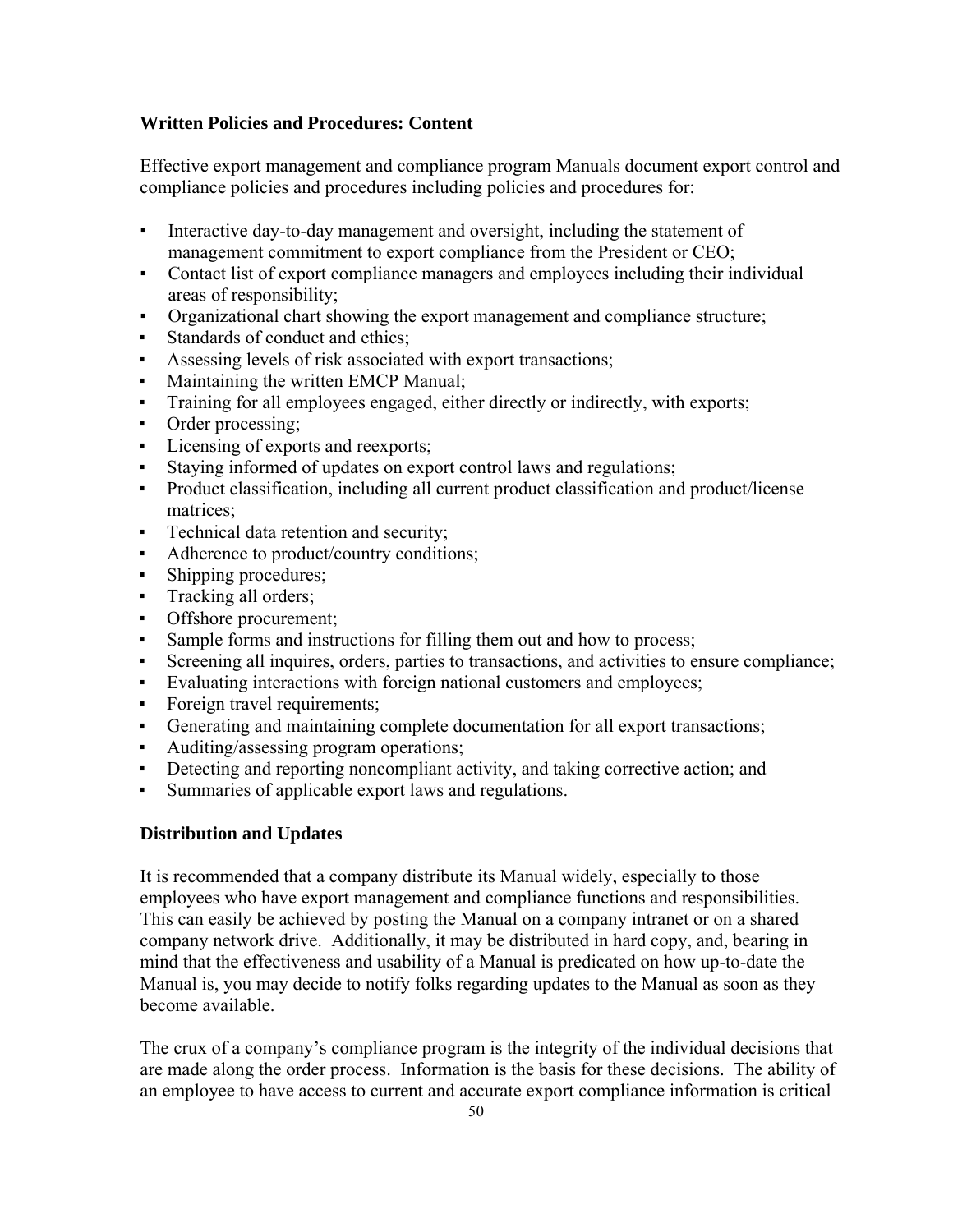to the integrity of all export decisions. A Manual that contains the most current company policy and procedures and provides employees with the required information, tools, and resources to do their jobs is an integral component of a company's quality control assurance for consistent and accurate export transactions.

As you and your team draft the chapters of your EMCP Manual, remember to address the six essential questions regarding implementation: who, what, where, when, why, and how, because only by providing all the detailed step-by-step processes can the written Manual be effectively implemented and made operational. Think through and address the kinds of questions your staffs are likely to ask: How exactly should this task be done? What's next? What if this or that happens? Think through and address as many contingencies as possible in the Manual, so folks don't find themselves scrambling for instructions when there's little time to plan properly. Mitigation of administrative fines by BIS only occurs when the EMCP is well implemented.

Write the Manual so that someone unfamiliar with your company's EMCP processes would be able to understand what you do and how you do it, and even be able to pick up where you might leave off. It's easy to take processes for granted when you deal with them on a day-today basis, but if you painstakingly document your processes, you'll also be well prepared for an audit or assessment, whether by an inside or an outside entity.

Include guidance that is specific to specific tasks and specific business units, but also tie it all together, in order that your staffs understand the big picture, too, i.e., how they fit into the whole process, and how all depend on all. Remind your staffs that through export compliance, in addition to ensuring the sustainability and longevity of your company, you're also ensuring that our U.S.-origin dual-use goods and technologies are not used against us, and in so ensuring, all who deal with export transactions, public-sector and private-sector, have a national-security component to their jobs.

## **CREATE YOUR EMCP STRUCTURE**

Certain elements have been developed to assist exporters with the establishment of an Export Management and Compliance Program. Without operational implementation and maintenance of these nine key elements identified in the Introduction of these Guidelines and included in the Manual content description, above, an EMCP cannot remain useful and reliable. Each of these elements is considered a vital link in the chain. One weak link can create a vulnerability that could negatively impact the entire system. These principles must be threaded together throughout the program. Each section and each check interconnects with the others creating a system of double checks. None of the sections can be viewed as separate, stand-alone elements if the program is to be successfully implemented. Although other checks and safeguards may be added, the foundational principles of Export Management and Compliance Programs are the nine elements identified.

Many of these elements/principles may already exist within your company. Where possible, incorporate the export controls into your company's existing office procedures that company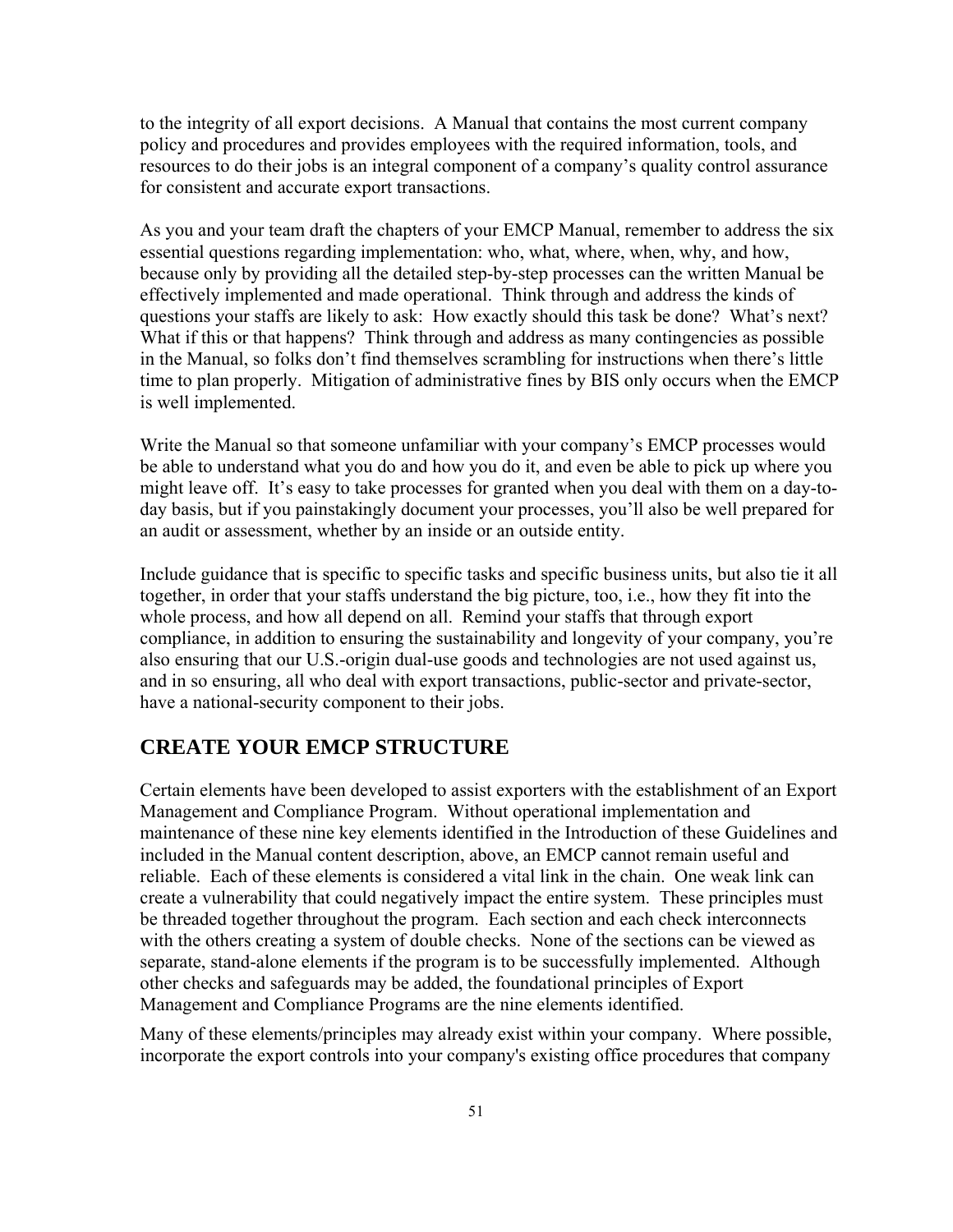employees are already used to following. Be sure to include any branches or subsidiaries that you may have overseas.

Throughout each section of the Manual, stress the importance of documentation. The purpose of documentation is to provide a method of assurance that the system and procedures are being maintained according to established company policy and consistent with the EAR. If your company is moving toward a paperless environment, documentation may have evolved into electronic compliance checks or other paperless methods of assurance. In thinking about what those other methods might be, keep in mind Section 762.5 of the EAR, which describes acceptable records, and see Recordkeeping, Key Element 6, below.

Be sure to designate primary leads for the various tasks, assign back-ups, and include top management as designated personnel for certain key tasks. By so designating top management, you'll keep them involved, cover yourselves, and enhance that all-important corporate culture of compliance.

To further that corporate culture of compliance and encourage as much buy-in as possible from staff, write the chapters with a view toward empowering people as much as possible. Encourage input from all, make people feel both responsible and accountable for their part in the process through clarifying how all dealing with export transactions have the ability to "hold" a questionable transaction.

Allocate specific compliance tasks to specific responsible personnel, include contact information for personnel, disclose the information to customers and consignees, encourage your customers and consignees to contact you or other designated personnel with any questions or concerns they may have, and thereby further enhance your corporate culture of compliance.

Be sure to address any potential conflicts of interest. For example, there is a natural tension in corporations between sales and marketing on one side and export compliance on the other side. Committed management will break that tension, but will also look to the compliance officer for advice in that regard. Make sure that oversight and lines of authority are likewise clearly delineated for each of the processes in your Manual.

## **CREATE AN INTRODUCTION**

Create an introduction that describes:

- 1. The purpose of the EMCP;
- 2. Why your company has decided to implement such a program;
- 3. Key management officials who have oversight responsibilities of the EMCP;
- 4. Who is to receive copies of the EMCP;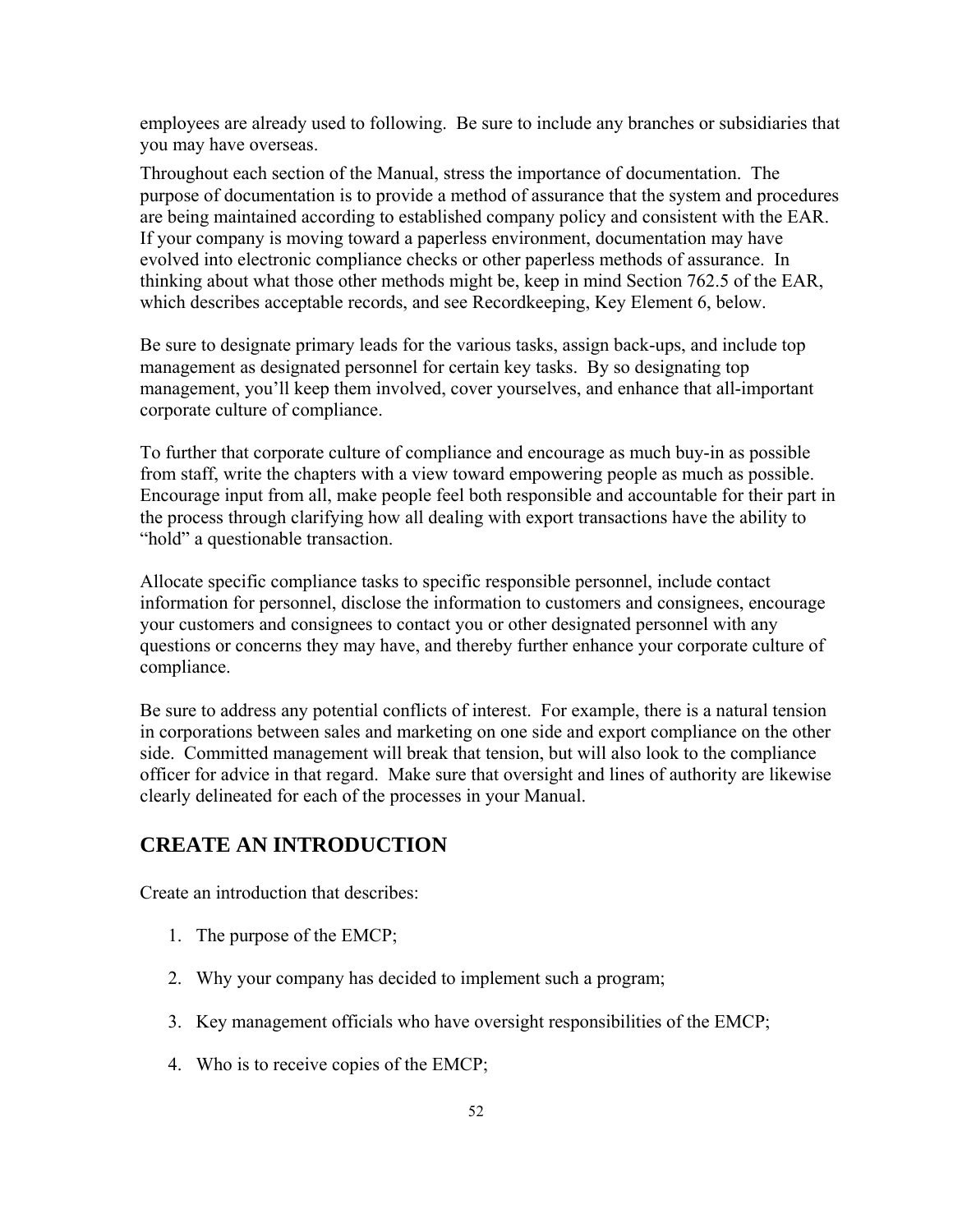- 5. Who is responsible for maintaining the program and responding to questions related to the EMCP;
- 6. Where the EMCP will be maintained; and
- 7. How often the program is to be updated.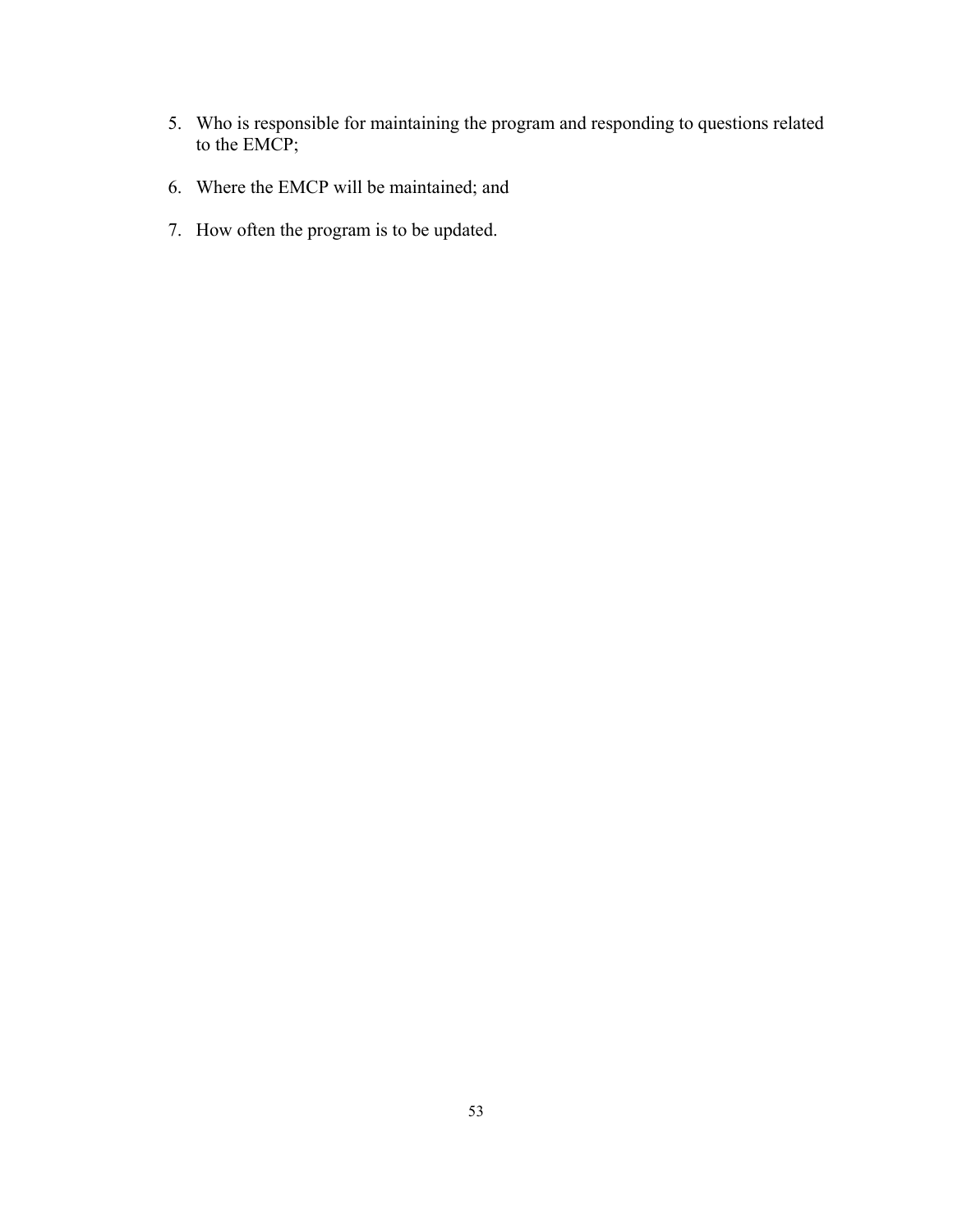## **TEMPLATE**

This template language is an example of how a Manual Introduction might read.

#### **EMCP introduction language might read as follows:**

The objective of this Export Management and Compliance Program (EMCP) is to ensure that our company's exports, deemed exports, reexports, transfers, and activities are transacted consistent with the Export Administration Regulations (EAR). Various departments have a role in the management of our export transactions and compliance with U.S. export laws and regulations. It is this company's expectation that each employee understands the standards described and the importance of creating a synergistic system to manage the overall export responsibilities. A vital part of an EMCP is the establishment of mechanisms within the company's daily operational procedures that provide checks and safeguards at vulnerable points of the system. Such checks and safeguards help to ensure that the right questions are being asked to preclude making shipments that are contrary to U.S. export controls, and therefore inconsistent with this company's best interests.

An EMCP soundly implemented, coupled with good judgment, can greatly reduce the risk of inadvertently exporting to a restricted end-user, or exporting for a prohibited end-use or activity.

To ensure the integrity of this system, individual feedback and suggestions for strengthening the procedures are encouraged. For questions and to send feedback and suggestions related to the EMCP procedures, please contact: **(Named Person, Title, E-Mail, Phone Number, (maybe address, too).** 

The official, hard copy of this EMCP Manual will be maintained in the **(Named Department)** by **(Named Person)** and will be updated and distributed annually every **(September)**. Also, the EMCP may be found posted on our company intranet site at: **(named URL).** Updates made prior to **(September)** will be distributed and posted as they become available.

## **IDENTIFYING PERSONNEL AND TASKS**

Where possible, the organizational structure of the company has centralized the key export functions and coordinated export activities with other departments that may become involved in export-related issues (e.g., legal counsel, credit, shipping or contracts).

All efforts were made, where practicable, to assign export responsibility separately from the sales function to prevent a conflict of objectives.

Each export control task has a specific person assigned to perform the task and a specific person who is responsible for assuring that it is performed. Personnel assigned export control functions have been given authority commensurate with their responsibilities.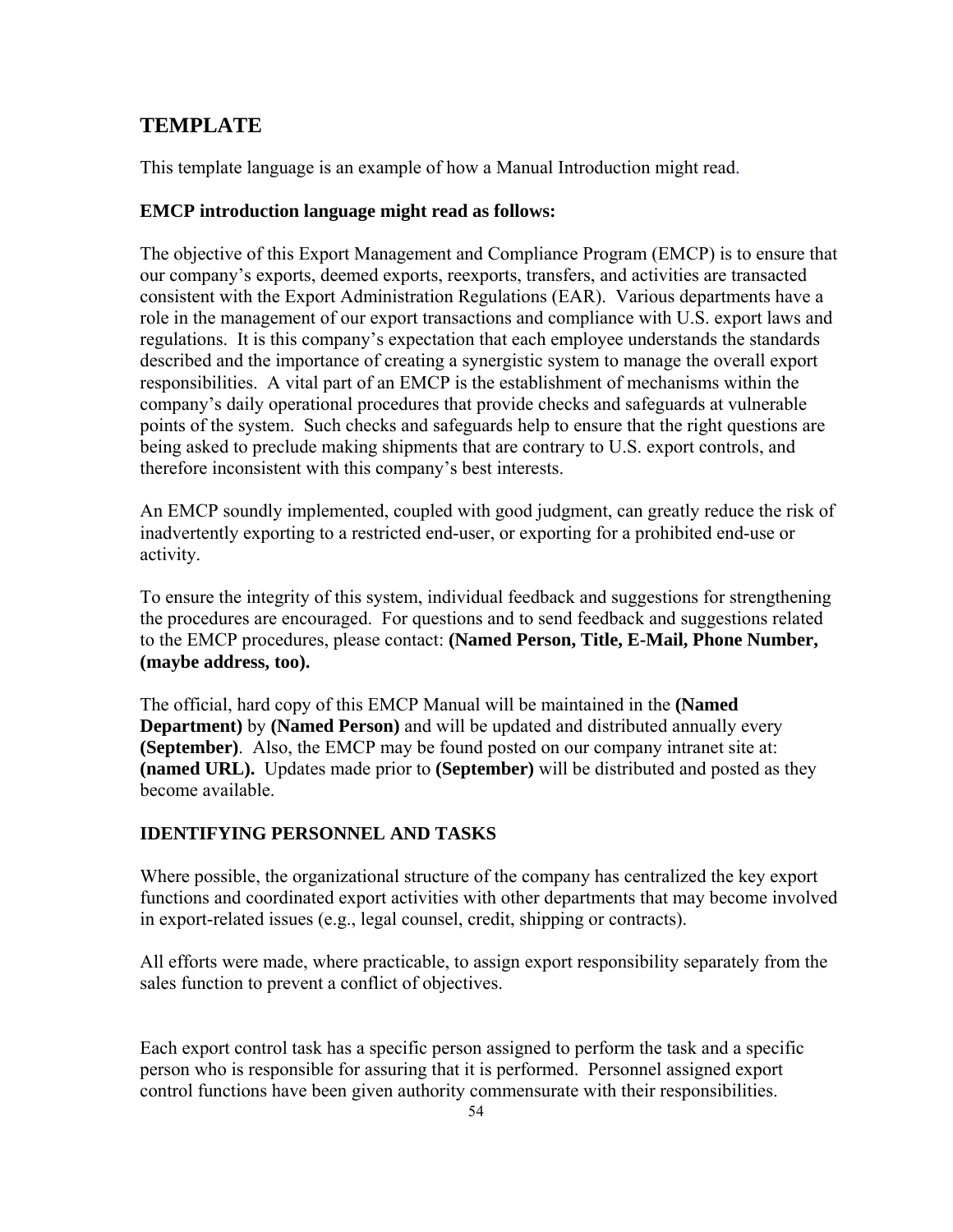Formal lines of communication between the key personnel and others with export-related functions have been established. Generally, typical responsibilities that our company wants to assign to compliance personnel include, but are not limited to, the following:

- 1. Day-to-day management of the Export Management and Compliance Program;
- 2. Assessing the risk associated with export transactions;
- 3. Maintaining and distributing the EMCP Manual, including any compliance-personnel changes;
- 4. Developing and implementing export-control and compliance training to ensure all employees are knowledgeable about export law and our company's compliance policies and procedures;
- 5. The license process and procedures -- handling all export related transactions from before sale to after shipment, including jurisdiction and classification of all company products, screening parties and activities regarding transactions, and monitoring compliance of license conditions;
- 6. All foreign national employees related to deemed export issues;
- 7. Maintenance of all export records, including shipping documents, and correspondence related to exports.
- 8. Internal and/or external audits/assessments of a company's export management and compliance program; and
- 9. Handling, reporting, escalating, and taking corrective action regarding compliance problems and violations.

A compliance program is only as good as the personnel responsible for implementing that program. It is our Management policy to foster a culture where export compliance positions are valued, professional career positions in the company. Our Management provides incentives to hire, train, and motivate quality export compliance personnel and structures pay scales, evaluations, and promotions accordingly. Our Management emphasizes the importance of compliance positions within the organization in order to increase the desirability of such positions to attract highly qualified personnel. Hiring standards are high and pre-employment screening stringent.

Compliance personnel must have a working knowledge of export control laws and regulations and be able to competently ensure a company's compliance through the effective management of its export management and compliance program. Export compliance positions should have sufficient authority and discretion vested in them to garner the necessary respect to ensure compliance. Personnel given export control functions should have authority commensurate with their responsibilities, including the authority to stop export transactions when export control questions arise. Compliance personnel must be able to see beyond the immediate economic bottom line, to the long-range legal implications that a company risks by not instituting an effective export management and compliance program. Compliance personnel must not only posses the ability to discern the right thing to do but, most importantly, have the internal fortitude to do the right thing, on a daily basis.

While the actual number of designated export-specific personnel will vary based upon available resources and expertise, our company must establish a system of checks and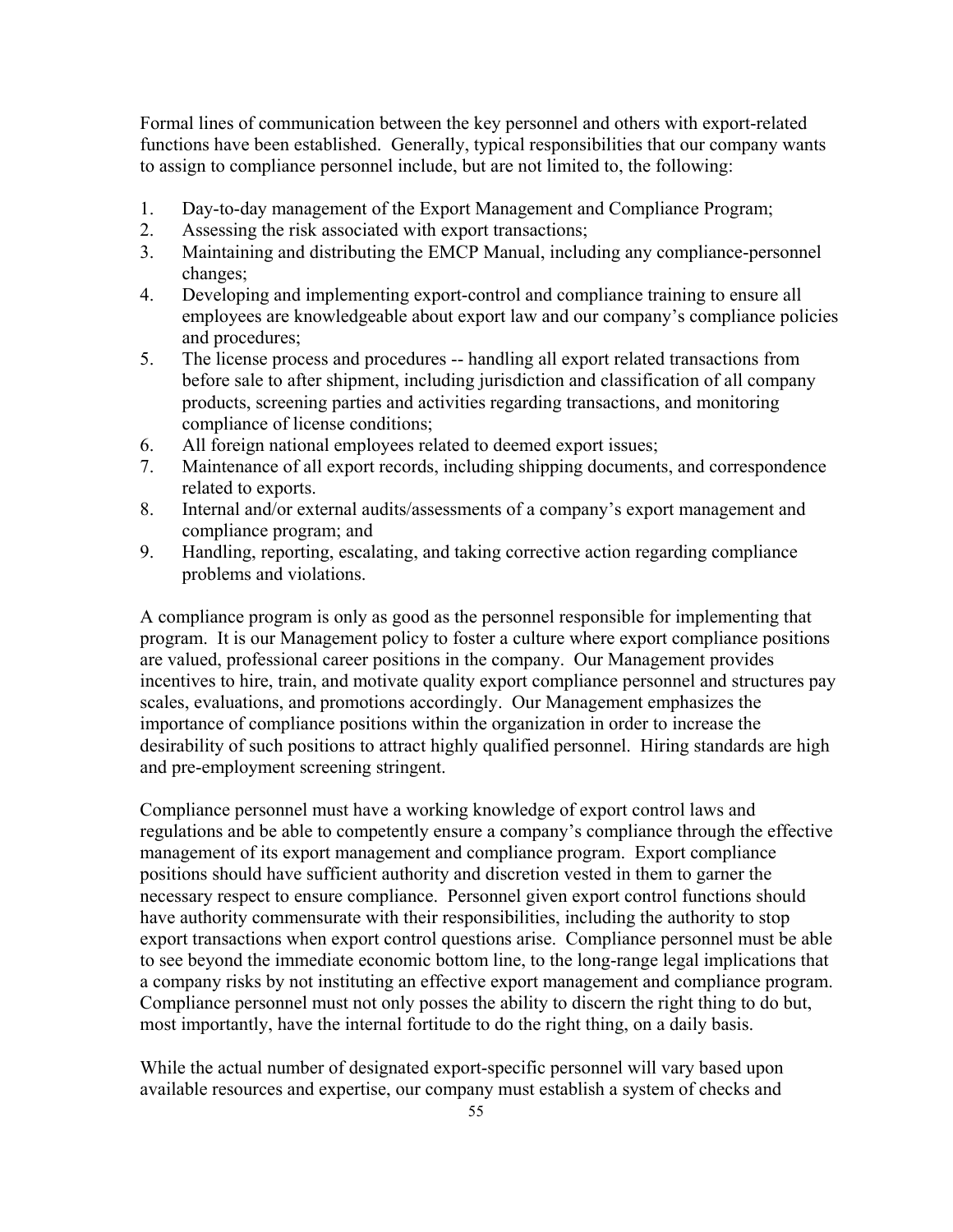balances. This is particularly important within separate company divisions to ensure that all divisions work together to examine the sale or use of products, services, or technology. No commodity should be allowed to leave the company or the country for export unless all internal compliance procedures have been met, the proper signatures have been obtained, and the transaction is officially approved in accordance with the company's Export Management and Compliance Program requirements.

• Appendix  $X$  is a list of the responsible personnel, identified by name and title. In order to ensure ongoing compliance in cases of absence, alternate (backup) personnel are formally assigned for all key export control related functions. Telephone numbers, e-mail addresses and mailing addresses are provided for these individuals. General export control responsibilities are summarized in the Appendix and explained in more detail within the appropriate procedures.

• Appendix **Y** is a list our company's key overseas contacts described in the same manner.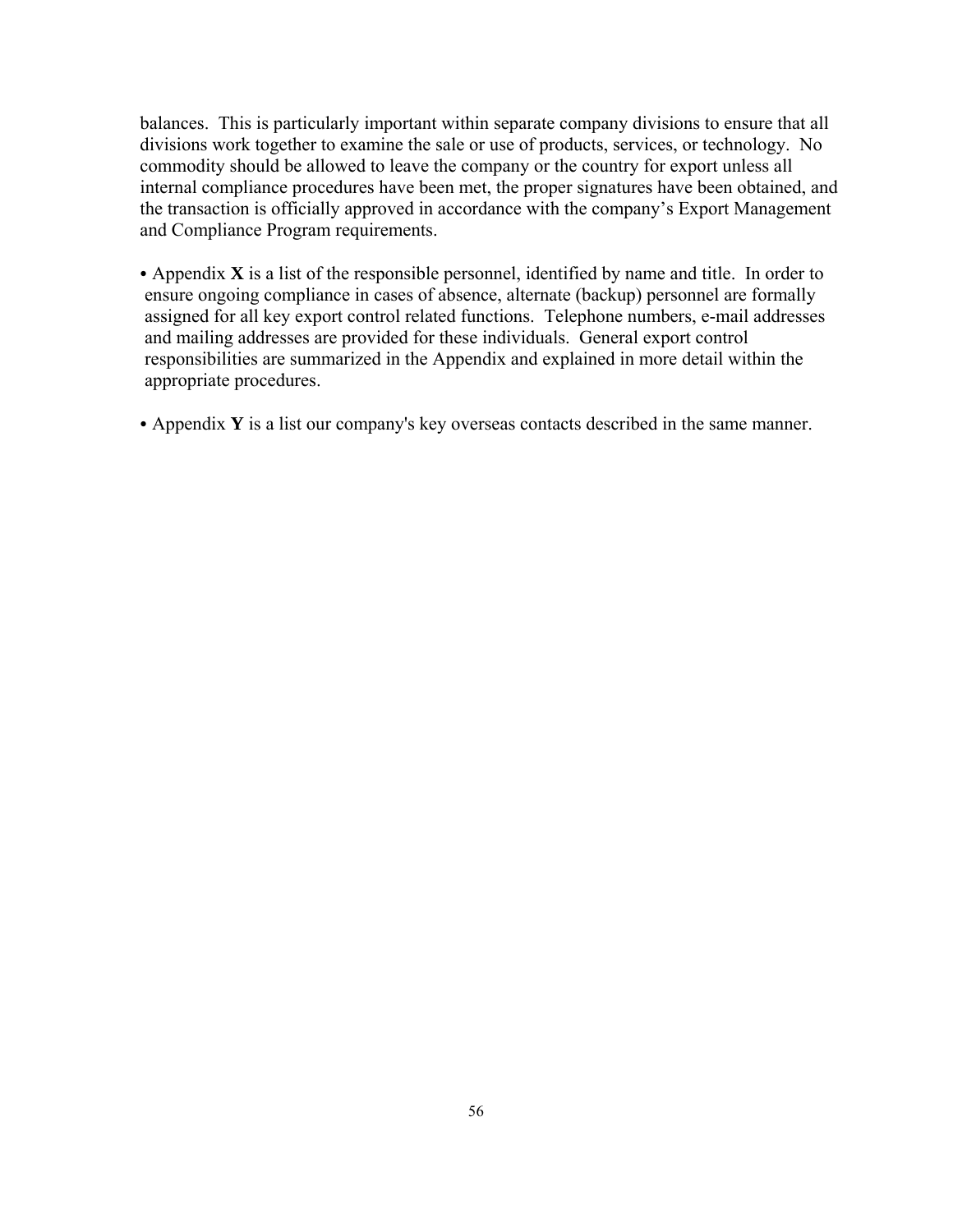# **KEY ELEMENT 4: COMPLIANCE TRAINING**

Training is one of the critical elements of a company's export management and compliance program. Because export control regulations change and products and their end-uses are continually evolving, it is essential for companies to include a training component in their Export Management and Compliance Programs. Informed employees minimize the likelihood that inadvertent violations of export laws and regulations will occur. Ambiguities can lead to confusion which could contribute to an inadvertent export violation. A company, therefore, should be dedicated to updating their export control and compliance knowledge-base on a regular basis through training.

As important as it is to have export compliance policy and procedures, it is equally important that they be communicated effectively to all employees. All employees who are involved in export-related functions, including top management, contractors, consultants, and even interns, should fully understand export compliance responsibilities. Companies should provide these employees with sufficient training in order to ensure they possess a working knowledge of current export control regulations as well as the specific requirements of the company's Export Management and Compliance Program. By tailoring training to be job-specific, while also providing the big picture regarding the whole process, including some proliferation awareness, your staffs will more clearly understand the importance of their export-compliance roles to the company and the nation.

Including training in performance plans and performance appraisals would institutionalize the training program. Training should cover processes, responsibilities, obligations, and consequences (positive and negative). Companies should consider emphasizing training on highrisk areas of noncompliance. Employees should be required to complete training to learn not only about specific export regulations, but also about the particular products the company exports, ways in which such products can be misused, how to identify illegalities, how to detect suspicious and inconsistent behavior, and what to do in those circumstances. Providing exercises, problems to solve, and "What if…?" scenarios to work through in training might help in this regard.

Through an effective, compulsory, periodic training program for all associated with export transactions an *esprit de corps* can be built to ensure that your staffs become your compliance partners as you make it easy for them to help you. As you invest in your greatest asset, your people, you go a long way in creating the corporate-culture of compliance, so essential in an EMCP. Provide trainees with awards, prizes, and other recognition during and after training. You may even create some healthy competition by announcing, perhaps in your monthly Compliance Newsletter, which business units scored highest on quizzes given at the end of, or during the course of, annual training programs.

When developing a training program to support an export compliance program, a company should consider the following:

(1) Who will be responsible for overseeing export compliance training?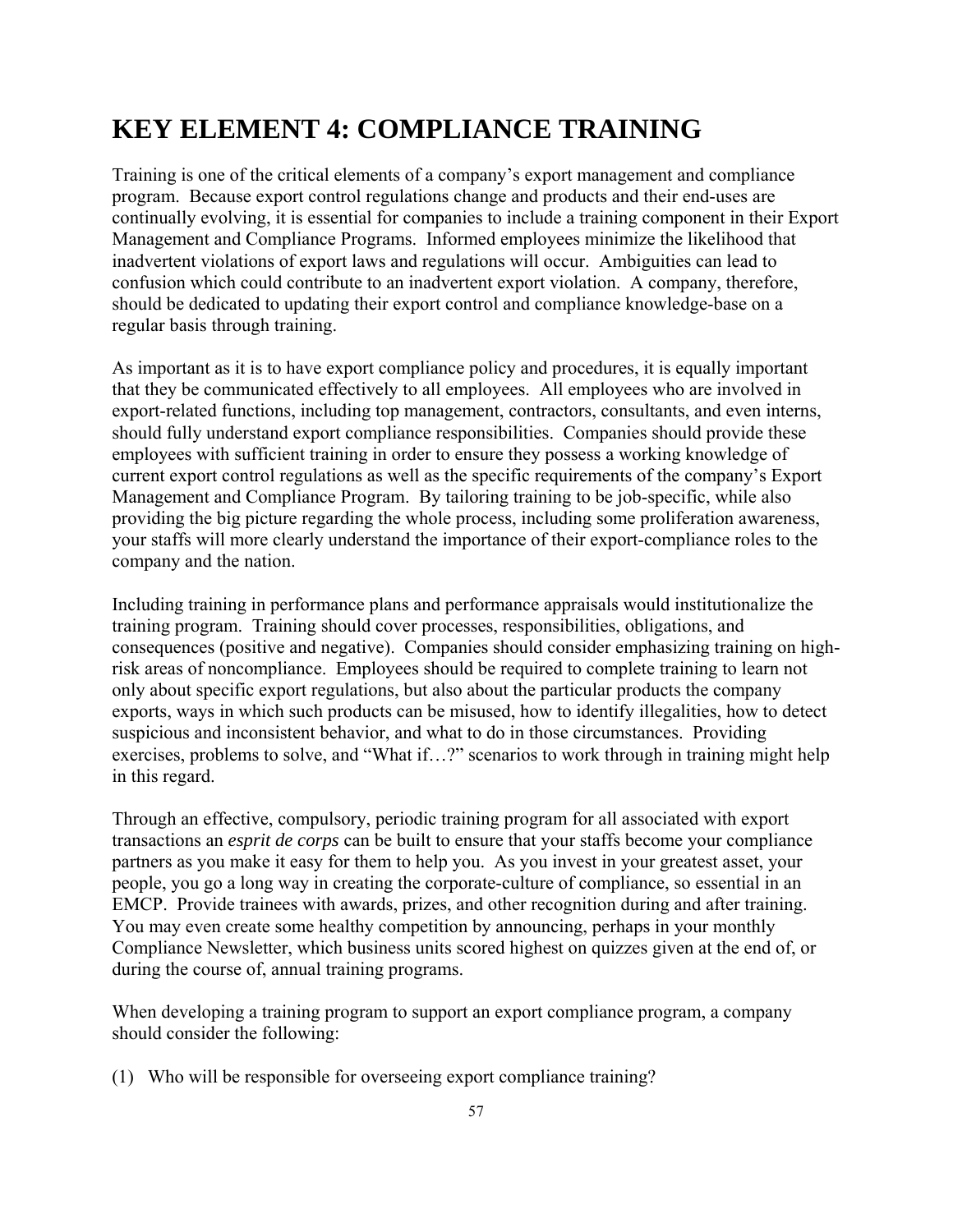- (2) Who will be responsible for conducting the export compliance training?
- (3) Who should be trained and what types of training will be provided?
- (4) How often will training be provided and/or required?
- (5) How will training be documented and training records maintained?
- (6) Are the concerns of all stakeholding units being addressed in the training program?
- (7) How will training materials be kept relevant and up to date?

## **(1) Export Compliance Oversight**

Depending on the size of a company and available resources, a company may want to consider designating a senior export compliance official, an export compliance working group, or an export compliance council to oversee export compliance training. This person (or persons) would be ideally situated to analyze, on a continuing basis, the training needs of the company, to determine the appropriate venue through which that training should be acquired, and to ensure that the necessary training is accomplished. If training is conducted by qualified internal compliance personnel, they would oversee the development of training materials in a collaborative effort between functional export compliance personnel, export licensing personnel, technical personnel, and export counsel. If external training services are procured, company personnel would provide oversight on the contract to ensure that the services provided met the requirements of the contract. They would also be able to ensure that the most efficient use is made of cross-functional training areas such as ethics, security, audits, and operations.

## **(2) Export Compliance Trainers**

The size of a company, the extent of export operations, and the amount of available resources will determine whether a company decides to conduct training using internal compliance personnel to teach employees, whether the company will reach for a trainer from outside of the company to conduct internal training, and/or whether the company will send their employees to outside training seminars. Regardless of the venue, the trainer(s) must be qualified – they must possess an expert knowledge of the current Export Administration Regulations, be well educated in export management and compliance functions and processes, and be able to convey the specific requirements of a company's export management and compliance program.

For internal training, to decrease the training burden on senior export compliance personnel, some companies have successfully implemented a "train the trainer" system. Export counsel or senior export compliance personnel train employees who have export-specific jobs. Those employees, in turn, train other employees who are less involved in export issues. This type of internal training can be formal in a classroom type setting or informal through on-the-job training. In addition, export compliance information can continuously be conveyed through staff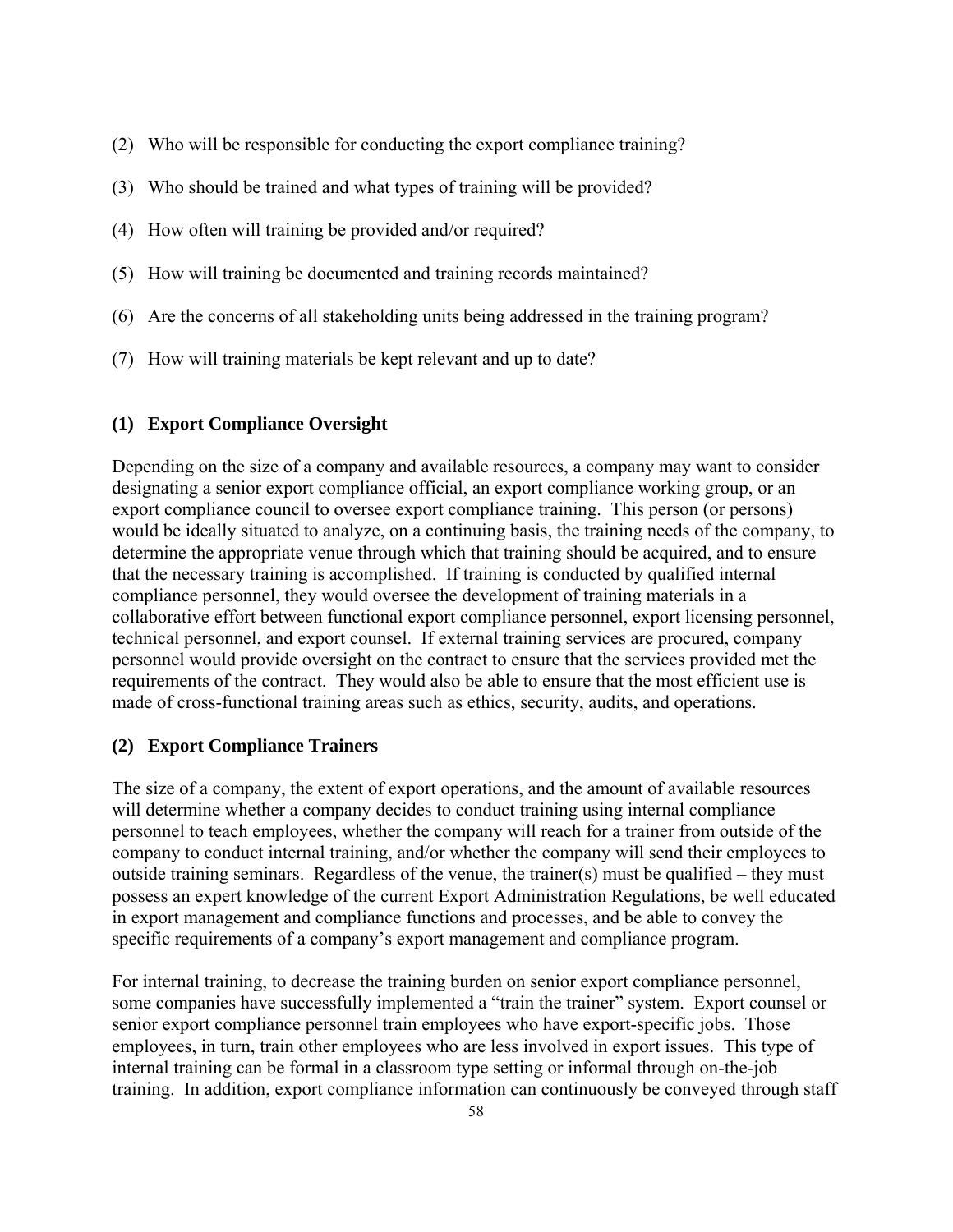meetings, all hands meetings, employee Intranet training modules, written memoranda, newsletters, CDs, videos, and e-mails.

Companies have a wide range of vendors to select from when considering external compliance training. When selecting a training vendor, a company should confirm the bona fides of the trainer to ensure they possess an expert knowledge of the current Export Administration Regulations, are well educated in export management and compliance functions and processes, and will be able to incorporate the specific requirements of a company's export management system into the training.

In addition, the Bureau of Industry and Security conducts export seminars throughout the United States and also, on occasion, conducts seminars overseas. A list of scheduled seminars can be accessed at the following website address:

<http://www.bis.doc.gov/seminarsandtraining/index.htm.> The BIS website also offers a plethora of materials that companies may download to include in their training programs, or direct their staffs to access and view, including BIS webinars, modules, and numerous guidelines, instructions, and informational pamphlets, that are kept up to date.

## **(3) Training to be Provided**

The person(s) delegated responsibility for oversight of the company's overall export compliance training program should develop a schedule for training all employees of the company with direct or adjunct export-related functions. The frequency of the training will depend on a number of variables, including the size of the company, the complexity of the company's export operations, the amount of personnel turnover, and the frequency of changes in a company's products, and the regulations and policies that control them.

It is recommended that a timetable be developed for training new employees and also for providing continuing education training for existing employees to reinforce export compliance knowledge, communicate changes in the export control regulations, company policies and procedures, and to educate on the application of the regulations to new product lines for export. Formal export control and compliance training should generally be conducted on an annual basis. The frequency and format of refresher training, however, will vary depending on employee's responsibilities and the nature of the export issues involved. Memoranda, newsletters, or e-mail can be effective on-going venues for reminding employees of the company's export compliance commitment and advising employees of changes to export regulations or the company's policies and procedures.

Once the overall schedule for training has been determined, the person (or persons) responsible for oversight of the company's overall export compliance training program should decide on the target groups of employees to receive training and then customize the content of the training for each group. Group training may include the following broad categories, with, perhaps, subgroups that you determine for more specialized training.

- \* Senior Management Training
- \* Introductory Training for New Employees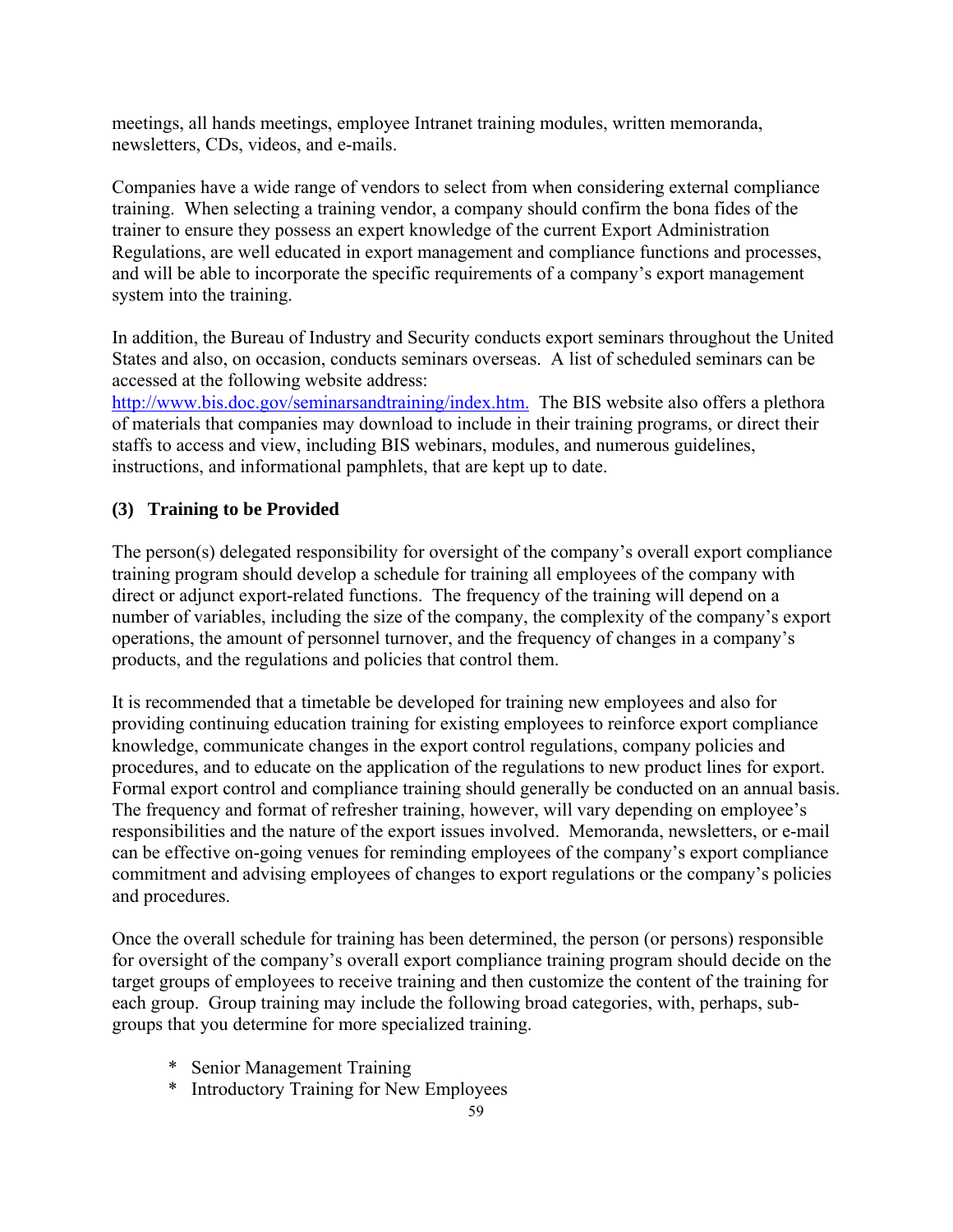- \* Intermediate Training for Employees with Export-related Jobs and Functions
- \* Advanced Training for Export Compliance Personnel

## **Training to be Provided – Senior Management Training**

Training should be provided to senior management to ensure they are aware and invested in their role and responsibilities for the company's export compliance. Training should include company-specific export issues, provide an overview of the company's export management and compliance program, and explain potential liabilities for noncompliance. Costs and benefits should be discussed, as well as strategies for communicating management commitment, allocating the appropriate resources, and enhancing and nurturing a corporate culture of compliance throughout the organization. Companies with a Board of Directors or a Board of Trustees should conduct the same basic type of top-level briefing for them, too.

## **Training to be Provided – Introductory Training for All New Employees**

For all new employees, companies should consider providing introductory export management and compliance training. As part of this on-board awareness training process for new employees, companies may want to include a security briefing that covers company-specific threat-diversion awareness and defensive security measures.

Introductory training can be accomplished in a variety of ways. New employees can attend an internal company export workshop or an external export seminar. They can also watch a company video on export management and compliance, read the company's Export Management and Compliance Program Manual, and do a shadow assignment with an experienced export management and compliance employee.

Introductory awareness training should generally explain:

- 1. What an export is;
- 2. How exports are approved;
- 3. When exports are denied;
- 4. License conditions;
- 5. License exception parameters;
- 6. How a violation occurs (including potential releases of technology);
- 7. The company-specific "red flags" for potential export violations;
- 8. The national security concerns underlying export compliance;
- 9. The company-specific concerns underlying export compliance;
- 10. How the company's products relate to those underlying concerns;
- 11. Identification of high-risk areas;
- 12. Awareness for technical exchanges through telephone, facsimile, e-mail or in person;
- 13. The employee's specific duties and the importance of each employee in the overall compliance program;
- 14. The consequences for both the company and the individual employee if an export violation occurs;
- 15. The organizational structure of the company's export-related departments and functions;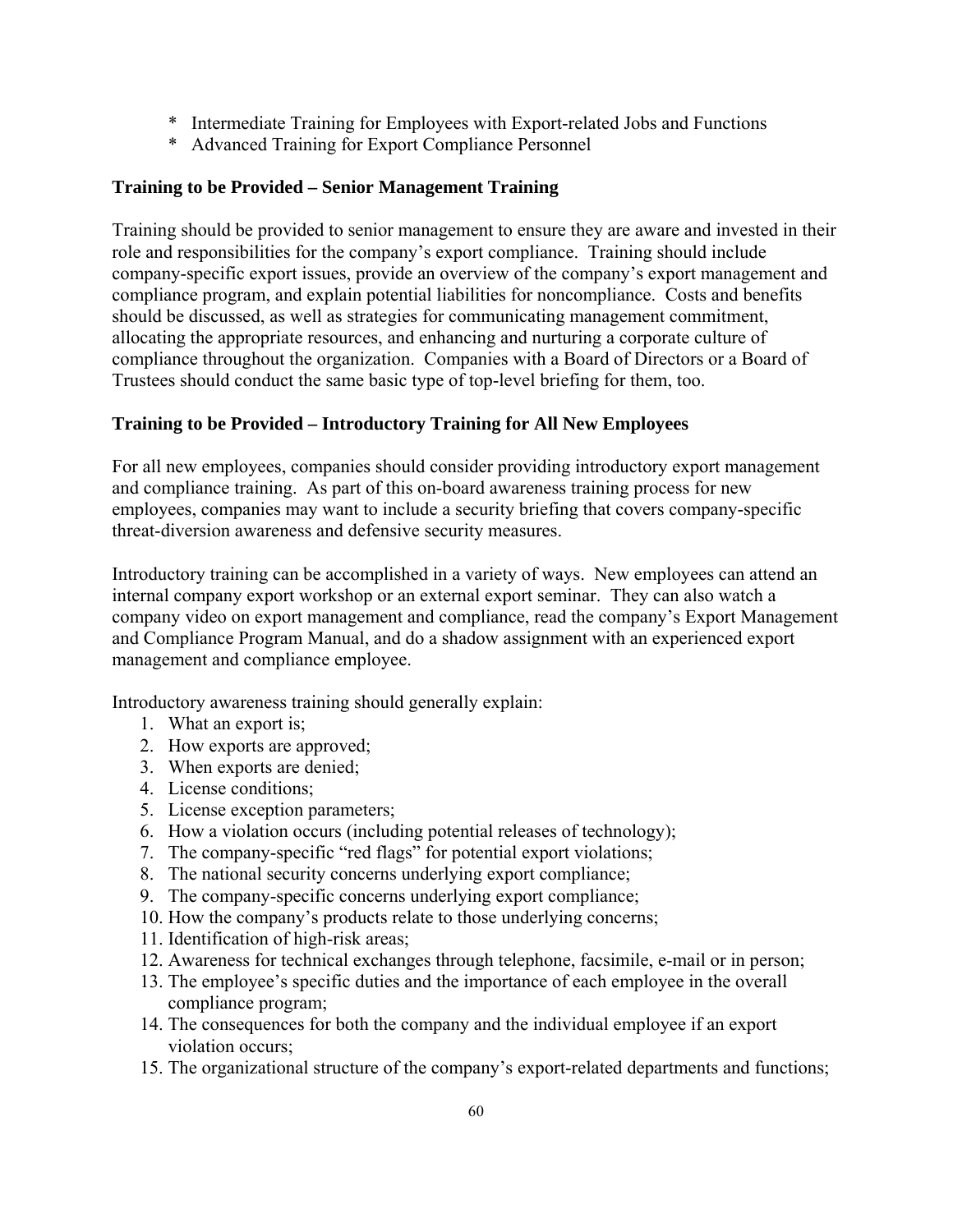- 16. The identities and contact information of responsible export officials who should be contacted if export issues arise;
- 17. Recordkeeping procedures;
- 18. Employee's reporting obligations and requirements; and
- 19. Expectations regarding audits/assessments.

## **Training to be Provided: Intermediate Training for Employees with Export-Related Jobs and Functions**

Intermediate training for those employees with export-related jobs or those who regularly deal with export issues should be tailored to the specific job functions of the employees but should also include, at a minimum, the following:

- 1. Overview of the purpose and scope of export controls and general prohibitions;
- 2. Applicable export control regulations including a break-down, in layman's terms, of the connection between the regulations, the license, and the company's compliance efforts;
- 3. Company-specific written operational procedures for export management and compliance;
- 4. The company's licenses including license conditions and license exceptions;
- 5. Company-specific product diversion risks;
- 6. The company-specific "red flags" for potential export violations;
- 7. Screening procedures;
- 8. The roles and responsibilities of all company export personnel;
- 9. Employees reporting obligations and requirements;
- 10. Expectations regarding audits/assessments;
- 11. The implications of export violations -- administrative, civil, and criminal penalties, personal liability, firing, etc.
- 12. Compliance checks and safeguards to be conducted prior to entering into contractual relationships;
- 13. Security awareness for marketing abroad;
- 14. Requirements for international travel with products or technical data;
- 15. Deemed export and technology transfer issues, if applicable;
- 16. Export document preparation;
- 17. Recordkeeping requirements; and
- 18. Antiboycott requirements, if applicable.

## **Training to be Provided: Advanced Training for Export Compliance Personnel**

For those employees who are directly responsible for ensuring the company's export compliance, it is recommended that they be required to attend advanced formal training on at least a yearly basis. This training may be in the form of on-line classes, in-house seminars, or external seminars. By participating in formal compliance training, these employees can remain current on regulatory requirements, industry practices, and compliance issues.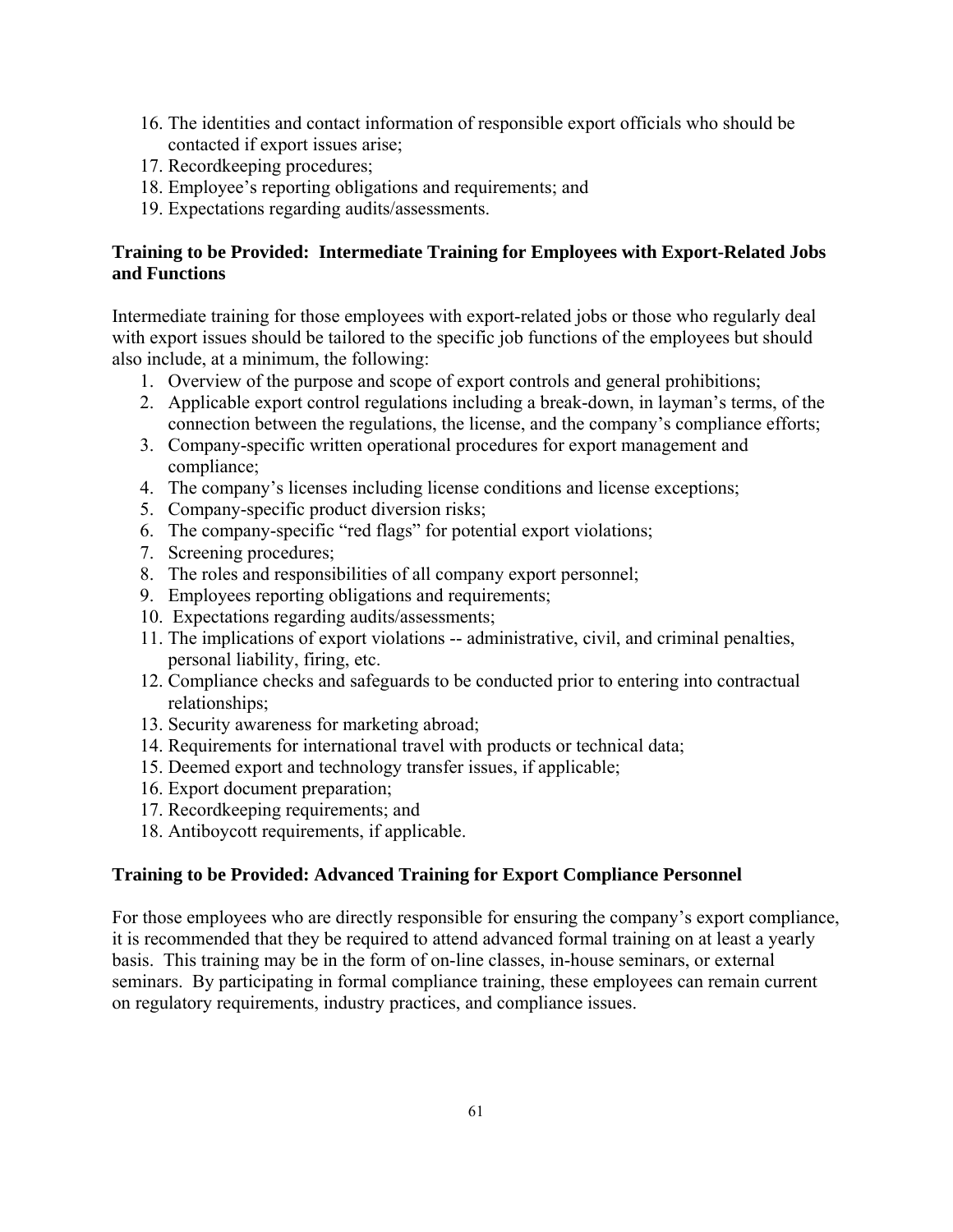### **(4) Training Documentation and Records Retention**

Maintaining records of training helps a company to track and verify which employees have received training. Training records are the hard-copy proof of assurance that the company's expectations have been conveyed and that employees have been advised of their role in supporting the company's compliance efforts. It is recommended that a training record for each training event be maintained and that record include the date and place of training, the instructor(s) name, the subjects covered, and the identification of the employees who attended the training. Each employee's personnel file should include a record of all export training received. It is recommended that training records be maintained along with other export controls documents for a period of 5 years.

## **EXPORT-COMPLIANCE AWARENESS**

The company's commitment to compliance may additionally be enhanced through less formal means such as through, perhaps, a monthly company Export Compliance Newsletter, a "Brown-Bag" lunch series, and a Compliance Awareness Day/Week.

The Newsletter may discuss new products, new regulations, new international threats, new compliance ideas, and significant contributions and suggestions from staff. Use of exportcompliance posters throughout the organization and occasional distribution of export-compliance DVDs, perhaps highlighting cases in the news of good/bad practices, or a brief training segment, might also be good ideas to keep staff aware and enhance your corporate culture of compliance.

## **COMMUNITY OF PRACTICE**

Lastly, bearing in mind that export compliance is a collaborative, not a competitive, endeavor, reach out to your compliance peers in other companies, even across industry lines, and, of course, also reach out to your partners in the public sector. Discussing and learning best practices, effective approaches, noteworthy experiences, what works and what doesn't, is invaluable in building a strong EMCP to safeguard your company.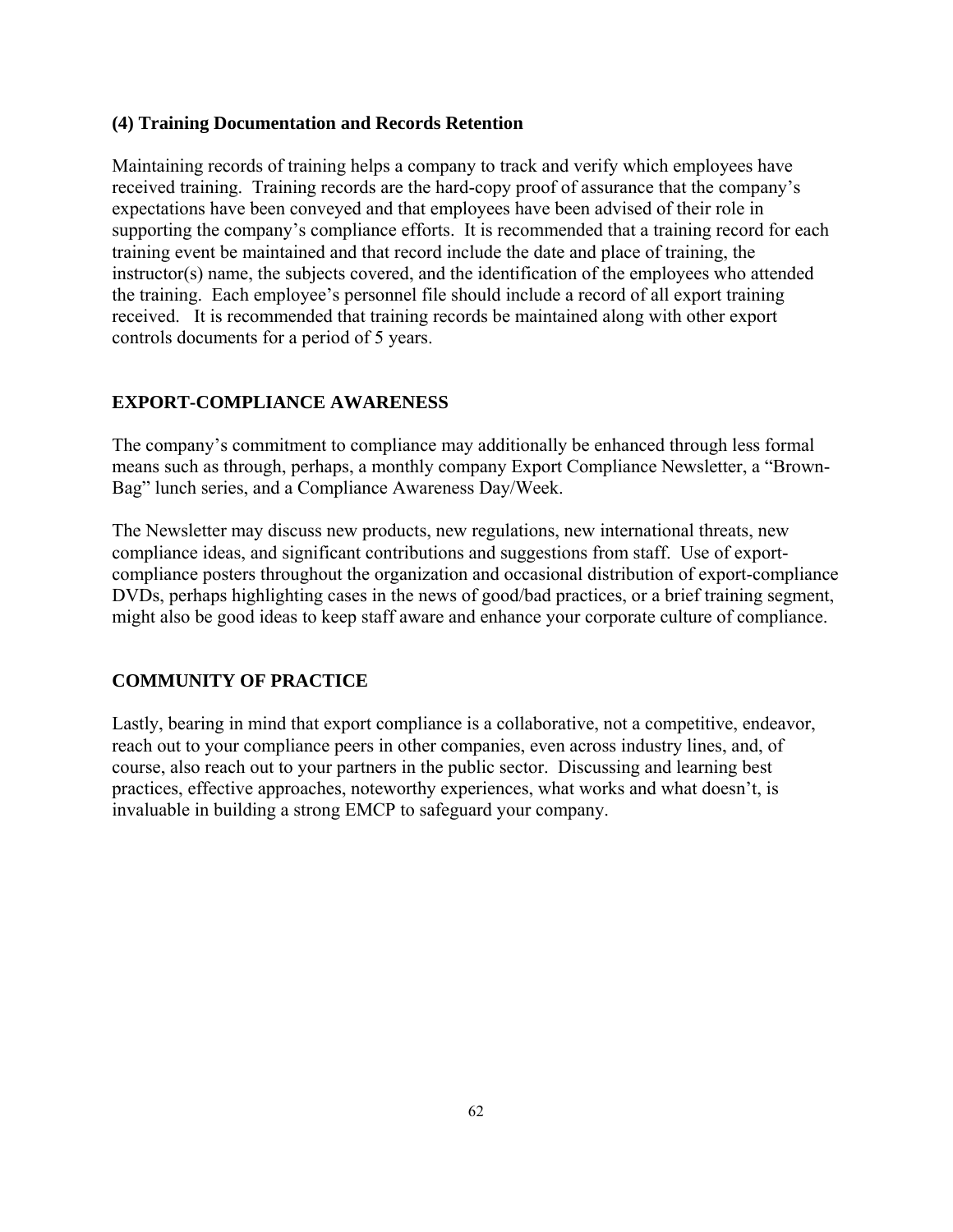# **KEY ELEMENT 5: CRADLE TO GRAVE EXPORT COMPLIANCE SECURITY AND SCREENING**

Regarding license management and compliance safeguards through your entire export process, the company EMCP Administrator may be responsible for the design and use of a system of Decision Tables that captures item jurisdiction and classification decisions, determines whether a license is required, determines whether license exceptions are applicable, and provides for the screening of parties and uses of items. This chapter of the EMCP should detail compliance procedures from the sales pitch all the way through to post-shipment activities.

Compliance concerns exist regarding marketing, trade shows, and sales pitches, due to the types of items for sale and the parties being dealt with. Likewise, to the extent you are able, monitor post-shipment activities, including license-condition compliance, re-exports, in-country transfers, and temporary exports. Have compliance processes in place, and part of your EMCP, to cover all these contingencies. Central to this chapter of your EMCP, are your business processes specifying who does what and how, regarding product jurisdiction, classification, and license determination. While all parties to a transaction subject to the EAR must comply with the EAR, the greatest burden regarding these issues for non-routed transactions rests with the U.S. Principal Party in Interest.

For some interlinked templates of tasks and associated personnel for product classification and license determination, see below, and begin with the chart entitled Element Summary of Responsible Personnel and Tasks. Notice that, for example, the task in the second box from the bottom on the first page, will likely involve your engineers/technical experts in the design and use of that system of tools that captures item classification and licensing decisions. Those engineers/technical experts may use Appendixes C and D, below, as worksheets to do so. Additionally, Appendix E, below, may be used to prepare Appendixes C and D.

## **Jurisdiction and Whether Items are Subject to the EAR**

The principal U.S. government entities with jurisdiction over items for export are the U.S. Department of Commerce (DOC) for dual-use items, the U.S. Department of State (DOS) for military items, and the U.S. Department of the Treasury for economic and trade sanctions. There are, however, other government agencies with export-control responsibilities, as specified in Part 730, Supplement No. 3. As noted in Section 734.6, there are also rare occasions when an item may be subject to both DOS's International Traffic in Arms Regulations (ITAR) and DOC's Export Administration Regulations (EAR). Part 732, Supplement No. 2 provides a good decision tree to determine applicability of the EAR.

When preparing your submission for commodity jurisdiction, provide specific technical information, as well as information regarding product use, bearing in mind that your submission will be reviewed by both government engineers and policy analysts. It may additionally be helpful if you can describe how your item compares to similar foreign items.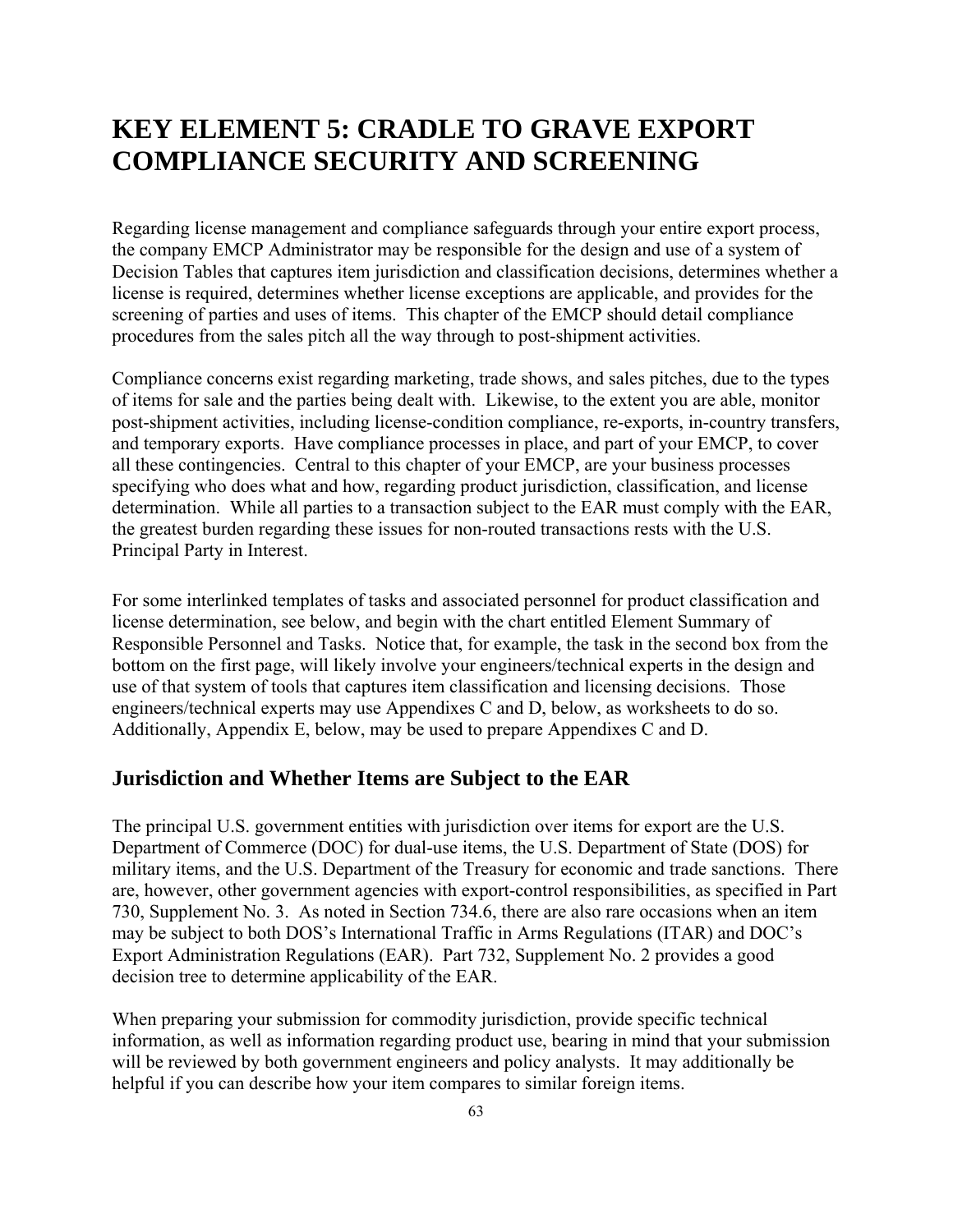## **How to Classify an Item**

Every item controlled by DOC has an Export Control Classification Number (ECCN) or is designated EAR99. Determine the appropriate Commodity Classifications for your items based on the Commerce Control List (CCL) in Supplement No. 1 to Part 774 of the EAR. Even EAR99 items, however, can be controlled by General Prohibitions 4-10, and a license may therefore be required. Also see the EAR's export control decision tree, Part 732, Supplement No. 1.

Determine whether your company policy will be to first rely upon your specific product engineers to classify items. Often, these are the individuals most qualified within a company who have technical backgrounds and are familiar with each item's parameters. If you choose this approach, it is recommended that you identify the product divisions and the engineers who are responsible for item classifications and include a list as an Appendix to this section **(see template Appendix B)**. To ensure that consistent procedures are practiced, it is recommended that you develop a standard report format for the product engineers to use to track and record their decisions, such as an **Item Classification Sheet (see template Appendix C)**. As they compare the item specifications against the CCL, it is important to document why the items fall in a particular category. It is critical to the export authorization decision that the product engineers note the specific parameters and subparagraphs of the ECCNs. If this decision is not accurate, every decision that follows could be wrong. Also, document the names of DOC personnel who have provided assistance in making the decision.

In cases, where the items are not your company-manufactured items, the product engineers may request classification information from the original manufacturer.

In cases where the product engineers are uncertain of a classification, implement an escalation step, such as the engineer is to notify the EMCP Administrator, who is responsible for submitting a classification request using Form BIS-748P or its electronic equivalent (See Section 748.3 of the EAR) to BIS.

Each of these three methods of obtaining a classification (self-classification, manufacturerclassification, and request to BIS) involve different procedures, all of which should be detailed step-by-step in this chapter of your EMCP, including the circumstances when one or another approach may be used.

## **License Determination**

Determine whether a license is required based on the ECCN on the CCL, the Country Chart provided in Supplement No. 1 to Part 738 of the EAR, and the General Orders and General Prohibitions in Part 736. Review the end-use of the item, the end-user, and the destination against the EAR requirements and determine the appropriate export authorization. (Evaluate whether any red flags arose related to whether the end-use described makes sense compared to the product.) It is recommended that the decision be recorded formally on a standard report, such as the **Export Authorization Decision Record (see template Appendix D).** Capture the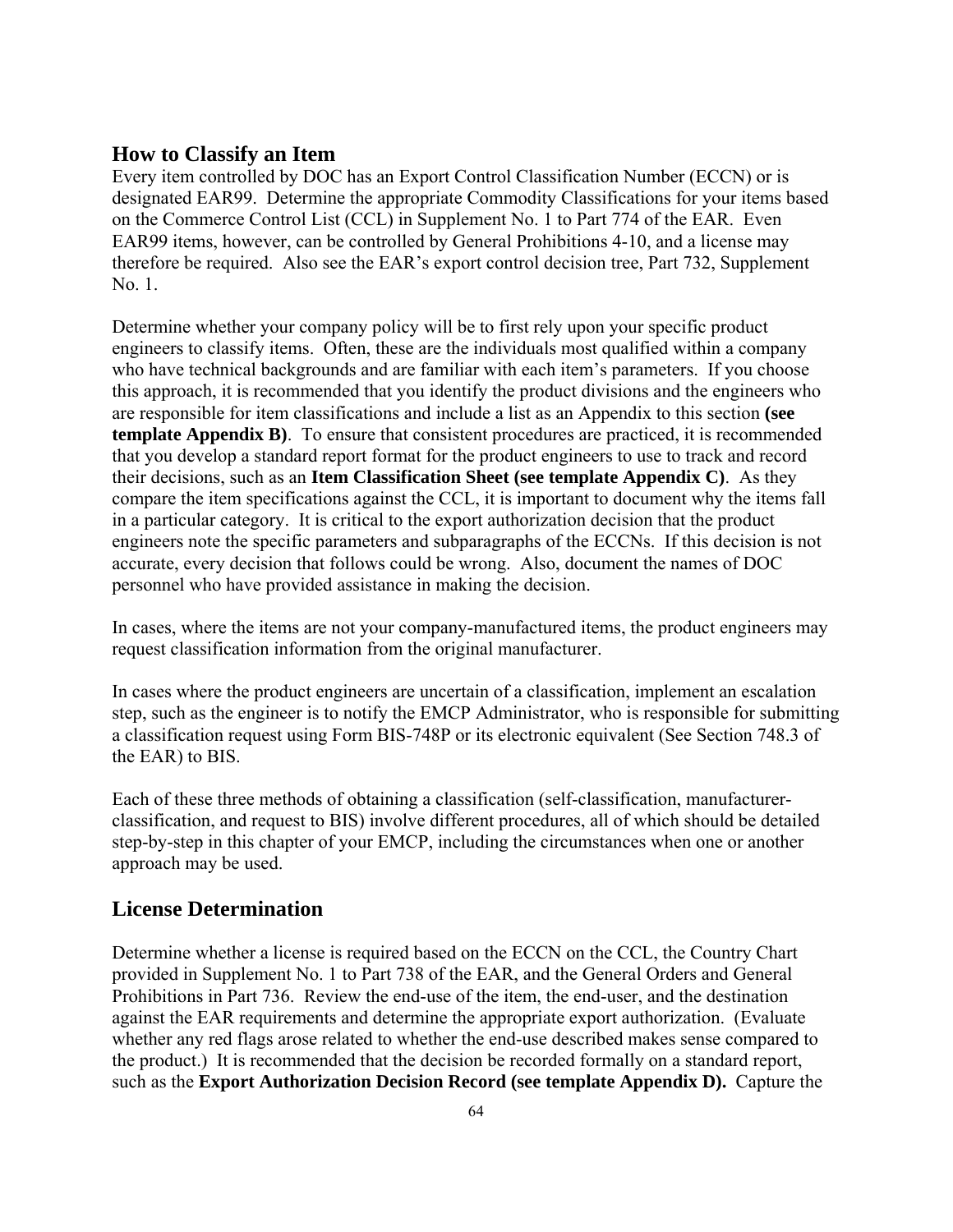logic of the decision because this record serves as the basis of one of the critical factors on an Item and Country Decision Table (see below). Note relevant criteria such as country or enduse/user restrictions, and item parameters and limitations. As part of the licensing process, bear in mind that even if your item is EAR99, a license may still be required if General Prohibitions 4 - 10 apply.

Because items and the EAR change over time, somebody, most often the EMCP Administrator, is responsible for reviewing Federal Register Notices of changes to Part 774, the CCL. When the changes include your items listed on the Item and Country Decision Table (see below), the EMCP Administrator could submit a request to the appropriate product division for a reevaluation of the classification of the item against the CCL as they were modified in the EAR change. The decision should be noted on the original Item Classification Sheet. The EMCP Administrator and product engineer should determine whether a change is needed to the Export Authorization Decision Record and Item and Country Decision Table.

## **Item and Country Decision Table**

The decisions made on the Item Classification Sheets and Export Authorization Decision Records are then transferred to the Item and Country Decision Table. Ensure that the Table is used at the vulnerable steps on your internal process flow chart (see below). Further, it is the tool used by all personnel delegated with this responsibility, as described in your Manual, to ensure that they consistently and accurately use the appropriate export authorization. Additionally, this Table serves as a tool to ensure your company remains in compliance with all applicable item and country-related restrictions, conditions, and specific parameters that may be described in License Exceptions.

The EMCP Administrator, along with relevant product engineers, is most often responsible for ensuring that the Table remains current and accurate. The format is structured so that personnel may easily understand and use the Table properly. Accordingly, the Table is transmitted to responsible employees with instructions indicating when, where, and how to perform the item and country check against the Table. Although the Table format may change over time and decisions are added, the Table should communicate the following information:

The item to be exported to (this country) may be exported by our company using (what authorization)? Are there specific restrictions related to the item, country, and end-use that must be complied with? **See template Appendix E.** 

Several factors can influence the format of the Item and Country Decision Table. These factors include: the size of a firm, variety and types of items, countries/destinations, international marketing areas, end-users, end-uses, number of customers, etc. A small company with only a few employees exporting to three western European customers would probably use a fairly simple Table. However, a multinational corporation with several item lines, some requiring a license, and some eligible for license exceptions, with customers located worldwide, would most likely require a more elaborate and complex Table.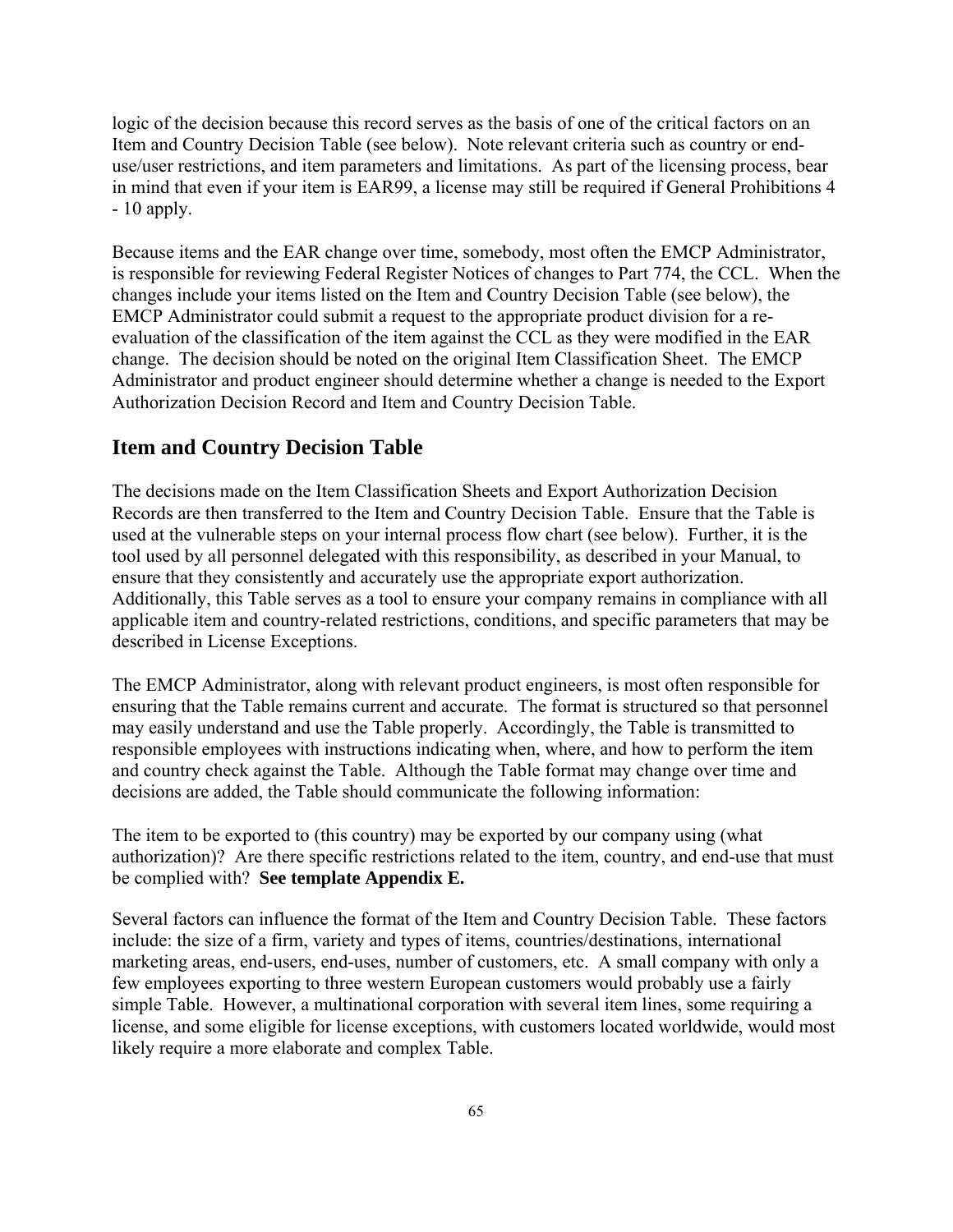Completion of this screen constitutes only a preliminary license determination because it does not take into account the activities of the end-user, which may require a license (See Part 744 of the EAR).

#### **Placement on the Internal Process Flow Chart**

In your company transaction flow, the first place this Item and Country Decision Table might be used is by your sales representatives in the field. They could use the Table to determine immediately whether a license will be needed or if the item the customer is requesting may normally be exported under a License Exception. Knowing that obtaining licenses takes longer gives them an idea of what the delivery time might be. They can see on the Table that if they receive order requests from some countries (Country Group E, Supplement No. 1 to Part 740) they should not accept the request. This could save your company time by not allowing additional resources to be directed toward processing a request that is against your company policy.

A second evaluation which might be done is when the Sales Representative submits the order request to the EMCP Administrator to evaluate the transaction against the Export Administration Regulations requirements and the Table for the appropriate export authorization. The results of this Check should be recorded formally, on a Transaction Check List or some other standard format and filed with the transaction file. The record should include the authorization decision, the date the check was performed, and the signature/initials of the individual who performed it. The documented check should be in sufficient detail to allow auditors to review the records and verify that the check was completed accurately and consistently in compliance with our EMCP procedures.

A third evaluation which might be performed is in your Logistics Division prior to shipping the item, to confirm that the shipment is in compliance with our company procedures. The results of this Check are to be recorded on the Transaction Check List (or other standard format) and filed with the transaction file. The record is to include the authorization decision, the date the check was performed, and the signature/initials of the individual who performed it. The documented check should be in sufficient detail to allow auditors to review the records and verify that the check was completed accurately and consistently in compliance with our EMCP procedures.

If at any time the transaction is not consistent with your established written procedures, you should implement an escalation step where the transaction is escalated to the EMCP Administrator (or another designee) for resolution.

If you are converting to an electronic format, for a short period, both the manual and the electronic checks could be performed. The IT Manager might be responsible for maintaining the accuracy of the automated Table within the electronic program, as informed by the EMCP Administrator. The logic flow of the computer program should be included in the EMCP Manual to clearly identify where internal controls are performed within the system. Note on the flow chart that specific Checks must be completed prior to the order being released to the next processing step in the transaction flow. Records of these checks, along with electronic signatures, may be reproduced at each point if necessary. These electronic checks are the same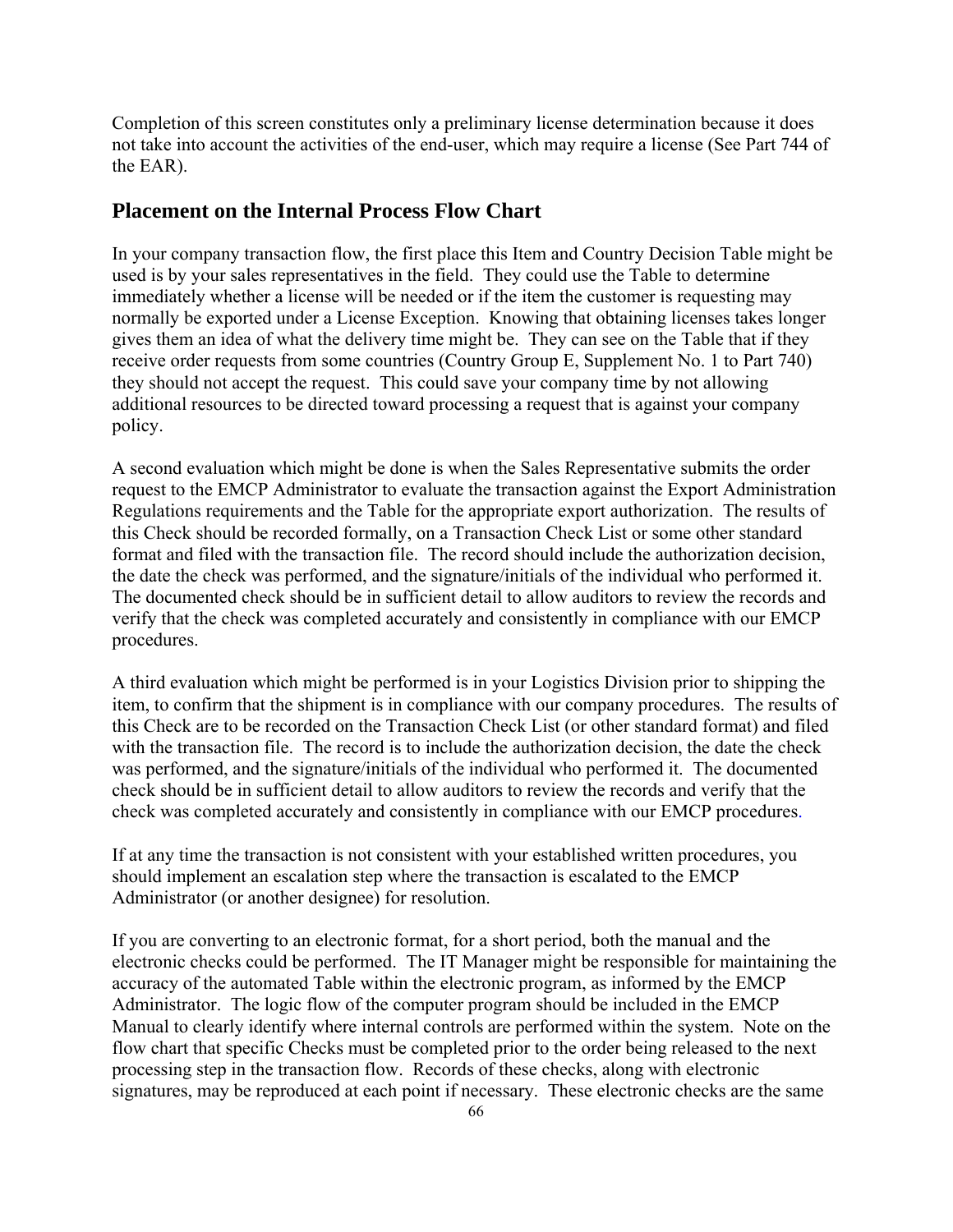ones required manually; however, this allows performance of this check quicker and with less possibility of error.

When submitting a license application in SNAP-R, proofread it first, as it is time-consuming for BIS to effect corrections to what exporters submit. Also, avoid using only P.O. Boxes and acronyms in the names and addresses of parties to transactions, as these may delay processing of applications.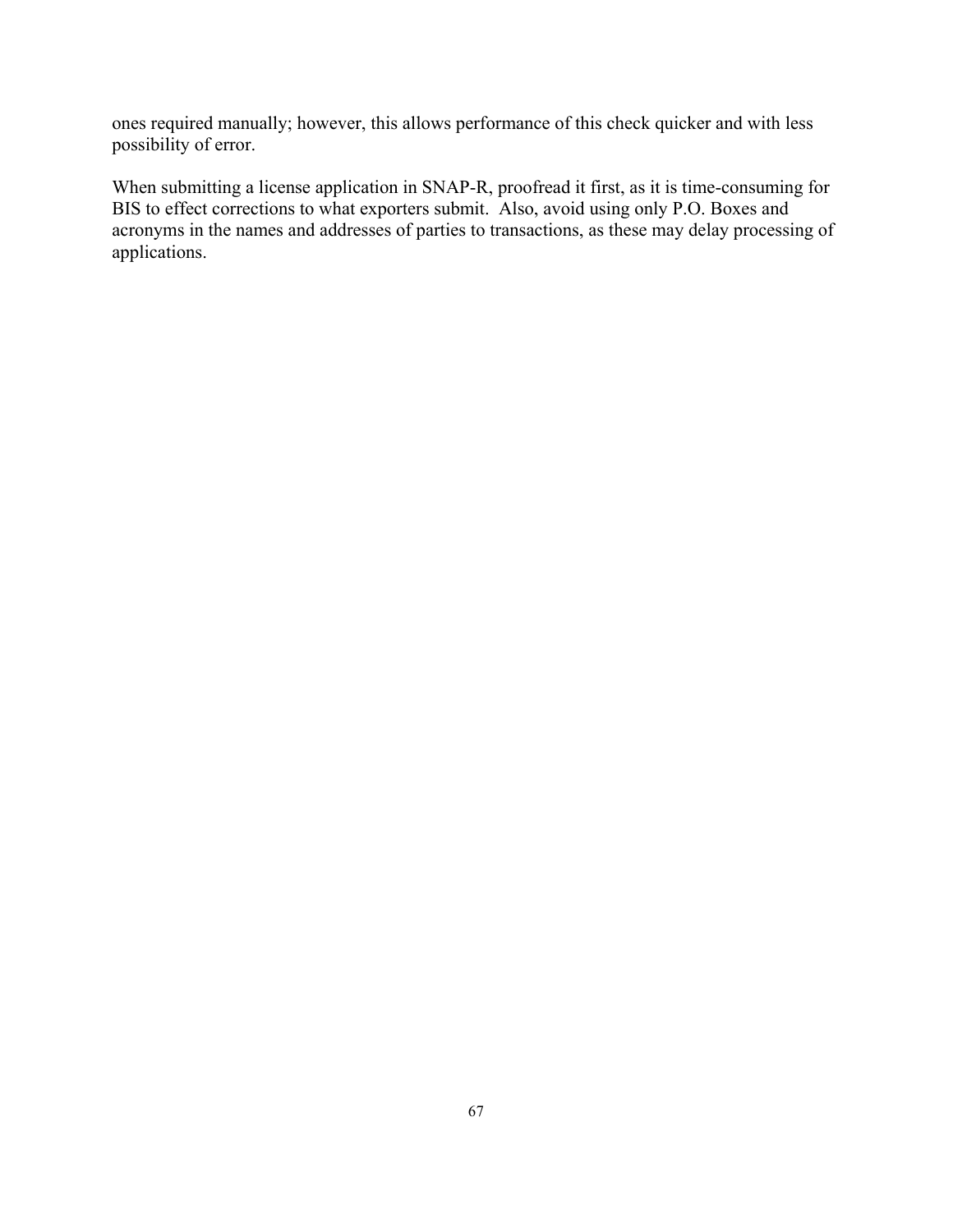## **TEMPLATE FOR KEY ELEMENT 5:**

## **ITEM AND COUNTRY COMPLIANCE**

Objective: To create checks within the program to classify items by Export Control Classification Number (ECCN), to determine what export authorization may potentially be used for the intended destination, and to create a tool to communicate these decisions.

This section of our EMCP includes procedures to:

- **•** Determine appropriate Commodity Classifications of your items as ECCNs on the Commerce Control List (CCL) in Supplement No. 1 to Part 774 of the EAR and retain a copy of the logic and decision;
- **Determine whether a license is required based on the ECCN on the CCL and the** Country Chart provided in Supplement No. 1 to Part 738 of the EAR;
- Determine whether a License Exception may be available, subject to end-use and end-user restrictions;
- **Provide instructions for the development and use of an Item and Country Decision** Table; and
- Distribute the Item and Country Decision Table to all designated responsible personnel.

## Procedures:

**[Name, Title],** the EMCP Administrator, is responsible for the design and use of a system of tools that capture item classification decisions, determine whether a license is required, determine whether license exceptions are available and for the capture of those decisions in a decision table format for consistent application. The decision table will be used to communicate to and be used by all of the applicable, designated responsible employees at critical vulnerable points in the process flow **[as indicated on the internal process flow charts and as described further in this procedure). The distribution list of responsible employees who are to receive and use the item and country decision table are listed on Appendix A, Product and Country Decision Table Distribution.]**

**[Name, Title],** the EMCP Administrator **and the EMCP Unit** make the decisions that all export-related personnel are expected to follow. There is less chance of making the wrong licensing decisions and less time is spent making the decisions if such a tool is communicated and used.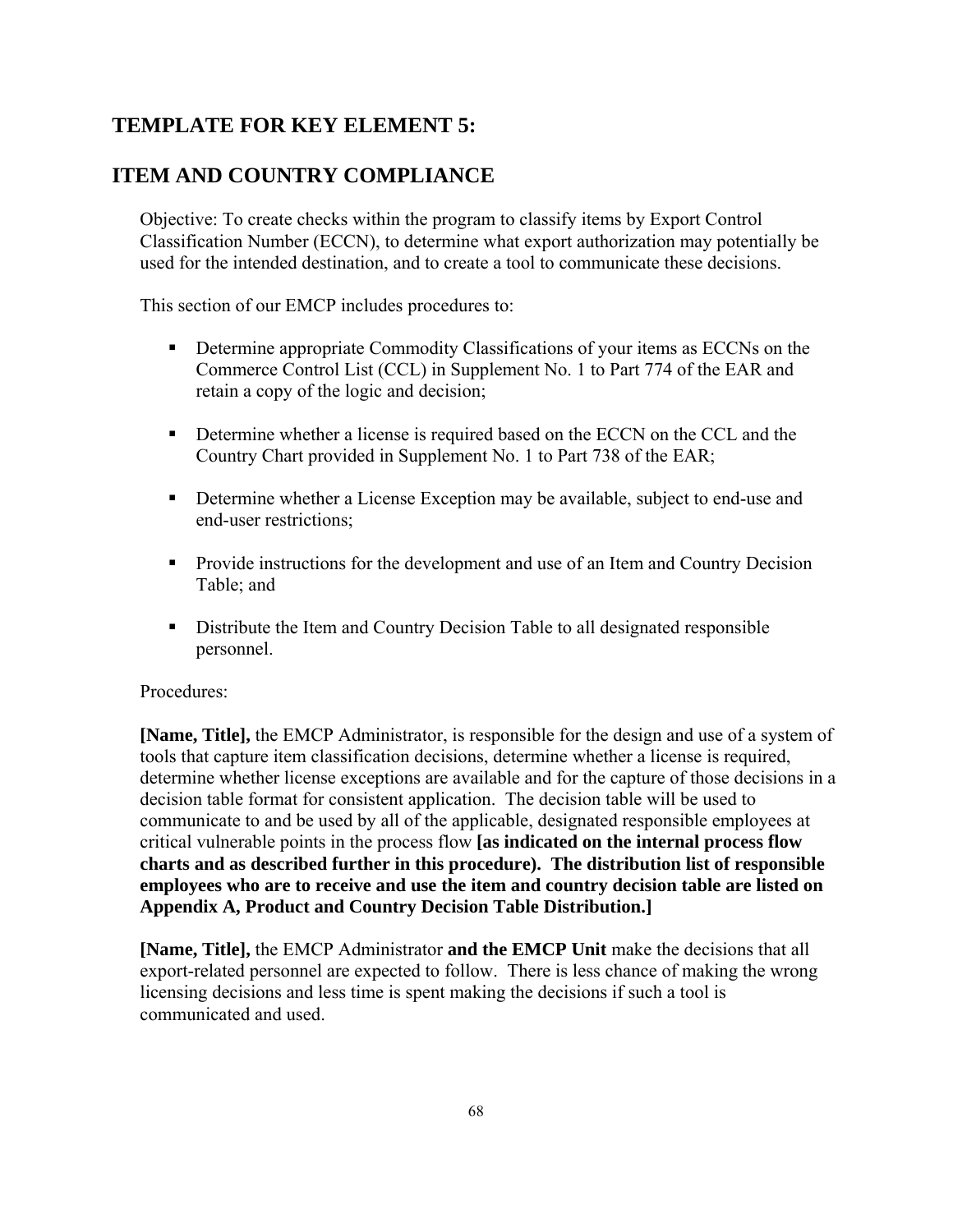#### **How to Classify an Item**

- Items controlled by the Department of Commerce (DOC) either have an Export Classification Control Number (ECCN) or are designated as EAR99. Our company policy is to first rely upon our specific product engineers to make our classification of items decisions. These are the individuals most qualified within our company who have technical backgrounds and are familiar with each item's parameters. **The attached table, Appendix B, identifies the product divisions and the engineers who are responsible for item classifications.** The product engineers will track and record their decisions using the **Item Classification Sheet, Appendix C** as they compare the item specifications against the Commerce Control List. It is important to document why the items fall within a particular category. It is critical to the Export Authorization Decision step that the product engineers note the specific parameters and subparagraphs of the ECCNs. If this decision is not accurate, every decision that follows could be wrong. Also, document the names of DOC personnel who have provided assistance in making the decision.
- In cases, where the items are not our company-manufactured items, the product engineers may request classification information from the original manufacturer.
- In cases where the product engineers are uncertain of a classification, the engineer will notify the EMCP Administrator, who is responsible for submitting a classification request using Form BIS-748P or its electronic equivalent (See Section 748.3 of the EAR) to the Department of Commerce, Bureau of Industry and Security.

The EMCP Administrator, with the product engineer, will review the End-Use of the item, the End-User, and the destination against the EAR requirements and will determine the appropriate export authorization. This decision is to be recorded on the **Export Authorization Decision Record, Appendix D**. It is important to capture the logic and decision notes for future reference and verification of the process. This record serves as the basis of one of the critical factors on a Decision Table. On the Export Authorization Decision Record, note relevant criteria such as country or end-use/user restrictions, and item parameters and limitations.

Because both items and the EAR change over time, the EMCP Administrator and the EMCP Unit are responsible for reviewing Federal Register Notices of changes to Part 774, the Commodity Control List. When the changes include our items listed on the attached Decision Table, the EMCP Administrator will submit a request to the appropriate product division for a re-evaluation of the classification of the item against the CCL as they were modified in the EAR change. The decision will be noted on the original Item Classification Sheet. The EMCP Administrator and product engineer will determine whether a change is needed to the Export Authorization Decision Record and Decision Table.

#### **Item and Country Decision Table**

The decisions made on the Item Classification Sheets and Export Authorization Decision Records are then transferred by the EMCP Administrator to the **Item and Country Decision**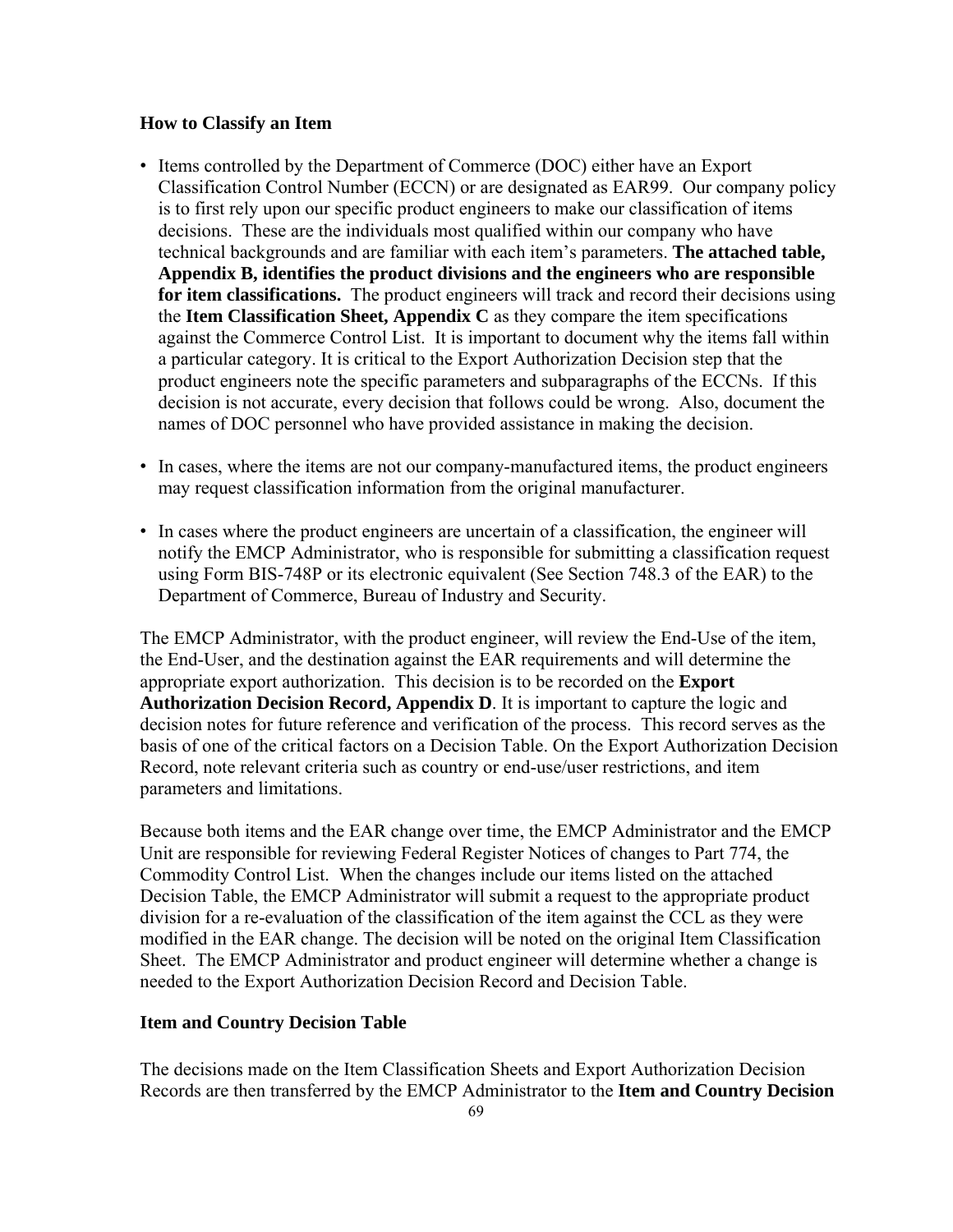**Table, Appendix E.** The purpose of this Table is to ensure that the Table is used at the highrisk steps of our internal process flow **[as indicated by the Item and Country Check Box on the flow chart.**] Further, it is the tool used by all personnel delegated with this responsibility, **[as listed in Appendix A]** to ensure that they consistently and accurately use the appropriate export authorization. Those same designated responsible personnel are listed on Appendix A to ensure that they receive the tools and information needed to effectively perform their responsibilities. Additionally, this Table serves as a tool to ensure our company remains in compliance with all applicable item and country-related restrictions, conditions, and specific parameters that may be described in License Exceptions.

The EMCP Administrator, along with relevant product engineers, is responsible for ensuring that the Table remains current and accurate. The format is structured so that personnel may easily understand and use the Table properly. Accordingly, the Table is transmitted to responsible employees (See Appendix A) with instructions indicating when, where, and how they are to perform the Item and Country Check against the Table. The Table format may change over time and decisions may be added as products and export destinations are added. **[Our Item and Country Decision Table is described in Appendix E.]** 

Completion of this screen constitutes only a preliminary license determination because it does not take into account the activities of the end-user, which may require a license (See Part 744 of the EAR). **[See pages XX of this Manual for End-User Checks.]**

#### **Placement on the Internal Process Flow Chart**

We must evaluate all decision points in our various transaction flows where item and country data are used and determine whether there is a risk of making a wrong decision that can lead to a violation of the EAR or of our company policy.

In our company transaction flow, **[the first place this Table is used is by our sales representatives in the field.** They are to use the Table to determine immediately whether a license will be needed or if the item the customer is requesting may normally be exported under a License Exception. Knowing that obtaining licenses takes longer gives them an idea of what the delivery time might be. Please note that it is our company policy not to export to some countries. You can see on the Table that you should not receive order requests from some countries. (Country Group E, Supplement No. 1 to Part 740). This saves our company time by not allowing additional resources to be directed toward processing a request that is against our company policy. The results of this Check are recorded on the Transaction Check List (see Appendix in this manual) and filed with the transaction file. The record is to include the authorization decision, the date the check was performed, and the signature/initials of the individual who performed it. The documented check should be in sufficient detail to allow auditors to review the records and verify that the check was completed accurately and consistently in compliance with our EMCP procedures.

**[A second evaluation is done when the Sales Representative submits the order request to the EMCP Administrator to evaluate the transaction against the Export Administration Regulations requirements and the Table for the appropriate export**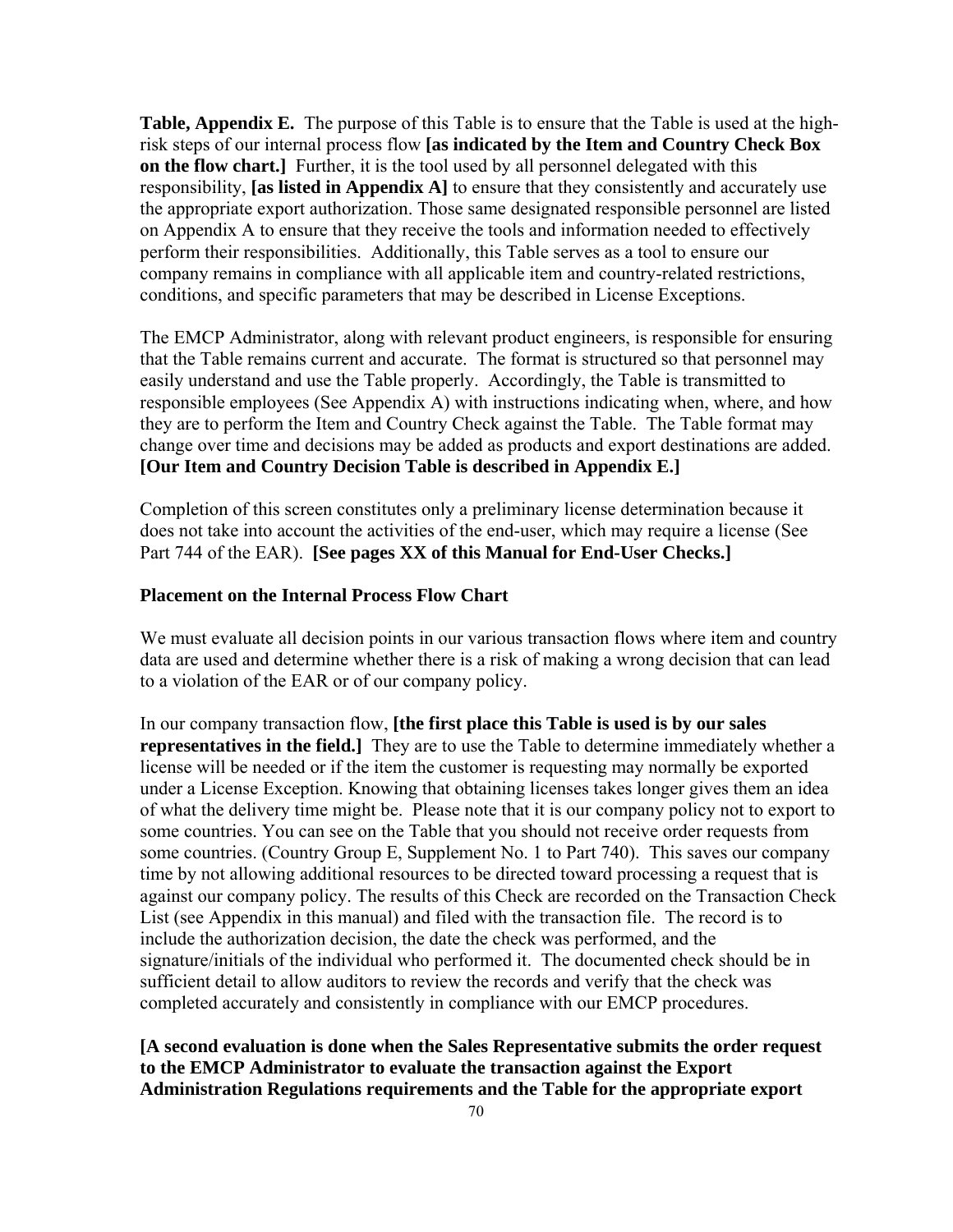**authorization.]** The results of this Check are recorded on the Transaction Check List (see Appendix in this manual) and filed with the transaction file. The record is to include the authorization decision, the date the check was performed, and the signature/initials of the individual who performed it. The documented check should be in sufficient detail to allow auditors to review the records and verify that the check was completed accurately and consistently in compliance with our EMCP procedures.

**[A third evaluation is done by our Logistics Division prior to shipping the item, to confirm that the shipment is in compliance with our company procedures.]** The results of this Check are to be recorded on the Transaction Check List (see Appendix in this manual) and filed with the transaction file. The record is to include the authorization decision, the date the check was performed, and the signature/initials of the individual who performed it. The documented check should be in sufficient detail to allow auditors to review the records and verify that the check was completed accurately and consistently in compliance with our EMCP procedures.

If at any time the transaction is not consistent with our established written procedures, the transaction is to be escalated to the EMCP Administrator for resolution.

As we are converting to an electronic format, for a short period, both the manual and the electronic checks will be performed. The **IT Manager, [Name],** is responsible for maintaining the accuracy of the automated Table within the electronic program, as informed by the EMCP Administrator. The logic flow of the computer program is included in the EMCP Manual and indicates where compliance checks are performed within the system. Note on the flow chart that specific Checks must be completed prior to the order being released to the next processing step in the transaction flow. Records of these checks, along with electronic signatures, may be reproduced at each point if necessary. These electronic checks are the same ones we have required manually; however, this allows us to perform this check quicker and with less possibility of error.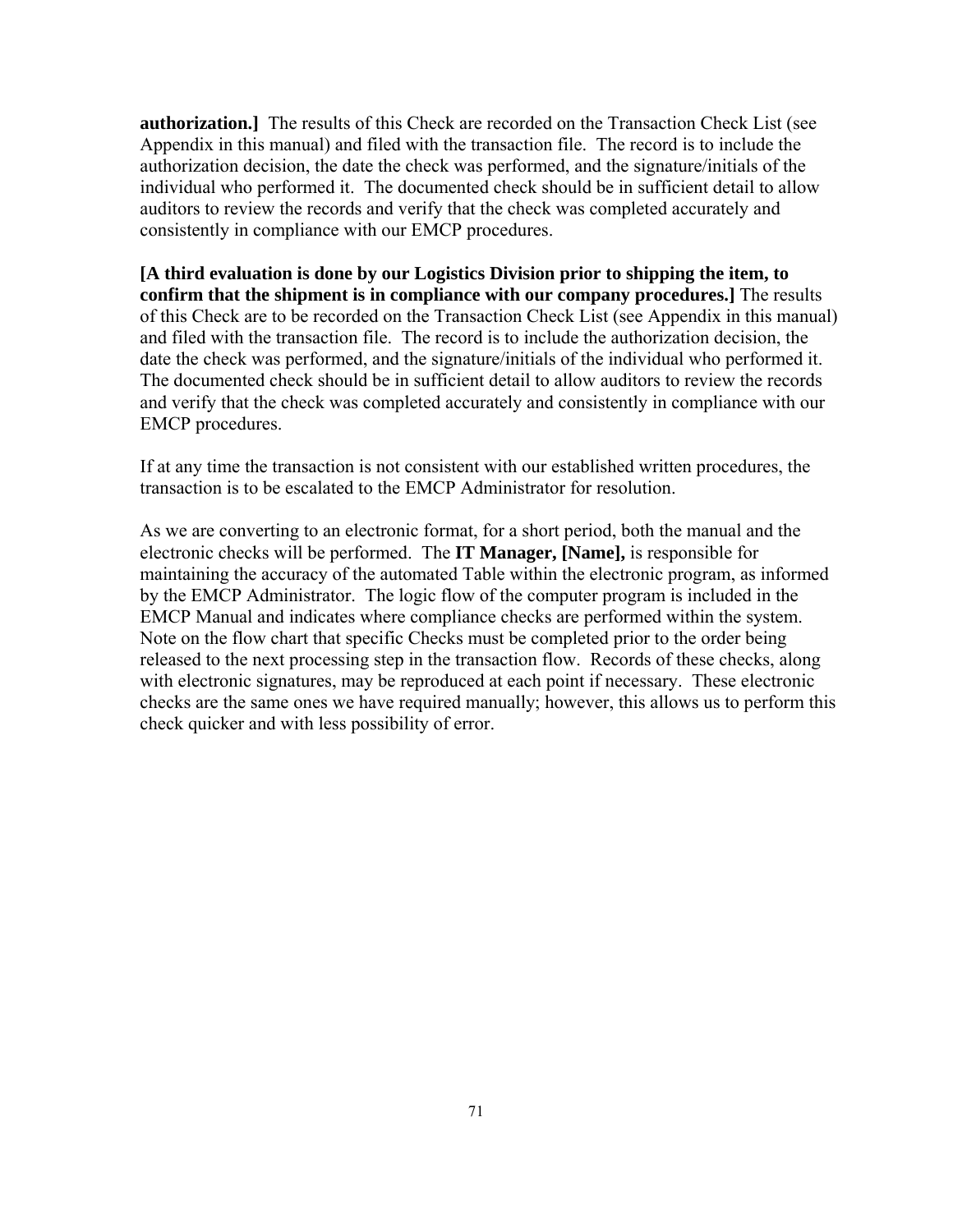## ELEMENT SUMMARY OF RESPONSIBLE PERSONNEL AND TASKS:

| Name, Title                           | <b>EMCP Task</b>                                      |
|---------------------------------------|-------------------------------------------------------|
| [Name, Title], the EMCP Administrator | Responsible for the design and use of a system of     |
| Backup: Employee 1, EMCP Unit         | tools that capture item classification decisions,     |
|                                       | determine whether a license is required, determine    |
|                                       | whether license exceptions are available and for      |
|                                       | the capture of those decisions in a decision table    |
|                                       | format for consistent application                     |
|                                       | With the product engineer, will review the End-Use    |
|                                       | of the item, the End-User, and the destination        |
|                                       |                                                       |
|                                       | against the EAR requirements and will determine       |
|                                       | the appropriate export authorization. This decision   |
|                                       | is to be recorded on the Export Authorization         |
|                                       | Decision Record, Appendix D.                          |
|                                       | Responsible for reviewing Federal Register Notices    |
|                                       | of changes to Part 774, the Commodity Control         |
|                                       | List. Initiates requests to the appropriate product   |
|                                       | division for a re-evaluation of the classification of |
|                                       | the item against the CCL as they were modified in     |
|                                       | the EAR change. The decision will be noted on the     |
|                                       | original Item Classification Sheet. The EMCP          |
|                                       | Administrator and product engineer will determine     |
|                                       | whether a change is needed to the Export              |
|                                       | Authorization Decision Record and Decision Table.     |
|                                       |                                                       |
|                                       | Responsible for ensuring that the Table remains       |
|                                       | current and accurate                                  |
|                                       | Resolution of escalated exceptions to processing.     |
| <b>EMCP Unit:</b>                     | Under the authority of the EMCP Administrator, are    |
| [Name, Title of Employee 1]           | responsible for the design and use of a system of     |
| [Name, Title of Employee 2]           | tools that captures item classification decisions,    |
| [Name, Title of Employee 3]           | determine whether a license is required, determine    |
| [Name, Title of Employee 4]           | whether license exceptions are available and for      |
|                                       | the capture of those decisions in a decision table    |
|                                       |                                                       |
|                                       | format for consistent application.                    |
|                                       |                                                       |
|                                       |                                                       |
|                                       | The decision table will be used to communicate to     |
| Persons who use the Decision Table,   |                                                       |
| Appendix A:                           |                                                       |
|                                       | and be used by all of the applicable, designated      |
|                                       | responsible employees at critical vulnerable points   |
|                                       | in the process flow.                                  |
|                                       |                                                       |
|                                       | They are to use the Table to determine                |
| Sales Representatives in the Field    | immediately whether a license will be needed or if    |
|                                       | the item the customer is requesting may normally      |
|                                       | be exported under a License Exception.                |
|                                       |                                                       |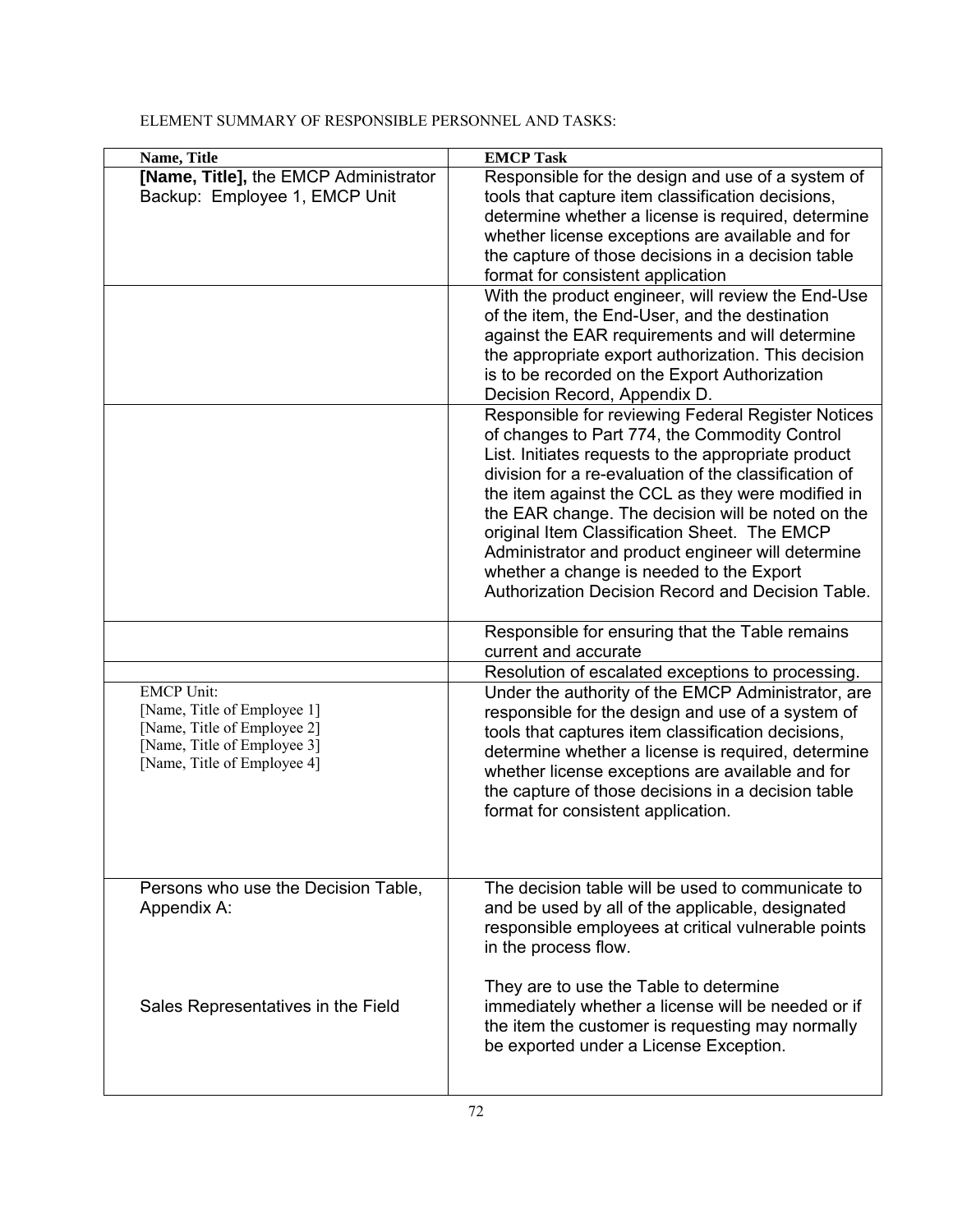| Name, Title                                               | <b>EMCP Task</b>                                                                                                                                                                                                                                                                    |  |
|-----------------------------------------------------------|-------------------------------------------------------------------------------------------------------------------------------------------------------------------------------------------------------------------------------------------------------------------------------------|--|
| <b>EMCP Unit</b>                                          | Evaluate transactions against the Export<br>Administration Regulations requirements and the<br>Table for the appropriate export authorization.                                                                                                                                      |  |
| Logistics Division                                        | Prior to shipping the item, to confirm that the<br>shipment is in compliance with our company<br>procedures                                                                                                                                                                         |  |
| <b>Product Divisions and Engineers</b><br>See Appendix B. | Classify products by DOC ECCNs                                                                                                                                                                                                                                                      |  |
|                                                           | The product engineers will track and record their<br>decisions using the Item Classification Sheet,<br>Appendix C                                                                                                                                                                   |  |
|                                                           | The EMCP Administrator and product engineer will<br>determine whether a change is needed to the<br><b>Export Authorization Decision Record and Decision</b><br>Table, when there are changes to the EAR.<br>Responsible for ensuring that the Table remains<br>current and accurate |  |
| <b>IT Manager</b>                                         | Responsible for maintaining the accuracy of the<br>automated Table within the electronic program, as<br>informed by the EMCP Administrator.                                                                                                                                         |  |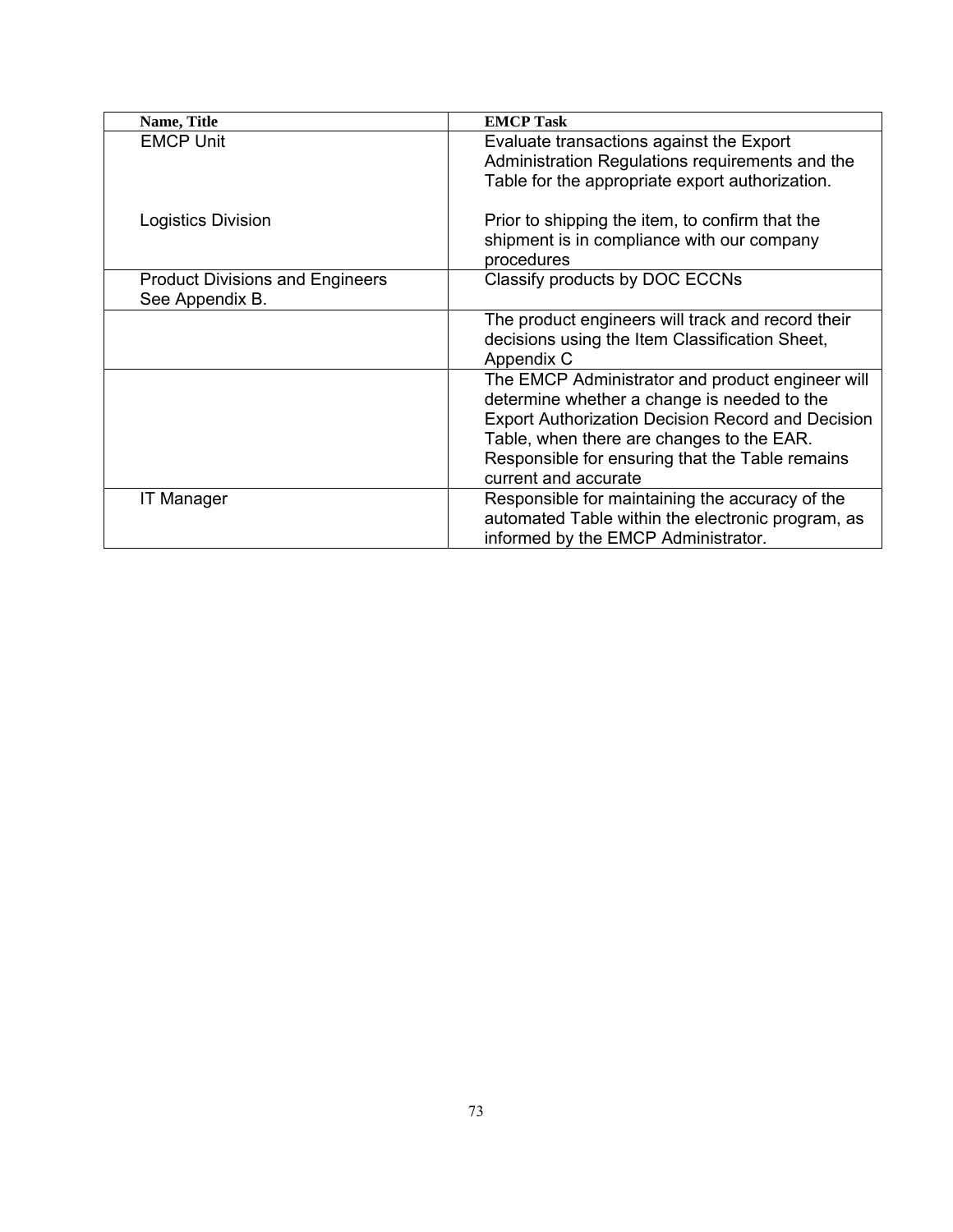# Appendix A

#### ITEM AND COUNTRY DECISION TABLE DISTRIBUTION LIST

### **Date:**

#### **DISTRIBUTE TO:**

**Sales Representative 1, Germany Sales Representative 2, Hong Kong Sales Representative 3, Singapore Sales Representative 4, United Kingdom** 

**EMCP Unit Employee 1 EMCP Unit Employee 2 EMCP Unit Employee 3 EMCP Unit Employee 4** 

**Logistics Division Employee 1 Logistics Division Employee 2** 

**FROM: EMCP Administrator** 

**Subject: Item and Country Decision Table Revisions** 

**Attached is the revised Table, which reflects changes published in the Federal Register (provide specific citation) on \_\_\_\_\_\_\_\_\_\_\_\_. Specifically, please note that items previously classified under ECCN XXXXX are now classified under \_\_\_\_\_\_\_ and require an immediate records change.** 

**Please acknowledge receipt of this communication via email within five working days.**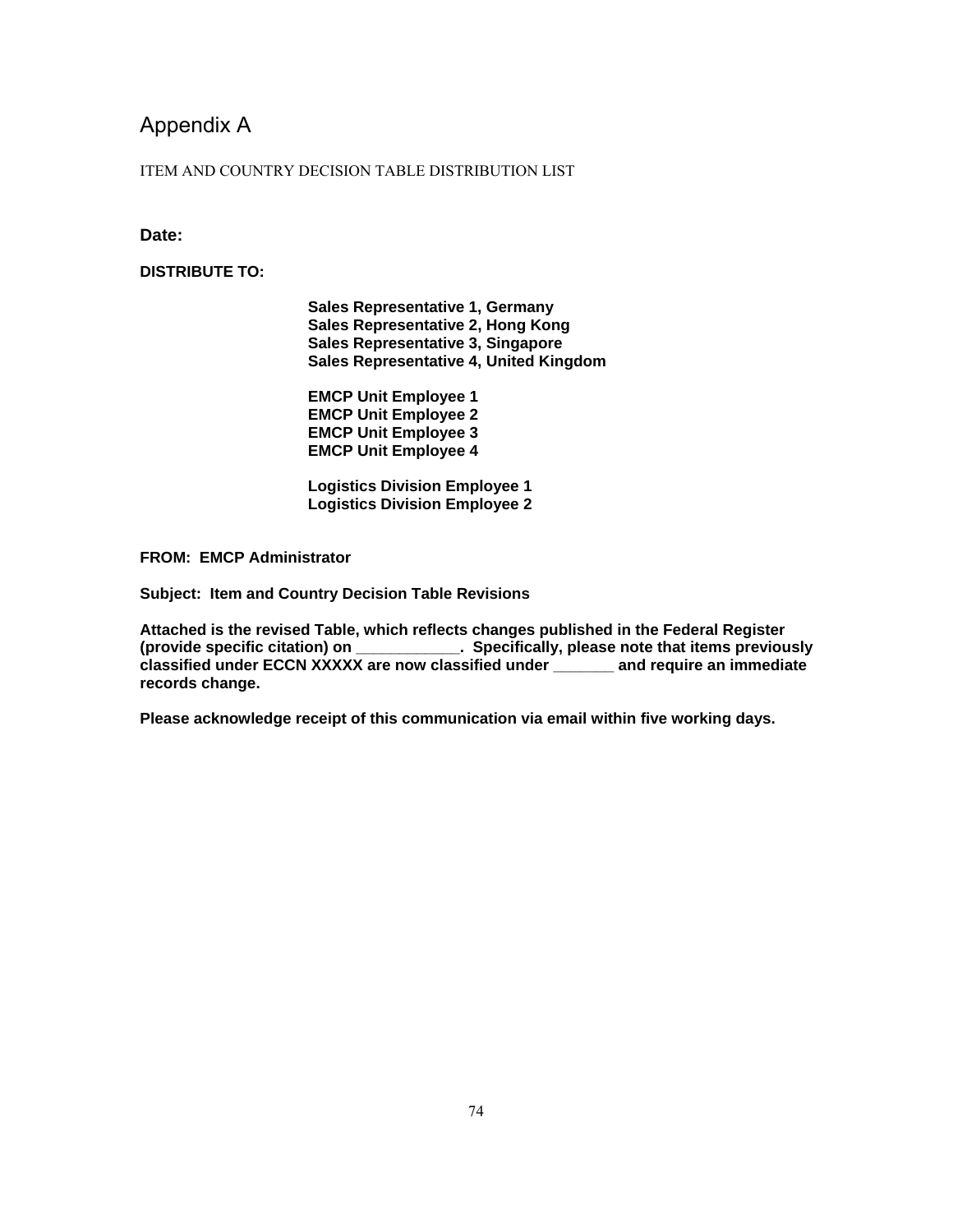# Appendix B

PRODUCT DIVISIONS AND ENGINEERS WHO CLASSIFY OUR PRODUCTS

| <b>PRODUCT DIVISIONS</b> | <b>NAME OF ENGINEERS</b><br><b>ADDRESSES AND TELEPHONE</b><br><b>NUMBERS</b> |
|--------------------------|------------------------------------------------------------------------------|
|                          |                                                                              |
|                          |                                                                              |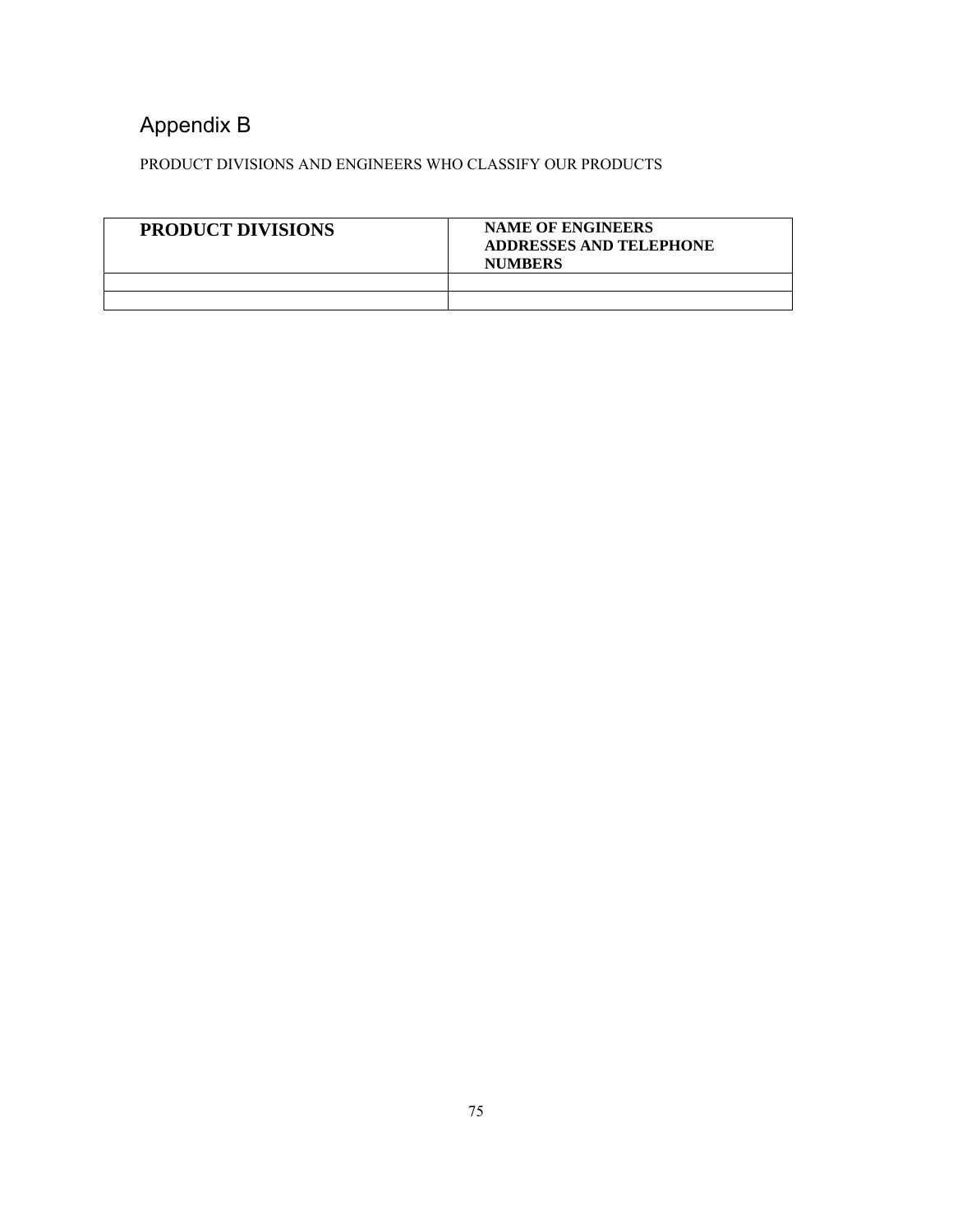# Appendix C

# **ITEM CLASSIFICATION SHEET**

| <b>Item Description</b>                                                     |  |
|-----------------------------------------------------------------------------|--|
| <b>Technical Specifications</b>                                             |  |
| <b>Agency Jurisdiction</b>                                                  |  |
| <b>ECCN Classification Decision</b>                                         |  |
| <b>Contacts Made to Determine Item</b><br><b>Classification</b>             |  |
| <b>Name/Title of Technical Decision Maker</b><br>(Engineer)/Date            |  |
| <b>Name/Title of Approving Manager/Date</b>                                 |  |
| End-Use of the Item (Civilian or<br>Military?)                              |  |
|                                                                             |  |
| <b>Request for Evaluation Due to EAR</b><br><b>Change Made</b>              |  |
| <b>Evaluation Decision</b><br>Date<br><b>Name/Title of Product Engineer</b> |  |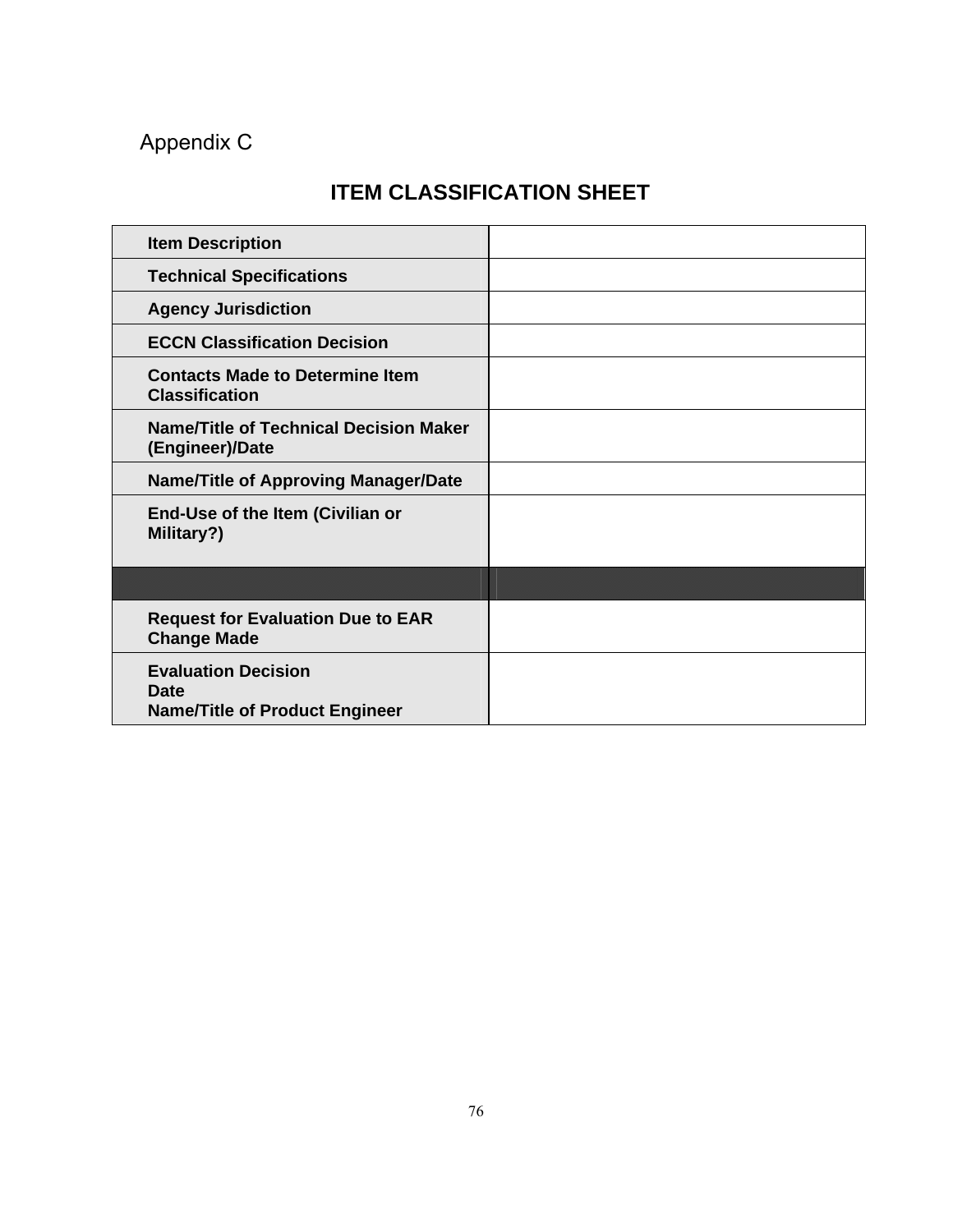# Appendix D

# **EXPORT AUTHORIZATION DECISION RECORD**

| <b>Item Description</b>                                                                                                                                               |                                          |  |
|-----------------------------------------------------------------------------------------------------------------------------------------------------------------------|------------------------------------------|--|
| <b>Technical Specifications</b>                                                                                                                                       | <b>See Attached Specifications</b>       |  |
| <b>Agency Jurisdiction</b>                                                                                                                                            |                                          |  |
| <b>ECCN Classification Decision</b>                                                                                                                                   |                                          |  |
| <b>Country of Destination &amp; Intermediate</b><br><b>Countries</b>                                                                                                  | (Country Groups:<br><sup>)</sup>         |  |
| End-Use of the Item (Civilian or<br>Military?)                                                                                                                        | <b>Detailed End-Use?</b>                 |  |
| <b>Prohibited End-Use?</b>                                                                                                                                            |                                          |  |
| <b>End-User &amp; Intermediate Parties License</b><br><b>Requirements:</b>                                                                                            |                                          |  |
| <b>Appropriate Export Authorization:</b>                                                                                                                              |                                          |  |
| <b>No License Required?</b>                                                                                                                                           |                                          |  |
| <b>License Required?</b>                                                                                                                                              |                                          |  |
| <b>License Exceptions Available to this</b><br><b>Country with These Restrictions</b><br>(Specific Parameters set Forth in Part<br>740)? (Part 754 for Short Supply)? |                                          |  |
| <b>General Prohibitions Considered (with</b><br><b>EAR References):</b>                                                                                               |                                          |  |
| <b>Export Authorization Decision Made by</b>                                                                                                                          |                                          |  |
| Date:                                                                                                                                                                 |                                          |  |
|                                                                                                                                                                       |                                          |  |
| <b>Request for Re-evaluation Due to EAR</b><br><b>Change Made</b>                                                                                                     | What date effective?                     |  |
| <b>Re-evaluation Decision</b><br><b>Date</b><br><b>Name/Title of Product Engineer</b>                                                                                 | What was the decision? Change<br>Needed? |  |
| <b>Date</b>                                                                                                                                                           |                                          |  |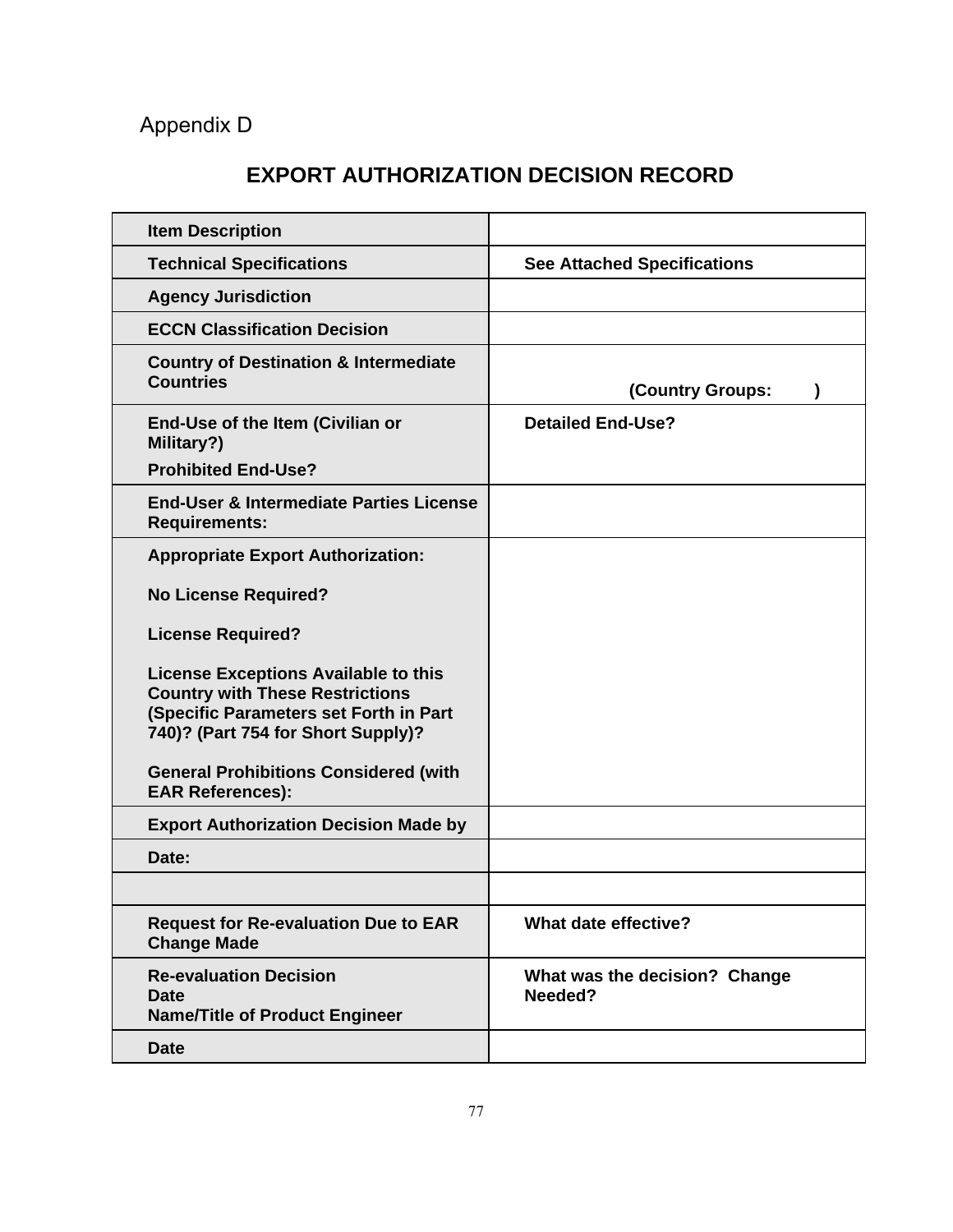# Appendix E

# **ITEM AND COUNTRY DECISION TABLE**

[The item I want to export to (this country) may be exported by our company using (what authorization)? Are there specific restrictions related to the item, country, and end-use that I must comply with?]

| <b>ECCN (774, Supp. 1)</b><br>Our product model #               | When exported<br>to<br><b>Country 1</b>                              | When exported<br>to<br><b>Country 2</b> |
|-----------------------------------------------------------------|----------------------------------------------------------------------|-----------------------------------------|
| 3A001.c.1<br><b>Signal Processing Devices:</b><br>Model #000000 | <b>LVS (Section</b><br>740.3): \$1500*                               | Requires a<br>license                   |
| 4A003<br>computers<br>Model FPD1830                             | <b>NLR</b><br>{Provided no<br>General<br>Prohibition 4-10<br>issues} | License<br><b>Exception APP</b>         |

\* NOTE: N/A for MT or NP (The restriction in the CCL states that you cannot use License Exception Limited Value Shipment (LVS) for items that are MT or NP controlled.)

NOTE: It is the policy of our company to cancel orders destined to Country Group E, Part 740, Supplement No. 1.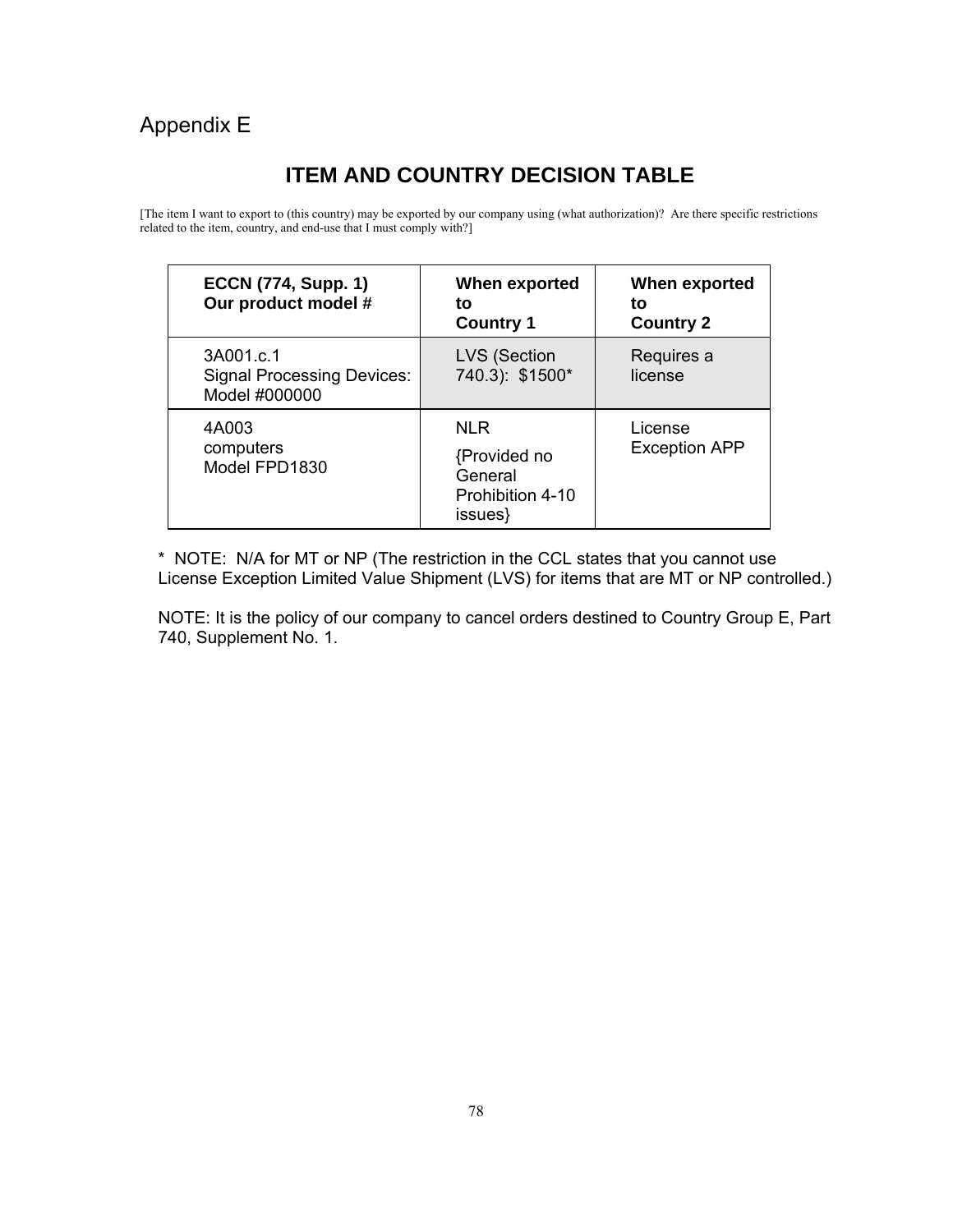# **PROCEDURES FOR IMPLEMENTING CHECKS & SCREENINGS & ADDRESSING VULNERABILITIES**

The EMCP Administrator describes who is responsible for each stage of the flow and identifies at what points an export violation could potentially happen. Then, the EMCP Administrator integrates various checks into the process at those points of vulnerability. Screening of all parties to a transaction should be based on the government lists of entities (see "Lists to Check" in the left margin of the BIS website [http://www.bis.doc.gov](http://www.bis.doc.gov/)), potential uses of exported products, red flags associated with transactions, antiboycott compliance, the General Prohibitions and General Orders, and any foreign lists that may be applicable to your transactions.

The EMCP Administrator determines the frequency of export checks**.** For example, a Sanctioned Persons and Entities Check conducted by sales personnel at the initial stages of a transaction could minimize the time and expense a company might incur to win business that it cannot fulfill. A Sanctioned Persons and Entities Check at the end of the process, immediately prior to shipping, can identify any last-minute *Federal Register* Notices of changes that could be relevant to the transaction.

Whether Checks are manually or electronically performed, or both, it is important to clearly define the preventative controls to minimize vulnerabilities prior to order entry, in-process controls that will place a "hold" on a transaction necessitating a secondary review, and afterprocess controls that would alert you to system failures.

- An example of a preventative control would be requiring the sales personnel to perform a check of customers against the BIS website's Denied Persons List. If there were a match of a customer name, such a procedure could prevent the request from being entered into an order processing system.
- An example of an in-process control is when the logic of an automated system is established to read items requested and country of destination and then apply the appropriate licensing authorization decision. Entries against the logic would create a "hold" on a transaction necessitating further review.
- An example of an after-process control is when an export checklist is automatically generated at the end of the process (could be manually attached to the order) that is used as one last review before shipment to confirm export transaction requirements were fulfilled and accurate.

The order processing system, whether it is manual or automated, has "hold" functions that ensure adherence to sign-off procedures and prevent the preparation of commercial invoices and shipping documents prior to review and sign-off. In cases where transactions are placed "on hold," those special transactions receive supervisory sign-off to release them. **[The criteria for release are .....]** At each vulnerable point, implement different supervisory levels of signature to strengthen the system (in both the manual and electronic processes).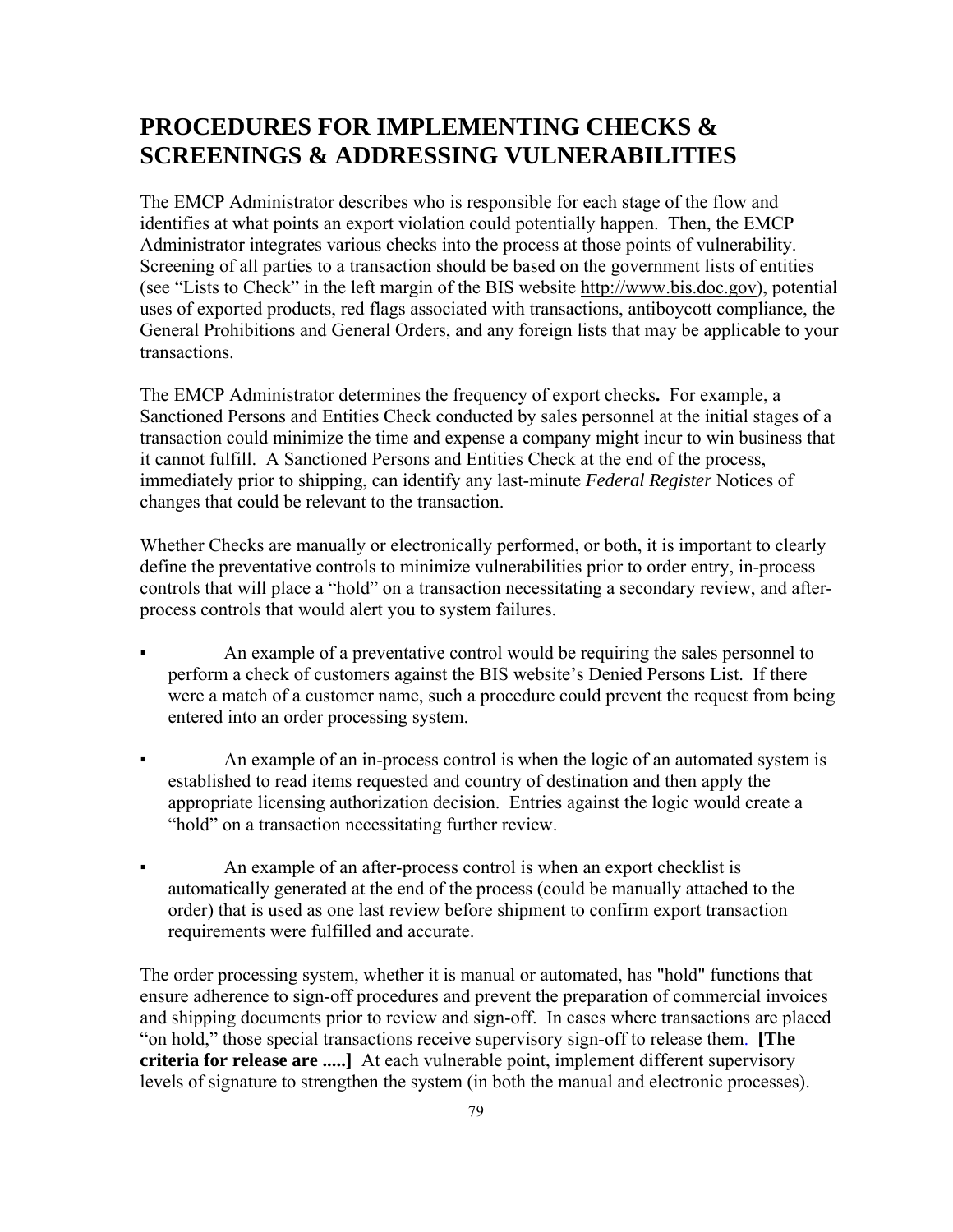As part of company policy and procedure, Checks should be performed at all vulnerable stages on all parties involved in transactions. For example, ensure that items exported under in-transit shipments, shipments to bonded warehouses, and free trade zones are disposed of as authorized, thereby reducing the possibility of diversion. The party with control over the items should be assigned responsibility for monitoring the items. For instance, control over items that are in-transit remains the responsibility of the firm, until the title is transferred to the customer.

However, control over shipments to bonded warehouses or free trade zones may not rest with the exporter. The question of control, therefore, depends on the point at which title passes from the firm to the ultimate customer. The export clearance and retention of records requirements for these types of shipments are no different from any ordinary export transaction.

**Cross Reference to the Auditing Plan Section of the EMCP**: Each individual with responsibility for performing a control check(s) should be held accountable. The methods of verifying the performance of the checks implemented are described within the written procedure for each Check, whether by requiring documentation of the completion of the checks for reviewing purposes or some other means used to ensure compliance.

**Cross Reference to the Recordkeeping Plan Section of the EMCP**: To ensure compliance with the recordkeeping requirements, the flow chart and narrative description should also include the EMCP requirements for the processing and maintenance of the shipping documents (especially if they are kept in different locations).

# **Screening against Parties and Activities**

To help companies assess proposed customers and transactions against restrictions, prohibitions and red flag indicators as order requests are received, processed, approved and completed, this Section focuses on compliance with Part 744 end-use, end-user and activity restrictions and Part 764 prohibitions on persons and entities. The objective is to create and implement systematic, streamlined internal controls that will ensure evaluation and compliance with each of the restrictions and to create double checks within that system.

Systematic check procedures ensure that if a check or screen is missed by one delegated person, team or unit, it will be detected by another. It is important to create tools that can be effectively used by employees within the performance of their standard operating procedures and who typically may not have (or need) exposure to the EAR. These tools can be instrumental in fulfilling their respective role of evaluating customers and/or transactions while ensuring successful compliance with the EAR. The information in this Section includes: Sanctioned Persons and Entities, Diversion Risk Red Flags, End-Use Checks, and other Checks. These Checks, or portions of the Checks, can be delegated to various responsible persons throughout the program for use in evaluating both transactions and customers.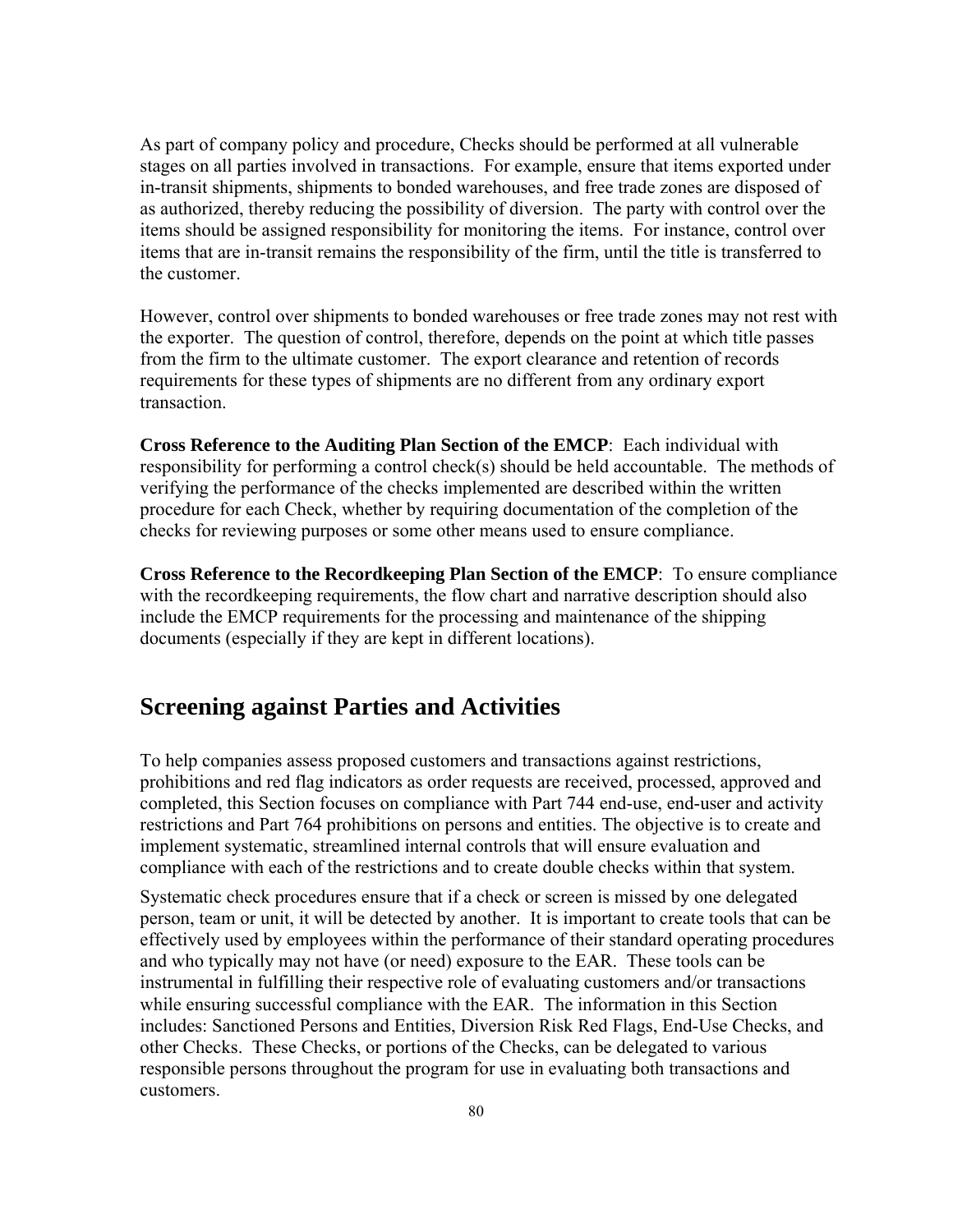1. The **Sanctioned Persons and Entities Check** is list-oriented (names and addresses) in nature and includes evaluation of the following:

> Denied Persons List Entity List Specially Designated Nationals List Department of State – Debarments & Sanctioned Persons

2. The **Diversion Risk Check** is red-flag oriented in nature and ensures that the transaction does not involve abnormal circumstances that indicate that the export may be destined for an inappropriate end-use, end-user, or destination.

> Red Flag Indicators [Part 732.6 of the EAR] Unverified List

3. The **End-Use Checks** (EUCs) are activity-oriented in nature and include:

 Restricted Nuclear Activities Restricted Rocket Systems and Unmanned Air Vehicles Activities Restricted Chemical and Biological Weapons Activities Other reasons for EUCs include concerns involving: national security, regional stability, anti-terrorism, Fire-arms Convention, crime control, and United Nations sanctions.

4. Other:

**Antiboycott Compliance**: Antiboycott laws were adopted to encourage, and in specified cases, require U.S. firms to refuse to participate in foreign boycotts that the United States does not sanction.  **General Prohibitions and General Orders**: EAR Part 736.

# **Developing Screening Procedures**

1. Determine **who** will be held accountable for maintaining the procedures and updating the information in the written EMCP as changes in the *Federal Register* are published related to the relevant sections of the EAR.

2. Determine **specifically who** should perform these checks based upon what their current role is and based upon whether vulnerabilities could be eliminated through evaluation of this information at each person's role and step in the customer and transaction evaluation process. Your written procedures should also clearly define which management position has oversight for ensuring the performance of the checks, and who is responsible for verifying the completion of the documentation.

3. Determine **when** the checks will be performed within your entire system flow chart to eliminate the risk points of vulnerability. Carry this information over to other sections of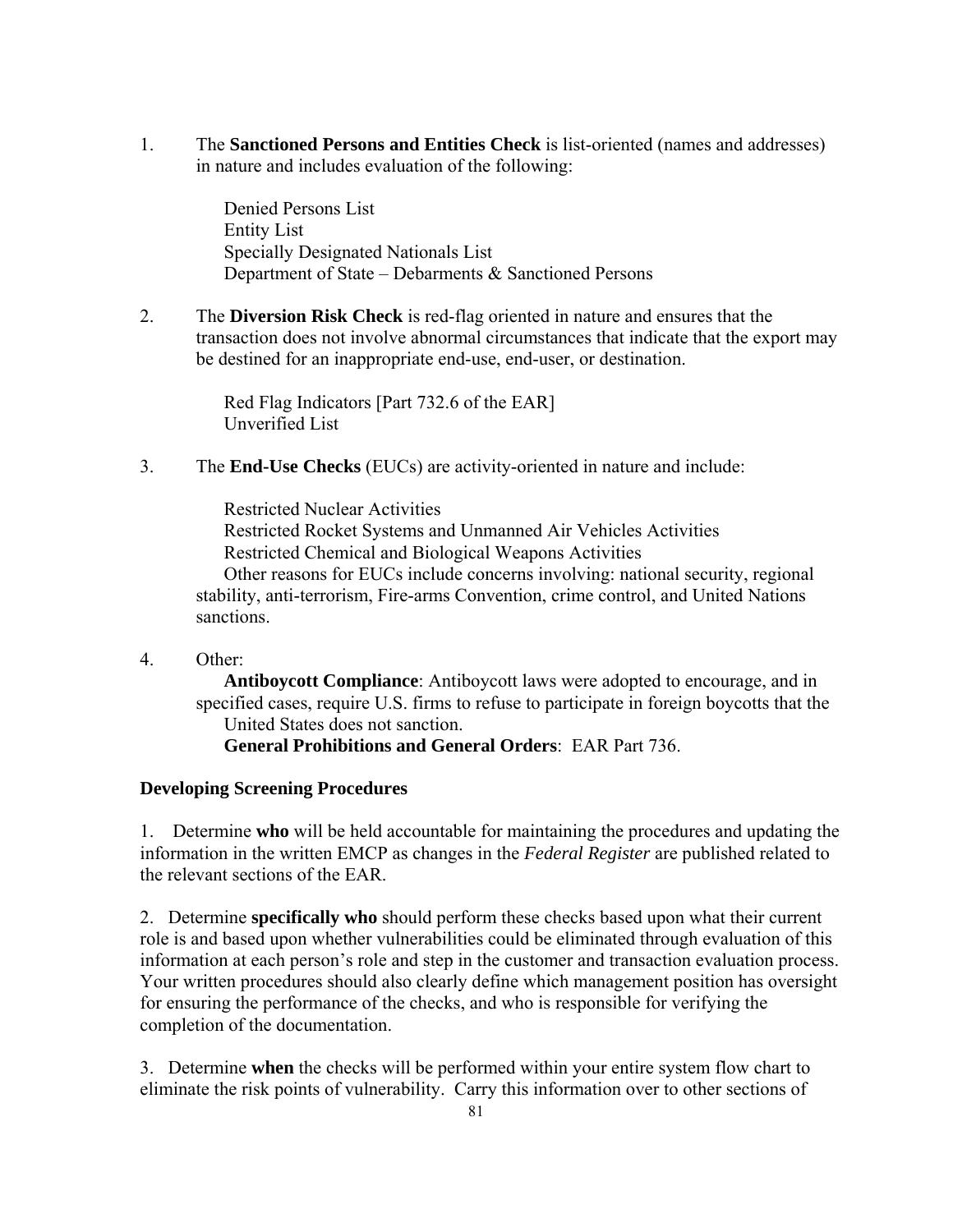your EMCP. Create double checks throughout the system. Consider whether there are areas of particular risk to your company that management should emphasize from the corporate perspective. How will management be informed of effectiveness or ineffectiveness of internal controls implemented? How will management actively participate in various due diligence strategies?

4. Determine **how** you will ensure all designated responsible employees will consistently comply with the EAR restrictions. Create step-by-step procedures for each process.

5. Determine **what** will be used (as a tool) to ensure consistent completion of checks during the approval process of customers and transactions. Various formats are provided as examples.You should build in different decision paths specific to your company's management procedures. As designated personnel complete the checklist, your instructions should direct them to the EMCP Administrator to determine the next course of action. For accountability and review purposes, the check should include the name or initials of the person performing the screen, the date, and the date of the information used.

Your written procedures should include verification that checklists and other screening tools are completed when they are supposed to be performed and retained for the specified period of time. In addition, your procedures should describe how often these checks will be verified and by whom. Develop procedures for when screening fails to reveal what it should; think through as many contingencies as possible ahead of time, and incorporate procedures for them in your EMCP.

6. Create a compliance audit tool for each element to verify that employees designated as accountable for the completion of screen checks actually performed the checks according to established procedures and that records are maintained according to written procedures. Carry this information over to the Recordkeeping section.

7. Designate the person responsible for training on screenings. Consider including in your training agenda, proliferation awareness for all employees. Sales representatives, traffic departments and personnel involved with credit checks, order receipts, requests for quotes, invoicing and servicing of products should be fully trained to recognize a questionable transaction and/or a transaction to a "potential" restricted activity or person.

8. Your License Determination Decision tool should communicate the treatment of any proliferation controlled items that you plan to export/reexport. The End-Use Compliance Checks address end-use concerns, not the Commerce Control List-driven concerns.

9. Your written procedures should include instructions regarding the treatment of questionable transactions or activities that arise as red flags (End-Use Screens). You should describe the specific internal escalation procedures employees are to follow.

10. Identify a method for capturing daily issues involving questionable transactions and customers and escalating them for resolution and for communicating feed back to all employees and to management. Determine how the issues and methods of resolution might be used to strengthen the overall system, i.e., the development of company-specific "red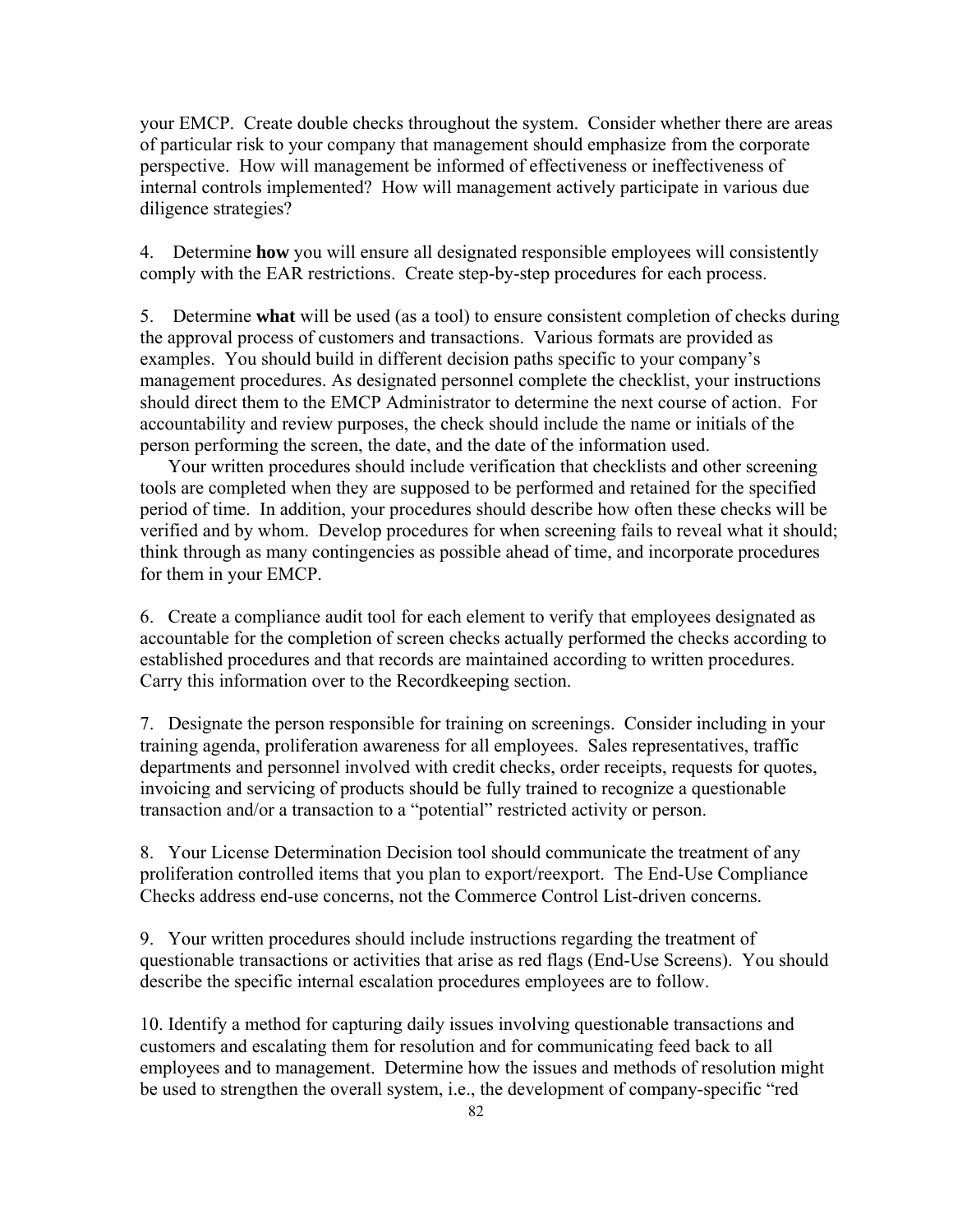flags" that arise in the daily course of business. How can "red flags" be incorporated into compliance procedures to raise company awareness of vulnerabilities?

11. Determine where the completed Checks will be filed and who will be designated as the recordkeeper. Checklists may be included as part of the individual transaction order files or part of a company's customer profile. Carry this information over to Recordkeeping and Auditing.

#### **Consider the Unique Nature of the Check**

Although all of the steps above apply to the development of detailed procedures for each Element, the differing natures and the methods of application may be unique in each Element. For example, the Sanctioned Persons and Entities Check consists of a comparison of names and addresses of sanctioned names to your customer names. How to apply this listmatching Check will be different from how to have various persons be aware of the "red flags" that may arise.

# **SCREENING APPLICATIONS TO CONSIDER**

There are two basic techniques for screening export transactions (for goods and technology):

#### (1) **The customer-based method**

This method is most often used when companies transact business with an established, stable customer base. To use a customer-based method, a company maintains an up-to-date "clean" database of all pre-approved customers – customers that have been checked against all the various control lists. If an export transaction involves a party that is not in the company database, the order may not be accepted until the new customer is screened. This method is advantageous for those companies receiving orders from a fairly stable customer base.

The decisions displayed in the check may be completed as part of a new customer approval procedure. If the decisions are made as part of the customer approval process, the screen check should be maintained in the customer profile. A well-documented customer file includes each customer's nature of business, history, usual order activity, and orders. If this information changes, then new screening should be documented. These customer profiles make up an approved customer list, with each customer designated by a unique code or number. Prior to the placement of an order, the sales representative or perhaps an engineer would verify that the request is in conformance with the customer profile. Orders could then be placed using the approved customer code or number, meaning that the order requested is consistent with the approved customer profile information. To ensure the success of this method, procedures should be implemented to fully screen all new customers; re-screen with any changes to the established customer information; and rescreened annually as part of customer base maintenance. New information on a customer may come from many sources, including government, industry, the media or from the actual customer. A customer may change activities, indicate a new end-use or end-user, request a change in an existing order or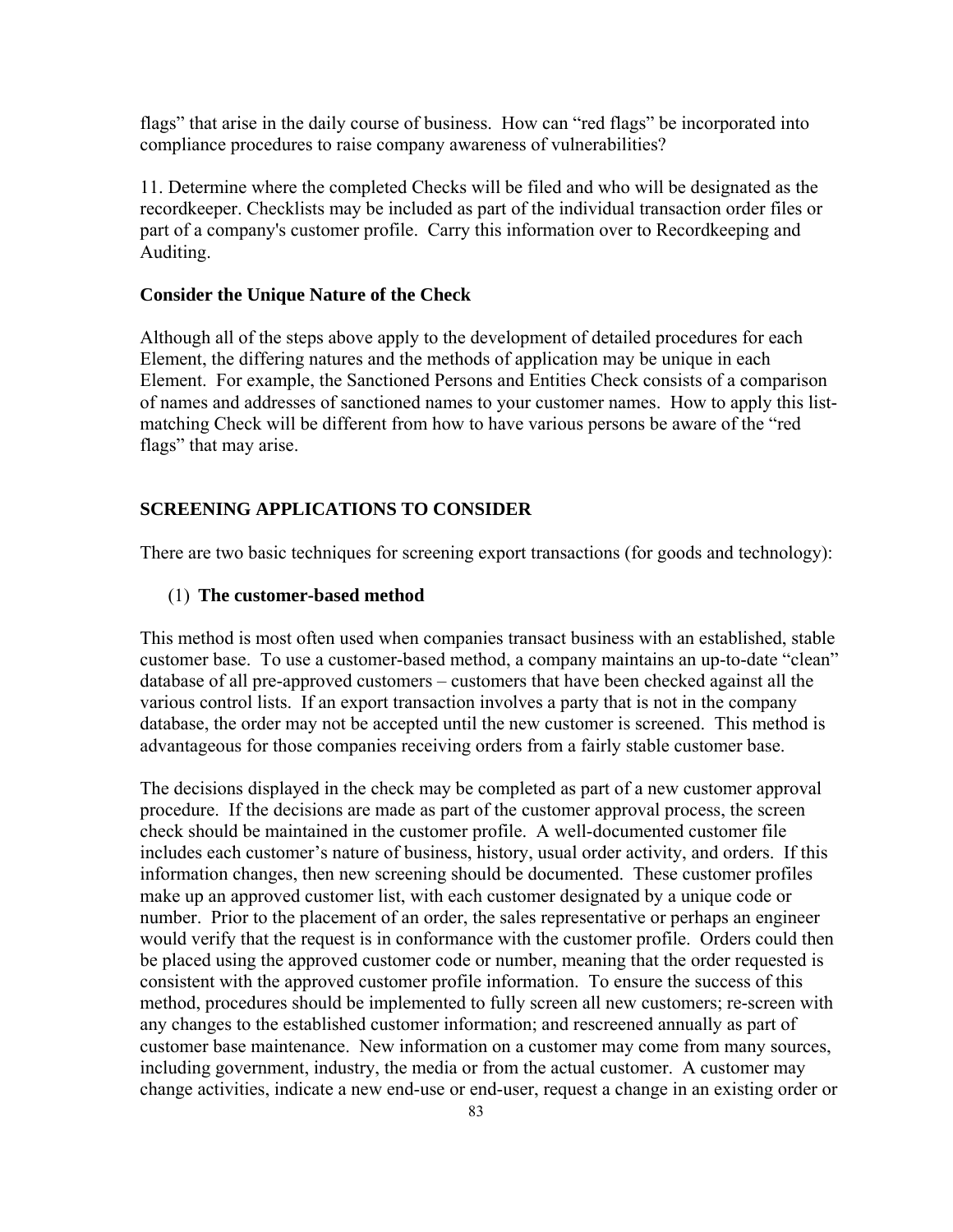furnish replies to the company's inquiries. Training of the sales representatives/engineers that are closest to the customers in maintenance of the customer profiles and diversion risk red flags would also be essential to the successful implementation of this method. Also note that the various governmental lists undergo revision periodically.

The customer and end-user must be screened against the various control lists. Companies receiving export orders from a wide variety of new customers, thereby making the maintenance of a "clean" up-to-date database difficult, may find the transaction-based method most efficient.

For accountability and review purposes, checks should include the name or initials of the person performing the screen, as well as the date of the screening, and the date of the list or material used for the screening. Using the "yes/no" format is easily implemented within electronic processing systems. In an electronic format, the completion of the checklist can be mandatory prior to moving to the next order-fulfillment stage.

Include your company's specific instructions on the check and in your EMCP written procedures for how to handle matches of names with names on the "Sanctioned Persons and Entity Lists." Clearly state what action your company employees are to take and who they should call with questions**.**

Determine where the completed check will be filed. Completed checks may be included as part of the individual transaction order file, on the company's customer file, or for contracted parties, in their contract files.

As you develop your check, include decision paths specific to your company management procedures that instruct employees to the EMCP Administrator (or another designated person) to determine the next course of action.

### (2) **The transaction-based method**

To use the transaction-based method, a company must screen each order as received. This method is often used when transactions are with customers who are one-time customers or where a customer relationship has not yet been developed and consistent customer base may find this screening method the most efficient.

The check could be applied as part of each transaction as an order request is considered and at various stages in the order approval process. If the decisions are made as part of the transaction process, the screen check should be maintained along with the transaction documents. Vulnerable stages where the check might be applied include:

- upon receipt of an order request (by sales representative/engineer);
- during the process, as part of the order approval (by EMCP Administrator); and
- prior to shipment (by shipping manager).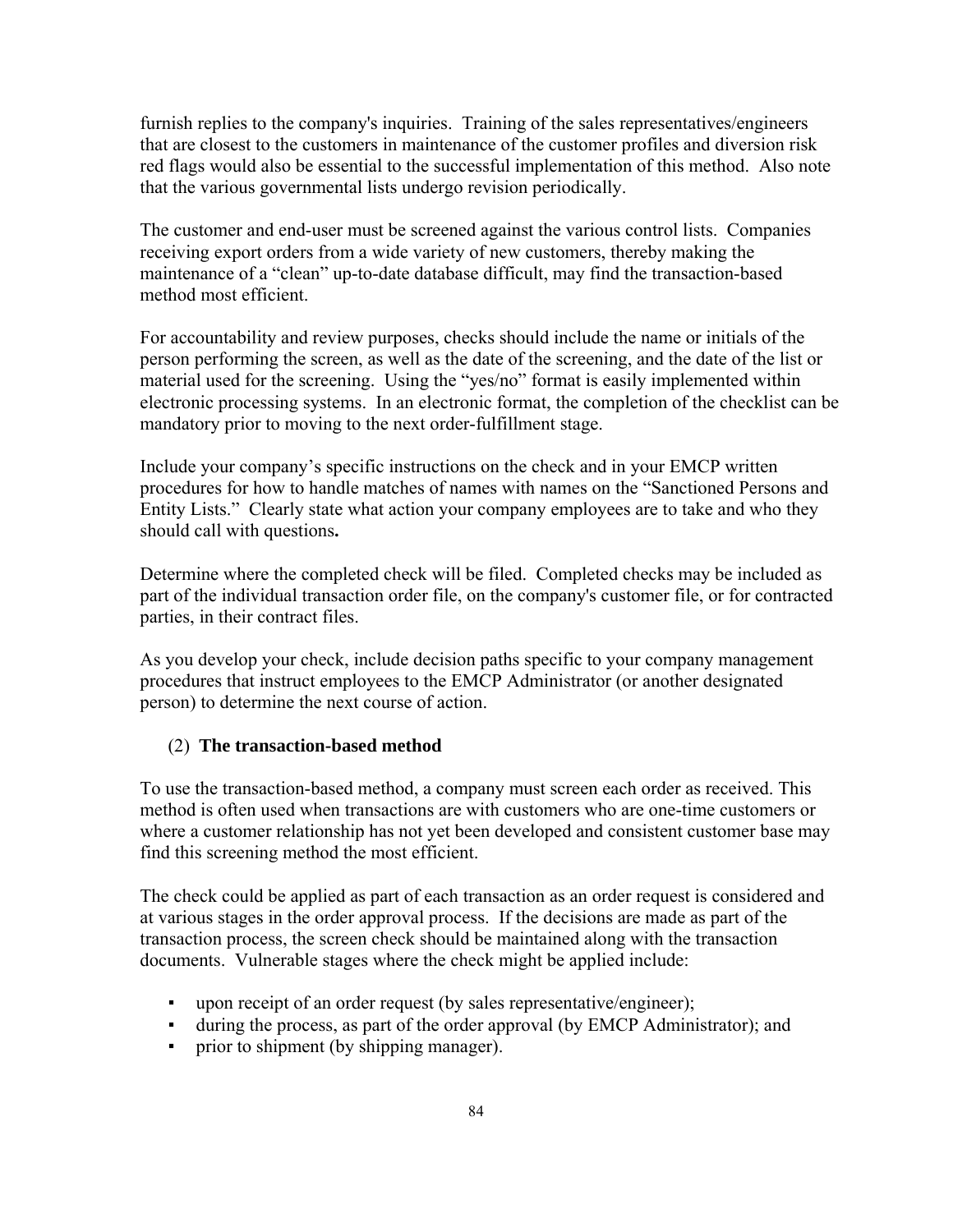Regardless of the screening method used, all companies need to develop and document screening procedures, especially procedures for stopping an order if a customer is found to be on one of the export control denied persons lists. All export personnel should be trained on these procedures, especially those specifically assigned responsibility for performing the screening activities throughout the order process. Screening should not only occur at the beginning of the process when the order is received but also at the end of the process prior to shipping the product in the event there has been a change to the control lists during the processing time frame. In addition, all screening should be documented. Documentation should consist of the name of the individual that performed the check, the date the check is performed, the date of the list used to perform the check, and the result of the check.

For the transaction-based method, the check could be applied as part of each transaction as an order request is considered and at various stages in the order approval process. If the decisions are made as part of the transaction process, the screen check should be maintained along with the transaction documents.

- For each order received, check the names of the ordering party's firm and principals as well as the name of the end user (and any other parties to the transaction), if available, against the latest DPL, and other lists.
- Screen backlog orders, orders in process, and orders ready to ship when a new list or update is published.
- Export transactions should be screened before accepting an order and again immediately prior to shipping, particularly when turnaround time on an order is more than one week

Vulnerable stages where the check might be applied include:

- **•** upon receipt of an order request (by sales representative/engineer);
- during the process, as part of the order approval (by EMCP Administrator); and
- prior to shipment (by shipping manager).

**Customer Profile Documentation.** A well-documented customer file noting each customer's usual activities and orders would be helpful in screening new orders. Such a file would be updated whenever new information on a customer became available. Any information indicating a risk of diversion and all correspondence with the BIS would be noted in the customer file. New customers would be screened, and a file created, before placing the new customer on the firm's approved customer list. This might occur during the credit check stage of the order process.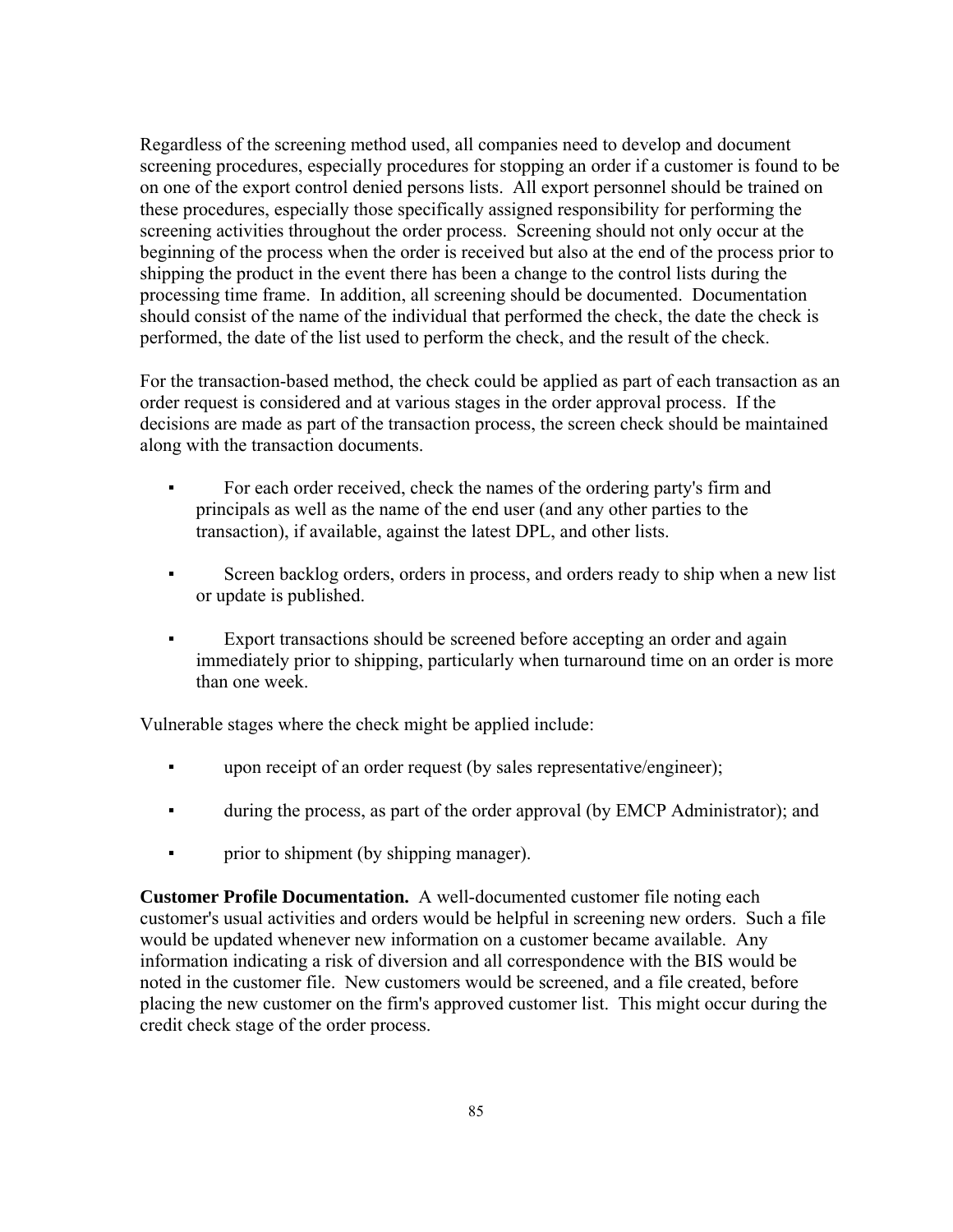# **SANCTIONED PERSONS AND ENTITIES CHECK**

**OBJECTIVE:** To implement internal controls that will detect sanctioned persons and entities prior to engaging in exports, reexports, selected transfers, or certain activities that are prohibited or restricted with license requirements, unless authorized by the USG.

Determine which method, customer or transaction based, will be used to perform the check;

- **•** Identify the person(s) responsible for performing the check;
- Obtain/Access the latest export control lists and information;
- Conduct the Checks;
- Document the Checks;
- Establish a procedure for holding, canceling and releasing orders when there are matches of customer names with the named Sanctioned Persons and Entities.

## **BACKGROUND:**

This screen is designed based upon end-user (persons and entities) restrictions described in Part 744 and persons prohibitions described in Part 764 of the EAR. Restrictions and prohibitions considered in this Guide include:

- Section 744.10 prohibits exports and reexports of any items subject to the EAR to Russian entities, included in Supplement 4 of Part 744, the Entity List (and see Section  $744.1(c)$ ;
- Section 744.11 provides license requirements that apply to entities acting contrary to the national security or foreign policy interests of the United States.
- Sections 744.12, 744.13, 744.14 prohibit exports and reexports of any items subject to the EAR to persons designated as Specially Designated Global Terrorists, Specially Designated Terrorists, or Foreign Terrorist Organizations, respectively.
- Section 764.3(a) Sanctions, Denial of export privileges describes how an order may be issued that restricts the ability of the named persons to engage in export and reexport transactions involving items subject to the EAR, or that restricts access by named persons to items subject to the EAR. An order denying export privileges may be imposed either as a sanction for a violation specified in this part or as a protective administrative measure. An order denying export privileges may suspend or revoke any or all outstanding licenses issued under the EAR to a person named in the denial order or in which such person has an interest, may deny or restrict exports and reexports by or to such person of any item subject to the EAR, and may restrict dealings in which that person may benefit from any export or reexport of such items. The terms of a denial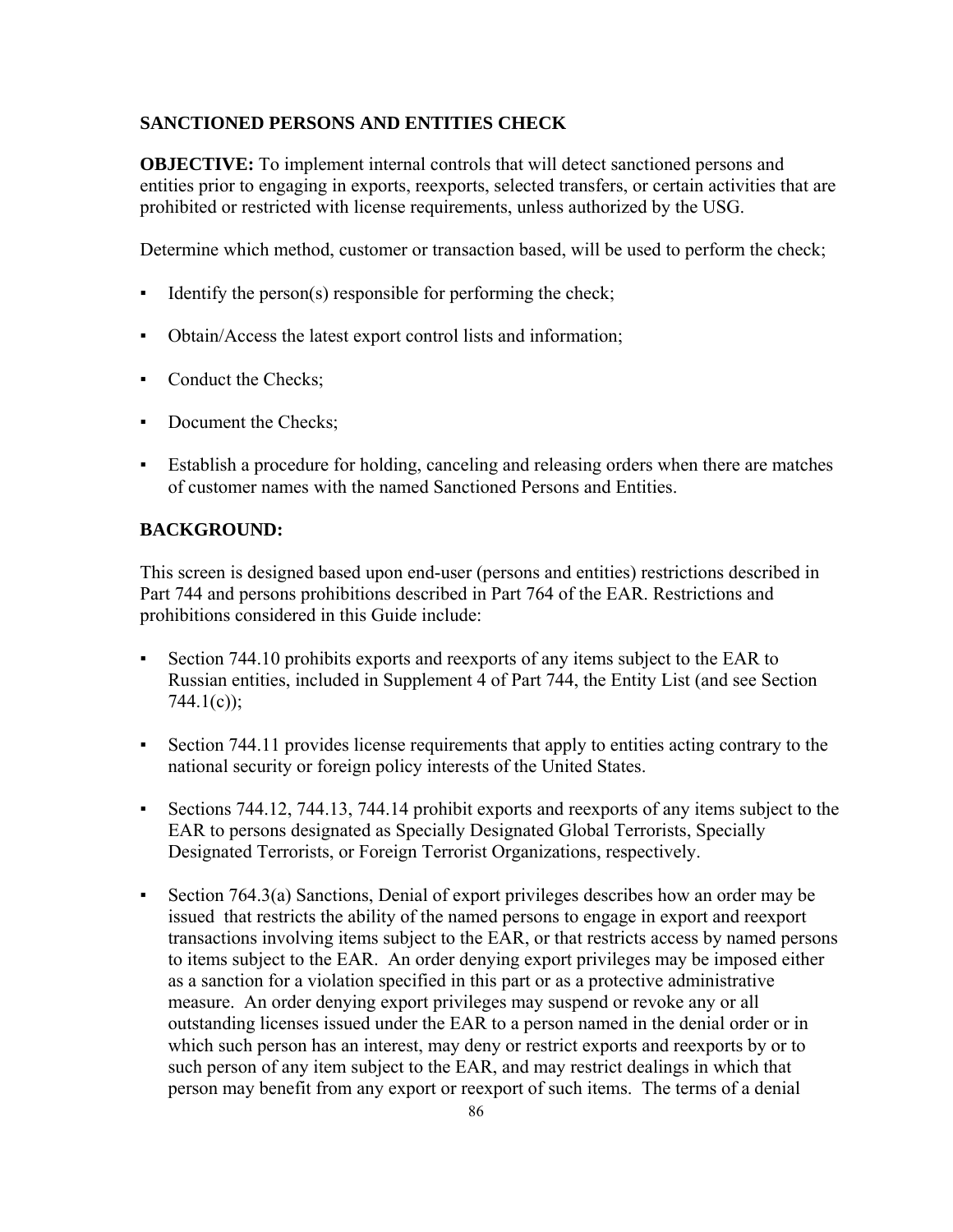order describe the scope of the sanctions. Additionally, any person acting as an attorney, accountant, consultant, freight forwarder, or in any other representative capacity for any license application or other matter before BIS may be excluded by order from any or all such activities before BIS.

- Section 744.18, Restrictions on exports, reexports and transfers to persons designated in or pursuant to Executive Order 13315 (Blocking Property of the Former Iraqi Regime, Its Senior Officials and Their Family Members, and Taking Certain Other Actions. (OFAC includes these on the SDN list by the bracketed initials (IRAQ2);
- Section 744.20, State Department Sanctioned Entities, requires a license, to the extent specified in Supplement 4 to Part 744, for exports and reexports of items subject to the EAR destined to certain sanctioned entities listed in Supplement 4 to Part 744 and is an unacceptable risk of use in or diversion to such activities; (See Supplement No. 4 to Part 744.)

### **Developing Your Procedure:**

The purpose of this check is to systematically consider the persons and entities restrictions and prohibitions of Part 744 and Part 764 to prevent violations of these regulations.

In developing your EMCP manual procedures for each of these checks, the first seven points below are the same for each different principle. However, the eighth step addresses the unique operating procedure you must develop that will address the unique nature of each check and possibly the unique application of the check within your system.

#### **Unique Persons and Entities Check Procedures**

The unique screening focus for the Sanctioned Persons and Entities Check is on performing comparisons of names and addresses for orders, support persons (freight forwarders, vendors), etc., against lists of restricted and prohibited persons and entities. The nature of the information, names and addresses, is conducive to compliance review in a checklist format. (See the Template, Sanctioned Persons and Entities Check at the end of this Section.) Note that transliterations of some names using non-Latin alphabets can vary in spelling; the U.S. Treasury's SDNL provides various transliterations.

The publication of revisions to the "lists" varies according to when sanctions are issued by different U.S. government agencies. Therefore, rather than using hard copy "lists" as a source for performing a compliance check, compilations of restricted persons and entities are maintained on the responsible U.S. government agency websites. Note that each section on the template includes the relevant web addresses.

Determine who should perform these checks. These decisions should be made as you think through how transactions move through the order processing flow or as part of the process to establish approved customer profiles. Decide who are the designated responsible employees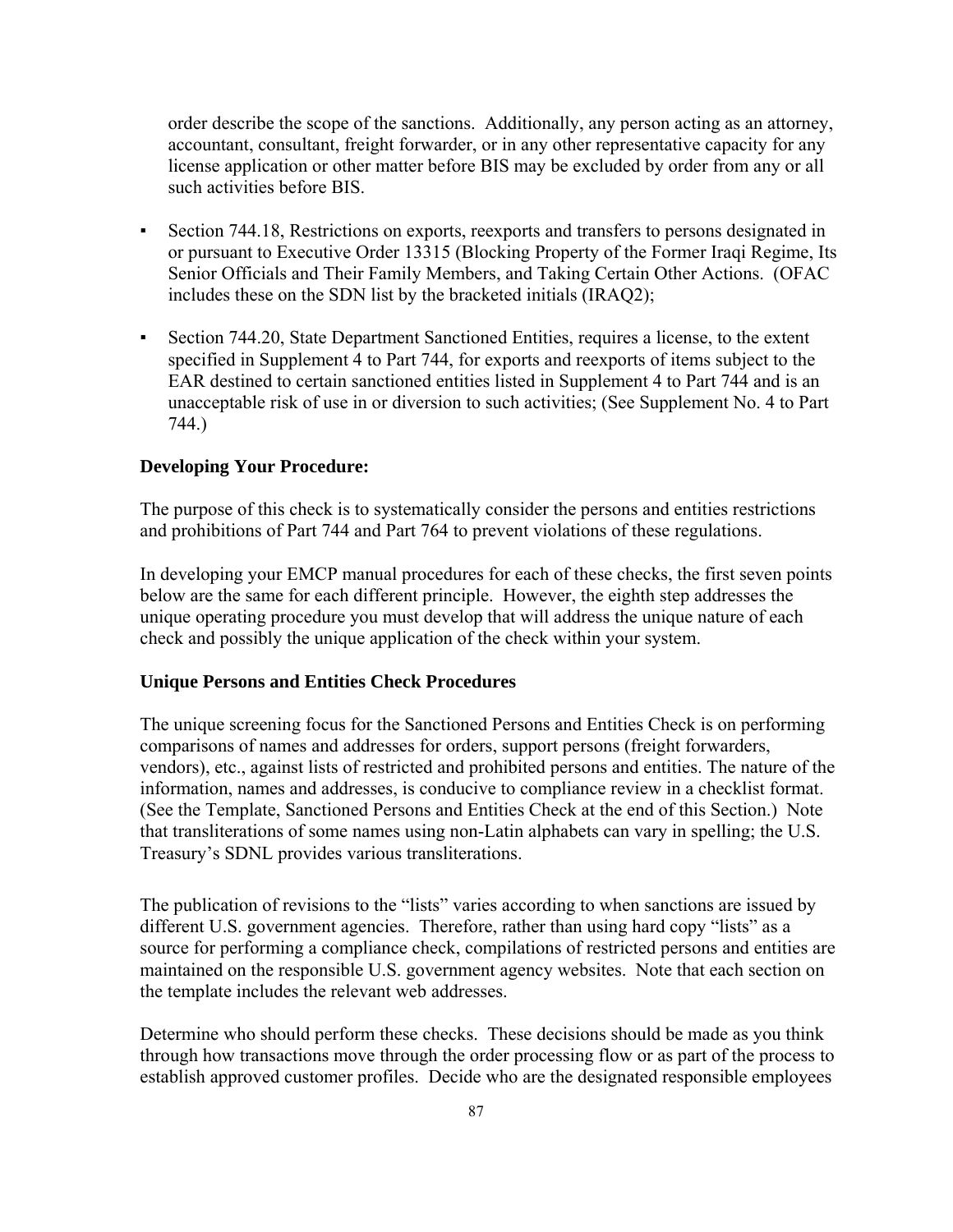who are involved in receiving requests for orders, export, reexport or in-country transfer transactions. It could be the EMCP Administrator, sales representatives, traffic departments and personnel involved with credit checks, order receipts, requests for quotes, invoicing and servicing of products.

When developing screening procedures, consider persons and entities beyond just those involved in order transactions. Identify who is responsible for contracting vendors, freight forwarders and other parties involved in services and transactions. Develop a procedure to describe the steps this responsible person is to take for screening service providers and parties to the transaction prior to contracting them. Describe in the procedure the steps that will be taken to ensure ongoing checks of these persons when new names and entities are published in the Federal Register.

# **Denied Persons**

You may not take any action that is prohibited by a denial order issued under Part 766 of the EAR. These orders prohibit many actions in addition to direct exports by the person denied export privileges, including some transfers within a single country, either in the U.S. or abroad, by other persons. You are responsible for ensuring that any of your transactions in which a person who is denied export privileges is involved do not violate the terms of the order. Orders denying export privileges are published in the Federal Register when they are issued and are the legally controlling documents in accordance with their terms.

Denial orders are designed to cut off the access of denied parties to U.S.-origin items not only by denying such parties the right to export, but also by prohibiting third parties from dealing with a denied party in a transaction involving U.S. items. General Prohibition Four, found in Part 736 of the EAR, prohibits engaging in actions prohibited by a denial order. Denial orders generally apply to all items subject to the EAR, "No License Required" or License Exception eligible items as well as to items that require a license.

Note that it is necessary to screen not only against exporting or reexporting to a denied party, but also against (1) in-country transfers abroad of U.S.-origin items to a denied party, and, (2) the servicing of a denied party's U.S.-origin items. All such dealings are prohibited unless the facts are made known to and written permission is received from the Office of Exporter Services to engage in a particular transaction.

In developing your Check, you must state your company decision path, whether it is to escalate matches of customers with the Denied Persons for higher level review to determine whether to proceed or whether the course of action is to terminate the orders.

If you suspect that questionable, unauthorized, or illegal activities may have taken place, or that someone is asking you to participate in such activities, you should contact BIS's local Export Enforcement field offices, call its headquarters in Washington, DC at (202) 482-1208, call its 24 hour Hot Line (800) 424-2980. Your procedures should clarify who is responsible for taking this action and when they are to take it.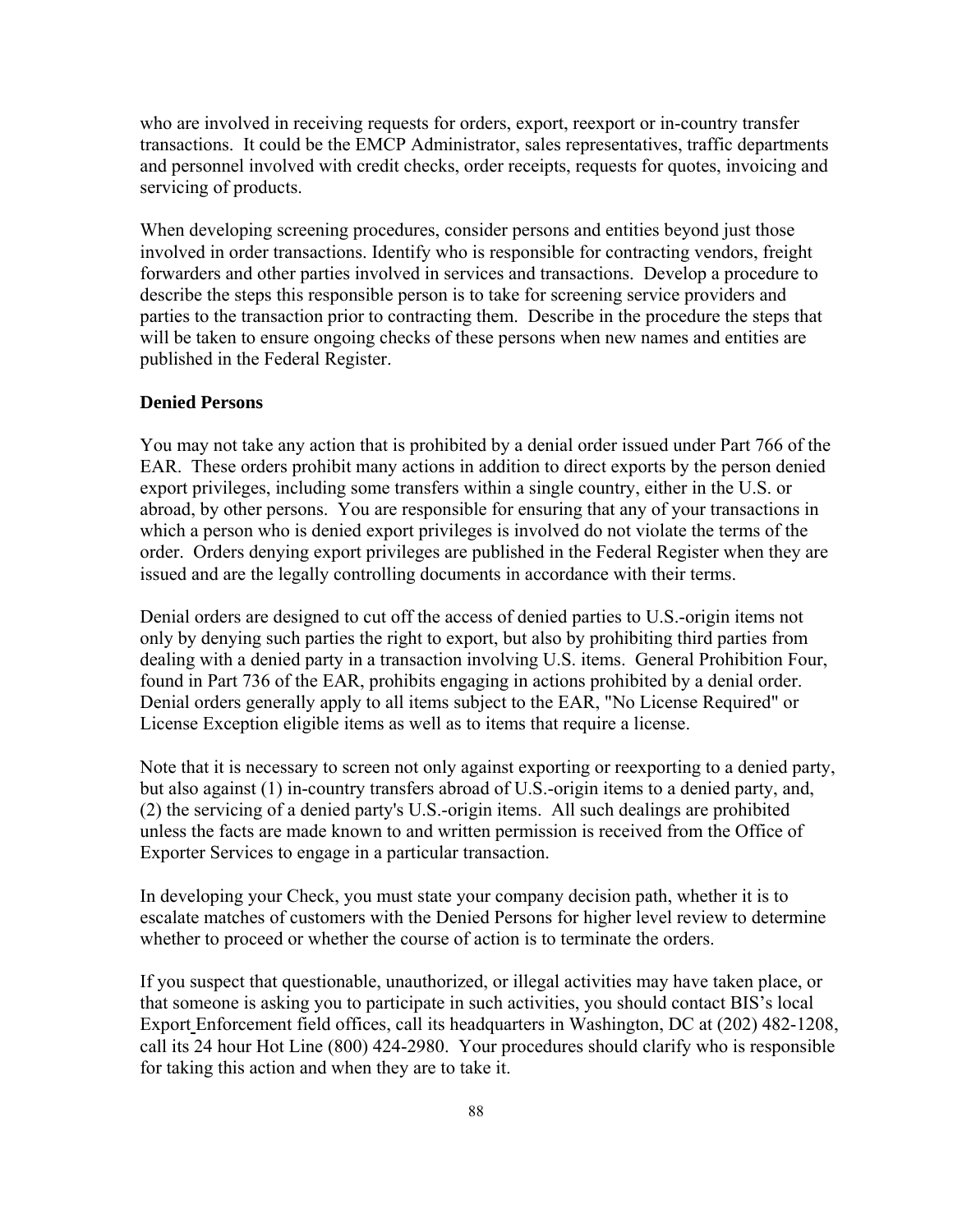### **Entity List**

The EAR provides that BIS may inform exporters individually or through amendment to the EAR, that a license is required for exports and reexports to certain end-users when there exists an unacceptable risk of use in or diversion to certain nuclear, missile, or chemical or biological weapons end-uses, or where the U.S. Government has determined that there is reasonable cause to believe that the entity has been involved, is involved, or poses a significant risk of involvement in activities contrary to the national security or foreign policy of the United States.

The Department of Commerce maintains export controls to limit the proliferation of chemical or biological weapons, nuclear weapons or explosive devices, and missile systems. General Prohibition Five (§736.2(b)(5) of the EAR) prohibits exports and reexport to certain endusers or end-uses without a license. In the form of Supplement No. 4 to Part 744, BIS maintains an "Entity List" to provide notice informing the public of certain entities subject to such licensing requirements. These licensing requirements were implemented in 1991 as part of the Enhanced Proliferation Control Initiative (EPCI). In addition, BIS has expanded the Entity List to include those entities where the U.S. Government has determined that there is reasonable cause to believe that the entity has been involved, is involved, or poses a significant risk of involvement in activities contrary to the national security or foreign policy of the United States.

Section 744.1 of the EAR provides that a license is required for exports and reexports to parties on the Entity List for specified items. For example, if the specified items are "all items subject to the EAR" then a license is required for all exports and reexports to the named party. However, if the Entity List specifies a narrower item category such as computers, then each export or reexport of a computer to that party requires a license. The license requirement for specified items exists regardless of the actual end-use. For items not specified in the list, you need to determine whether the end-use is a proliferation activity as described in Part 744 of the EAR, which would require a license.

Because the list of entities is revised and updated on a periodic basis by adding new or amended notifications and deleting notifications no longer in effect, the EMCP Administrator may wish to establish a procedure for monitoring daily *Federal Register* Notices, or the BIS website.

If matches occur between your customers and the Entity List, you will want to ensure that the orders to those customers are thrown off-line from the normal order flow and given closer attention. It is suggested that a "hold" function be implemented within the first stage of the order processing flow that prompts a referral of all of those orders destined to these customers (exports and reexports) to the EMCP Administrator. The EMCP Administrator can then verify that the customer is actually on the Entity List and determine the scope of the requirement, i.e. all items subject to the EAR, or specific items only, and whether a license application must be submitted for the transaction based upon General Prohibition Five, Part 736 of the EAR.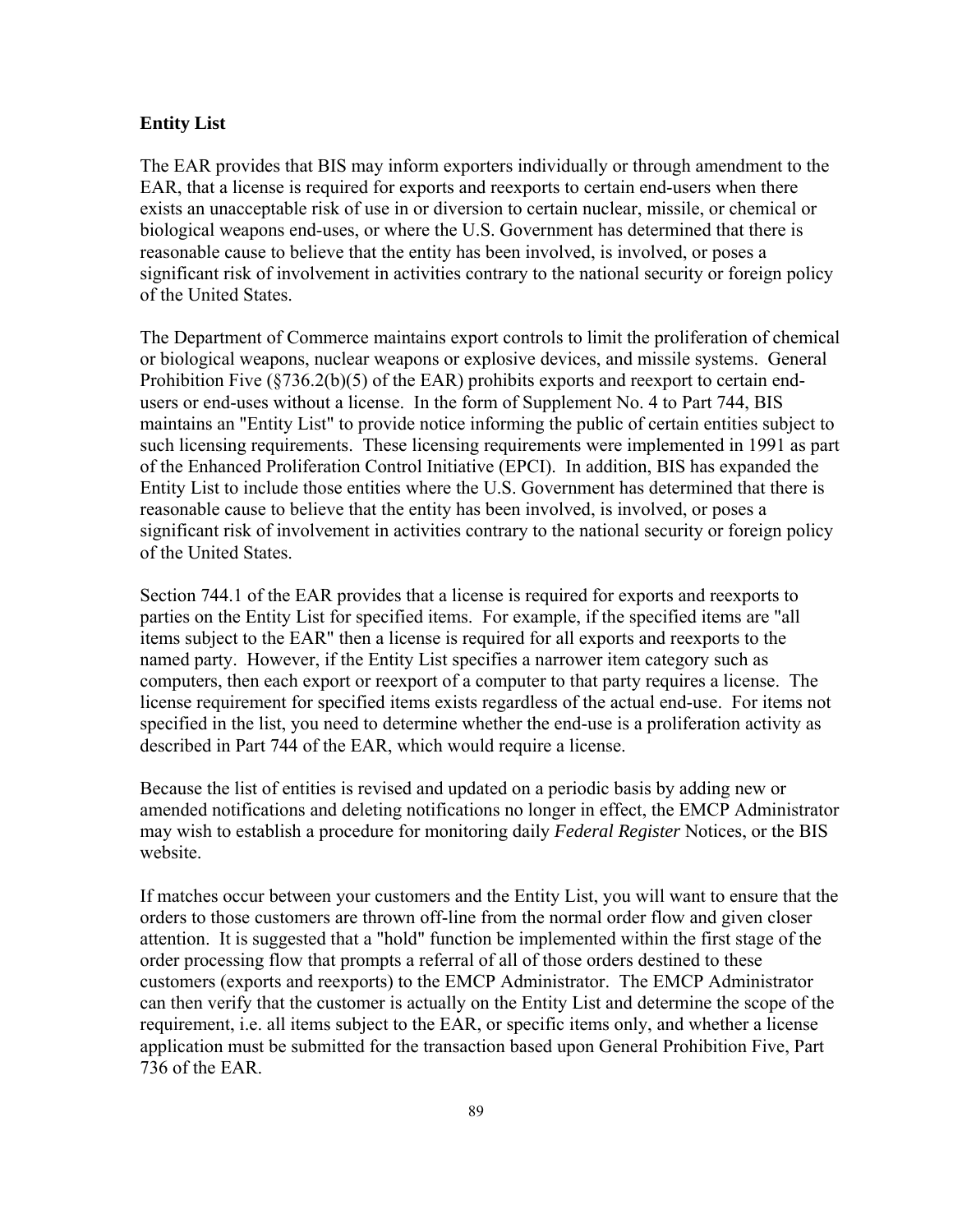Decision path options for the Entity List matches might include:

- 1) Has my end-user been identified as presenting an unacceptable risk of use in or diversion to restricted activities by being named on the Entity List or have I been individually informed by BIS?
- 2) Is the prohibition for all items or is the prohibition narrowed to specific items? Your company may choose to have a match of a customer with an Entity named escalated to make this determination of whether the transaction should be processed by submitting a license application or whether the order should be cancelled.
- 3) Even if the Entity List prohibition does not capture your specific items that you want to export, do you know that the items will be used in the design, development, production or use of rocket systems or unmanned air vehicles for the delivery of chemical, biological, or nuclear weapons?

#### **Specially Designated Nationals**

The Department of the Treasury, Office of Foreign Assets Control (OFAC), maintains each of the following on a list of Specially Designated Nationals. Each type of designation is identified on the list by bracketed initials as follows:

Specially Designated Global Terrorist (SDGT) Specially Designated Terrorists (SDT) Foreign Terrorist Organizations (FTOs) Blocking Property of the Former Iraqi Regime, Its Senior Officials and Their Family Members (IRAQ2)

The list may be viewed at:<http://www.treas.gov/offices/enforcement/ofac/sdn>

OFAC Compliance offers advice on what to do when you have matches at: <http://www.treas.gov/offices/enforcement/ofac/faq#sdn>

#### **List of Parties Debarred for Arms Export Control Act Convictions**

The Department of State, Directorate of Defense Trade Controls (DDTC) publishes parties (including entities and individuals) who have been convicted of violating or conspiracy to violate the Arms Export Control Act (AECA). As a consequence, they are subject to "statutory debarment" pursuant to section  $38(g)$  (4) of the AECA and section 127.7 of the International Traffic in Arms Regulations (ITAR). Thus, these persons are prohibited from participating directly or indirectly in the export of defense articles (including technical data) and defense services. The names of these parties and their ineligibility for defense trade have been previously published by DDTC in the Federal Register. Statutory debarment remains in effect unless the debarred person's application for reinstatement of export privileges is granted by DDTC; Notice of reinstatement will be published in the Federal Register and the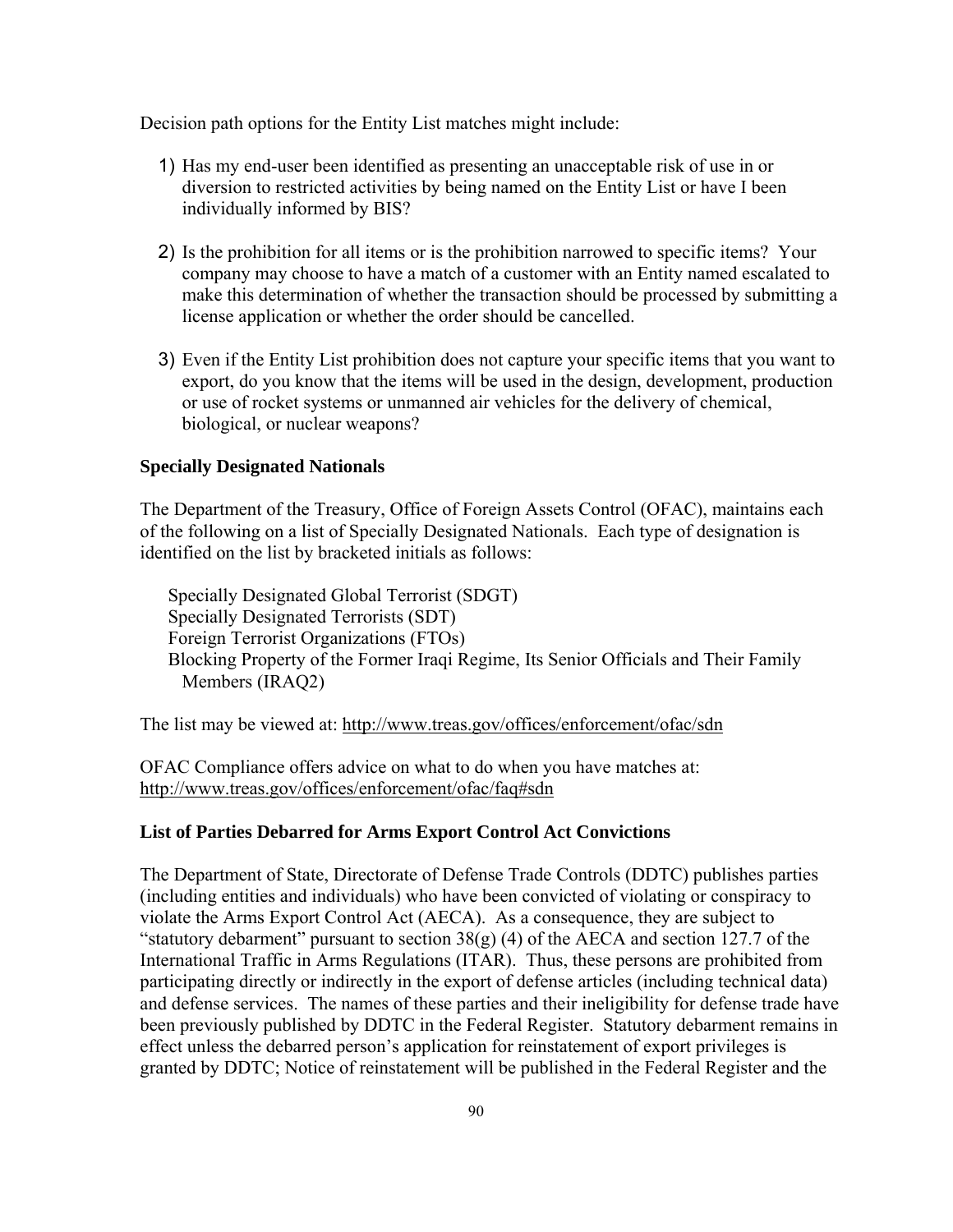person's name will be removed from the list. This list may be viewed at <http://pmdtc.org/debar059.>

The Statutory Debarment List is a small subset of persons who may be "debarred" or ineligible to participate in the export of defense articles and defense services. In other words, the list does not include persons that may be ineligible under other AECA and ITAR prohibitions or restrictions (e.g., for violations of, or indictments under, other statutes specified in the AECA; ineligibility to receive export or import licenses from other U.S. Government Agencies; ineligibility for U.S. Government contracts).

In addition, persons may be "administratively debarred" on a case-by-case basis resulting from the resolution of individual enforcement proceedings for violations of the AECA and ITAR. This list may be viewed at [http://pmdtc.org/debar\\_admin.htm.](http://pmdtc.org/debar_admin.htm.)

### **Proliferation Sanctions**

S everal lists compiled by the State Department of parties that have been sanctioned under various statutes. The Federal Register notice imposing sanctions on a party states the sanctions that apply to that party. Some of these sanctioned parties are subject to BIS' s license application denial policy described in §744.19 of the EAR (15 CFR §744.19).

As mentioned above, exporters may receive free automatic e-mail notifications from BIS when changes are made in the lists and regulations when they sign-up for this service at the [f](http://www.bis.doc.gov/Forms/EmailNotification.htm)ollowing BIS Web site address: <http://www.bis.doc.gov/Forms/EmailNotification.htm>

In addition, there are various commercial vendors who, for a fee, provide automated tools for export control screening.

## **OCUMENTATION OF SCREEN D**

To ensure a method of verification of performance of the Sanctioned Persons and Entities Documentation could consist of noting the name or initials of the individual performing the information used to perform the check. The documentation may be made on the individual Check consistent with the written EMCP procedures, the screen should be documented. check, the date the check is performed, and the date of the most current denied persons order (e.g., in the case of screening on a transaction base) or on the customer list (e.g., in the case of screening on a customer base).

# **NOW YOUR CUSTOMER AND RED-FLAG INDICATORS (Part 732, Supplement K3 of the EAR)**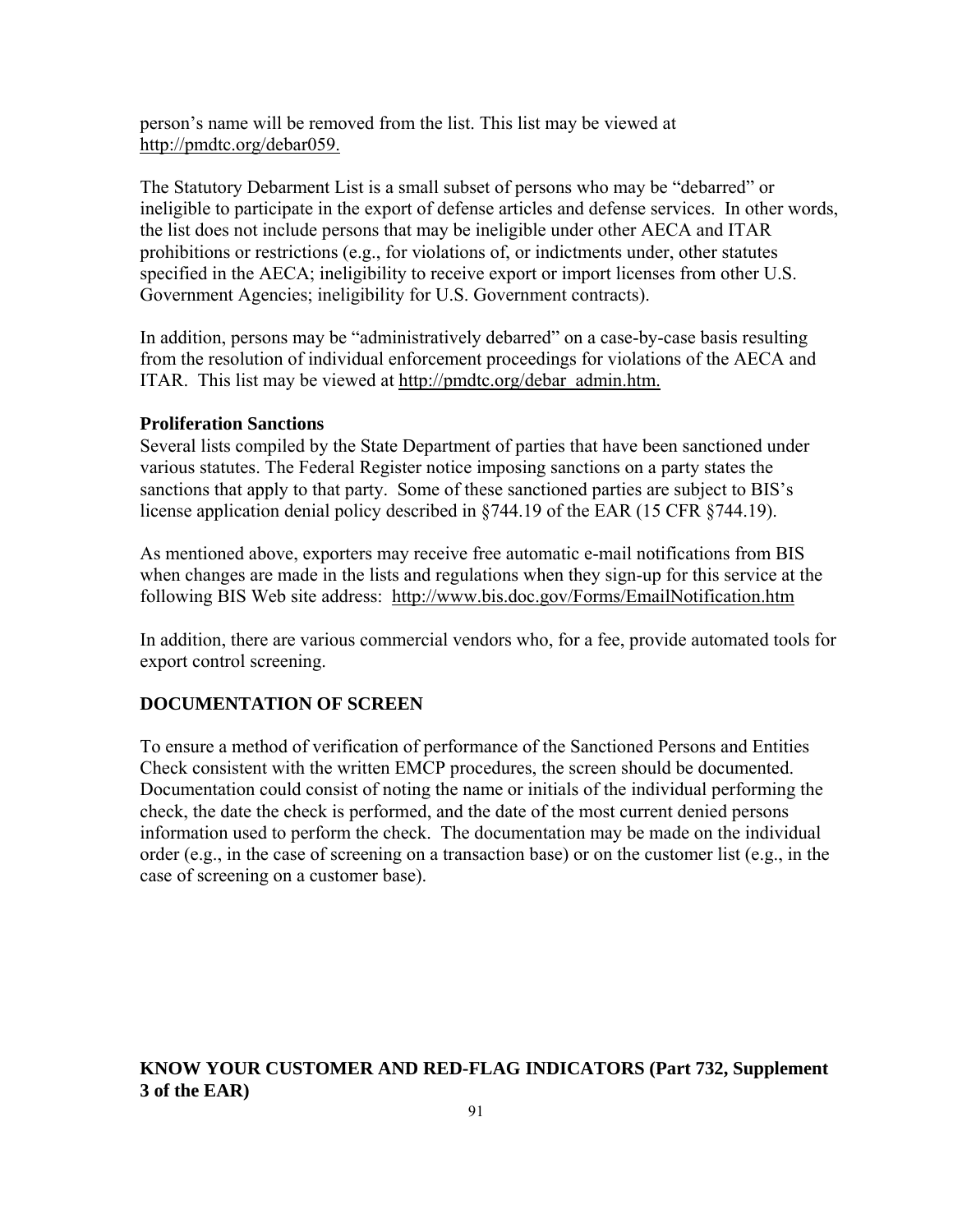**OBJECTIVE:** To establish procedures to assess proposed transactions against diversion risk red flag indicators and to instruct personnel on what actions to take to resolve red flags.

- personnel. • Communicate the red flag indicators and Know Your Customer Guidance to
- Maintain customer profiles to establish the norm in order to be alert to the atypical.
- across their desk in the normal course of the day. • Provide instructions on what actions personnel must take on red flags that come
- Include an auditable tool or procedure that ensures all responsible personnel are considering red flags and are documenting resolution of red flags.

# **BACKGROUND:**

Section  $736.2(b)$  (4-10) of the EAR states that firms may not export or reexport an item under NLR or a License Exception if they have "knowledge" that the customer will reexport or transfer that item without the appropriate authorization from the U.S. Government. This check is designed to help exporters avoid a violation of this and other sections of the EAR.

- 1. General Prohibition Six prohibits the export or reexport of items to embargoed destinations (Part 746 of the EAR) without the proper license authorization (license or license exception).
- 2. General Prohibition Ten prohibits proceeding with transactions with knowledge that a violation has occurred or is about to occur. A person/firm may not sell, transfer, export, forward, or otherwise service, any item subject to the EAR exported or to be exported with reexport, finance, order, buy, remove, conceal, store, use, loan, dispose of, transport, knowledge that a violation of the Export Administration Regulations, the Export Administration Act, or any order, license, license exception, or other authorization issued has occurred, is about to occur or is intended to occur in connection with the item.

When any of the following factors have been identified and follow-up inquiries have not satisfactorily resolved doubts, the company may not proceed with the export in question before contacting BIS. The firm should set forth the basis for the concern regarding the proposed customer and inquire if there is information available on the reliability of the customer.

# **ROCEDURE P**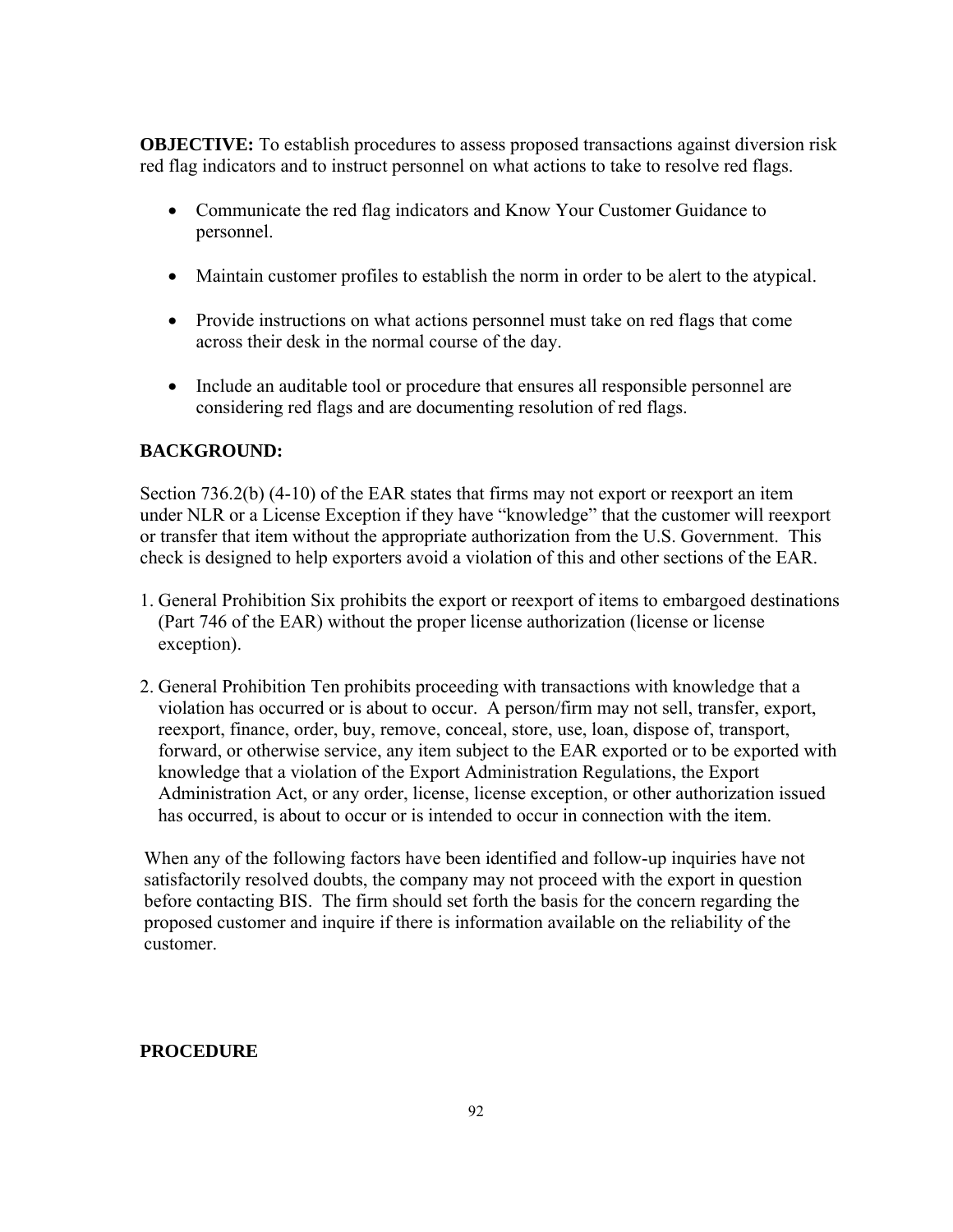# **Red Flag Indicators**

BIS has developed a set of indicators, or "red flags," that can indicate that the customer is ttempting to engage in illegal or potentially illegal transactions. These indicators are a designed to alert company officials to the need for increased suspicions and scrutiny. Assess which employees have the specific type of information come across their desk in the normal course of business that might raise red flags. See template for diversion risk and red-flag check, below.

# **End-Use or End-User Screening the**

Companies should develop and routinely apply a specific set of questions to carefully screen the end-use or end-user such as, but not limited to, the following:

- Is the buyer evasive and unclear about whether the product is intended for domestic use, for export, or for reexport when questioned?
- Are orders for items inconsistent with the needs of the purchaser?
- $\blacksquare$  Is equipment requested of a configuration incompatible with stated destination (e.g., 120 volts in a country with 220 volts)?
- Have the nonproliferation credentials of the recipient country been thoroughly screened?
- **Has particular attention been paid to whether or not the product or service is intended** for military use or subject to licensing?

# **Screening the Final Destination**

Companies should screen the final destination:

- Is the requested order suitable to improve existing equipment or plants for military use?
- equipment? ▪ Are there excessive safety or security measures in light of the nature of the
- Is equipment to be installed in an area under strict security control or adjacent to military-related facilities?

# **Screening the Shipping Procedures**

Careful screening should be conducted on the shipping procedures:

- Are delivery dates vague or are deliveries planned for out of the way destinations or is a freight-forwarding firm listed as the product's final destination?
- Is the shipping route abnormal for the product and destination?
- Is the packaging inconsistent with the shipping mode or destination?
- Are there unusual requests concerning labeling or shipment of goods?

# **Screening the Terms of Sale**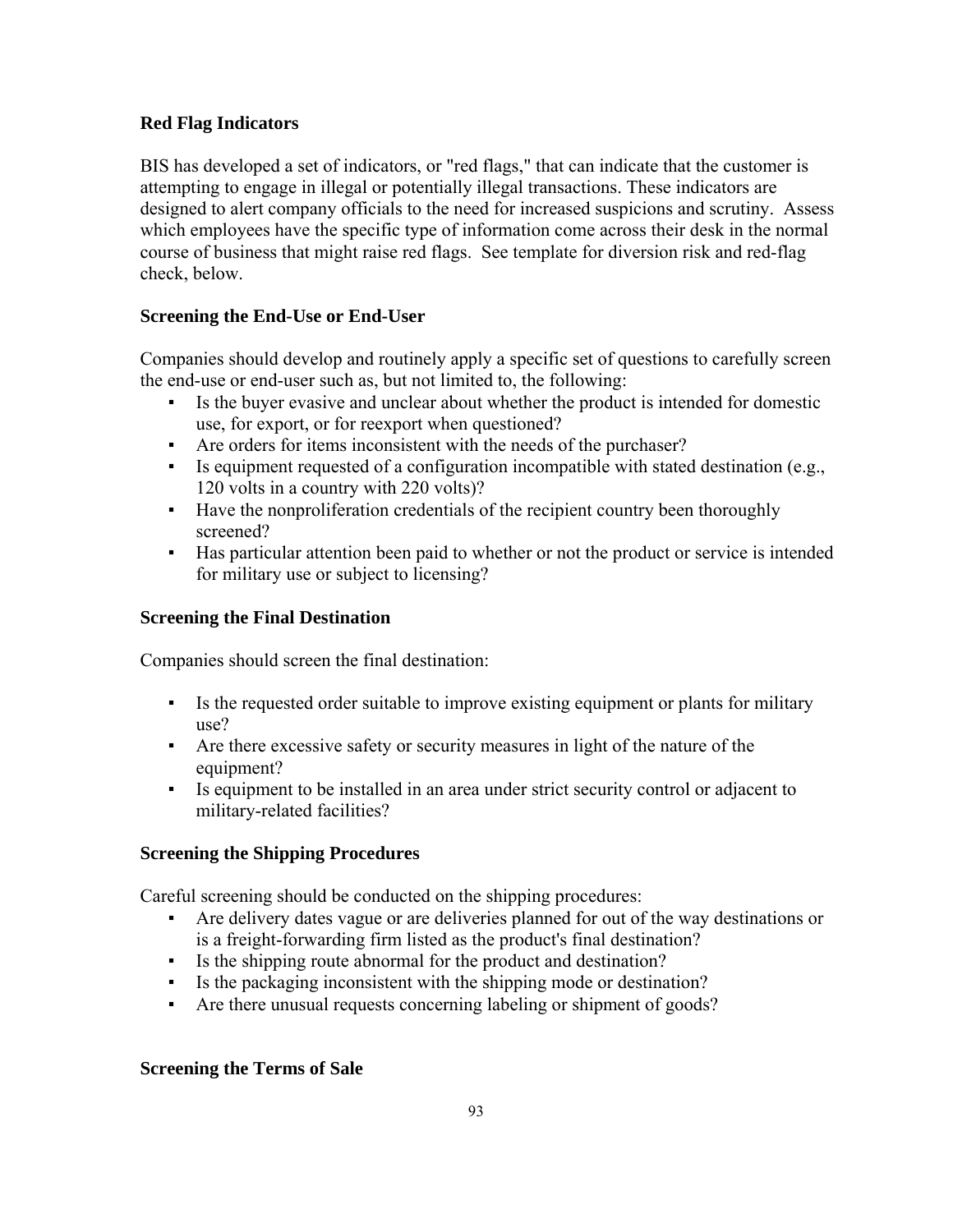Screening should be performed on the terms of sale:

- Are there any requests for normally unnecessary devices or no request for usually necessary devices and lack of a convincing explanation for the request or non-request? ▪
- Was there no request for performance guarantee, warranty or normal service?
- Are routine installation, training, or maintenance services declined by the customer?
- Does the customer request completion of a partly finished product?
- international nonproliferation agreement or regime. In addition, it should determine the degree to which the importing government cooperates with nonproliferation policies, and ▪ The company should also evaluate whether the recipient country is a member of an whether or not the buyer or end-user has been previously denied by another supplier for an item they are requesting.

It could be the EMCP Administrator or a sales representative, field engineer or all of them who complete this check. The responsibility should be delegated out to all who might have this information come across their desks in the normal course of their day. Since orders may products should be fully trained to recognize a potential transaction or activity of concern. be revised while in process, it is important that all employees involved in international sales and order processing activities be trained to recognize red flags that might signal diversions to these restricted end-uses. Sales representatives, traffic departments and personnel involved with credit checks, order receipts, requests for quotes, invoicing and servicing of (Identify specifically who they are and list them in Responsible Personnel for accountability and training purposes.) Training of the sales representatives/engineers that are closest to the customers in maintenance of the customer profiles and diversion risk red flags would also be essential to the successful implementation of this method.

Ideally, this check should be considered at all phases of the order processing system. However, it is most beneficial that the screen be performed immediately upon receipt of an order. It is also advantageous that it be performed any time the customer requests a change to an existing order or when new information about an order is available. **Written procedures should make it clear specifically who is responsible for performing this screen and when.**

It is recommended that this check be performed on a transaction basis since a portion of the check relates to the appropriateness of the items being requested as well as the customer's relevant information contained in the firm's customer file. Since orders may be revised while shipping instructions. The check should be performed using the "red flag" indicators and any in process, it is important that all employees involved in international sales and order processing activities be trained to recognize the "red flag" indicators.

The check may be documented on each order or in the firm's customer file whenever new information on the customer becomes available. New information on a customer may come from many sources, including government, industry, media, or from the customer itself, as when the customer changes activities, indicates a new end-use or end-user, requests a change in an existing order or furnishes replies to the firm's inquiries.

# **Documentation of Screen**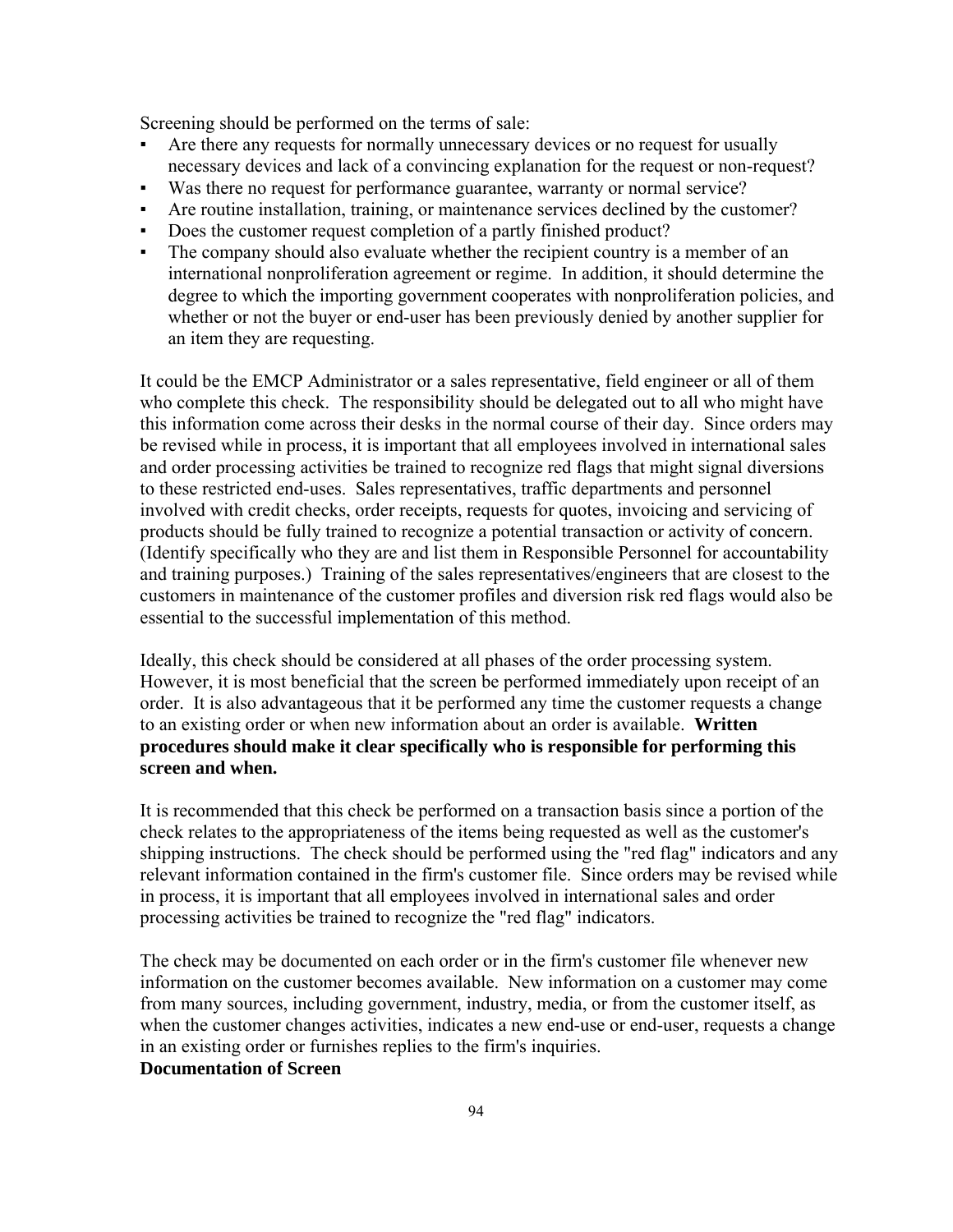The comprehensiveness of the documentation will depend upon the extent of the relationship between the firm and the customer and the sensitivity of the item $(s)$  ordered. For example, a new customer should conceivably be examined with greater scrutiny than an existing wellknown customer.

"Check" Documentation. Generally, it is adequate for the firm to create a standard document for the "red flag" indicators. The documentation should include the name and performed, and the date of the data used for the screening. (See the Template checklist at the address of the firm being checked, notations of the presence or absence of "red flag" indicators, the name or initials of the person performing the check, the date the check is end of this Section.)

The "red flags" noted in this screen can be helpful in highlighting potential diversions to entities of proliferation concern.

The duty to check out "red flags" is not confined to the use of License Exceptions affected by the "know" or "reason to know" language in the EAR. Applicants for licenses are required misrepresentation or concealment of material facts is prohibited, both in the licensing process and in all export control documents. You can rely upon representations from your customer by part 748 of the EAR to obtain documentary evidence concerning the transaction, and and repeat them in the documents you file unless red flags oblige you to take verification steps.

Do not self-blind. Do not cut off the flow of information that comes to your firm in the normal course of business. For example, do not instruct the sales force to tell potential customers to refrain from discussing the actual end-use, end-user, and ultimate country of destination for the item your firm is seeking to sell. Do not put on blinders that prevent the learning of relevant information. An affirmative policy of steps to avoid "bad" information would not insulate a company from liability, and it would usually be considered an aggravating factor in an enforcement proceeding.

Employees need to know how to handle "red flags". Knowledge possessed by an employee of a company can be imputed to a firm so as to make it liable for a violation. This makes it important for firms to establish clear policies and effective compliance procedures to ensure that such knowledge about transactions can be evaluated by responsible senior officials. Failure to do so could be regarded as a form of self-blinding.

Reevaluate all the information after the inquiry. The purpose of this inquiry and reevaluation is to determine whether the "red flags" can be explained or justified. If they can, you may proceed, you run the risk of having had "knowledge" that would make your action a violation proceed with the transaction. If the "red flags" cannot be explained or justified and you of the EAR.

#### **Notification**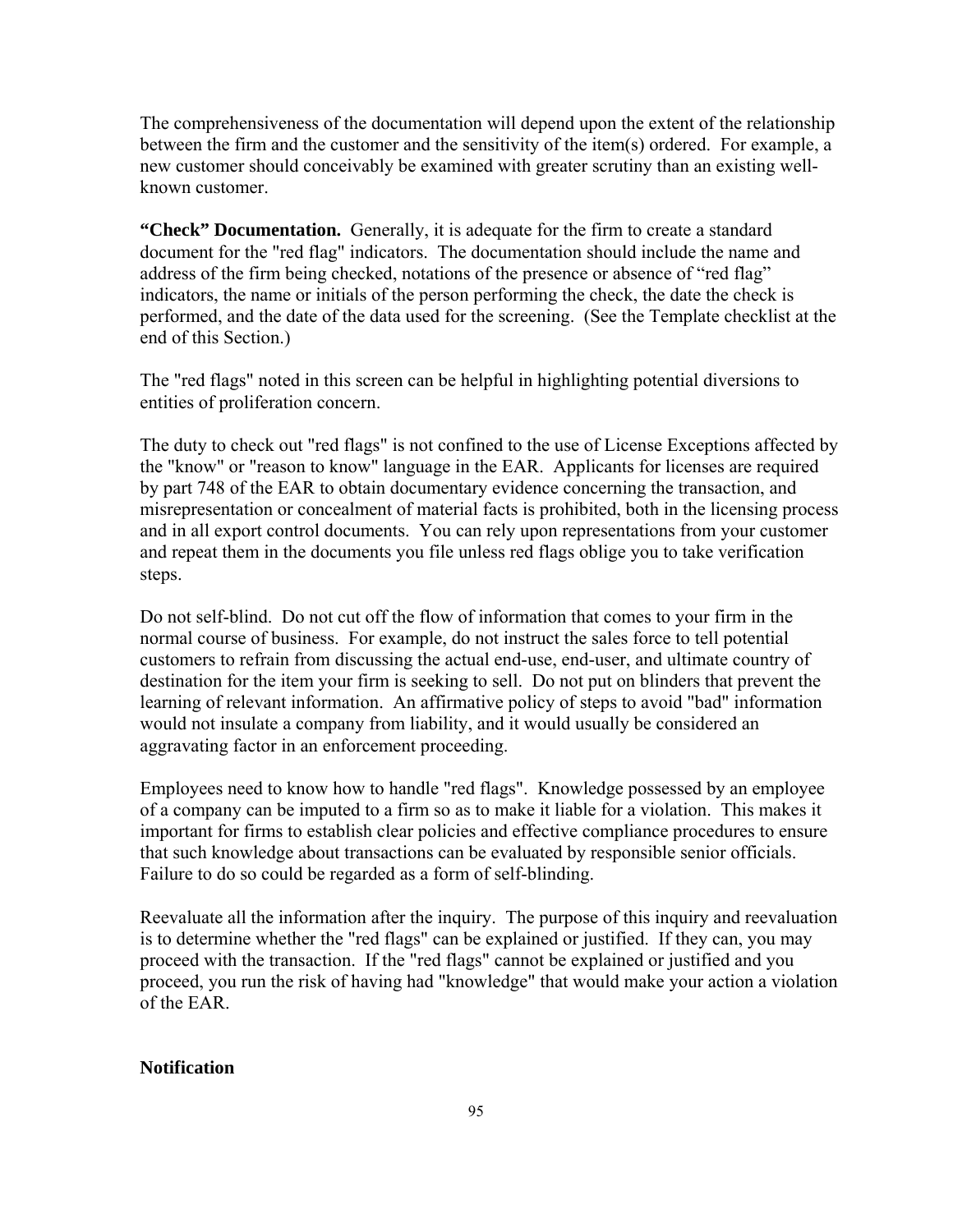In instances where company personnel suspect that unauthorized or illegal activities may have taken place, or that the customer is asking them to participate in such activities, the EMCP Administrator should contact the Department of Commerce's local Export Enforcement Offices or call the Export Enforcement office in Washington, D.C. at (202) 482-1208 or 1-800-424-2980.

### **Unverified List**

Although the requirement is not described in Part 744 or 764, you should include a list check gainst the "Unverified List" as you are checking names and addresses. a

The Unverified List includes names and countries of foreign persons who in the past were parties to a transaction with respect to which BIS could not conduct a pre-license check control. Any transaction to which a listed person is a party will be deemed by BIS to raise a . Unverified List regardless of where the person is located in the country included on the list (PLC) or a post-shipment verification (PSV) for reasons outside of the U.S. Government's "red flag" with respect to such transaction within the meaning of the guidance set forth in Supplement No. 3 to 15 C.F.R. Part 732. The "red flag" applies to the person on the

### **END-USE CHECKS**

**OBJECTIVE:** To create a system that will identify and stop export, reexport, and selected in-country transfer transactions that involve certain end-uses and activities to determine what appropriate authorization is to be used.

- Ensure compliance with Part 744 Proliferation End-Use Restrictions.
- Create Checks to ensure that *appropriate personnel* are consistently and continuously considering whether YOUR items may be headed for prohibited activities.

### **BACKGROUND:**

This screen is designed based upon the end-use and activity restrictions described in Part 744 of the EAR. This guide includes consideration of the following end-use restrictions:

- Section 744.2, restrictions on certain nuclear end-uses;
- Section 744.3, restrictions on certain rocket systems and unmanned air vehicles end-uses;
- Section 744.4, restrictions on certain chemical and biological weapons end-uses;
- Section 744.5, restrictions on certain maritime nuclear propulsion end-uses.

#### **ROCEDURE: P**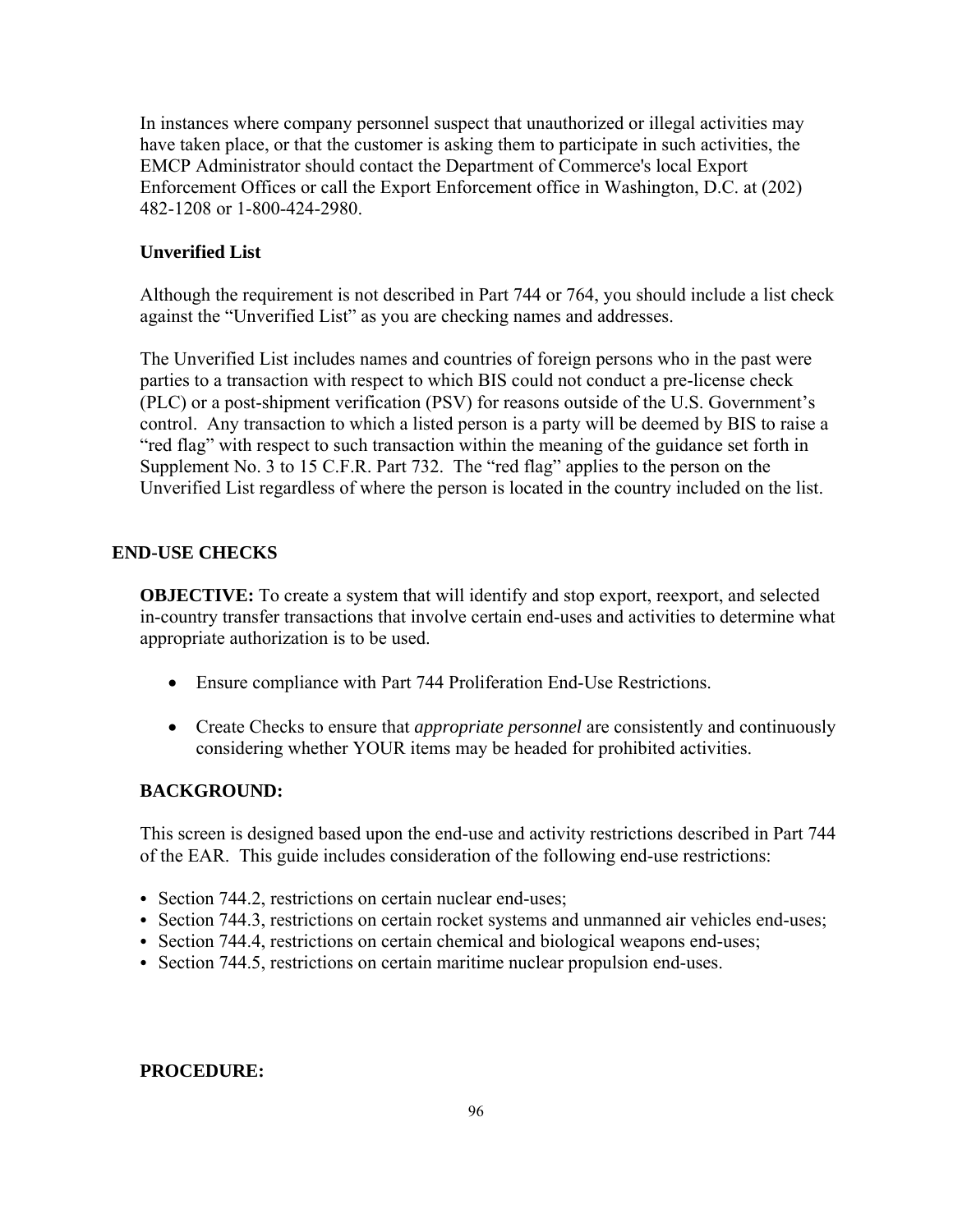The purpose of implementing internal controls within your EMCP for the sections noted above is to prevent U.S. items or persons from contributing to proliferation of weapons of mass destruction or to other weapons activities.

The unique screening focus is whether you know that your items might be destined for **the restricted activities** described in the EAR sections above. Creating and implementing Checks that will effectively detect prohibited activities becomes more complex than the matching of information described in the Template, Sanctioned Persons and Entities Check, found at the end of this Section.

# **Step 1:**

Determine the Countries of Concern or Countries Excluded from the prohibition;

# **Step 2:**

Evaluate Potential Risk Activities and Organizations

The value of this section is that it sensitizes employees to processes and activities that may seem legitimate on the surface, but where red flags may arise related to patterns of orders by transaction approval process. On the attached Checklist, the key words and phrases are taken customers. Consider certain key words and activities that are typically associated with the design, development, production or use of the restricted activities as part of your customer or from Part 742. There may be other key words that are of specific risk to your particular product line or activities that you should add in this section. The idea is to flag potential risks and then decide whether "hits" should be directed to your EMCP Administrator or another designee, and should place the orders on hold until the potential risk is closely reviewed and cleared for further processing.

# **Step 3:**

Determine whether you know if items are destined for restricted activities, as described in Part 744; and

# **Step 4:**

Determine what action is needed based upon the Checklist responses.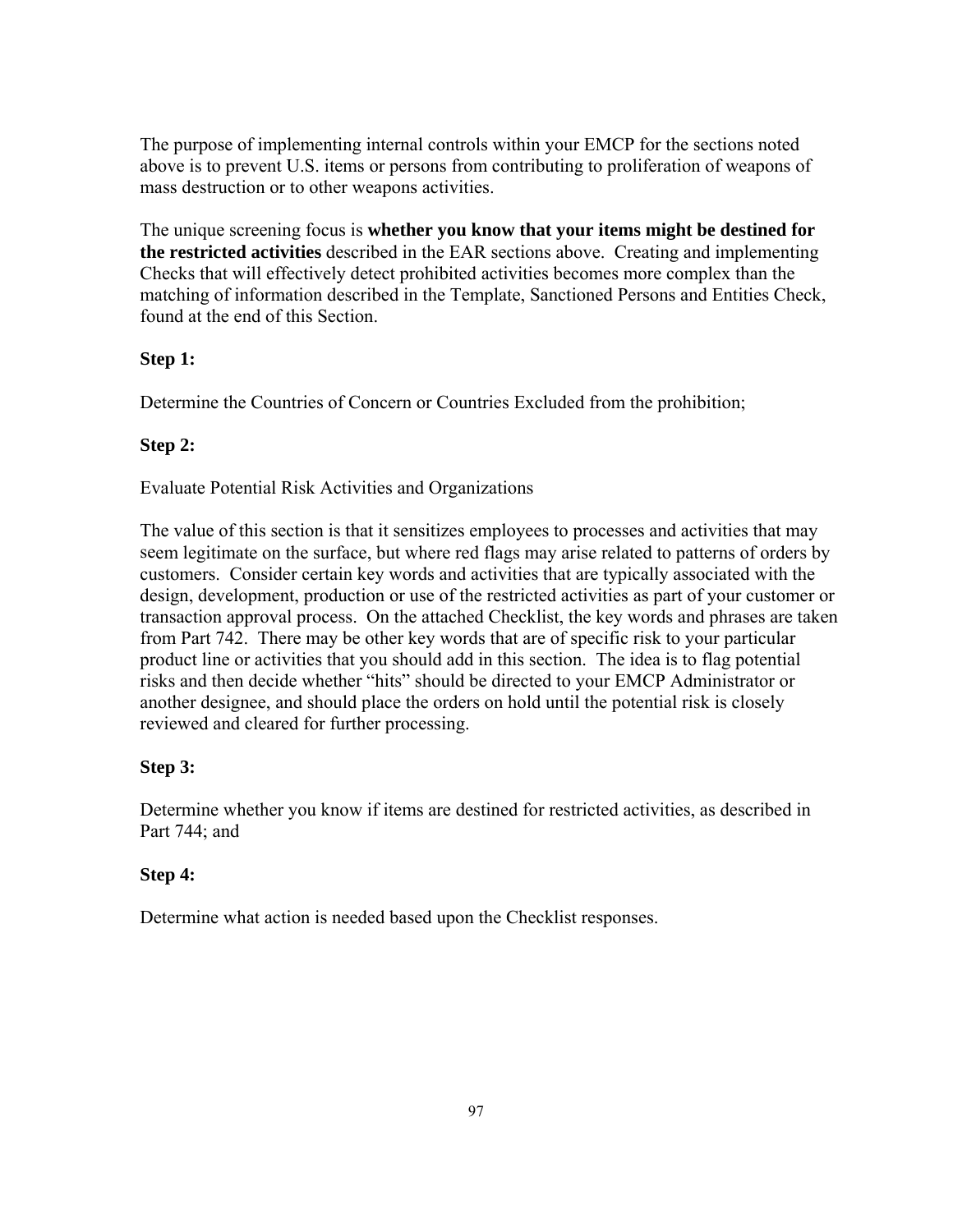- The **Nuclear End-Use Check** is a check list designed to determine whether you know or are informed that an item subject to the EAR is destined to a restricted nuclear end-use (744.2); and a nuclear-related question was added to this Check to determine whether you know the item is for use in connection with a foreign maritime nuclear propulsion project to a nuclear maritime end-use (744.5);
- The **Rocket Systems and Unmanned Air Vehicles End-Use Check** is a check list designed to determine whether you know or are informed that an item subject to the EAR is destined to a restricted end-use involving certain rocket systems (including ballistic missile systems and space launch vehicles and sounding rockets) and unmanned air vehicles (including cruise missile systems, target drones and reconnaissance drones)  $(744.3);$
- The **Chemical and Biological Weapons End-Use Check** is a check list designed to determine whether you know or are informed that an item subject to the EAR is destined to a restricted chemical and biological weapons end-use (744.4);
- The Military End-Uses and to Military End-Users Check is a check list drafted to comply with 744.17, Restrictions on certain exports and reexports of general purpose microprocessors for military end-uses and to military end-users.
- Other reasons for control by BIS include concerns involving: national security, regional stability, anti-terrorism, Fire-arms Convention, crime control, and United Nations sanctions (738.2).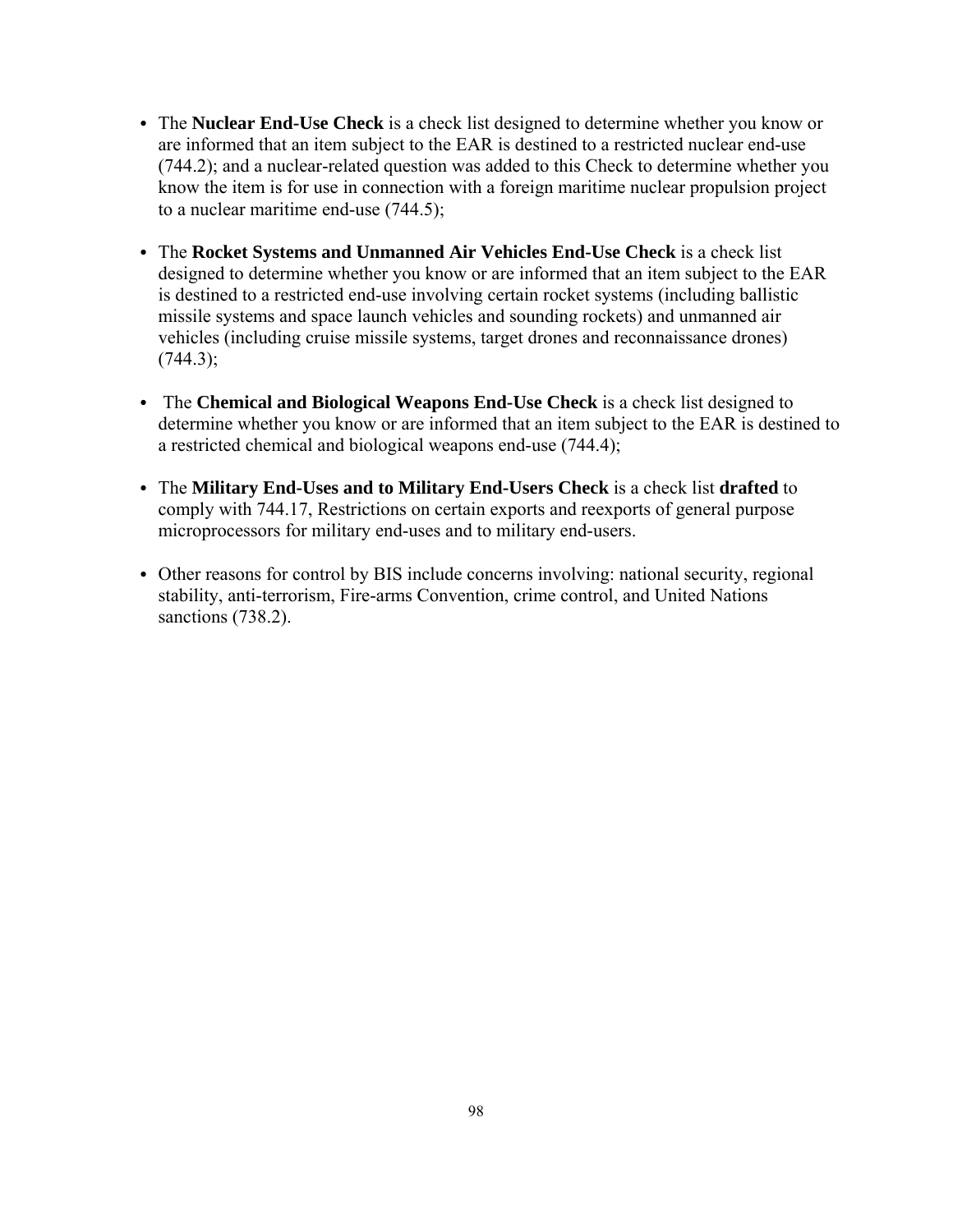# TEMPLATE

# **SANCTIONED PERSONS AND ENTITIES CHECK**

The purpose of this screen is to systematically consider the persons and entities restrictions and prohibitions of Part 744 and Part 764 of the Export Administration Regulations to detect such persons and entities and to determine the appropriate course of action.

## **Step 1: Denied Persons Check**

| <b>Denial Orders</b>                                                                                                                                                                                                                                                                                                                                                                                                                                      | <b>YES</b><br>NO. |
|-----------------------------------------------------------------------------------------------------------------------------------------------------------------------------------------------------------------------------------------------------------------------------------------------------------------------------------------------------------------------------------------------------------------------------------------------------------|-------------------|
| Is a Denied Person involved in my transaction?                                                                                                                                                                                                                                                                                                                                                                                                            |                   |
| Export Privileges are denied by written order of the Department of Commerce.<br>Each order affecting export privileges is published in the Federal Register. These<br>orders are the official source of information about denied persons and are<br>controlling if there is an inconsistency with anything on the web site list.<br>http://www.bis.doc.gov/dpl/thedeniallist.asp                                                                          |                   |
| If the answer is "YES," hold the transaction and escalate it to the EMCP<br>Administrator to determine whether the party is denied export/reexport/in-country<br>transfer privileges by the terms of a Denial Order (OR cancel the transaction?)<br>Export Administration Regulation violation charging letters, settlement agreements<br>and orders are available online at:<br>http://efoia.bis.doc.gov/ExportControlViolations/TOCExportViolations.htm |                   |
| If the answer is "NO," then proceed to the next question.                                                                                                                                                                                                                                                                                                                                                                                                 |                   |

# **Step 2: The Entity List Check** (Supplement No. 4 to Part 744)

| Have you been individually informed by the Bureau of Industry and Security (BIS)<br>as described in Sections 744.2(b), 744.3(b), 744.4(b), 744.10, and 744.20 that a<br>license is required or is a license required by the terms of the Entity List for the<br>items destined to the Entity?<br>http://www.access.gpo.gov/bis/ear/pdf/744spir.pdf | YES.<br>NO |
|----------------------------------------------------------------------------------------------------------------------------------------------------------------------------------------------------------------------------------------------------------------------------------------------------------------------------------------------------|------------|
| If the answer is "YES," a license is required.<br>If the answer is "NO," then proceed to the next question.                                                                                                                                                                                                                                        |            |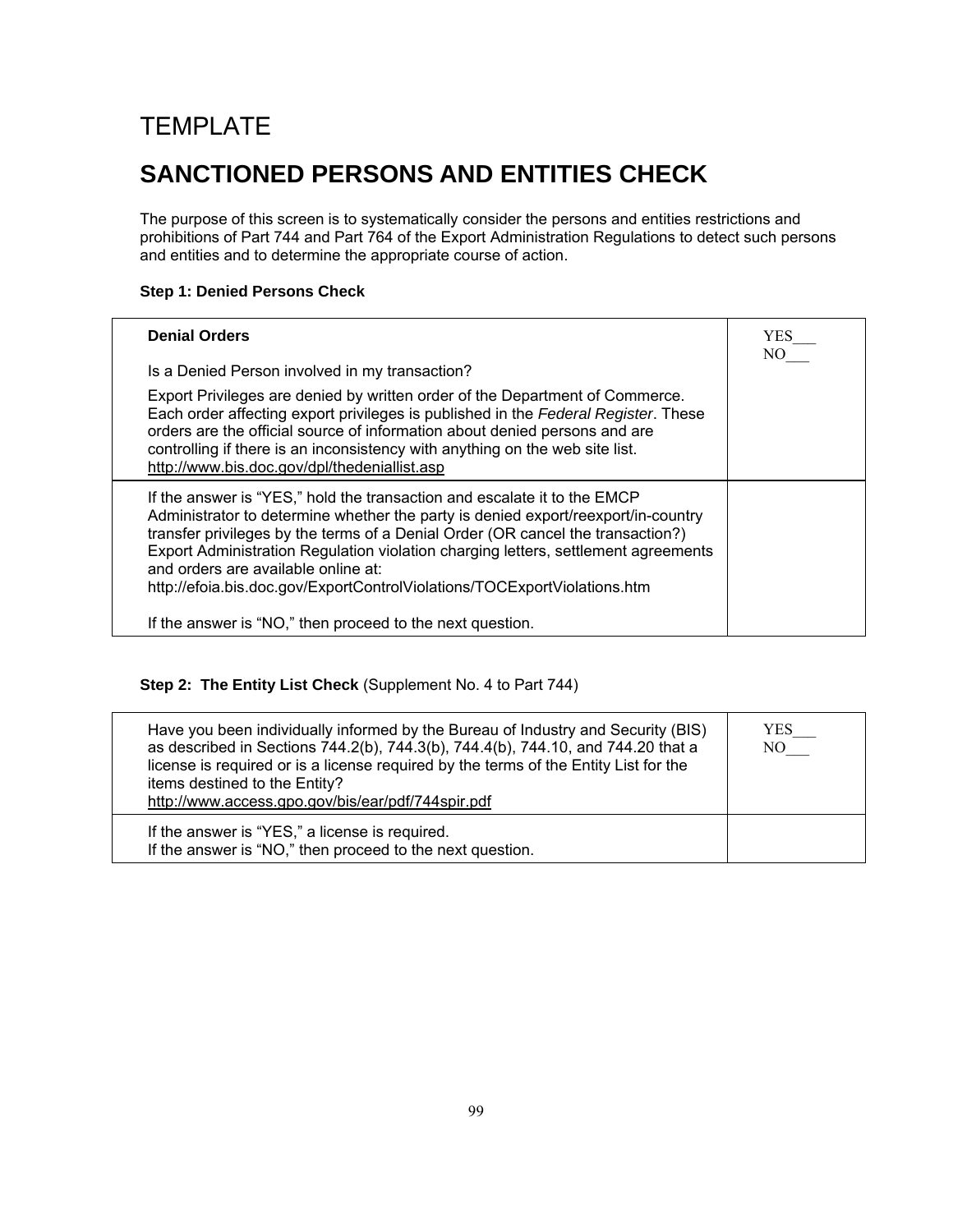**Step 3: Specially Designated Nationals List Check**

Although the next Check is not based upon Part 744 or Part 764, as the objective statement of this Check describes, the nature of the information is list-oriented and can most efficiently be performed as part of this Check. As another option, because the Unverified List of persons are considered as red flags, this Check could be moved to the Diversion Risk Red Flag Check (or included on both as a double Check in the system).

| <b>Unverified List Check</b><br>The Unverified List includes names and countries of foreign persons who in the<br>past were parties to a transaction with respect to which BIS could not conduct a<br>pre-license check ("PLC") or a post-shipment verification ("PSV") for reasons<br>outside of the U.S. Government's control. Any transaction to which a listed person<br>is a party will be deemed by BIS to raise a "red flag" with respect to such<br>transaction within the meaning of the guidance set forth in Supplement No. 3 to 15<br>C.F.R. Part 732. The "red flag" applies to the person on the Unverified List<br>regardless of where the person is located in the country included on the list. Is my<br>customer on the Unverified List? | YES.<br>NO. |
|------------------------------------------------------------------------------------------------------------------------------------------------------------------------------------------------------------------------------------------------------------------------------------------------------------------------------------------------------------------------------------------------------------------------------------------------------------------------------------------------------------------------------------------------------------------------------------------------------------------------------------------------------------------------------------------------------------------------------------------------------------|-------------|
| http://www.bis.doc.gov/Enforcement/UnverifiedList/unverified_parties.html                                                                                                                                                                                                                                                                                                                                                                                                                                                                                                                                                                                                                                                                                  |             |

NOTE: You could "fast lane" this check by narrowing the action down to the countries where Unverified companies are located: If your item is destined to Hong Kong, Malaysia, Singapore, or the United Arab Emirates, is the company on the Unverified List? Caution would be needed to ensure someone is held accountable for changing these countries if new country locations are added.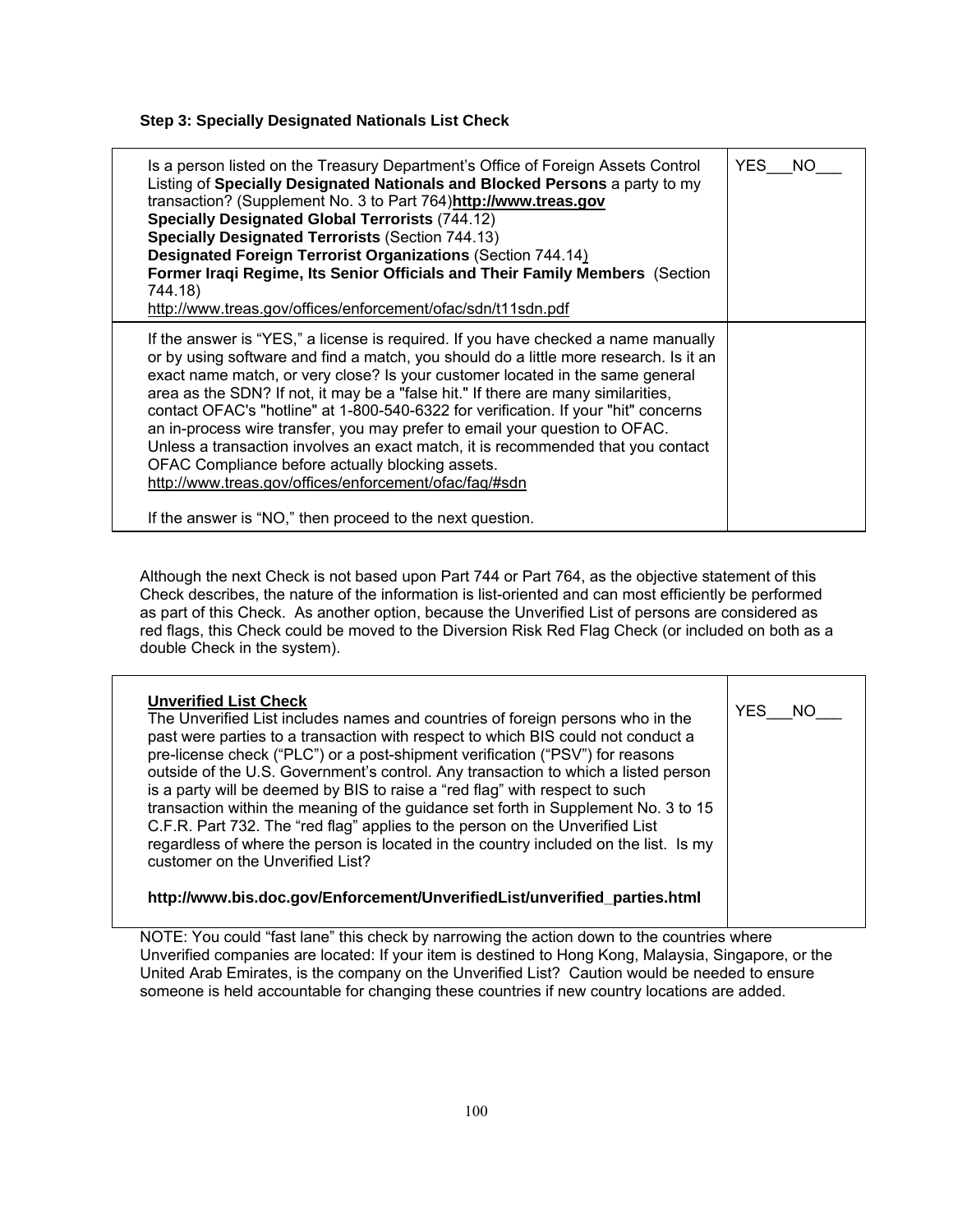# **Step 4: Nonproliferation Sanctions List**

| The United States imposes sanctions under various legal authorities against<br>foreign individuals, private entities, and governments that engage in proliferation<br>activities. Announcements of such sanctions determinations are printed in the<br>Federal Register and can be accessed through the Government Printing Office web<br>page. | YES<br>NO – |
|-------------------------------------------------------------------------------------------------------------------------------------------------------------------------------------------------------------------------------------------------------------------------------------------------------------------------------------------------|-------------|
| Is it known or are there indications that the customer is a party sanctioned by the<br>Department of State?                                                                                                                                                                                                                                     |             |
| http://www.state.gov/t/isn/c15231.htm                                                                                                                                                                                                                                                                                                           |             |
| If the answer is "YES," contact the EMCP Administrator.<br>If the answer is "NO," then proceed to the next question.                                                                                                                                                                                                                            |             |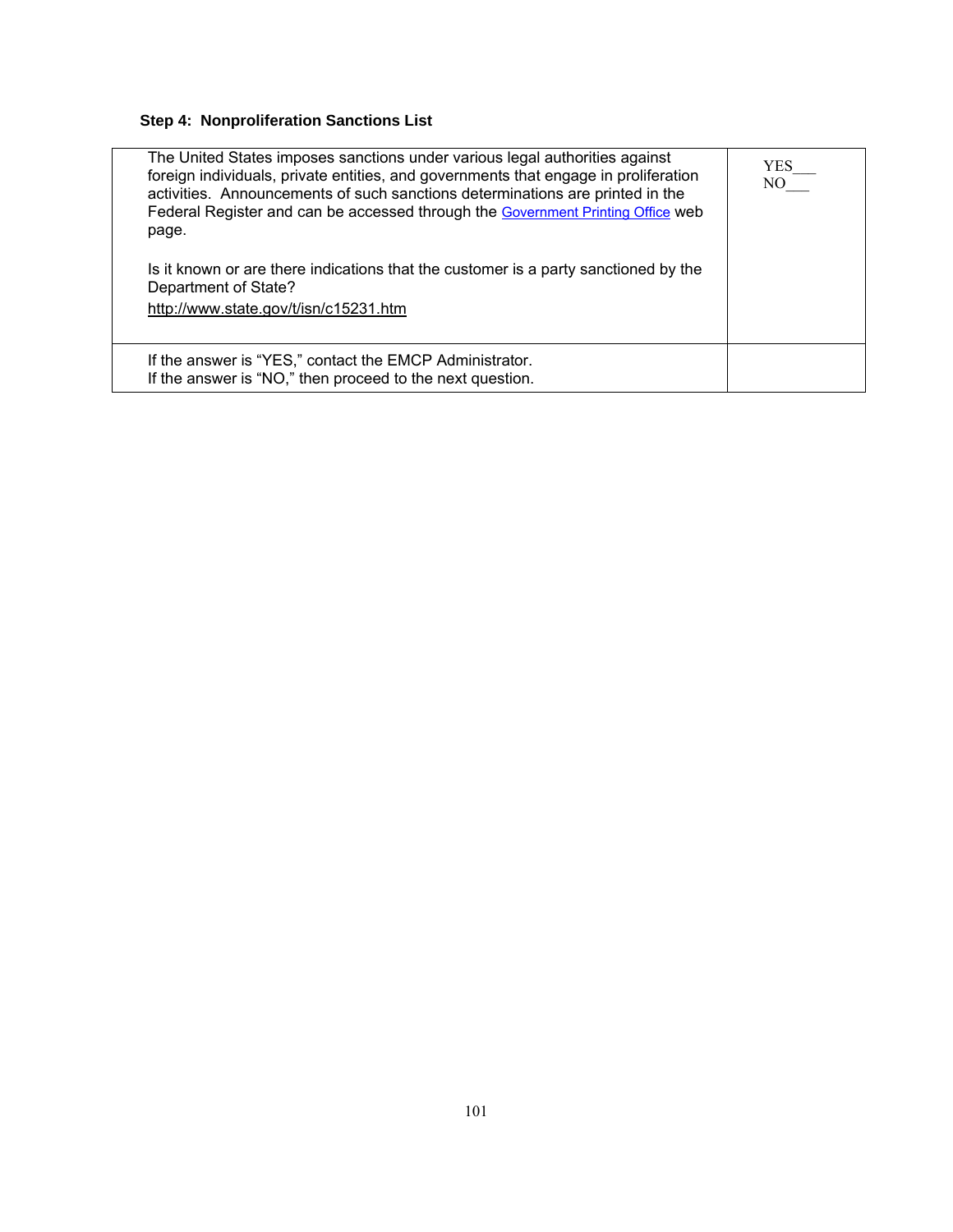# **TEMPLATE**

# **DIVERSION RISK & RED-FLAG CHECK**

When any of the following Red Flag Indicators have been identified and follow-up inquiries have not satisfactorily resolved doubts, you should not proceed with the export in question. See BIS's "Know Your Customer" Guidance at:

<http://www.bis.doc.gov/complianceandenforcement/RedFlagIndicators.htm>

Contact the U.S. Department of Commerce's local Export Enforcement Office or call the Export Enforcement office in Washington, D.C., at (202) 482-1208 or 1-800-424-2980.

| <b>KNOW YOUR CUSTOMER</b>                                                                                                                                                                                                                        |                         |  |
|--------------------------------------------------------------------------------------------------------------------------------------------------------------------------------------------------------------------------------------------------|-------------------------|--|
| The customer or purchasing agent is reluctant to offer information about the end<br>use (or end-user) of a product.                                                                                                                              | YES_NO                  |  |
| The customer has little or no business background. For example, financial<br>information unavailable from normal commercial sources and corporate principals<br>unknown by trade sources.                                                        | <b>YES</b><br><b>NO</b> |  |
| The customer is willing to pay cash for a very expensive item when the terms of<br>the sale call for financing.                                                                                                                                  | <b>YES</b><br>NO.       |  |
| The customer is unfamiliar with the product's performance characteristics but still<br>wants the product.                                                                                                                                        | <b>YES</b><br><b>NO</b> |  |
| The customer declines routine installation, training, or maintenance services.                                                                                                                                                                   | <b>YES</b><br><b>NO</b> |  |
| When questioned, the buyer is evasive or unclear about whether the purchased<br>product is for domestic use, export, or reexport.                                                                                                                | <b>NO</b><br><b>YES</b> |  |
| Customer uses only "P.O. Box" address or has facilities that appear inappropriate<br>for the items ordered.                                                                                                                                      | <b>YES</b><br><b>NO</b> |  |
| Customer is known to have, or is suspected of having, unauthorized dealings with<br>embargoed countries.                                                                                                                                         | <b>YES</b><br>NO.       |  |
| <b>KNOW YOUR PRODUCT</b>                                                                                                                                                                                                                         |                         |  |
| The product's capabilities do not fit the buyer's line of business: for example, a<br>small bakery places an order for several sophisticated lasers.                                                                                             | <b>YES</b><br><b>NO</b> |  |
| The product ordered is incompatible with the technical level of the country to<br>which the product is being shipped. For example, semiconductor manufacturing<br>equipment would be of little use in a country without an electronics industry. | <b>YES</b><br><b>NO</b> |  |
| Customer's order is for parts known to be inappropriate, for which the customer<br>appears to have no legitimate need (e.g., there is no indication of prior authorized<br>shipment of system for which the parts are sought).                   | <b>YES</b><br><b>NO</b> |  |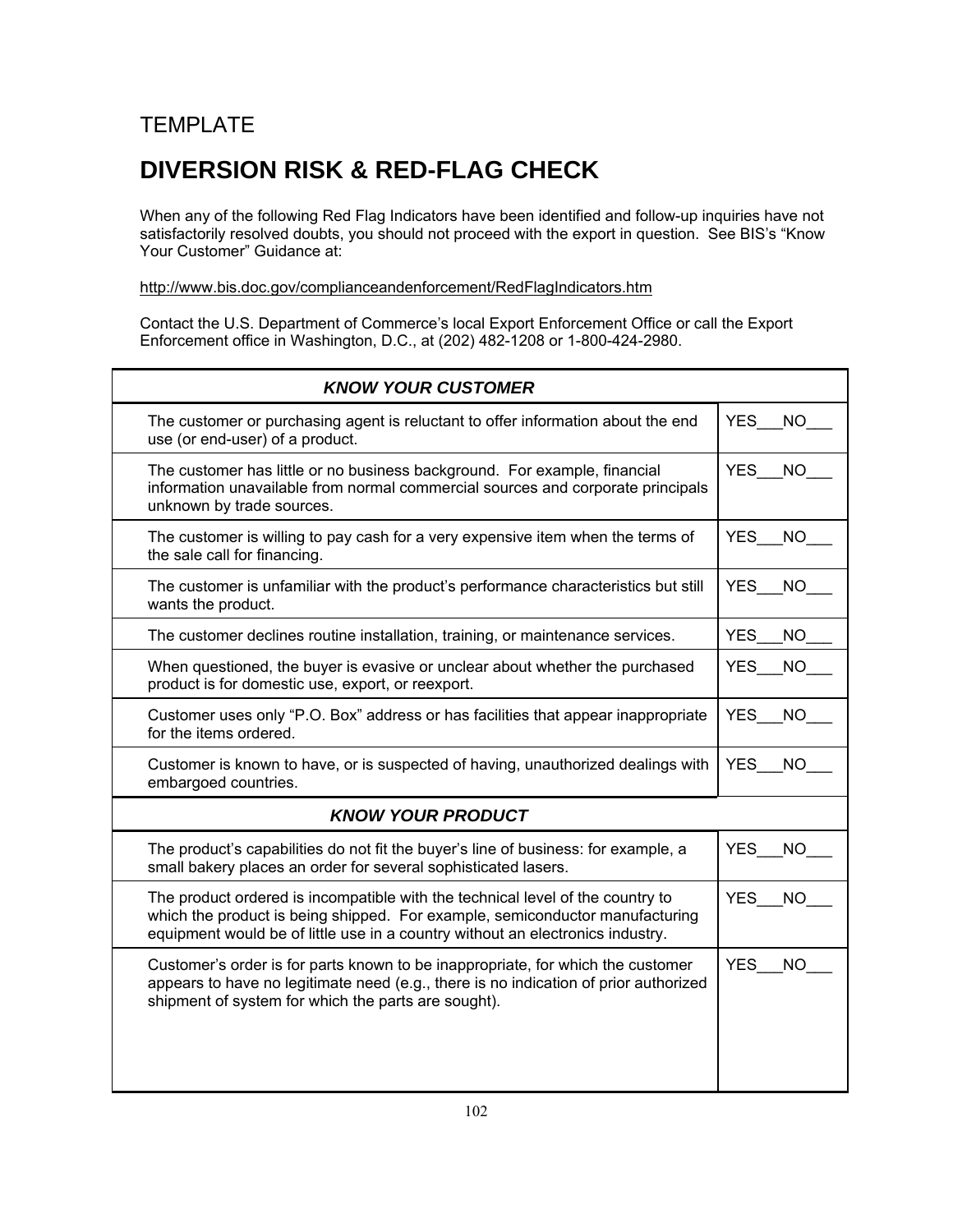| <b>DELIVERY</b>                                                                         |                   |
|-----------------------------------------------------------------------------------------|-------------------|
| Delivery dates are vague, or deliveries are planned for out-of-the way<br>destinations. | YES NO            |
| A freight forwarding firm is listed as the product's final destination.                 | YES<br>NO.        |
| The shipping route is abnormal for the product and destination.                         | <b>YES</b><br>NO. |
| Packaging is inconsistent with the stated method of shipment or destination.            | <b>YES</b><br>NO. |
| Add company-specific indicators here.                                                   |                   |
| Add the new red flag indicators that are pending.                                       |                   |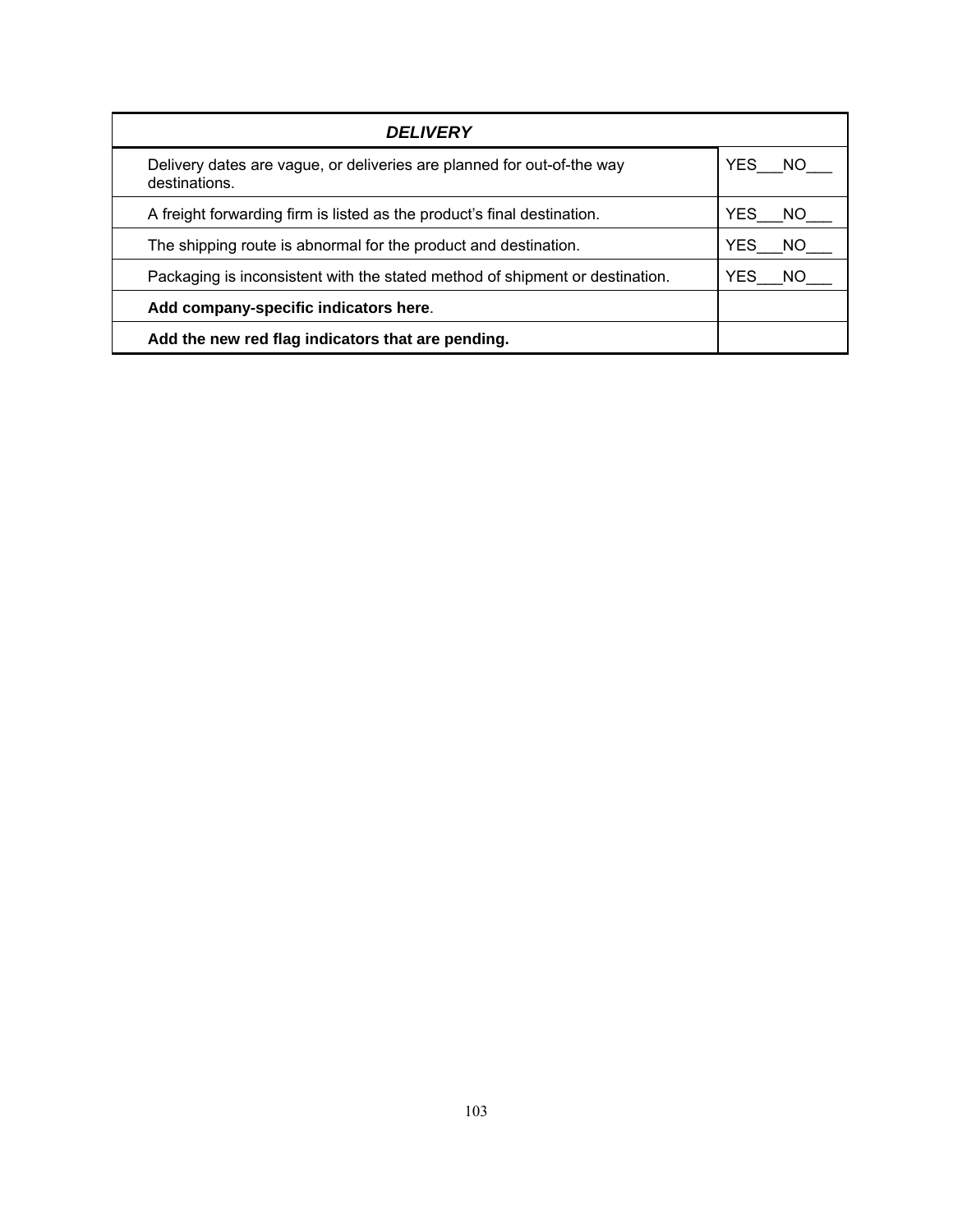# **NUCLEAR END-USE CHECK**

The Export Administration Regulations (EAR) requires a license when one would not otherwise be necessary when the exporter knows the items will be used in certain restricted end-uses. The purpose of this screen is to provide a step-by-step process to determine whether a license is required based on the nuclear end-use prohibitions of Sections 744.2 and 744.5 of the EAR.

#### **Step 1: Focus on Countries**

| Is the end-user/customer located in Australia, Austria, Belgium, Canada,<br>Denmark, Finland, France, Germany, Greece, Iceland, Ireland, Italy, Japan,<br>Luxembourg, Netherlands, New Zealand, Norway, Portugal, Spain, Sweden,<br>Turkey, or the United Kingdom? (See Supplement No. 3 to Part 744.) | YES<br>NO – |
|--------------------------------------------------------------------------------------------------------------------------------------------------------------------------------------------------------------------------------------------------------------------------------------------------------|-------------|
| If "YES," the nuclear end-use restrictions do not apply and you may end this<br>check here. A license is not required based on Section 744.2.                                                                                                                                                          |             |

If "NO," for **ALL other countries**, proceed to Step 2.

### **Step 2: Related Industries/Activities Applicability Check**

The purpose of this step is to offer key words and phrases that help you detect whether you are entering into activities where processes may be of greater risk.

| power plants                                                     | <b>YES</b><br><b>NO</b> |
|------------------------------------------------------------------|-------------------------|
| Energy plants                                                    | <b>YES</b><br><b>NO</b> |
| nuclear facilities                                               | <b>YES</b><br><b>NO</b> |
| nuclear explosives or weapons activities                         | <b>YES</b><br><b>NO</b> |
| manufacturing of parts used in atomic facilities                 | <b>YES</b><br><b>NC</b> |
| nuclear or atomic reprocessing plants                            | <b>YES</b><br><b>NC</b> |
| nuclear or atomic waste activities                               | <b>YES</b><br><b>NO</b> |
| nuclear or atomic "source" material                              | <b>YES</b><br><b>NO</b> |
| Separation of isotopes of any source or special nuclear material | <b>YES</b><br><b>NO</b> |
| Production of heavy water                                        | <b>YES</b><br><b>NO</b> |
| nuclear fuel fabrication                                         | <b>YES</b><br><b>NO</b> |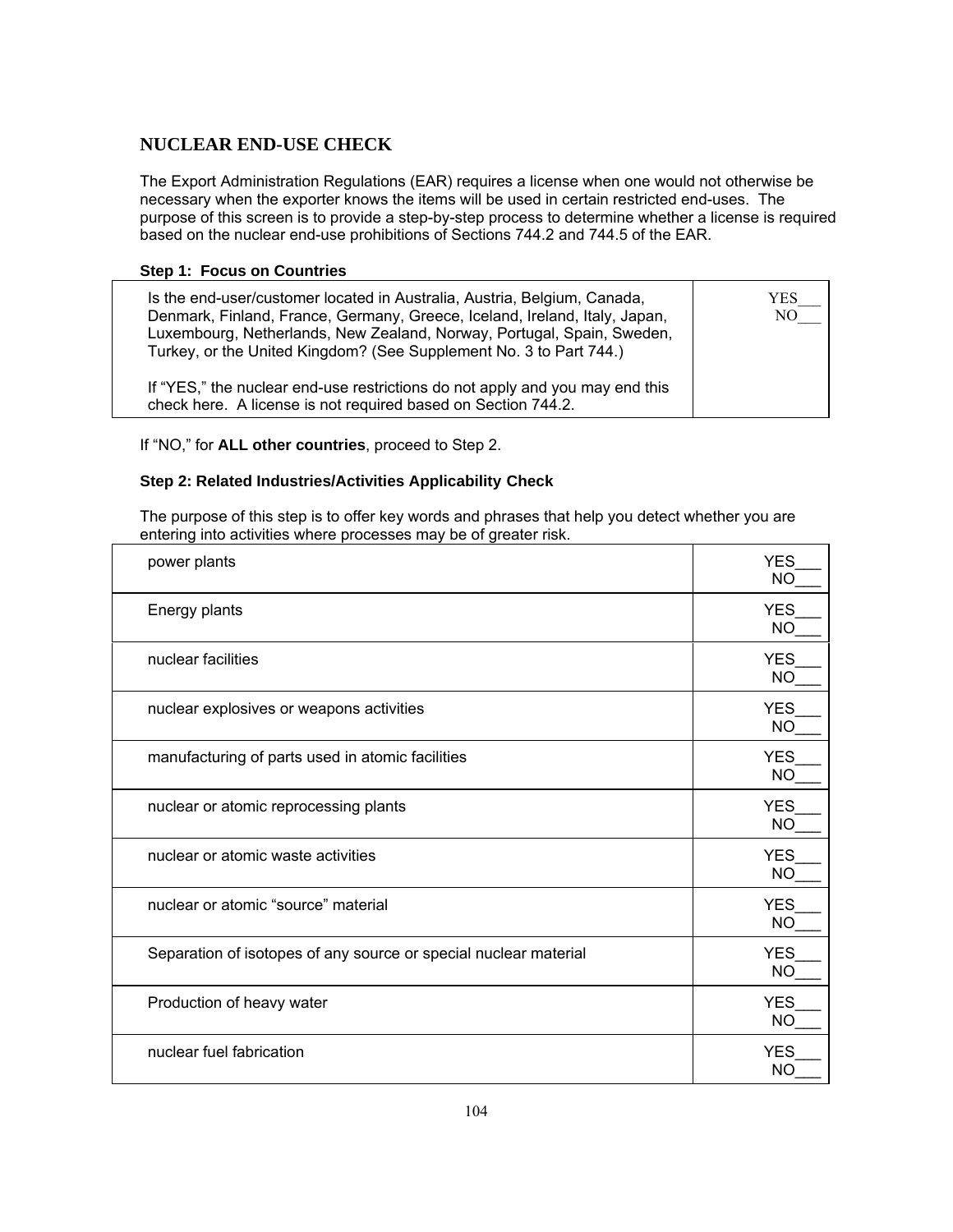| plants of any kind supported by fast breeder reactor                          | <b>YES</b><br><b>NO</b> |
|-------------------------------------------------------------------------------|-------------------------|
| institute of science and technology                                           | <b>YES</b><br><b>NO</b> |
| radiological facilities                                                       | <b>YES</b><br><b>NO</b> |
| conventional weapons and armaments research and development<br>establishments | <b>YES</b><br><b>NO</b> |
| Military entities                                                             | <b>YES</b><br>N۲        |

Whether you answered "YES" or "NO," proceed to Step 3 to determine whether a license is required based upon the specific end-uses described below.

### **Step 3: Restricted End-Uses**

Do you know that your items will be used directly or indirectly in any of the following activities:

#### (1) **Nuclear explosive activities**

| Research on or development, design, manufacture, construction, testing or |            |
|---------------------------------------------------------------------------|------------|
| maintenance of any nuclear explosive device or components or subsystems   | <b>YES</b> |
| of such a device?                                                         | NO.        |
| (744.2(a)(1))                                                             |            |

#### (2) **Unsafeguarded\* nuclear activities**

| Research on, or development, design, manufacture, construction, operation,<br>or maintenance of:                                                                                 |                         |
|----------------------------------------------------------------------------------------------------------------------------------------------------------------------------------|-------------------------|
| a nuclear reactor                                                                                                                                                                | YES<br>ΝO               |
| a critical facility                                                                                                                                                              | <b>YES</b><br><b>NO</b> |
| a facility for the fabrication of nuclear fuel                                                                                                                                   | <b>YES</b><br>ΝO        |
| a facility for the conversion of nuclear material from one chemical form to<br>another                                                                                           | <b>YES</b><br>NO        |
| a separate storage installation, where there is no obligation to accept<br>International Atomic Energy Agency (IAEA) Safeguards at the relevant facility                         | YES<br>NO               |
| a separate storage installation when it contains any source or special<br>fissionable material (regardless of whether or not it contains such material at<br>the time of export) | YES<br>NO.              |
| a facility where IAEA Safeguards are not met                                                                                                                                     | YES                     |

\*Unsafeguarded means that there is no obligation on the part of the country, to accept International Atomic Energy Agency (IAEA) safeguards at the relevant facility or installation.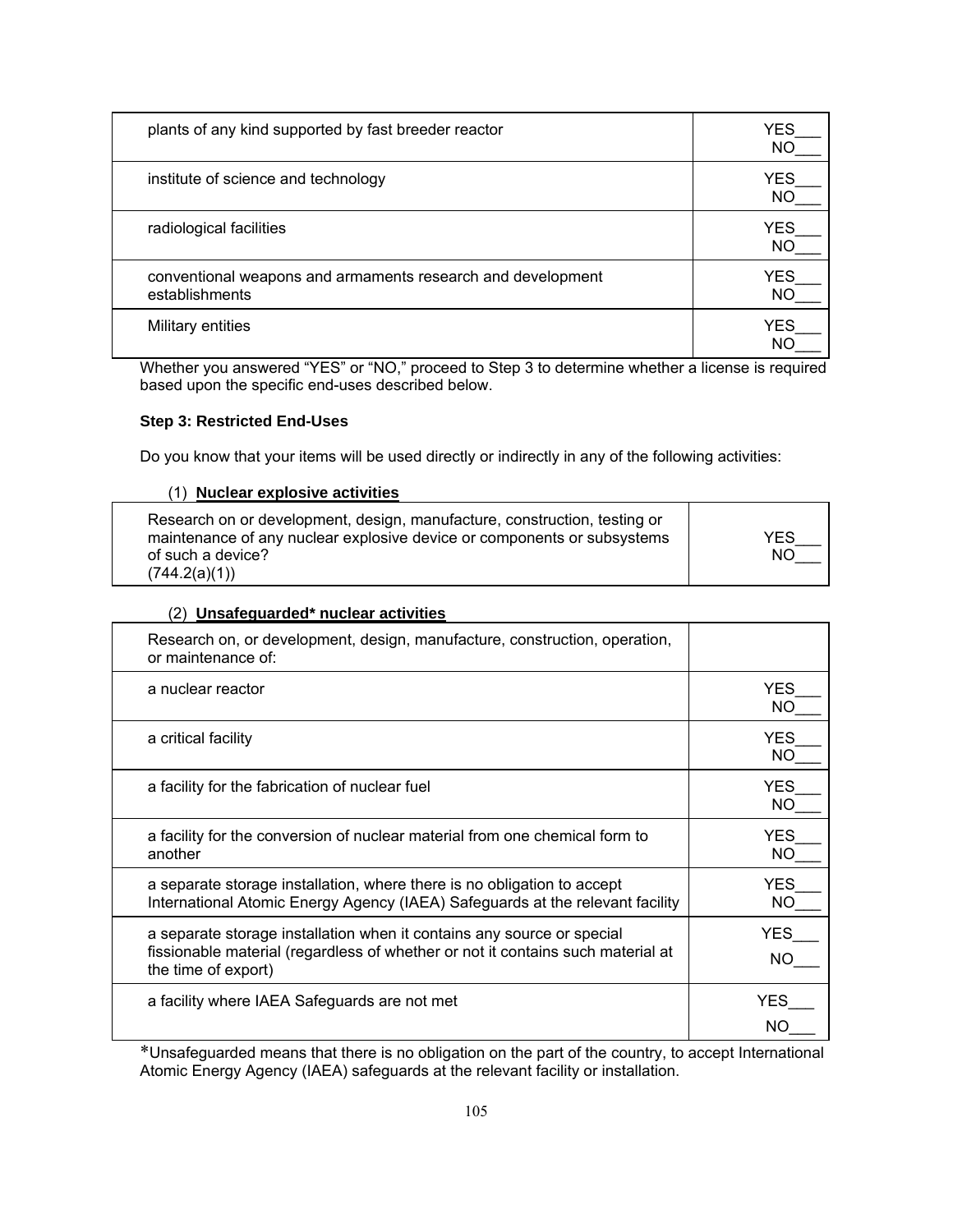#### (3) **Safeguarded and unsafeguarded nuclear activities**.

| Nuclear fuel cycle activities, including research on or development, design,<br>manufacture, construction, operation or maintenance of any of the following<br>facilities or components for such facilities: |            |
|--------------------------------------------------------------------------------------------------------------------------------------------------------------------------------------------------------------|------------|
| Facilities for the chemical processing of irradiated special nuclear or source<br>material                                                                                                                   | YES<br>NO. |
| Facilities for the production of heavy water                                                                                                                                                                 | YES<br>NO. |
| Facilities for the separation of isotopes of source and special nuclear material                                                                                                                             | YES<br>NO. |
| Facilities for the fabrication of nuclear reactor fuel containing plutonium                                                                                                                                  | YFS        |

If you answered "YES" to any of the questions in Step 3, contact your EMCP Administrator; a license is required and a License Exception may not be used.

If you answered "NO" to all of the questions in Step 3, a license is not required under Section 744.2.

Proceed to the final question.

#### **Step 4: Restrictions on Certain Maritime Nuclear Propulsion End-Uses (744.5)**

Do I know that the items are for use in connection with a foreign maritime nuclear propulsion project? This prohibition applies to any technology relating to maritime nuclear propulsion plants, their land prototypes, and special facilities for their construction, support, or maintenance, including any machinery devices, components, or equipment specifically developed or designed for use in such plants or facilities.

If you answered "YES" to Step 4, contact your EMCP Administrator; a license is required based upon Section 744.5.

YES\_\_\_ NO\_\_\_

If you answered "NO" to Step 4, a license is not required under Section 744.5.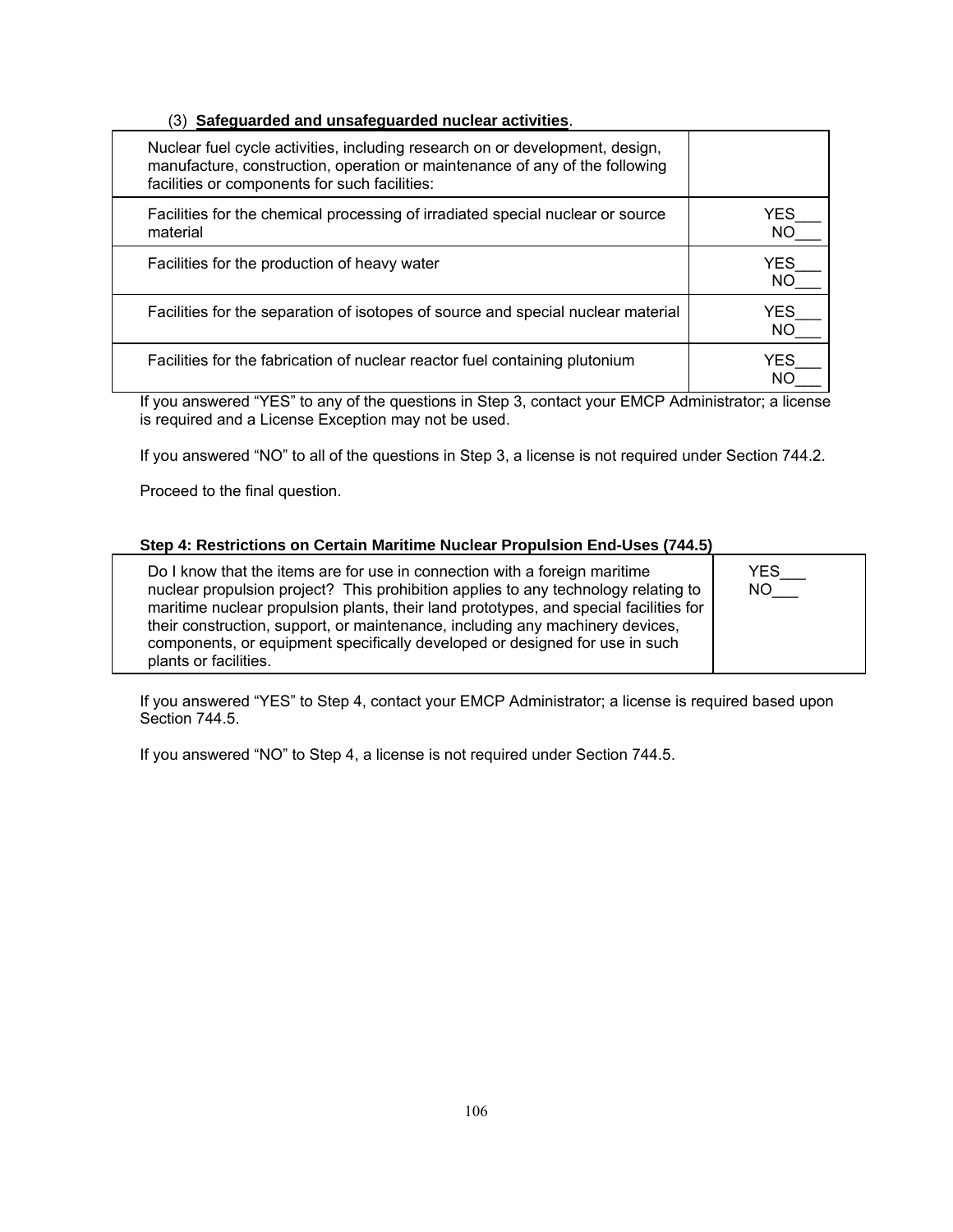#### **CERTAIN ROCKET SYSTEMS AND UNMANNED AIR VEHICLES END-USE CHECK**

(Including cruise missile systems, target drones and reconnaissance drones)

The Export Administration Regulations (EAR) requires a license when one would not otherwise be necessary when the exporter knows the items will be used in certain restricted end-uses. The purpose of this screen is to determine whether a license is required based on end-use prohibitions of Section 744.3 of the EAR.

#### **STEP 1: Focus on Countries**

| Does the transaction involve a governmental program for nuclear weapons delivery<br>of NPT Nuclear Weapons State that is also a member of NATO (United States,<br>United Kingdom, and France)? | <b>YES</b><br>NO. |
|------------------------------------------------------------------------------------------------------------------------------------------------------------------------------------------------|-------------------|
|------------------------------------------------------------------------------------------------------------------------------------------------------------------------------------------------|-------------------|

If "YES," you do not need to proceed with this End-Use Check. If "NO," proceed to Step 2.

#### **STEP 2: Restricted End-Uses**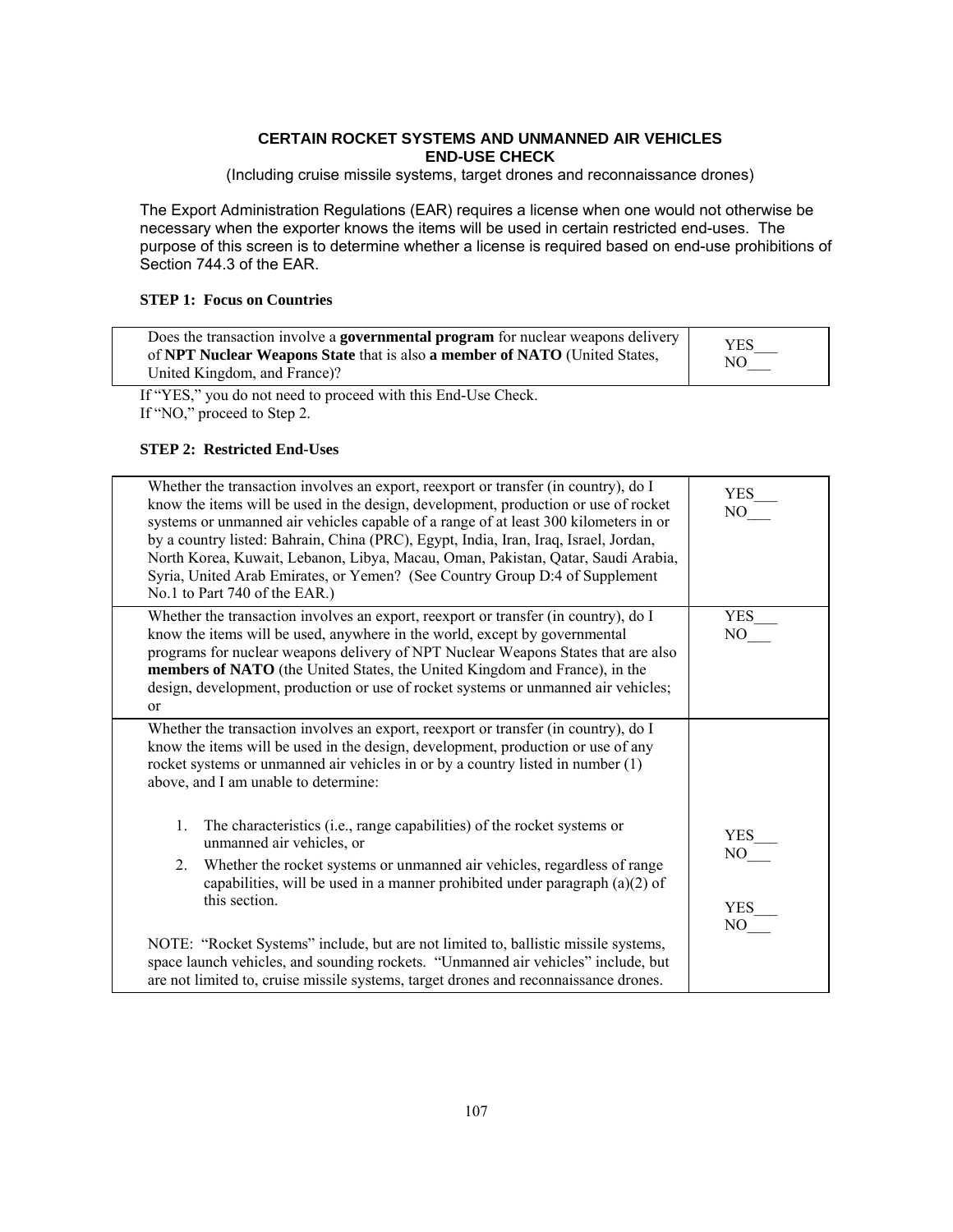If you answered "YES" to any question above, contact your EMCP Administrator, a license is required and a License Exception may not be used.

If you answered "NO" to all questions above, you have completed the Check. A license is not required under Section 744.3.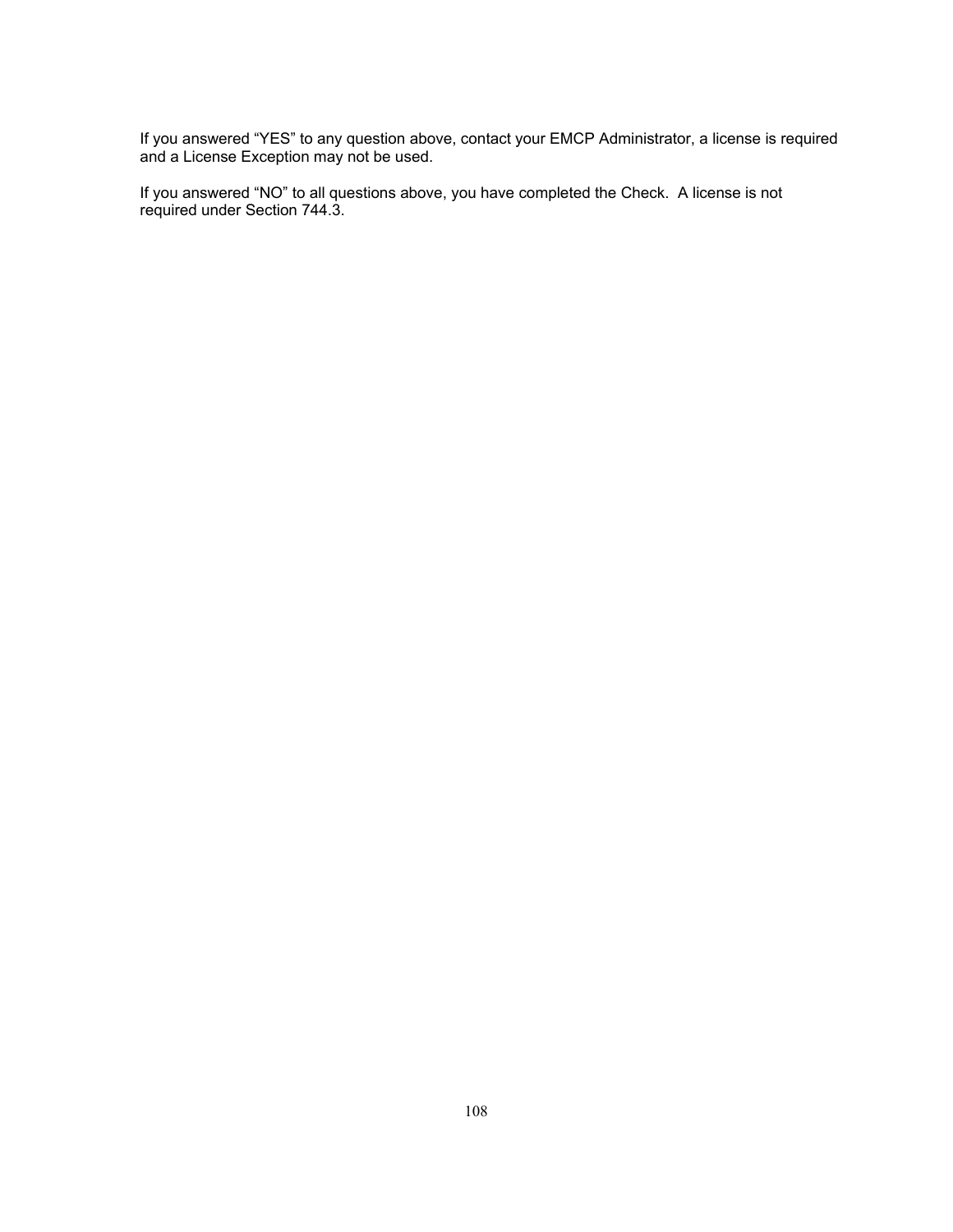### **CHEMICAL AND BIOLOGICAL WEAPONS END-USE CHECK**

The Export Administration Regulations (EAR) require a license when one would not otherwise be necessary when the exporter knows the items will be used in certain restricted end-uses. The purpose of this screen is to provide a step-by-step process to determine whether a license is required based on the end-use prohibitions of Section 744.4 of the EAR.

#### **STEP 1: Related Industries/Activities Applicability Check**

The purpose of this check is to detect whether you are entering into activities where processes may be of greater risk and to decide whether there are "Red Flags" that prompt you to proceed cautiously and inquire further.

Do you know that the end-user is involved in any of the following chemical or biological activities or industries:

| chemical plants                        | <b>YES</b><br><b>NO</b> |
|----------------------------------------|-------------------------|
| petrochemical plant                    | <b>YES</b><br><b>NO</b> |
| Petroleum                              | <b>YES</b><br><b>NO</b> |
| Cosmetics production                   | <b>YES</b><br><b>NO</b> |
| food processing                        | <b>YES</b><br><b>NO</b> |
| glass, ceramic or porcelain production | <b>YES</b><br><b>NO</b> |
| mining operations                      | <b>YES</b><br><b>NO</b> |
| metal manufacturing                    | <b>YES</b><br><b>NO</b> |
| Organic synthesis                      | <b>YES</b><br><b>NO</b> |
| paper manufacturing                    | <b>YES</b><br><b>NO</b> |
| plastic or rubber manufacturing        | <b>YES</b><br><b>NO</b> |
| pharmaceuticals                        | <b>YES</b><br><b>NO</b> |
| insecticides or pesticides             | <b>YES</b><br><b>NO</b> |
| semiconductor manufacturing            | <b>YES</b><br><b>NO</b> |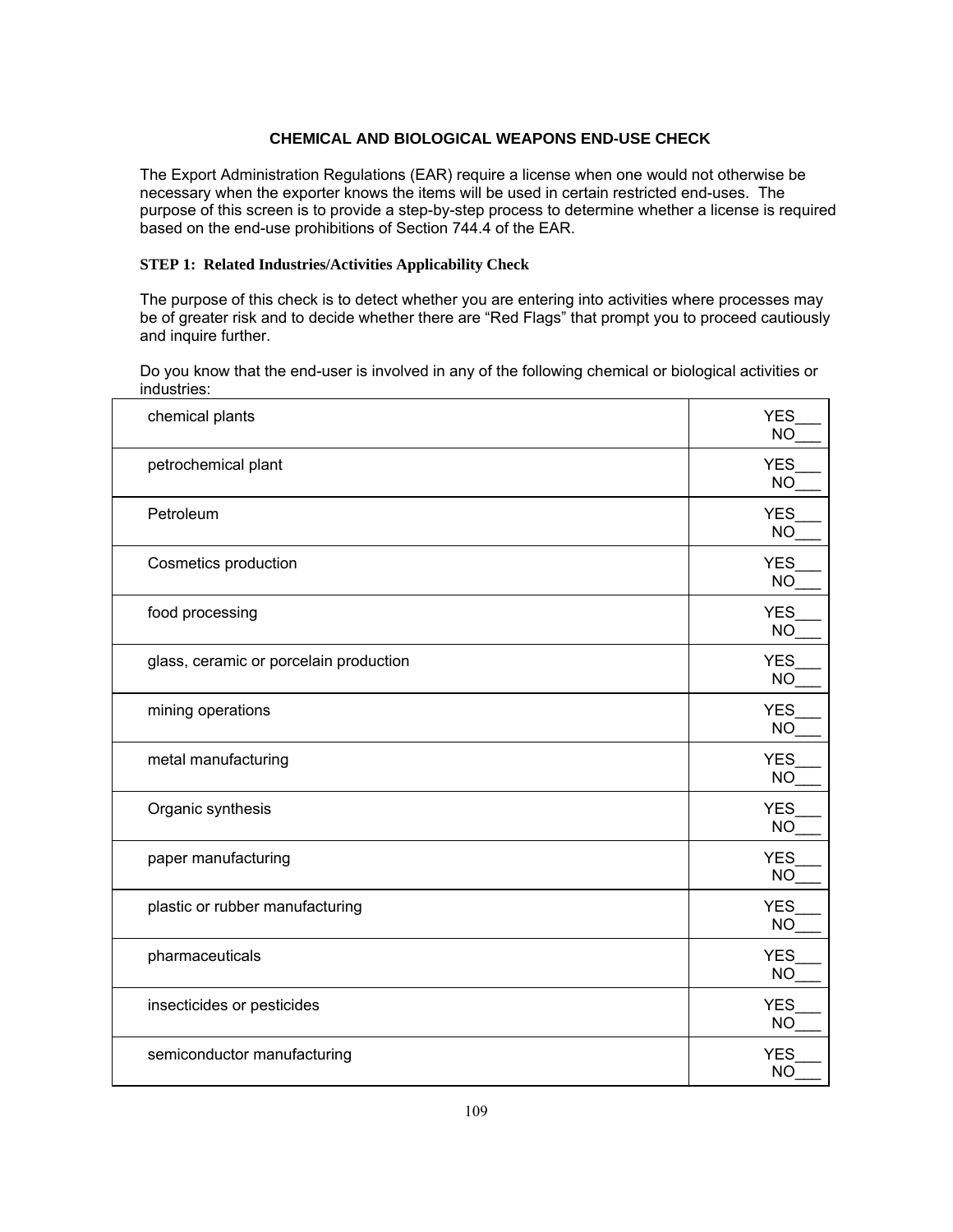| paint production                                                            | <b>YES</b><br>ΝC |
|-----------------------------------------------------------------------------|------------------|
| institutes of science and technology                                        | <b>YES</b><br>NC |
| conventional weapons and armaments research & development<br>establishments | YES<br>NΟ        |
| Military entities                                                           | <b>YES</b><br>NΟ |
| <b>Biological/Chemical Research</b>                                         | <b>YES</b>       |
|                                                                             |                  |

Continue with the Red Flags part of this step.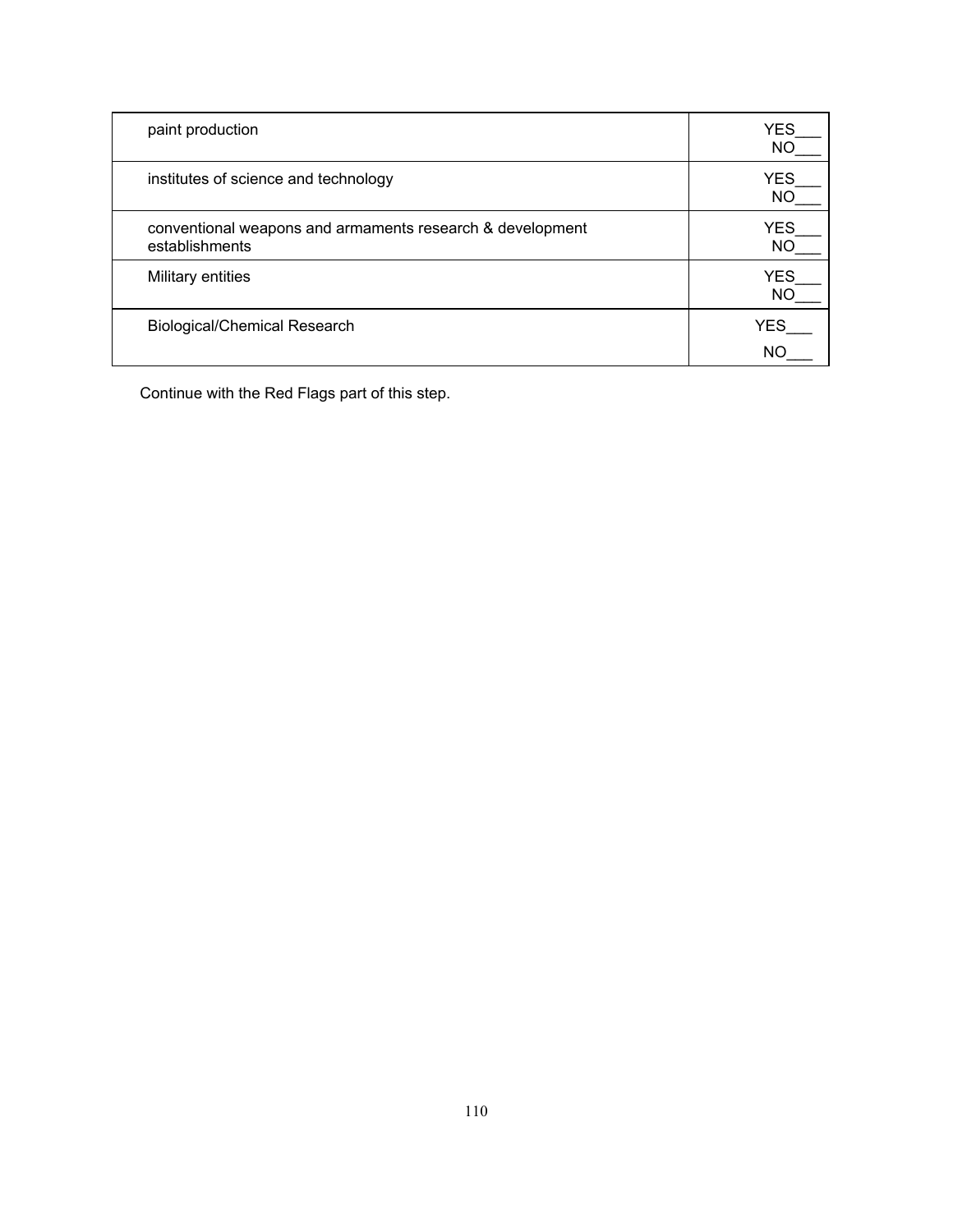### **STEP 2: Red Flags Specific to CBW Controls**

| Has the customer/end-user:                                                                                                                                                                                                                                                                                                                                                                                            |                                                    |
|-----------------------------------------------------------------------------------------------------------------------------------------------------------------------------------------------------------------------------------------------------------------------------------------------------------------------------------------------------------------------------------------------------------------------|----------------------------------------------------|
| provided evasive responses or is reluctant to provide an adequate explanation<br>concerning:<br>• the chemicals or biological agents to be produced with the equipment?<br>• end-use of the chemicals or biological agents produced with the equipment?                                                                                                                                                               | <b>YES</b><br><b>NO</b><br><b>YES</b><br><b>NO</b> |
| been reluctant to explain sufficiently the chemical raw materials or biological<br>agents to be used with the equipment being purchased?                                                                                                                                                                                                                                                                              | <b>YES</b><br><b>NO</b>                            |
| ordered quantities excessive for the production capability of the end user?                                                                                                                                                                                                                                                                                                                                           | <b>YES</b><br><b>NO</b>                            |
| made requests for excessive safety/security devices/measures in light of the stated<br>end-use, or the customer's lack of familiarity with appropriate safety/security<br>measures?                                                                                                                                                                                                                                   | <b>YES</b><br><b>NO</b>                            |
| made requests to complete a partly finished project and/or will not provide license<br>authorizations obtained for the part of the project already completed?                                                                                                                                                                                                                                                         | <b>YES</b><br><b>NO</b>                            |
| requested modification of a plant or equipment in an existing or planned facility that<br>changes production capability significantly and could make the facility more<br>suitable for the manufacture of chemical weapons, chemical weapon precursors or<br>biological agents and weapons?                                                                                                                           | <b>YES</b><br><b>NO</b>                            |
| requested models of equipment or containers made or lined with nickel, hastelloy,<br>monel and other high nickel content or which are airtight beyond the normal<br>requirements for the stated end-use, especially when less expensive models are<br>appropriate for the end use?                                                                                                                                    | <b>YES</b><br><b>NO</b>                            |
| requested excessive confidentiality concerning final destination or details on<br>equipment, materials or technical data to be delivered?                                                                                                                                                                                                                                                                             | <b>YES</b><br><b>NO</b>                            |
| requested that the items be installed in:<br>- an area with unusually strict security control (such areas may include but are not<br>limited to an area close to a military-related facility, to which access is severely<br>restricted; science and technology parks, or the facility is isolated from major<br>population centers)?<br>- an atypical location in light of the character of the equipment (e.g. milk | YES<br><b>NO</b><br><b>YES</b>                     |
| pasteurization equipment that is not being installed near a dairy or baby food<br>distribution/packaging center)?                                                                                                                                                                                                                                                                                                     | <b>NO</b>                                          |
| refused personnel contractor or subcontractor access to parts of the plant other<br>than those involved in the contract?                                                                                                                                                                                                                                                                                              | <b>YES</b><br><b>NO</b>                            |
| divided the contract for the construction or renovation of a plant without furnishing<br>adequate information about the complete scope of the project, the final destination<br>or proposed use of the plant?                                                                                                                                                                                                         | <b>YES</b><br>NO                                   |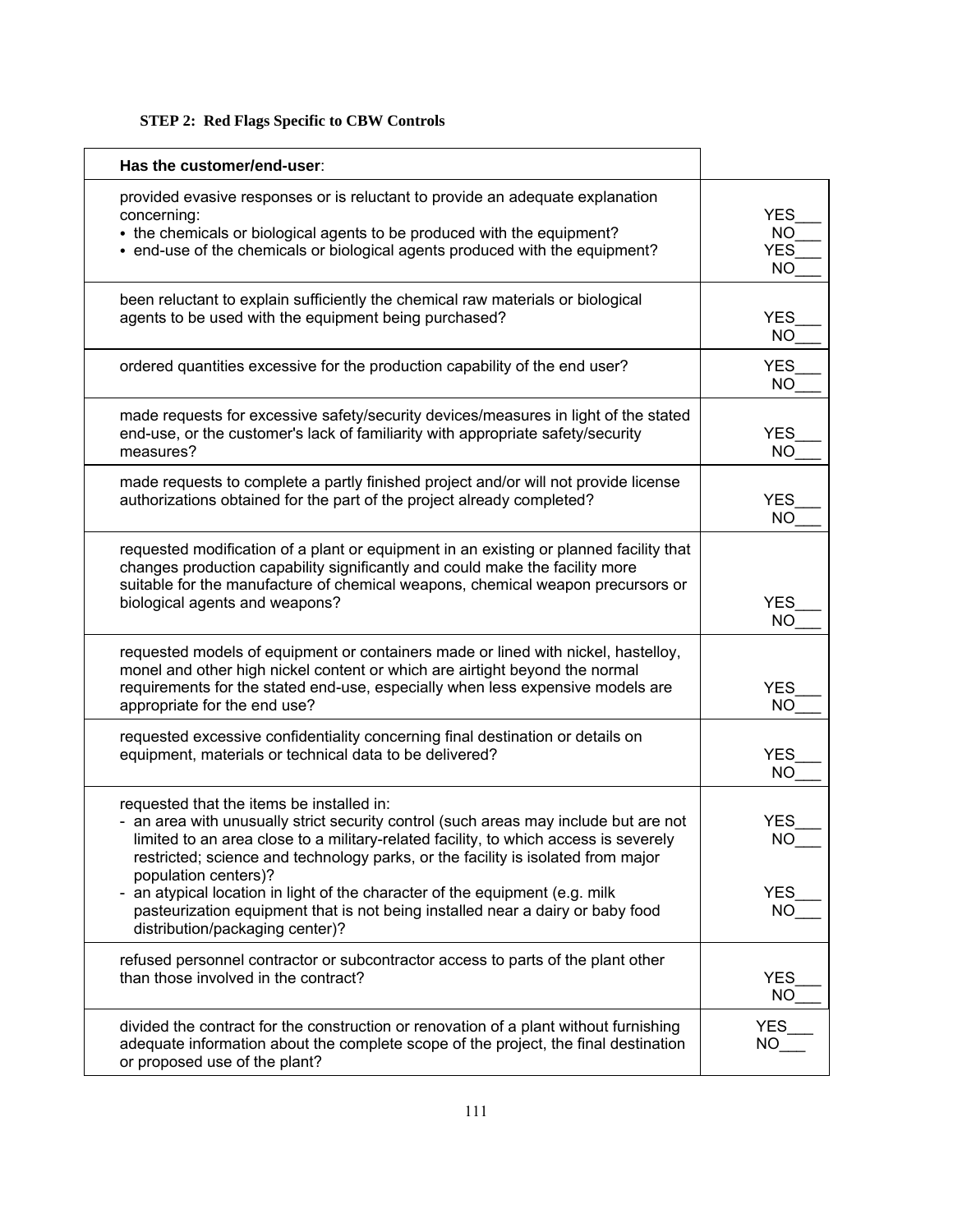#### **STEP 3: Restricted End-Uses**

| Do you know that your item will be used in the design, development,           | <b>YES</b> |
|-------------------------------------------------------------------------------|------------|
| production, stockpiling, or use of chemical or biological weapons? (744.4(a)) | NΟ         |

If you answered "YES" to the questions in Step 2 and were unable to resolve the red flags, or answered "YES" to Step 3, a license is required and a License Exception may not be used.

If you answered "NO" to all of the questions, you have completed the Check. A license is not required under Section 744.4.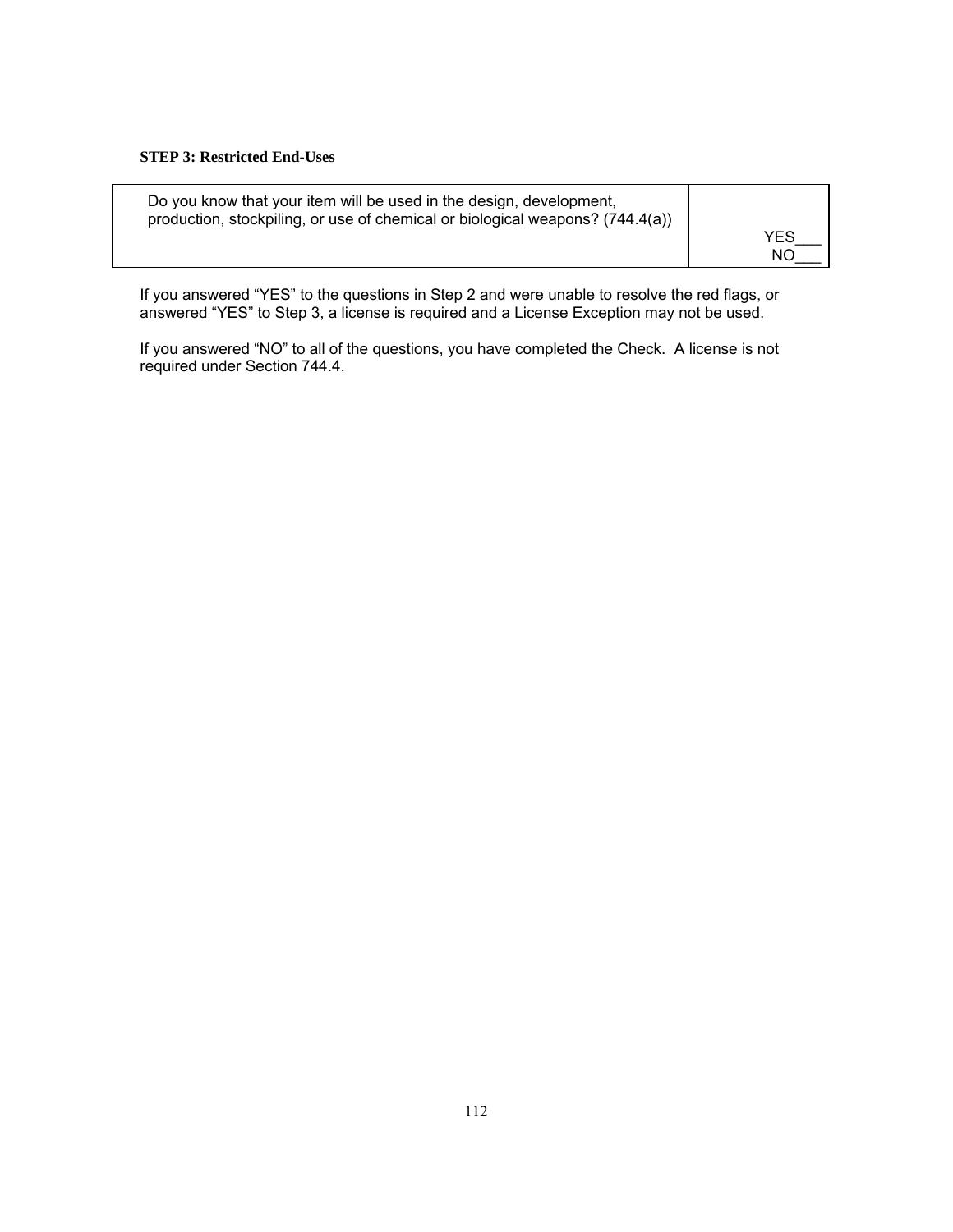## **ANTIBOYCOTT QUESTIONS**

Antiboycott laws require U.S. persons to refuse to participate in foreign boycotts that the U.S. does not sanction (Part 760 of the EAR).

Some indicators of antiboycott concern can also be viewed as "Red Flags":

- Agreements to refuse, or actual refusals, to do business with Israel or with entities blacklisted by boycotting countries.
- Agreements to discriminate or actual discrimination against other persons based on race, religion, sex, national origin or nationality.
- Furnishing information about business relationships with Israel or with entities blacklisted by boycotting countries.
- Furnishing information about the race, religion, sex, or national origin of another person.
- Paying, or otherwise implementing letters of credit that include requirements to take boycott related actions prohibited by the antiboycott regulations.

Create a HOLD function until resolved.

You are required to report each boycott-related request you receive to the Office of Antiboycott Compliance at (202) 482-2381.

### **EXAMPLES**

ANTIBOYCOTT LANGUAGE

- You might come across these "Red Flags" in written documents such as questionnaires, letters of credit, customer correspondence, and contract provisions, purchase orders or it could come up in conversations with potential customers.
- A fax reads: "Good day. Thanks for your fax regarding  $\dots$ , but unfortunately this company is blacklisted in … . However, you may supply the same from another company and brand name."
- A copy of a legal offer includes this language: "Please confirm that ... is the manufacturer, and that the material is of [country] origin, and ensure that [company] is not listed in the Israeli Boycott List."
- A tender for supplies includes this language: "Please ensure that [name of your company] and [manufacturer of your supplies] are not listed in the Israel Boycott List."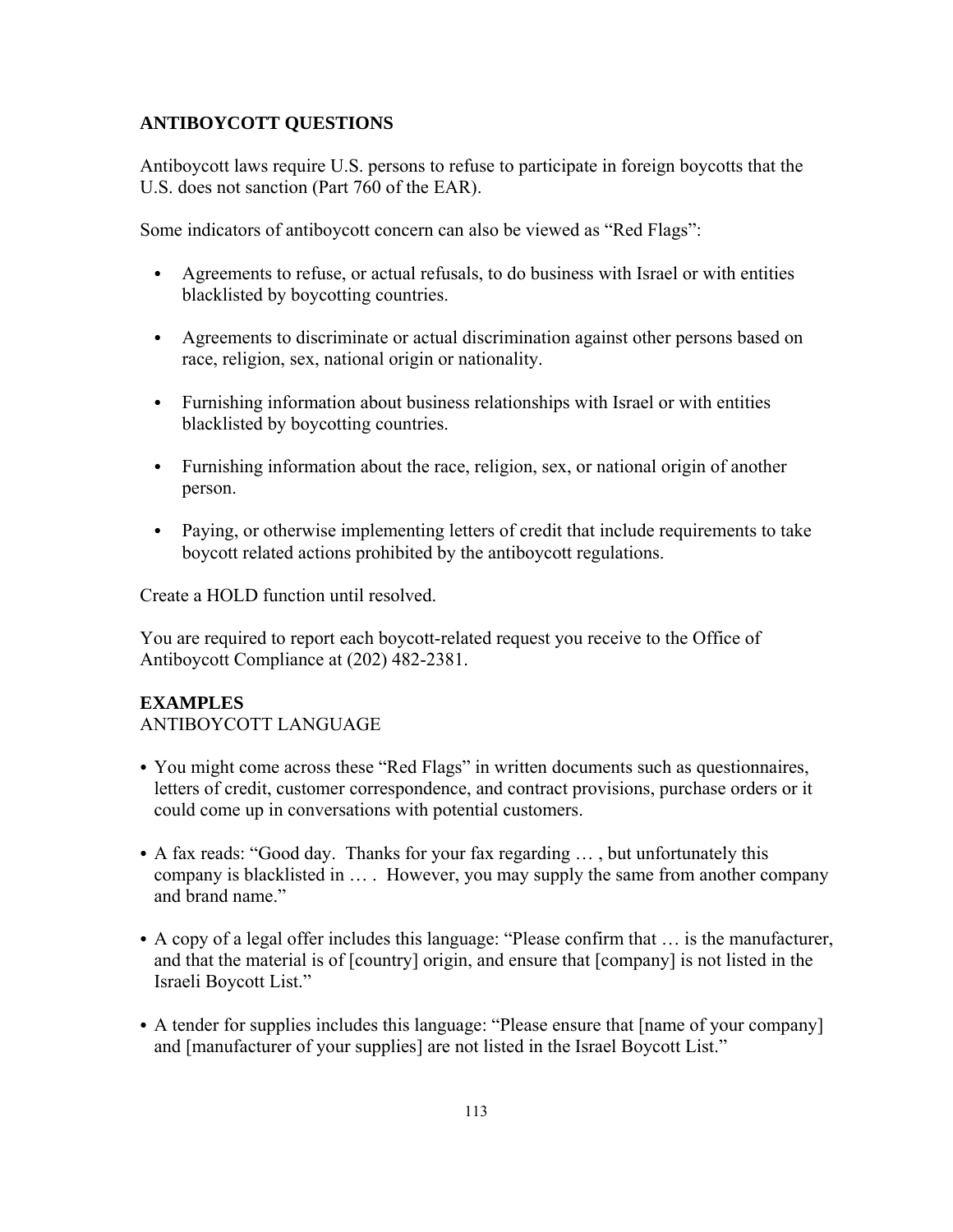• A certification reports: "We hereby certify that the product/goods shipped are not of Israeli origin, that they do not contain any Israeli material, and that they are not being exported from Israel."

## **ANTIBOYCOTT COMPLIANCE CHECK**

The antiboycott laws were adopted to encourage, and in specified cases, require U.S. firms to refuse to participate in foreign boycotts that the United States does not sanction. They have the effect of preventing U.S. firms from being used to implement foreign policies of other nations which run counter to U.S. policy.

The Arab League boycott of Israel is the principal foreign economic boycott that U.S. companies must be concerned with today. The antiboycott laws, however, apply to all boycotts imposed by foreign countries that are unsanctioned by the United States.

### **Who Is Covered by the Laws?**

The antiboycott provisions of the Export Administration Regulations (EAR) apply to all "U.S. persons," defined to include individuals (U.S. taxpayers) and their related companies located in the United States and their foreign affiliates. These persons are subject to the law when their activities relate to the sale, purchase, or transfer of goods or services (including information) within the United States or between the U.S. and a foreign country. This covers U.S. exports and imports, financing, forwarding and shipping, and certain other transactions that may take place wholly offshore related to boycotting countries or their nationals.

The following are illustrative examples of how you might create a check in your system using questions at key steps in your process. Companies should call the advice line (202) 482-2381 with questions concerning these or any request to comply with restrictive trade practices or boycotts.

| Do I know of agreements to refuse or actual refusals to do business with Israel or<br>with blacklisted companies?                                                                        | YES<br>- NO       |
|------------------------------------------------------------------------------------------------------------------------------------------------------------------------------------------|-------------------|
| Do I know of agreements to discriminate or actual discrimination against other<br>persons based on race, religion, sex, national origin or nationality?                                  | YES NO            |
| Am I aware of requests for furnishing information about business relationships with<br>Israel or with blacklisted companies?                                                             | YES NO            |
| Am I aware of requests for furnishing information about the race, religion, sex, or<br>national origin of another person?                                                                | YES NO            |
| Do I know of requests for paying, or otherwise implementing letters of credit that<br>include requirements to take boycott related actions prohibited by the antiboycott<br>regulations? | <b>YES</b><br>NO. |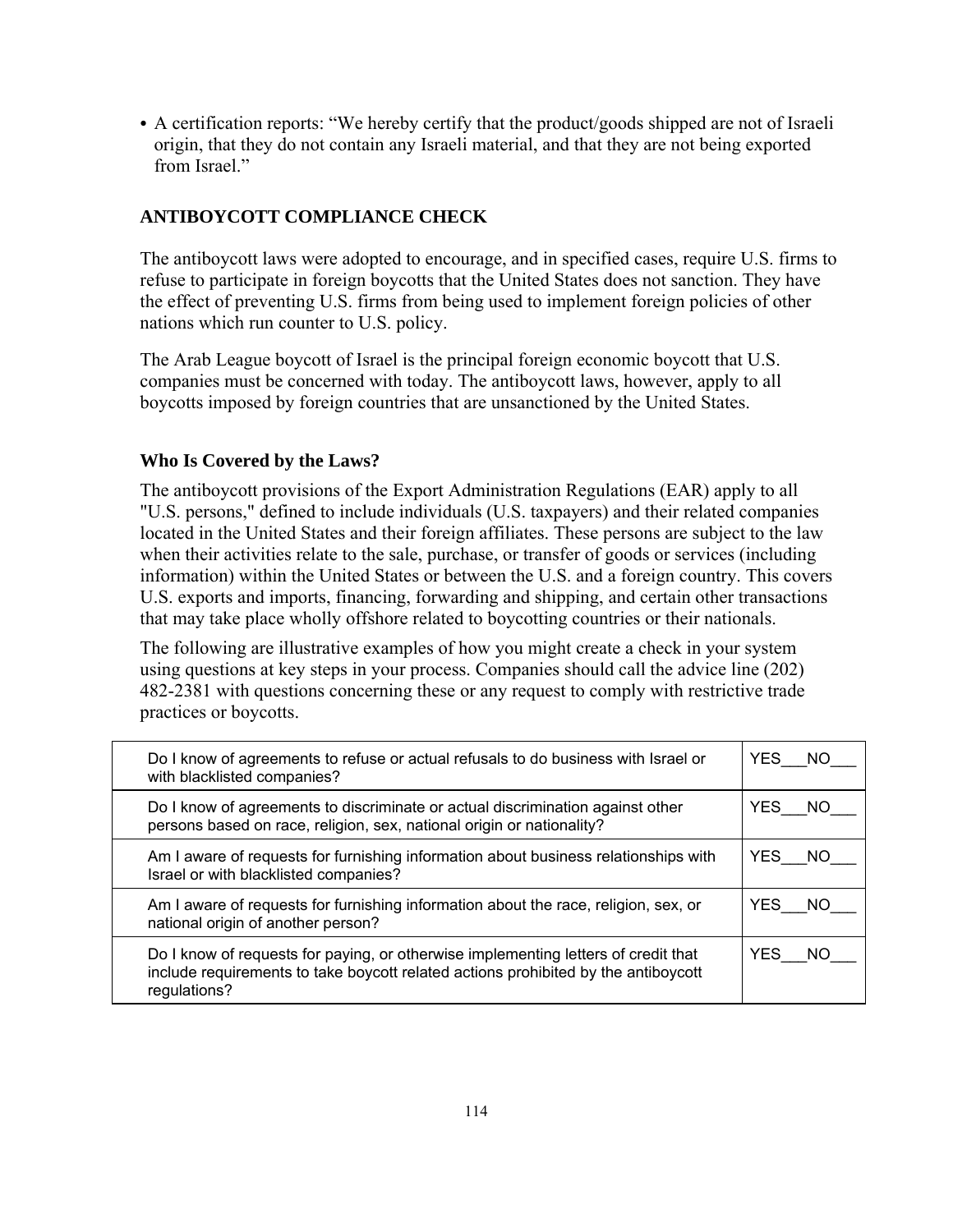Other recent examples of boycott requests that have been reported to the Office of Antiboycott Compliance can be reviewed at:

http://www.bis.doc.gov/AntiboycottCompliance/oacantiboycottrequestexamples.html

If you answered "YES" to any of the questions above, the EAR requires reports of receipts of boycott requests to be filed quarterly on form BIS 621-P for single transactions or BIS 6051P for multiple transactions received in the same calendar quarter. The forms are available on-line in a fillable pdf format at:

<http://www.bis.doc.gov/antiboycottcompliance/BoycottRequestReportingForm.html>

To obtain paper copies by U.S. mail, call the Office of Antiboycott Compliance in Washington, DC at (202) 482-2448.

TRA reports are filed with tax returns on IRS form 5713. This form is available from local IRS offices.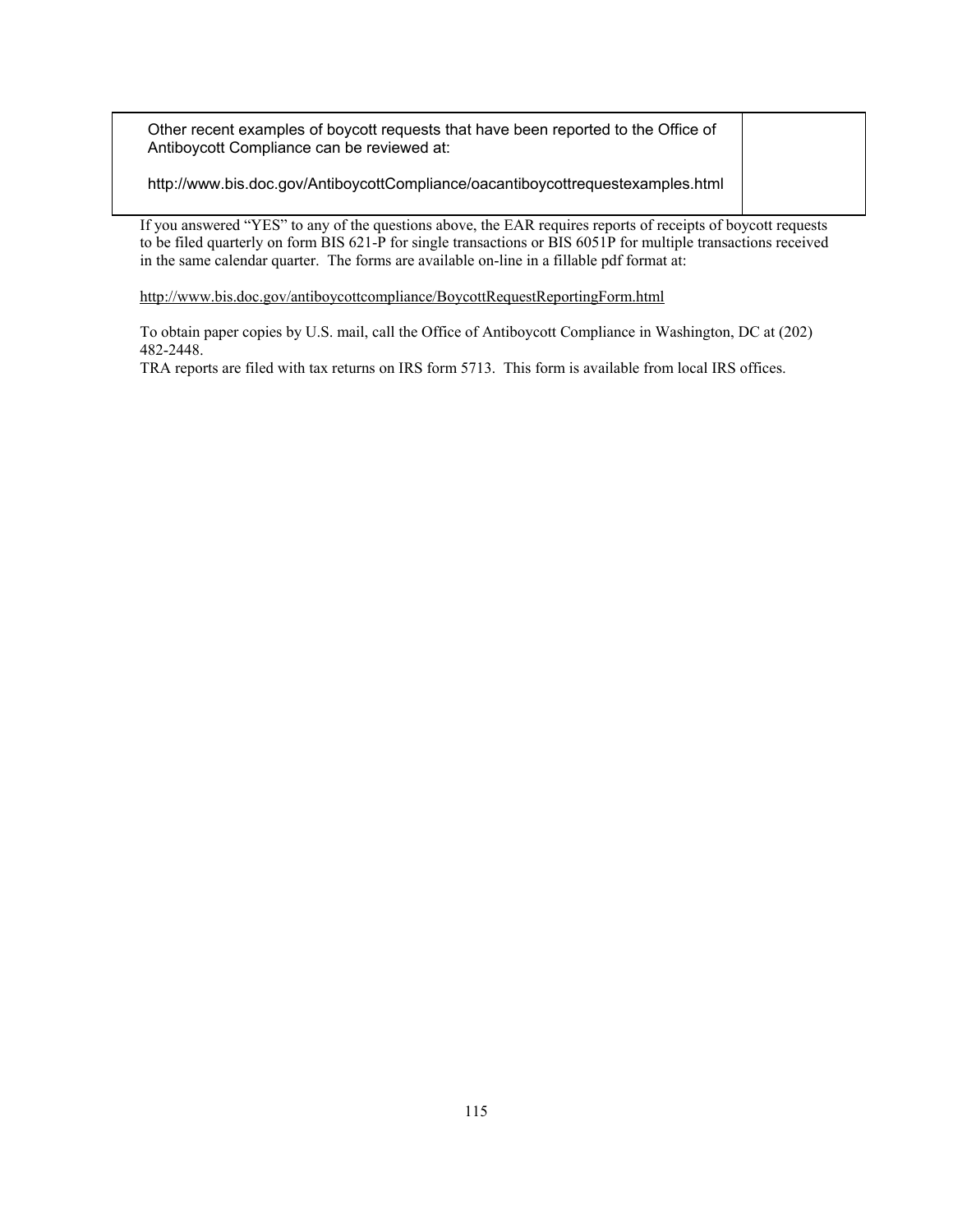### **DRAFT LANGUAGE**

#### **GENERAL PURPOSE MICROPROCESSORS FOR MILITARY END-USES AND TO MILITARY END-USERS CHECK**

The purpose of this Check is to determine whether a license is required based upon certain restrictions described in Part 744.17. This license requirement does not apply to exports or reexports of items for the official use by personnel and agencies of the USG or agencies of a cooperating government.

| Is the commodity you may export or reexport described in ECCN 3A991.a.1 on the<br>CCL (microprocessor microcircuits", "microcomputer microcircuits", and<br>microcontroller microcircuits having a "composite theoretical performance" ("APP")<br>of 6,500 million theoretical operations per second (MTOPS) or more and an<br>arithmetic logic unit with an access width of 32 bit or more)?                                                                                                                                                                                                                                                                                                                                                                                                                                                                                      | YES_<br><b>NO</b>                     |
|------------------------------------------------------------------------------------------------------------------------------------------------------------------------------------------------------------------------------------------------------------------------------------------------------------------------------------------------------------------------------------------------------------------------------------------------------------------------------------------------------------------------------------------------------------------------------------------------------------------------------------------------------------------------------------------------------------------------------------------------------------------------------------------------------------------------------------------------------------------------------------|---------------------------------------|
| If yes, continue.<br>If no, this Check does not apply to you.                                                                                                                                                                                                                                                                                                                                                                                                                                                                                                                                                                                                                                                                                                                                                                                                                      |                                       |
| Do you know that the items will be used in Albania, Armenia, Azerbaijan, Belarus,<br>Bulgaria, Cambodia, China (PRC), Estonia, Georgia, Iraq, Kazakhstan, North<br>Korea, Kyrgyzstan, Laos, Latvia, Lithuania, Macau, Moldova, Mongolia, Romania,<br>Russia, Tajikistan, Turkmenistan, Ukraine, Uzbekistan, Vietnam? (Country Group<br>D:1, Part 740)                                                                                                                                                                                                                                                                                                                                                                                                                                                                                                                              | YES_<br><b>NO</b>                     |
| If yes, continue.<br>If no, this Check does not apply to you.                                                                                                                                                                                                                                                                                                                                                                                                                                                                                                                                                                                                                                                                                                                                                                                                                      |                                       |
| Do you know that the item of export or reexport, or have reason to know, or are<br>informed by BIS that the item will be or is intended to be used for a "military end-<br>use"?<br>For these purposes, the phrase 'military end-use' means incorporation into: a<br>military item described on the U.S. Munitions List (USML) (22 CFR part 121,<br>International Traffic in Arms Regulations) or the International Munitions List<br>(IML) (as set out on the Wassenaar Arrangement website at<br>http://www.wassenaar.org); commodities listed under ECCN's ending in "A018"<br>on the Commerce Control List (CCL) in Supplement No. 1 to part 774 of the<br>EAR; or any item that is designed for the "use", "development", "production", or<br>deployment of military items described on the USML, the IML, or commodities<br>listed under ECCN's ending in "A018" on the CCL. | YES<br>$NO$ <sup><math>-</math></sup> |
| If yes, continue.<br>If no, this Check does not apply to you.                                                                                                                                                                                                                                                                                                                                                                                                                                                                                                                                                                                                                                                                                                                                                                                                                      |                                       |
| Supplement No. 1 of Part 744 lists examples of 'military end-use".<br>Is the general-purpose microprocessor to be employed in the "use,"<br>"development," or deployment of:                                                                                                                                                                                                                                                                                                                                                                                                                                                                                                                                                                                                                                                                                                       |                                       |
| Cruise missiles?                                                                                                                                                                                                                                                                                                                                                                                                                                                                                                                                                                                                                                                                                                                                                                                                                                                                   | YES                                   |
| Electronic suites of military aircraft and helicopters?                                                                                                                                                                                                                                                                                                                                                                                                                                                                                                                                                                                                                                                                                                                                                                                                                            | YES___<br>NO___                       |
| Radar for searching, targeting, or tracking systems?                                                                                                                                                                                                                                                                                                                                                                                                                                                                                                                                                                                                                                                                                                                                                                                                                               | <b>YES</b><br>NO -                    |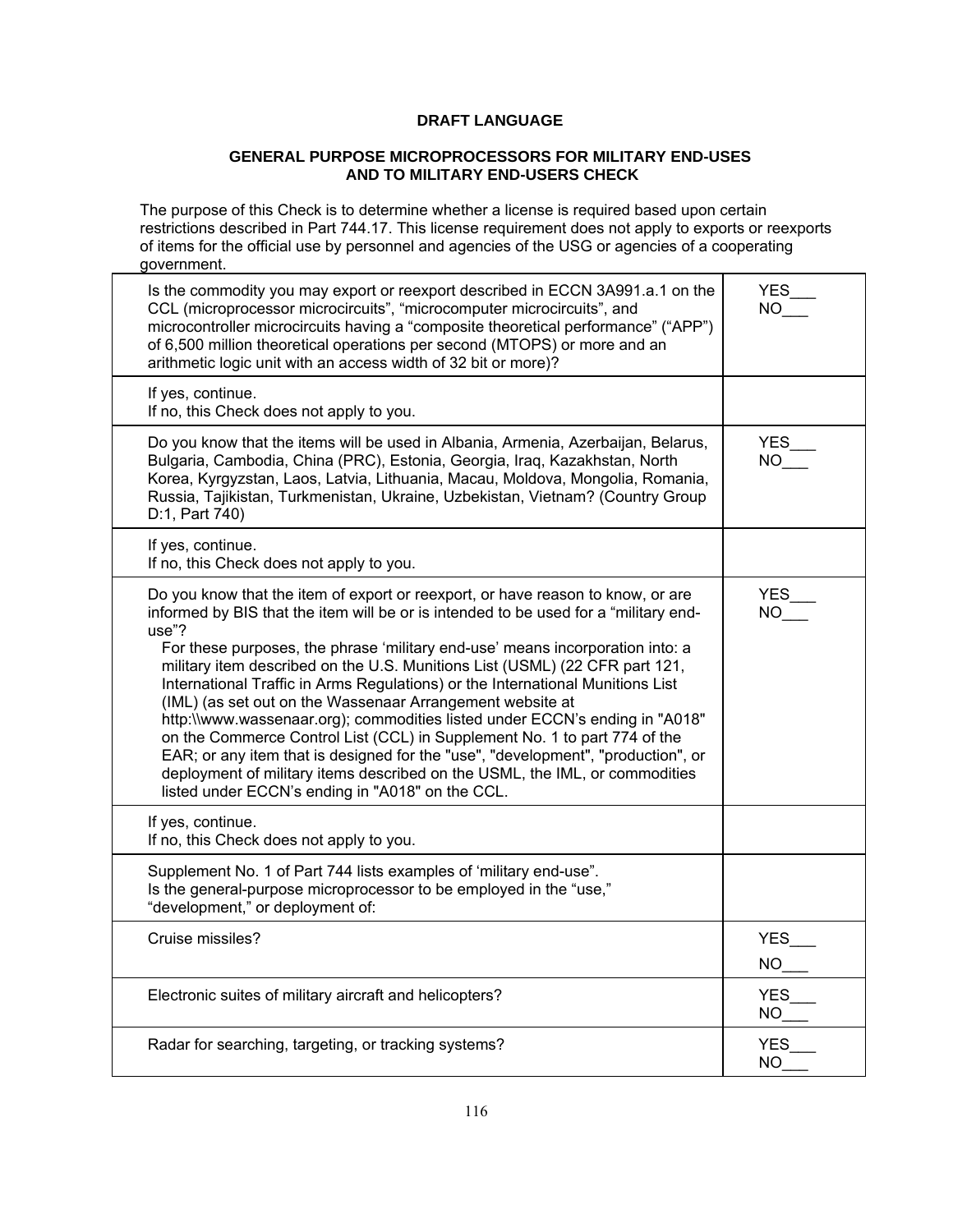| Command/control/communications or navigation systems?                                                                                                                                                                                                                                                                                                                                                                                     | YES<br>NO.         |
|-------------------------------------------------------------------------------------------------------------------------------------------------------------------------------------------------------------------------------------------------------------------------------------------------------------------------------------------------------------------------------------------------------------------------------------------|--------------------|
| Unmanned aerial vehicles capable of performing military reconnaissance,<br>surveillance, or combat support?                                                                                                                                                                                                                                                                                                                               | YES.<br>NO -       |
| Rocket or missile systems?                                                                                                                                                                                                                                                                                                                                                                                                                | <b>YES</b><br>NO L |
| Electronic or information warfare systems; or                                                                                                                                                                                                                                                                                                                                                                                             | YES<br>NO l        |
| Intelligence, reconnaissance, or surveillance systems suitable for supporting<br>military operations?                                                                                                                                                                                                                                                                                                                                     | <b>YES</b><br>NO.  |
| If yes to any of the above applications, continue.<br>If no, this Check does not apply to you.                                                                                                                                                                                                                                                                                                                                            |                    |
| Do you know that the items will be used by a "military end-user"?<br>For these purposes, "military end-user" means the national armed services<br>(army, navy, marine, air force, or coast guard), as well as the national guard and<br>national police, government intelligence or reconnaissance organizations, or any<br>person or entity whose actions or functions are intended to support 'military end-<br>uses' as defined above. | YES.               |

If yes, a license is required based upon certain restrictions described in Part 744.17.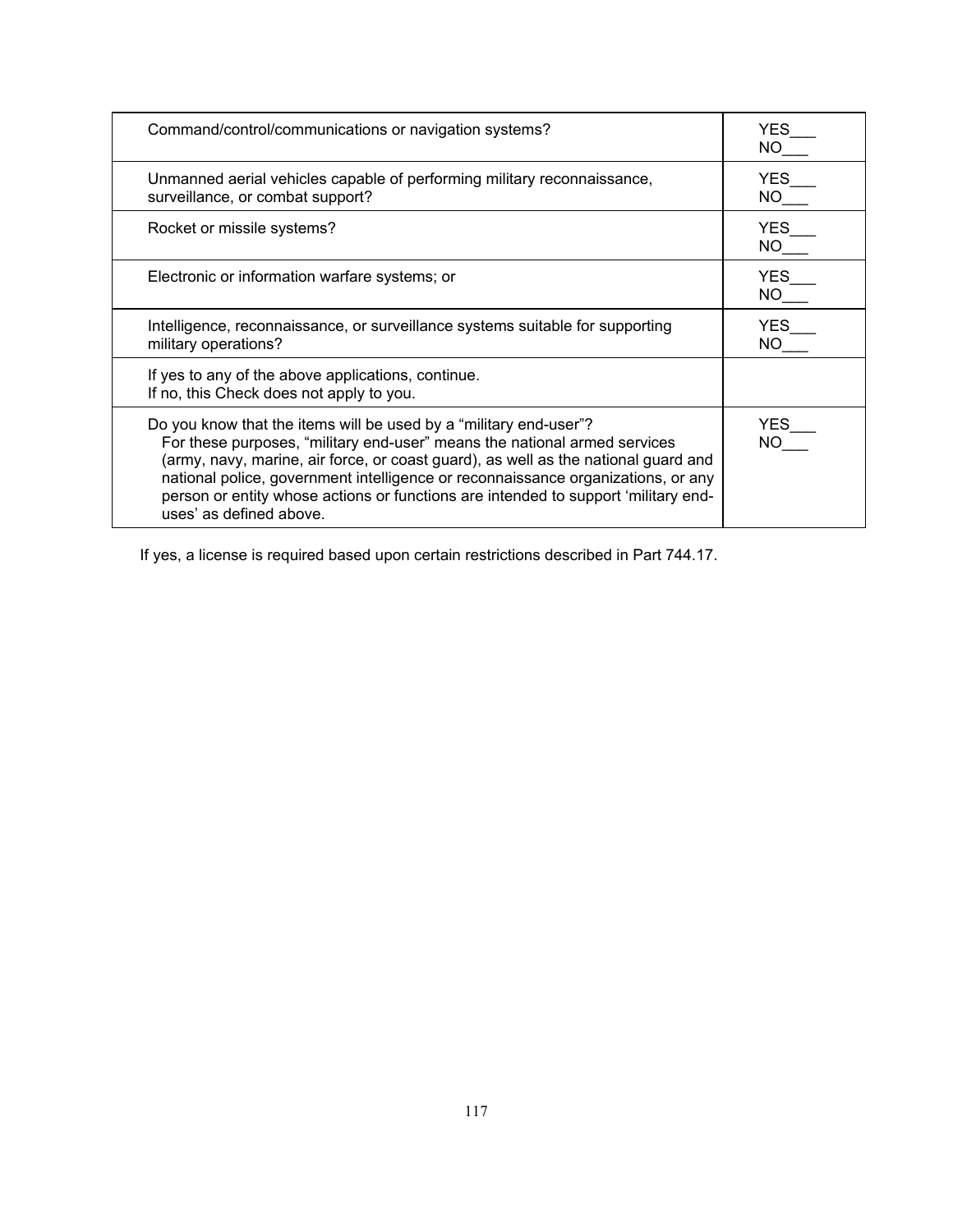## **CUSTOMER PROFILE**

| <b>Customer Number</b><br><b>Customer Company Name:</b><br><b>Company Principal(s)</b><br><b>Company Representative Name:</b><br><b>Address:</b> |                                                                                                                                                                                   | Order No.                                        |
|--------------------------------------------------------------------------------------------------------------------------------------------------|-----------------------------------------------------------------------------------------------------------------------------------------------------------------------------------|--------------------------------------------------|
| <b>New Customer:</b><br>Has the customer received an on-site visit?<br><b>Established Customer:</b>                                              | YES<br><b>NO</b><br>YES<br><b>NO</b><br>YES                                                                                                                                       | NO How many years?                               |
| <b>Customer's Business is:</b>                                                                                                                   | __ privately owned;<br>$\equiv$ a public utility;<br>$\equiv$ a government entity; $\equiv$ a military entity.                                                                    |                                                  |
|                                                                                                                                                  | The customer has been in business Less than a year; 1 to 5 years; Lover 5 years.                                                                                                  |                                                  |
| <b>Products Ordered:</b>                                                                                                                         |                                                                                                                                                                                   |                                                  |
| <b>Nature of Business:</b>                                                                                                                       |                                                                                                                                                                                   |                                                  |
| End-Use is<br><b>Specific End-Use is:</b>                                                                                                        | Civilian Use _____ Military Use                                                                                                                                                   |                                                  |
| Profile check performed by:                                                                                                                      | Initial: ______Date: _____________                                                                                                                                                |                                                  |
| Annual profile check:                                                                                                                            | Initial: Date: Date:                                                                                                                                                              |                                                  |
| SANCTIONED PERSONS AND ENTITIES CHECK<br>the Unverified List?                                                                                    | Are sanctioned persons or entities parties to the transaction or other activities as<br>described in Denial Orders, The Entity List, Specially Designated Nationals List, or on   | YES                                              |
| <b>DIVERSION RISK RED FLAG CHECK</b>                                                                                                             |                                                                                                                                                                                   | YES NO                                           |
|                                                                                                                                                  | Is it known or are there indications that the customer is at risk for diversion?                                                                                                  |                                                  |
| <b>NUCLEAR END-USE CHECK</b><br>any nuclear activities?                                                                                          | Is it known or are there indications that the customer is involved directly or indirectly in                                                                                      |                                                  |
| the design, development, production or use of missiles?                                                                                          | ROCKET SYSTEMS AND UNMANNED AIR VEHICLES END-USE CHECK<br>Is it known or are there indications that the customer is involved directly or indirectly in                            |                                                  |
| CHEMICAL & BIOLOGICAL WEAPONS END-USE CHECK<br>weapons?                                                                                          | Is it known or are there indications that the customer is directly or indirectly involved in<br>the design, development, production, stockpiling or use of chemical or biological |                                                  |
| NONPROLIFERATION SANCTIONS                                                                                                                       | Is it known or are there indications that the customer is a party sanctioned by the Department                                                                                    | YES NO<br><b>YES</b><br><b>YES</b><br><b>YES</b> |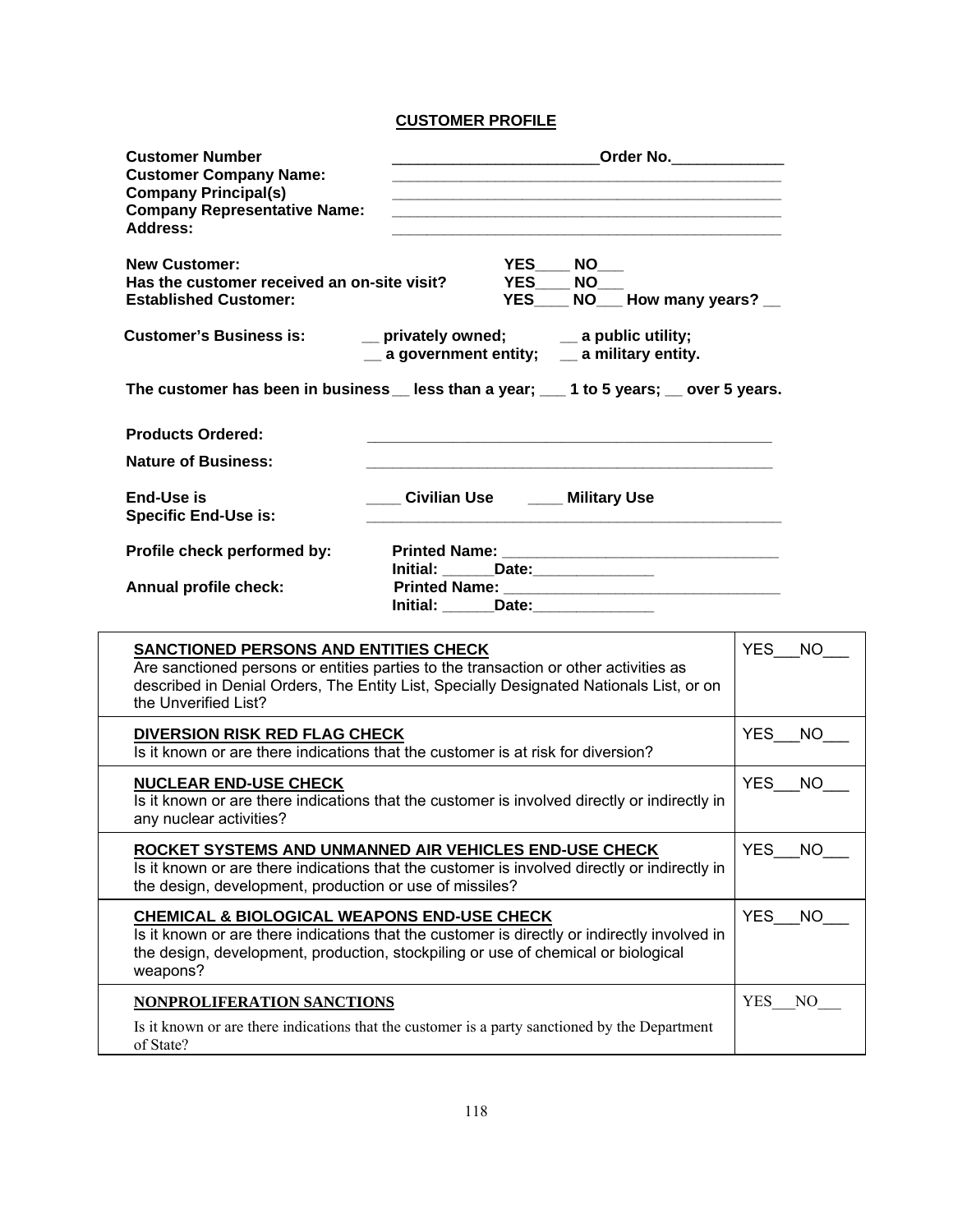| <b>ANTIBOYCOTT COMPLIANCE CHECK</b><br>Are there indications that the customer is involved in boycott activities in conflict with U.S.<br>law and regulations? | <b>YES</b><br>NΟ |
|----------------------------------------------------------------------------------------------------------------------------------------------------------------|------------------|
| MILITARY END-USES AND TO MILITARY END-USERS CHECK<br>Complete this Check only if you exporting a general purpose microprocessor, described in<br>3A991a1       | <b>YES</b><br>NΩ |

**IMPORTANT:** If the answer to any of the above questions is "yes," contact your EMCP Administrator. Attached are the Checks.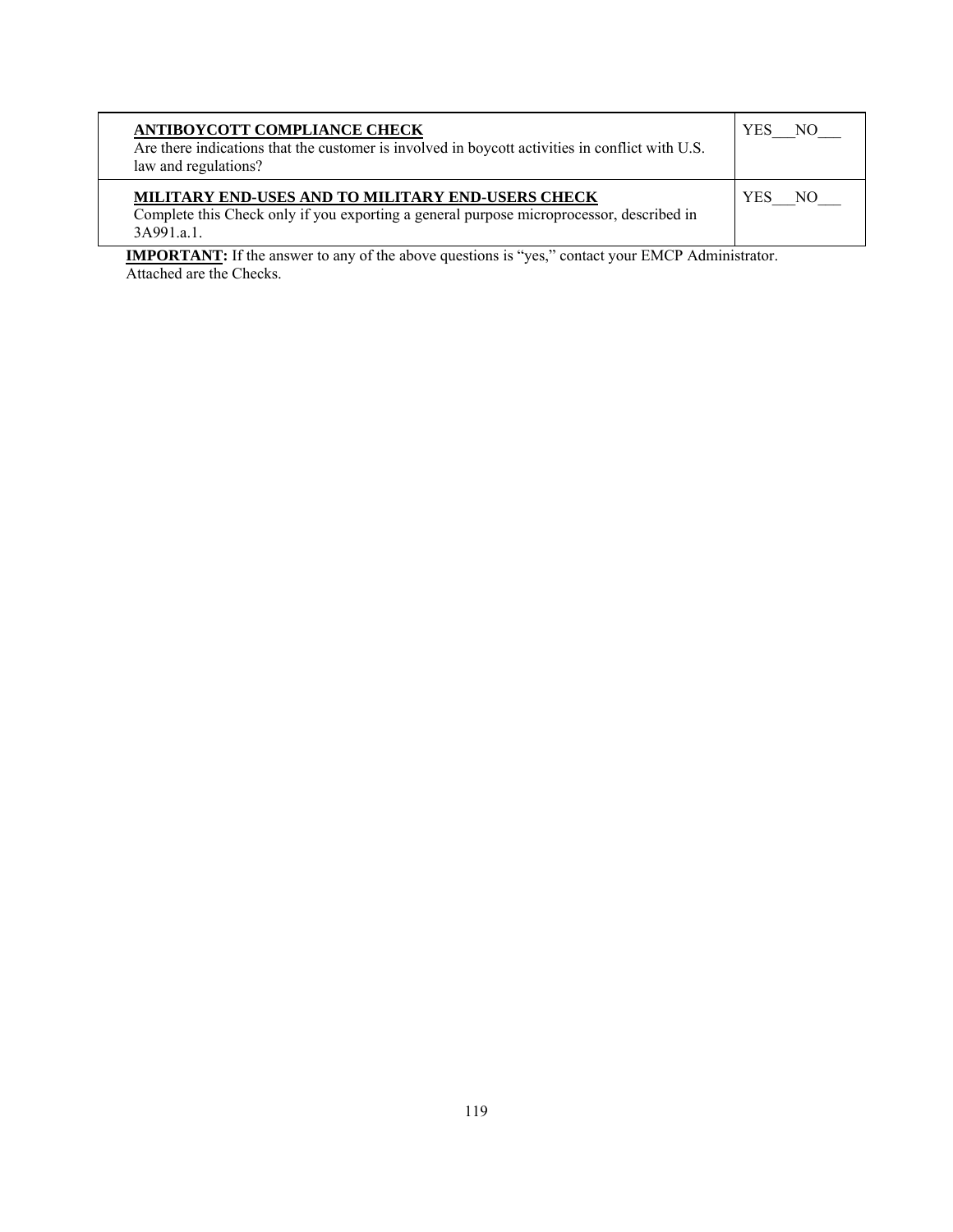# **Freight Forwarder Guidance**

Members of the international forwarding community play a key role in ensuring the security of the global supply chain, stemming the flow of illegal exports, and helping to prevent Weapons of Mass Destruction (WMD) and other sensitive goods and technologies from falling into the hands of proliferators and terrorists.

### **Responsibilities of the Forwarding Community**

Forwarding agents have compliance responsibilities under the Export Administration Regulations (EAR) even when their actions are dependent upon information or instructions given by those who use their services. However, hiring an agent, whether a freight forwarder or some other agent, to perform various tasks, does not relieve a party of its compliance responsibilities.

Agents are responsible for the representations they make in filing export data. Moreover, no person, including an agent, may proceed with any transaction knowing that a violation of the EAR has, is about to, or is intended to occur. It is the agent's responsibility to understand its obligations.

Agents, especially those acting as the "exporter" in routed export transactions (see below), should understand the "Know Your Customer" guidance and "Red Flags" found in supplement no. 1 to part 732 of the EAR. Agents and exporters should determine if Red Flags are present, exercise due diligence in inquiring about them, and ensure that suspicious circumstances are not ignored. Failure to do so could constitute a violation of the EAR.

Agents should be thoroughly familiar with the ten General Prohibitions set forth in part 736 of the EAR, and with the violations outlined in part 764 of the EAR. Engaging in prohibited conduct or committing the violations set out in the EAR may subject violators to significant penalties -- up to 20 years imprisonment and fines of up to \$1,000,000 upon criminal conviction, and penalties of up to \$250,000 per violation and/or a denial of export privileges for administrative offenses.

### **Routed and Non-Routed Export Transactions**

Primary responsibility for compliance with the EAR falls on the **"principal parties in interest" (PPI)** in a transaction. Generally, the PPIs in an export transaction are the U.S. seller and foreign buyer. See the following parts and sections of the EAR for additional information: section 748.5, regarding parties to a transaction; part 758 on export clearance; and relevant definitions in part 772.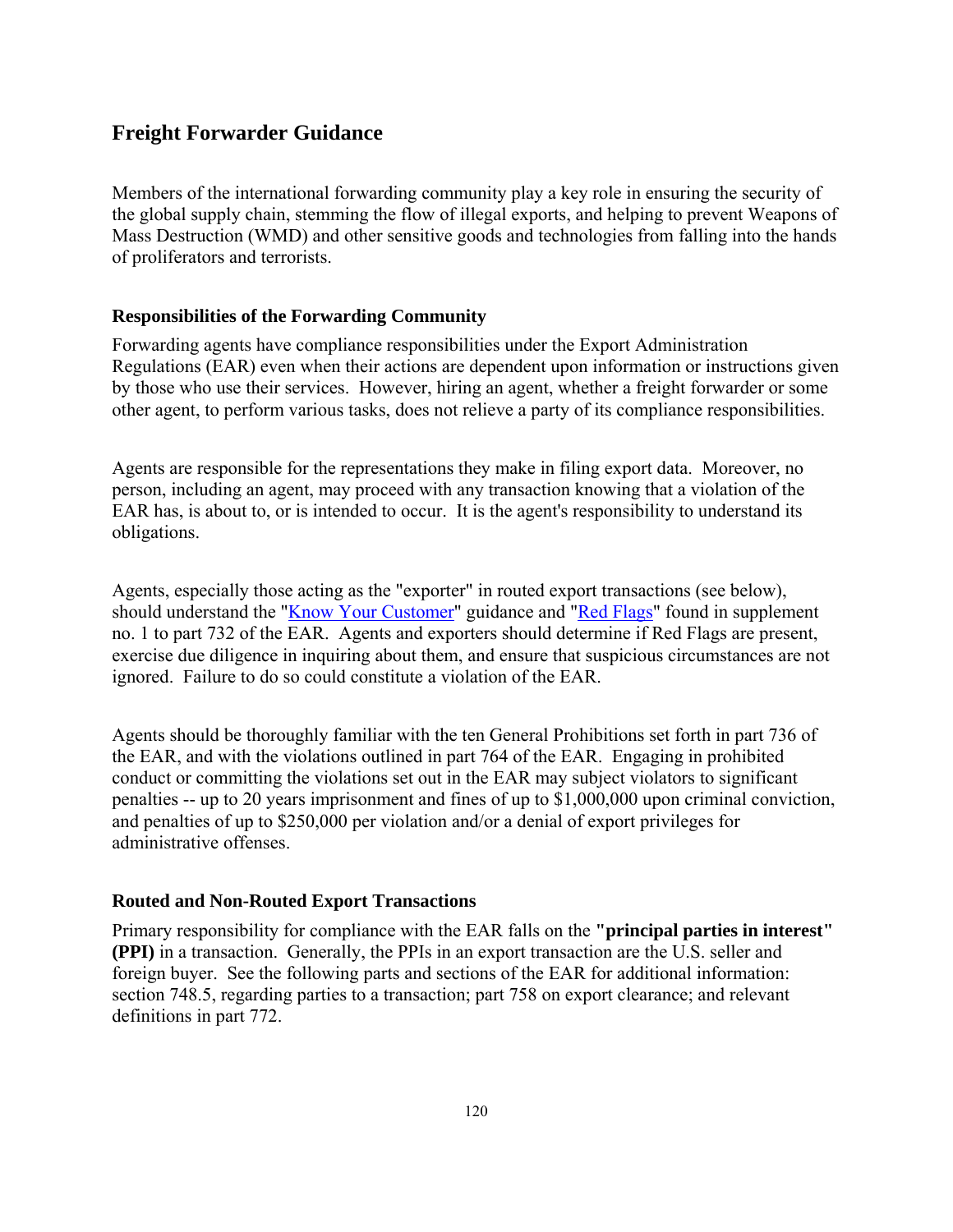In a **"routed export transaction,"** in which the foreign PPI authorizes a U.S. agent to facilitate the export of items from the United States, the U.S. PPI obtains from the foreign PPI a writing in which the foreign PPI expressly assumes responsibility for determining licensing requirements and obtaining authorization for the export. In this case, the U.S. agent acting for the foreign PPI is the "exporter" under the EAR, and is responsible for determining licensing authority and obtaining the appropriate license or other authorization for the export.

An agent representing the foreign PPI in this type of routed export transaction must obtain a power of attorney or other written authorization in order to act on behalf of the foreign PPI.

In this type of routed export transaction, if the U.S. PPI does not obtain from the foreign PPI the writing described above, then the U.S. PPI is the "exporter" and must determine licensing authority and obtain the appropriate license or other authorization. This is true even if the transaction is considered a routed export transaction for purposes of filing electronic export information pursuant to the Foreign Trade Regulations (15 C.F.R. part 30).

In a routed export transaction in which the foreign PPI assumes responsibility for determining the appropriate authorization for the export, the U.S. PPI obtains from the foreign PPI a writing wherein the foreign PPI expressly assumes responsibility for determining licensing requirements and obtaining licensing authority. The EAR requires the U.S. PPI to furnish the foreign PPI and its agent, upon request, with the correct Export Control Classification Number (ECCN) or sufficient technical information to determine the ECCN. In addition, the U.S. PPI must provide the foreign PPI and its agent with any information that it knows will affect the determination of license authority. The U.S. PPI also has responsibility under the Foreign Trade Regulations (15 C.F.R. part 30) to provide certain data to the agent for the purposes of filing electronic export information.

In a transaction that is not a routed export transaction, if the U.S. PPI authorizes an agent to prepare and file the export declaration on its behalf, the U.S. PPI is the "exporter" under the EAR and is required to:

*(A) provide the agent with the information necessary to complete the AES submission;* 

*(B) authorize the agent to complete the AES submission by power of attorney or other written authorization; and* 

*(C) maintain documentation to support the information provided to the agent for completing the AES submission.* 

If authorized by either the U.S. or foreign PPI, the agent is responsible for:

*(A) preparing the AES submission based on information received from the U.S. PPI;* 

*(B) maintaining documentation to support the information reported on the AES submission; and* 

*(C) upon request, providing the U.S. PPI with a copy of the AES filed by the agent.*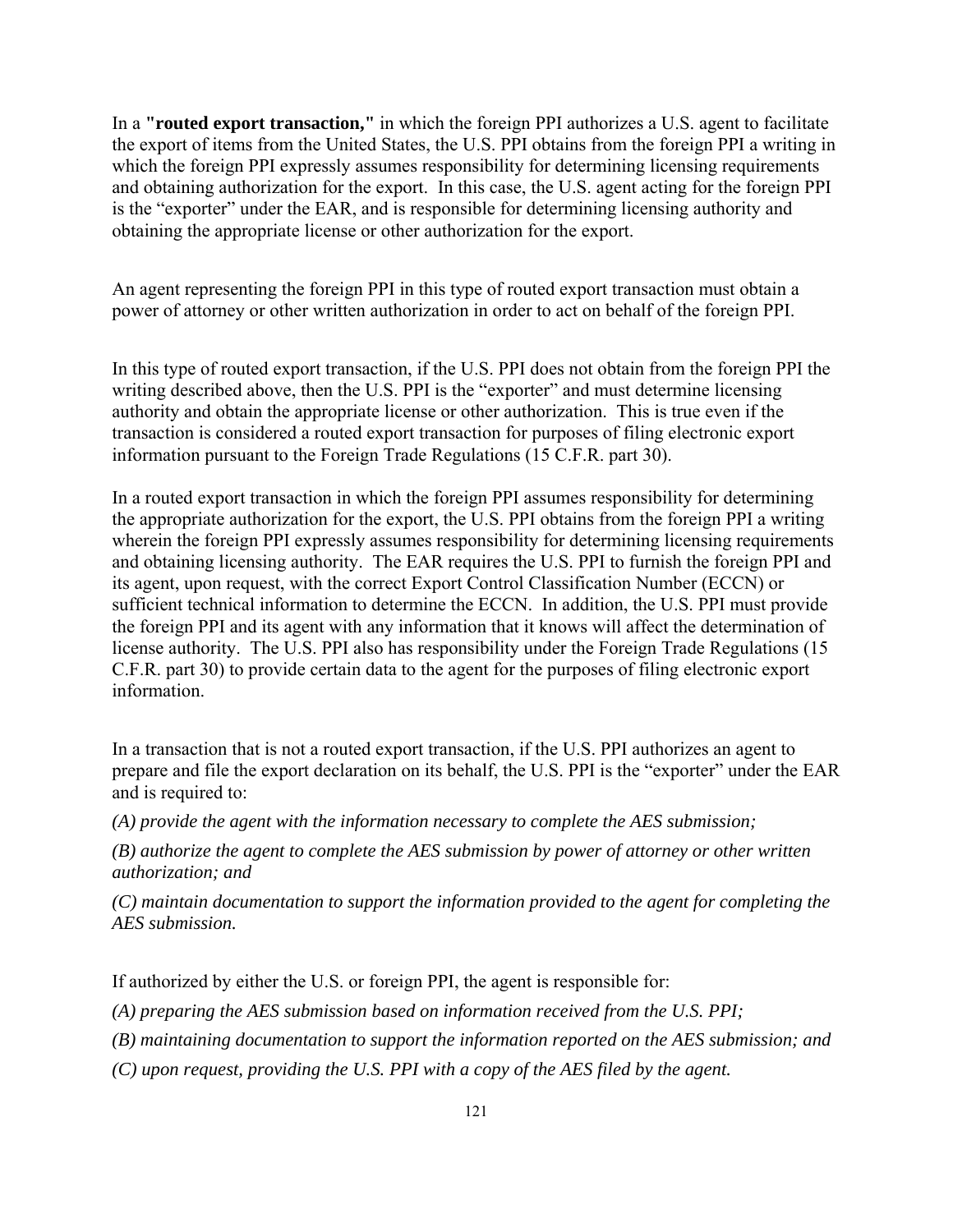Both the agent and the PPI who has authorized the agent are responsible for the correctness of each entry made on an AES submission. Good faith reliance on information obtained from the PPI can help protect an agent, but the careless use of "No License Required," or unsupported entries, can get an agent into trouble. Agents without the appropriate technical expertise should avoid making commodity classifications and should obtain support documentation for ECCNs.

Additionally, upon written request, Census will provide companies with twelve months of AES data free of charge every 365 days. The Census Bureau's Foreign Trade Division currently provides U.S. PPIs, and other filers requesting their AES data, with all ten data elements required in routed export transactions.

### **Mitigating the Risk and Building a Private-Sector/Public-Sector Partnership**

As noted above, forwarders may be subject to criminal prosecution and/or administrative penalties for violations of the EAR. BIS has not hesitated to hold forwarders liable for participating in illegal transactions. Bad publicity alone can cost companies incalculable sums, in terms of future business, not to mention costs associated with lengthy and costly litigation, or administrative or criminal penalties. For example, in August 2009, after a government investigation lasting for more than five years, DHL reached a \$9,444,744 Settlement Agreement with BIS and Treasury's OFAC in a case involving hundreds of shipments to Iran, Sudan, and Syria, and a failure to adhere to government recordkeeping requirements.

This case, and many others involving forwarders, demonstrate the need for forwarders to know their customers and be aware of suspicious circumstances and Red Flags that may be present in an export transaction. When presented with Red Flags, forwarders have an obligation to inquire about the facts of the transaction, evaluate all of the information after inquiry and refrain from engaging in the transaction if the Red Flags cannot be resolved. These steps help protect not only the forwarder but also the forwarder's client, who may be unknowingly engaging in a prohibited transaction.

Forwarders can take steps to mitigate their own and their clients' risks of liability by establishing a compliance program that scrutinizes export transactions and checks the parties to transactions against BIS's and other U.S. Government agencies' various Lists to Check. Forwarders should also familiarize themselves with the types of activities to avoid in suspicious transactions as described in the BIS publication, Don't Let This Happen To You.

Although in a non-routed transaction the primary burden of compliance rests with the U.S. PPI, section 758.3 of the EAR states that "[a]ll parties that participate in transactions subject to the EAR must comply with the EAR." Therefore, some compliance responsibility also rests with the freight forwarder. Parts 744, 760, 736, 732 supplement no. 3, and 764, among others, discuss how export transactions may not be conducted with certain parties, that dealing with certain parties may have additional licensing requirements, that dealing with certain parties should raise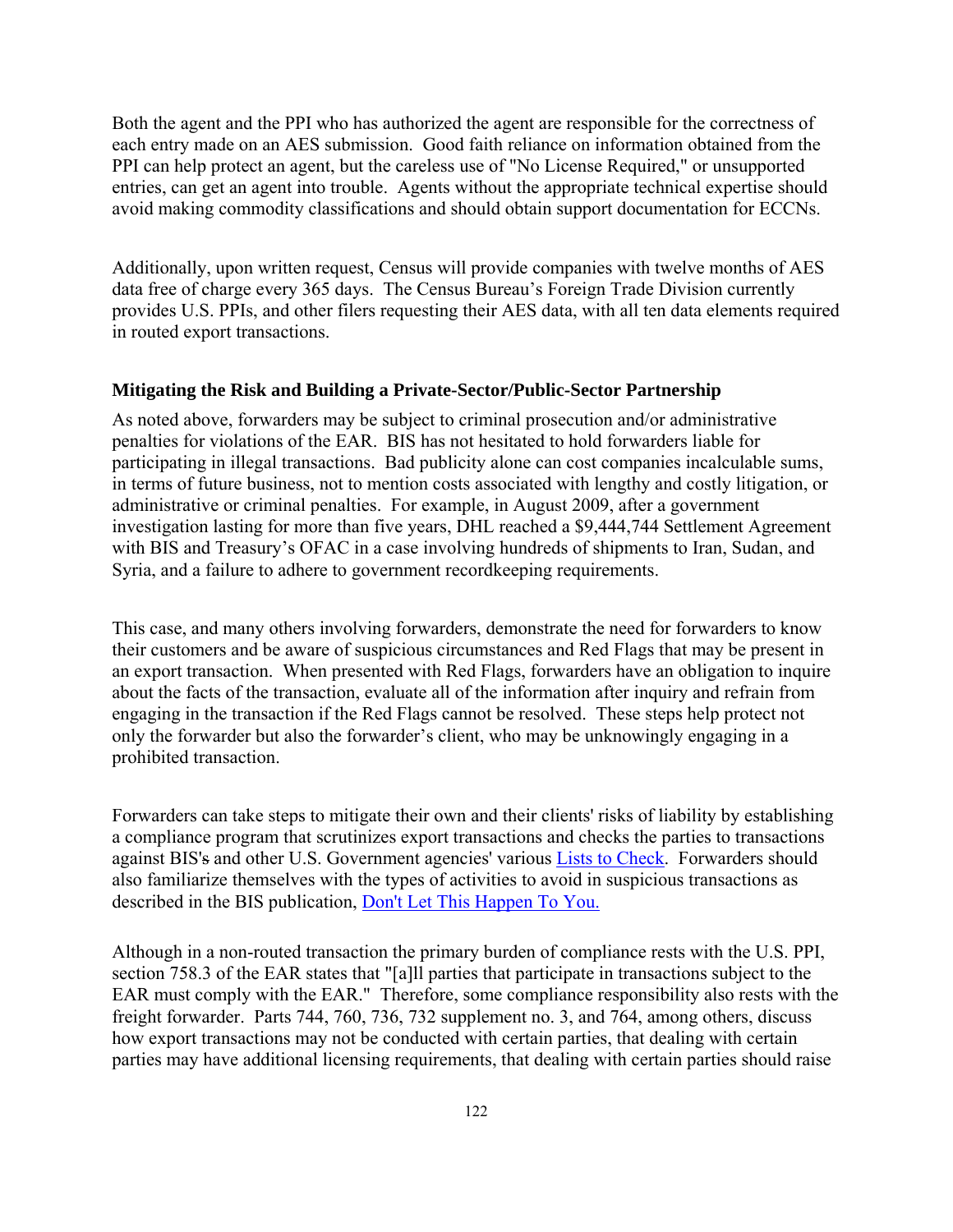Red Flags for exporters, and that certain countries, activities, and items have certain restrictions under the EAR.

While the EAR allows flexibility in the manner in which U.S. companies meet these compliance requirements in a number of different methods, BIS strongly recommends that all parties dealing with export transactions maintain a vigorous and effective Export Management and Compliance Program (EMCP), incorporating the nine key elements (check the EMCP weblink at [http://www.bis.doc.gov/complianceandenforcement/emcp.htm\)](http://www.bis.doc.gov/complianceandenforcement/emcp.htm), and especially the screening of all parties to transactions, as part of their overall due diligence.

BIS, however, also recommends striking the right balance. Compliance activities would differ depending on the nature of the items being exported and the destinations to which they are exported, but err on the side of caution to ensure that our U.S.-origin dual-use goods and technologies are exported in compliance with the EAR.

Freight forwarders and exporters are symbiotically situated to work together to develop compliance procedures for their mutual benefit and sustainability. Building compliance partnerships and sharing compliance strategies with each other and other parties to transactions as part of Standard Operating Procedures will give all involved a competitive edge. Once the investment is undertaken and the procedures are in place and continually maintained, export transactions will proceed predictably, safely, and with consistent application of the appropriate research and analysis of parties and uses/applications. The more compliance processes are integrated into existing business processes, the more seamless your entire export process will be. As you share and learn compliance techniques with your business partners and build synergies while also building business relationships, you will ensure your mutual longevity and bottom lines.

Even if forms like the BIS-711, the Destination Control Statement, and the Letter of Acceptance of License Conditions are not required by the EAR from your overseas business partners, as part of your own compliance processes, you may wish to draft a document including language similar to these and require their use in certain situations to enhance compliance.

Concerning documentation requirements, refer to the EAR's part 762 (applicable to all transactions subject to the EAR) regarding records that have to be maintained, records that don't have to be maintained, requirements for producing records, retention period, etc. There are also recordkeeping requirements from, *inter alia*, Customs (19 CFR part 163), the Department of State (ITAR and 22 CFR part 122.5), the Census Bureau (15 CFR 30.66(c)), and Treasury's OFAC (31 CFR part 501).

BIS's Export Management and Compliance Division (EMCD, at 202-482-0062 and through the BIS website) is available to assist with compliance questions; our Outreach and Educational Services Division (OESD, at 202-482-4811, 949-660-0144, and through the BIS website) is available to assist with general questions involving exporting, and, for licensing issues, it may be helpful to speak with one of BIS's expert Licensing Officers who deals with your particular line of products. Your local Export Enforcement Field Office would also be able to give you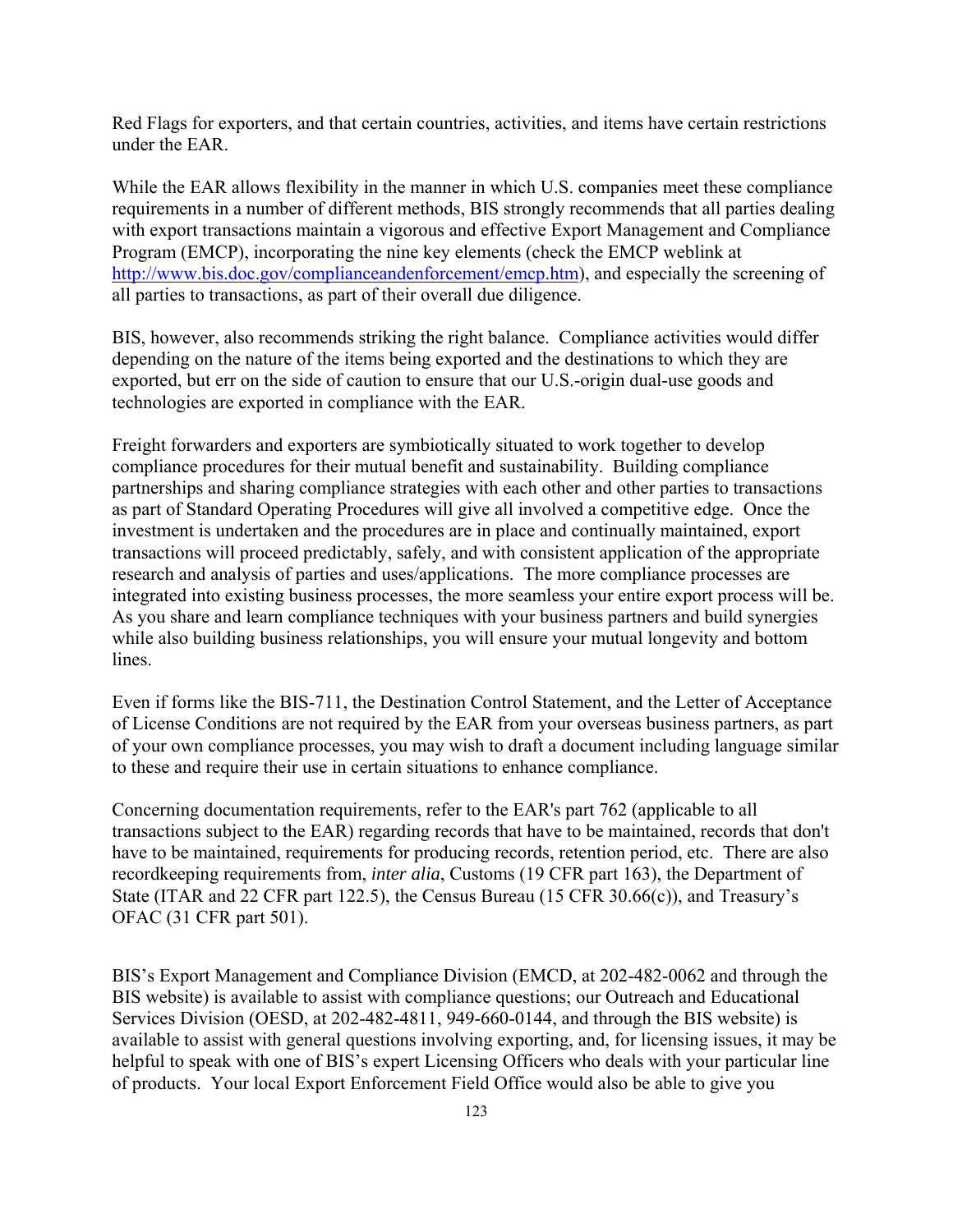guidance; to find your local office call (202) 482-1208, or check here, and for a regulatory perspective, you may also contact BIS's Regulatory Policy Division (RPD) at (202) 482-2440 and through the BIS website.

Notably for freight forwarders, in the EAR, see, *inter alia*, sections 758.1 through 758.6, 748.4, and 750.7(d). Section 758.3(b) notes the difference in definitions between Census and BIS for the term "exporter." Section 758.8 discusses the return or unloading by forwarders, or other entities, of shipments at the direction of U.S. government officials, and part 730, supplement no. 3, notes that export control responsibilities for Ocean Freight Forwarders are with the Federal Maritime Commission's Office of Freight Forwarders.

You may additionally set up information briefings, whereby you invite EMCD, Customs and Border Protection (CBP), BIS's Export Enforcement, and/or representatives from other government entities to make presentations to your company and your business partners, in order to support you in educating all regarding compliance. Make use of the BIS website and the other government websites, and send staff to BIS seminars and seminars offered by other government agencies.

Parties who believe they may have committed a violation of the EAR are encouraged to submit a Voluntary Self Disclosure (VSD) to BIS. VSDs are an important indicator of a party's desire to bring their export activities into compliance, and also may provide important information to BIS helping to identify foreign proliferation networks. Parties submitting VSDs may be eligible for significant reductions in administrative penalties, and those with well-implemented EMCPs may expect further significant reductions of administrative penalties. Procedures for submitting VSDs may be found in section 764.5 of the EAR. The procedures detailed in section 764.5 do not apply to VSDs involving violations of the antiboycott provisions of the EAR. Procedures for submitting VSDs for boycott violations are found in section 764.8 of the EAR.

The Office of Export Enforcement (OEE) and the Office of Exporter Services (OExS, which includes EMCD, OESD, and RPD) welcomes the opportunity to work with the international forwarding community to help ensure compliance with U.S. export requirements. While it is important to protect yourselves and your clients from engaging in transactions that might constitute violations, it is equally important that BIS be able to fulfill its mission of keeping the most sensitive goods out of the most dangerous hands. Development of effective, wellintegrated and well-implemented EMCPs, prompt notification by forwarders to OEE of suspicious transactions, and assistance to OEE Special Agents in gathering the evidence necessary to disrupt illicit proliferation networks and bringing export violators to justice, are important steps in helping to achieve these private-sector and public-sector goals.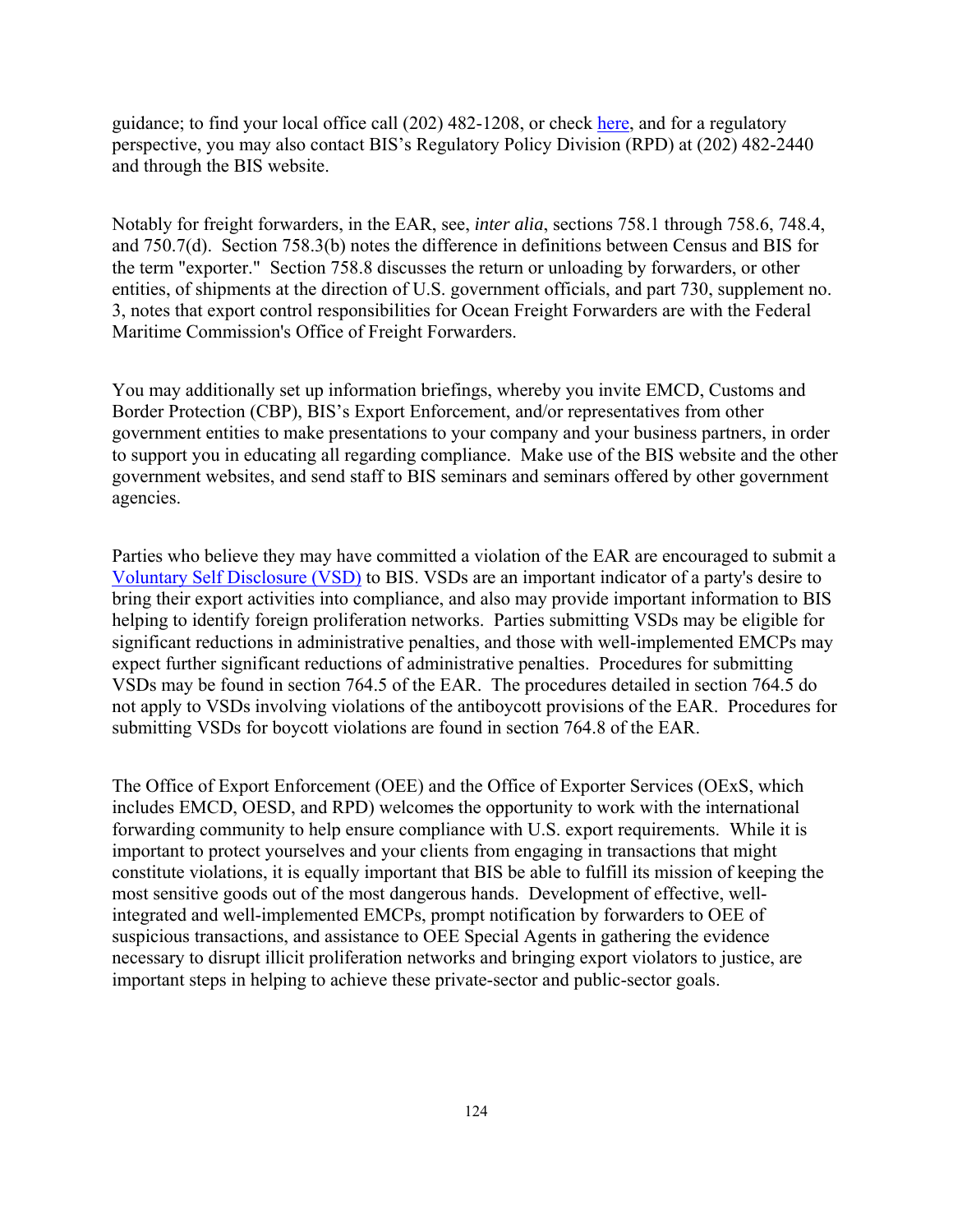**If you have reason to believe a violation is taking place or has occurred, you may report it to the Department of Commerce by calling its 24-hour hot-line number: 1 (800) 424-2980. Or, if you prefer, use our [Web form to submit a confidential tip.](https://www.bis.doc.gov/forms/eeleadsntips.html)** 

*Please note that use of the form will not generate any return e-mail to you, so that the information you submit will remain confidential.*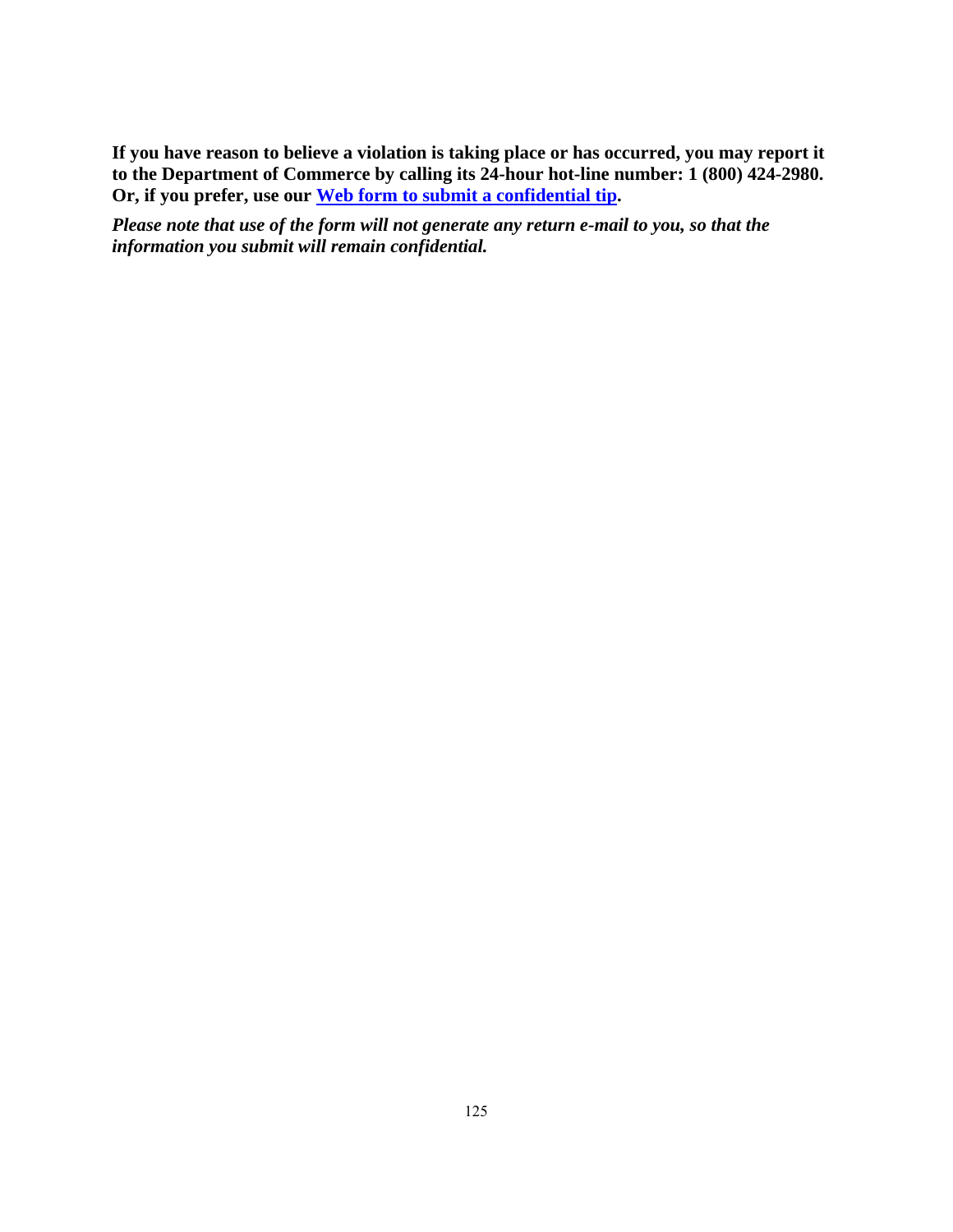# **KEY ELEMENT 6: RECORDKEEPING**

### **Objectives:**

- Identify who will keep the records;
- Specifically list the records that are to be maintained and in what format;
- Detail the filing and retrieval systems and procedures;
- Clarify the records retention period; and
- Determine methods to verify compliance with the record keeping requirements.

### **Procedure:**

Recordkeeping requirements outlined in Part 762 apply to all transactions subject to the Export Administration Regulations. Section 772.1 defines the term "export control document." As defined in Section 762.6 of the EAR, the U.S. Government requires that companies keep export records for five years from the date (the latest date) of export from the U.S.; the date of any known reexport, transshipment, or diversion of such export; the date of any termination of the transaction, whether formally in writing or by other means; or in the case of records pertaining to transactions involving restrictive trade practices or boycotts, the date the regulated person receives the boycott-related request or requirement. Certain USG agencies may inspect these records whenever they deem necessary and have the option to cite an exporter that fails to have or to produce requested records. If a company has a policy to retain records for longer than the government-required time for document retention, and the government requests those older records, the company may not destroy them. The collection of documents in an audit request can be daunting, particularly if a company does not have a systematic method of filing records or in cross-referencing its record system.

The effective management of records requires integrating records management into company business processes as a critical function supporting the company's mission. Companies need a coordinated strategy, implemented company-wide, that will promote the effective management of company records to ensure that they can be located and are available for as long as required. Therefore, management should issue a policy that would not only define the responsibilities and standards for recordkeeping, but also emphasize that records should be treated as a company asset. Recordkeeping must be an integral part of the way the company does business rather than something extra at the end of a process. Companies must establish written procedures to identify the individuals who are responsible for the operation, use, and maintenance of the recordkeeping system. Procedures for the inspection and quality assurance of records should be documented. In addition, a record of where, when, by whom, and into what system, required records are maintained, should also be kept. Including record-retention requirements in contracts with freight forwarders, brokers, and distributors, could also be useful.

Export-related records can be kept in a variety of ways -- in manual filing systems, in electronic network or web-based systems, in stand-alone computers, or in any combination of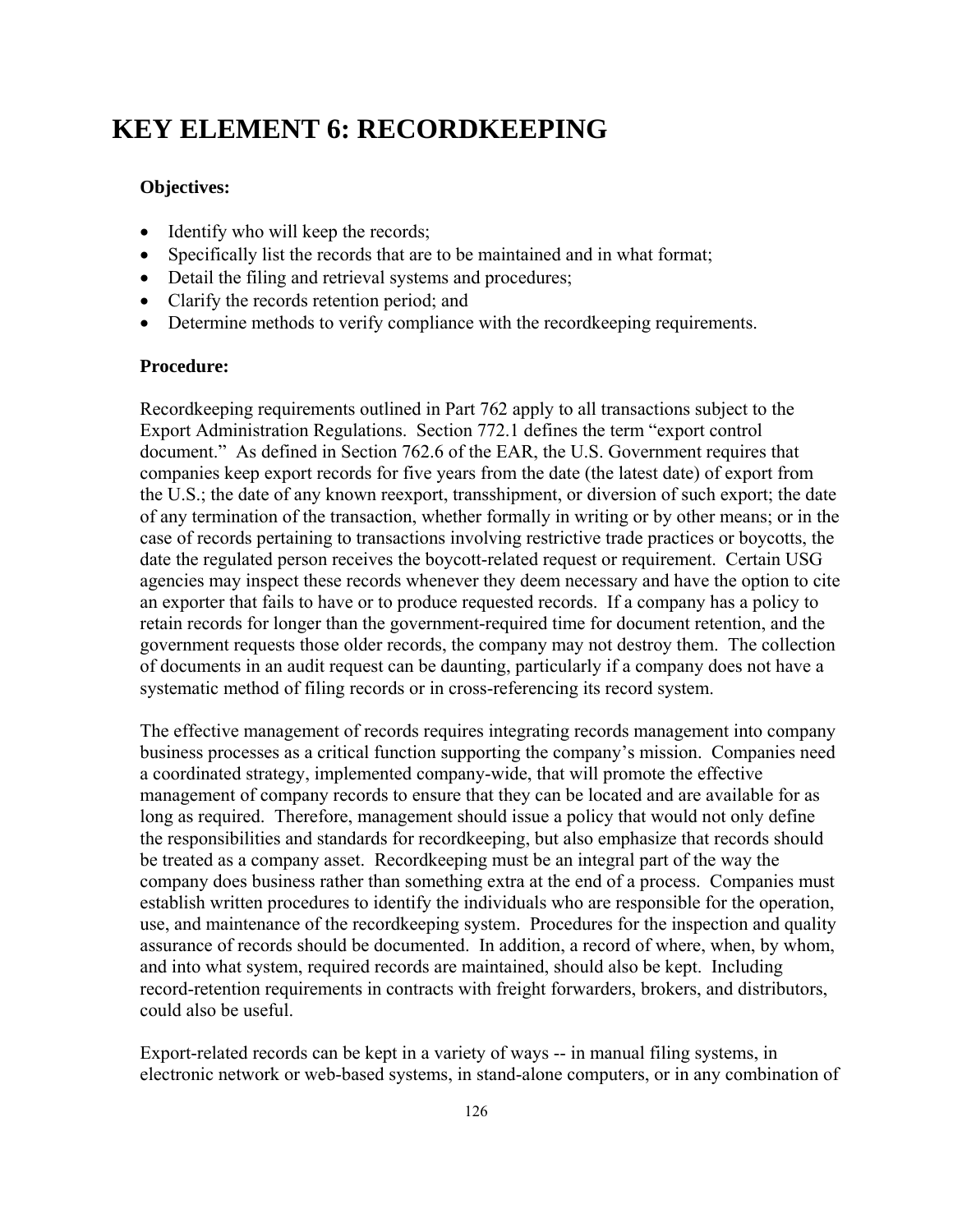the three. Regardless of the filing system used, a company must be able to retrieve required documents. When feasible, the exporter should maintain the original records in the form in which they were created or received. Reproductions of original records may be maintained (if the nine conditions in Section 762.5 are met), but the reproductions must be complete, accurate, and legible. Whether stored in a paper, microfilm, or through electronic digital storage techniques systems, the record must be capable of being produced on paper. The system used must record and reproduce all marks, information, and other characteristics of the original record and be both legible and readable.

With the rapid advances in information and communications technology, particularly in the area of electronic transactions and business processes, automated recordkeeping systems, the growth of e-mail traffic, and the implementation of electronic business practices, both new opportunities and challenges have been created for company recordkeeping and knowledge management. Companies are facing a changing business environment where the management of overwhelming volumes of information and records is critical and traditional hard-copy methods for managing records has become outmoded as computers have become the primary method for storing information. In a computer based environment it is important to note that every employee involved in the export business of the company becomes a records manager responsible for ensuring records can be located, easily shared, and are not at risk of being lost.

In order to develop and support a good recordkeeping system, a company should, at a minimum, consider the following actions:

- Companies should understand their current business environment and the barriers to managing company record assets. By first recognizing the barriers, companies can take the necessary first steps toward creating a strategy to ensure that the company is creating and maintaining record assets effectively. Companies may find:
	- o records are not managed as a company asset or seen as critical to supporting the mission of the company;
	- o marginal support of records management has led to a lack of training, tools, and guidance for employees;
	- o a lack of processes supporting the retention of records;
	- o ineffective implementation of records management processes and procedures;
	- o records management is not incorporated into business processes or not incorporated early enough, particularly for automated processes;
	- o an overwhelming volume of records;
	- o difficulty assuring authenticity, reliability, and integrity of records;
	- o technological obsolescence of the hardware and software used to store electronic records; or
	- o lack of physical safeguards to secure records from being lost, destroyed, or otherwise compromised.
	- A company should conduct an analysis of its business activities to identify all transactions subject to export control law that must be captured in a recordkeeping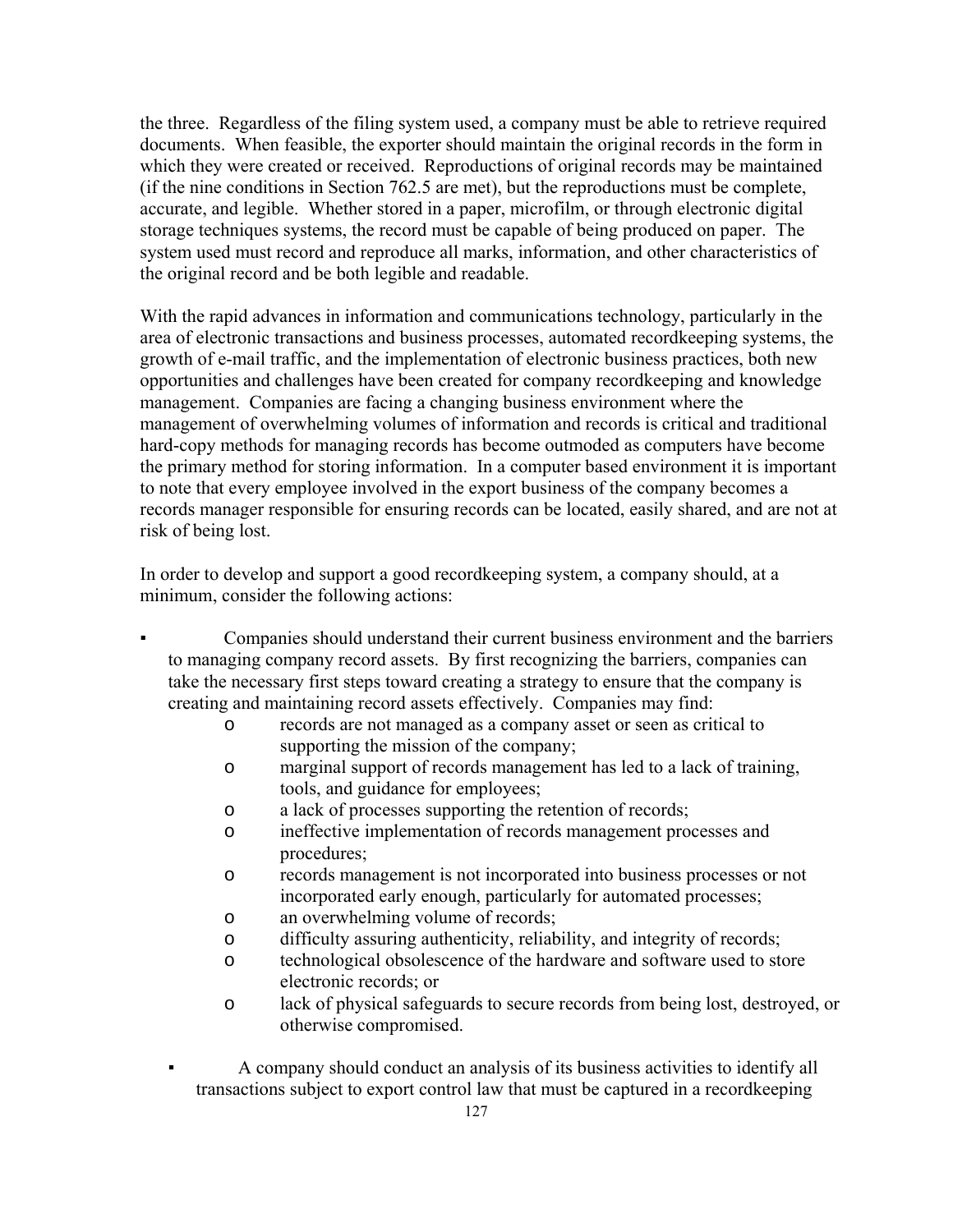system. Types of records to be maintained will depend on the nature of the company's activities and how items are controlled for export under the EAR. A list of all records to be maintained should be developed and distributed to all employees (see template, below).

- A company should develop and implement a company-wide recordkeeping policy to define responsibilities and apply standards that encompass all record formats including but not limited to hard copy and electronic media, records from websites, management information systems, e-mail correspondence, and documents in individual and shared workspaces.
- A company should develop the necessary procedures and controls to carry out the recordkeeping policy. Provide employees with written guidance on these recordkeeping procedures, including a description of the record maintenance procedures, records location, responsible personnel, and simple aids outlining approved practices for capturing essential export records.
- A company should clearly allocate responsibilities for record keeping among personnel in line-business units, records management, system administration, and elsewhere. Publicly identify those designated with recordkeeping responsibility, and ensure oversight and chain-of-command exist.
- A company should develop ongoing training and awareness programs to ensure and promote the effective capture, retrieval, and management of records.
- A company should ensure that all required records are captured and correctly filed to allow for efficient search and retrieval by conducting periodic audits of the recordkeeping system. Documents should be kept in easily retrievable form and location. The filing system, whether hard copy or electronic, should allow easy matching, for any particular transaction, of invoices, Shippers Export Declarations/AES records, delivery notes, air waybills, bills of lading, packing slips, and records such as technical data logs. Regular internal reviews of recordkeeping will ensure proper practices and procedures are followed.
- For companies with electronic records management systems, they should ensure that records management and information technology are integrated as the cornerstones of an integrated information management strategy. In today's business environment, information technology has moved beyond data management to document management and even data warehousing. In order to effectively capture records, companies must realize the convergence of responsibilities between records management and information technology, and that a multi-disciplinary approach to integrating these two areas and the users who create the records is essential.
- For electronic systems, implement information systems that have sufficient capacity to support effective records management. For electronic information systems, records management requirements often are not considered early enough in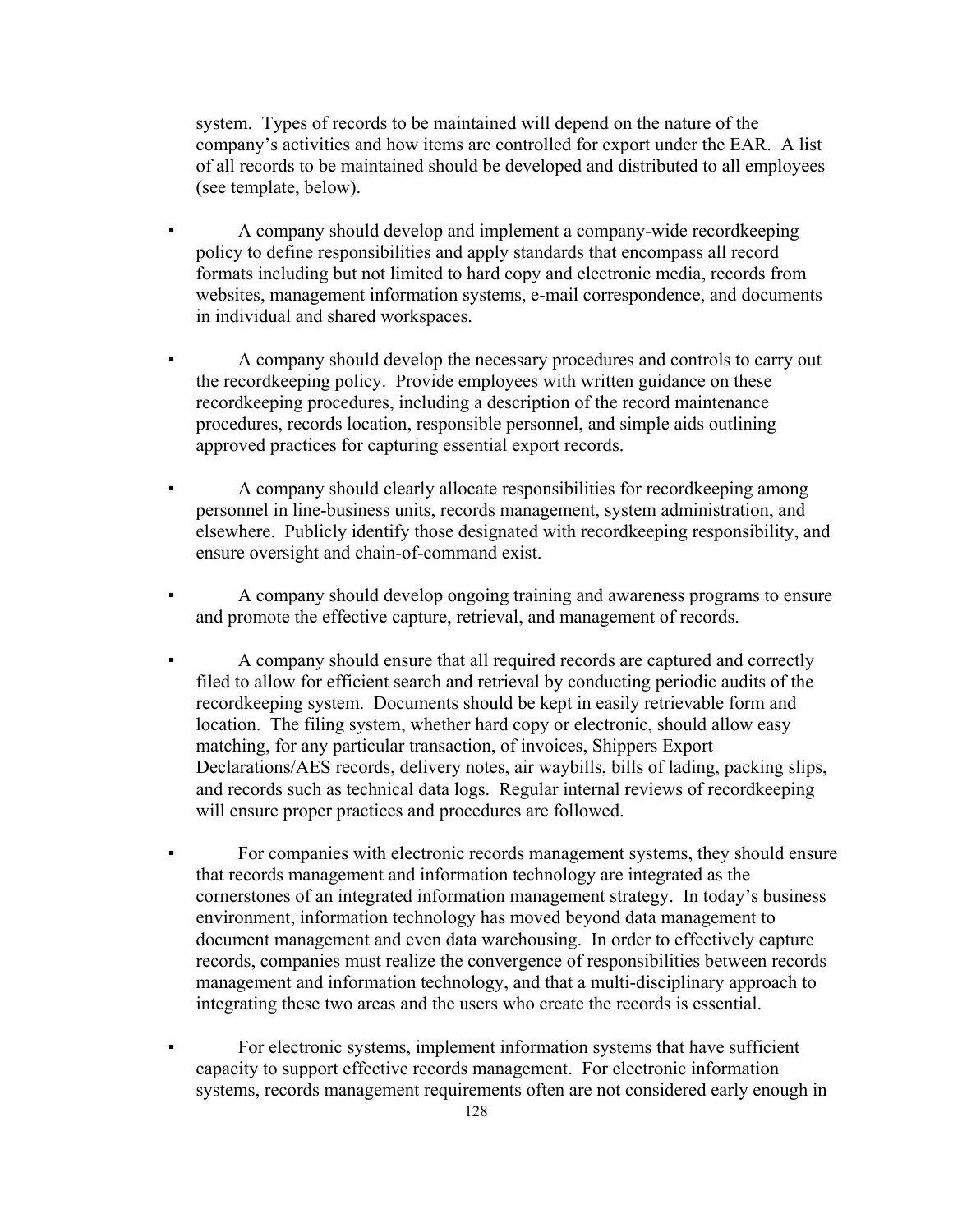the design or capital planning stages of information technology development. More often, records management is considered after implementation and too late to incorporate specific recordkeeping requirements into systems design. If records exist in electronic form, a company should take records management into consideration when building new or enhancing existing electronic information systems to ensure that all appropriate records are captured and changes in technology do not make records obsolete. Companies should take into consideration hardware and software dependency, indexing requirements for retrieval, migration of software formats, and requirements for refreshing storage media. Indexing and other expedient search techniques should be used for documents whether they are stored electronically or in paper form.

Manage the risk of losing records by evaluating the physical storage site and control procedures for disposal of records. Involve information technology specialists -- they design the safeguards of a company's electronic records and systems and know how data is stored and purged. Maintain a back-up system for electronic storage and implement measures that will assist recovery of information and other electronic communications on the company's computer systems and electronic mail facilities, should there be a failure in the main system. Also, remember that disposal of hard-drives should be part of your compliance considerations; hard-drives should be sanitized first (see DOC/NIST "Guidelines for Media Sanitation") before being sold or disposed of.

Specifically, companies should include in their recordkeeping systems:

- General export-related records;
- Records of certain communications with foreign nationals; and
- Records of certain communications with the U.S. government.

### **General Export-Related Records**

U.S. export laws specifically require exporters and those involved in exporting to maintain records of the following documents, as applicable:

- The export license including any and all documents submitted in accordance with the requirements of the EAR in support of, or in relation to, an export license application. This includes:
- all support documentation for license applications;
- memoranda, notes, correspondence;
- contracts;
- invitations to bid;
- Proforma invoices;
- books of account;
- financial records;
- restrictive trade practice or boycott documents and reports;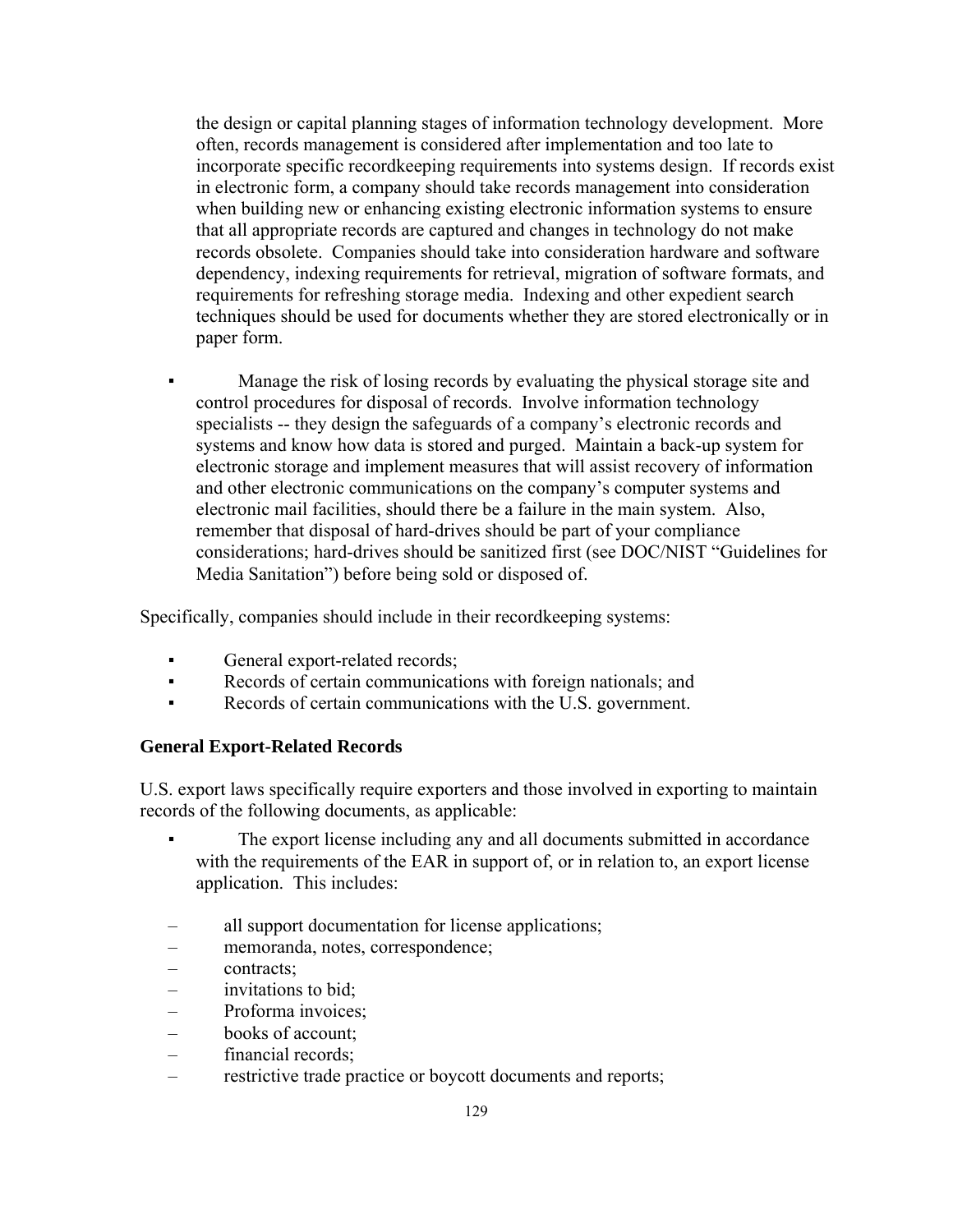- application for International Import Certificate;
- import or end-user certificate;
- statement by ultimate consignee and purchaser;
- delivery verification certificate or similar evidence of delivery;
- Shipper's Export Declaration and/or Automated Export System documentation;
- air waybill, bill of lading, dock receipt or a short form bill of lading issued by any carrier and any other export clearance documents;
- customer's purchase order;
- packing list;
- commercial invoice (with the destination control statement);
- credit letters;
- certificates of origin;
- written acceptance of conditions by end-user, if a license is required.
- key management infrastructure (KMI) classification requests and reports.
- encryption commodities and software (ENC) review and classification requests and reports;
- Wassenaar reports of certain commodities, software, and technology controlled under the Wassenaar Arrangement as outlined in Part 743 of the Export Administration Regulations;
- Deemed Export Technology Control Plans;
- Special Comprehensive License Internal Control Programs;
- Advance notifications and annual reports of all exports of Schedule 1 Chemicals;
- Records pertaining to transactions involving restrictive trade practices or boycotts described in Part 760 of the Export Administration Regulations.
- Power of attorney or other written authorization for an agent to perform certain specified acts on behalf of the exporter, principal party, or foreign principal party;
- Voluntary self-disclosure statements;
- Records of transactions involving exports under any of the License Exceptions outlined in Part 740 of the Export Administration Regulations;
- Additional records for any items exported or reexported pursuant to License Exception RPL (Section 740.10) to repair or service previously legally exported or reexported items controlled under ECCNs 2A983 and 2D983. For such export or reexport, the following information must be maintained:
	- a description of the equipment replaced, repaired, or serviced;
	- the type of repair or service;
	- certification of the destruction or return of equipment replaced;
	- location of the equipment replaced, repaired, or serviced;
	- the name and address of who received the items for replacement, repair, or service;
	- quantity of items shipped; and
	- country of ultimate destination.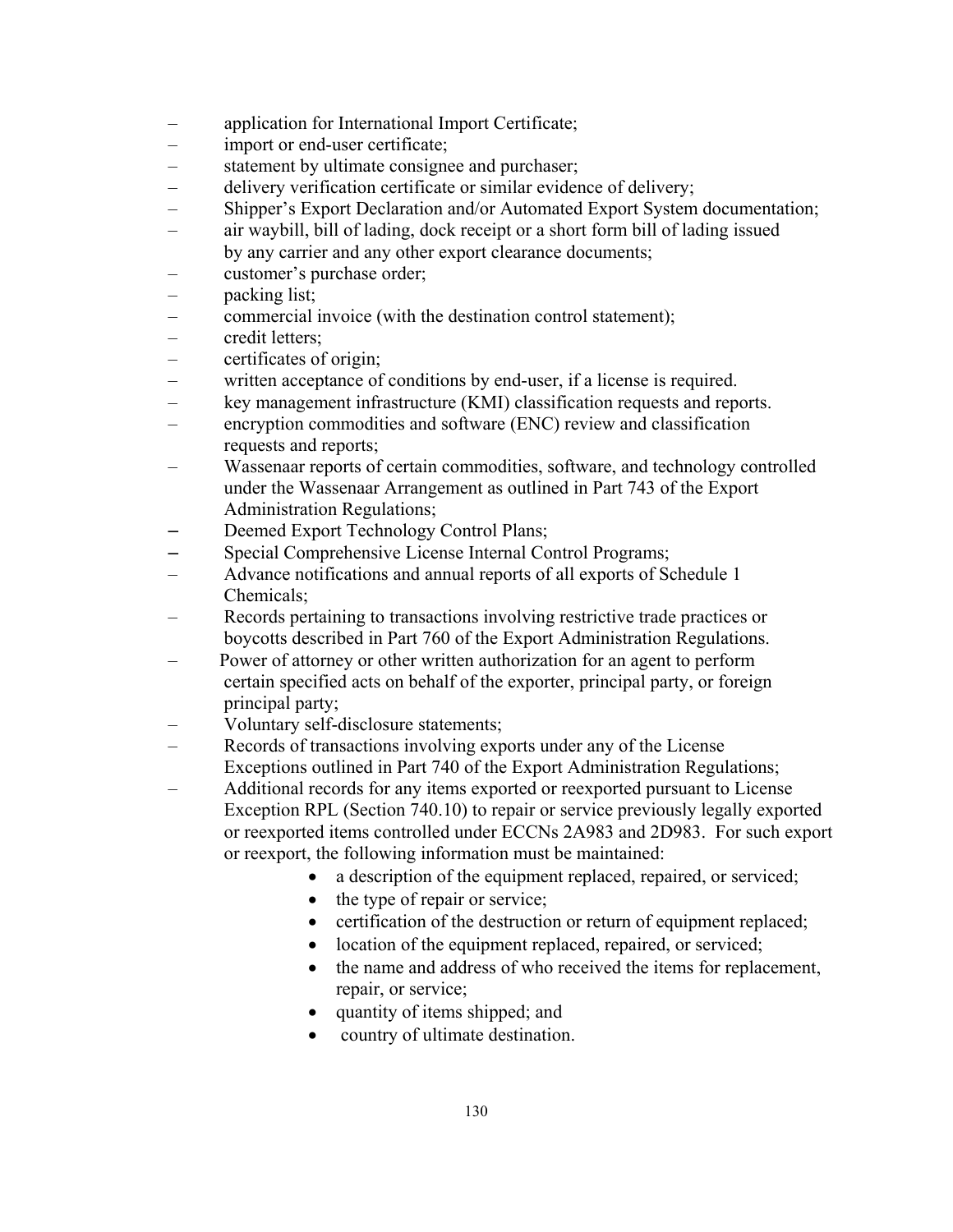When exporting operation software or technology controlled under ECCNs 2D983 and 2E983 under license exception TSU (Section 740.13), additional records must be maintained including the following information:

- a description of the software or technology exported or reexported, including the ECCN, as identified on the Commerce Control List;
- a description of the equipment for which the software or technology is intended to be used, including the ECCN, as identified on the Commerce Control List;
- the intended end-use of the software or technology;
- the name and address of the end-user;
- the quantity of software shipped; and
- the location of the equipment for which the software or technology is intended to be used, including the country of destination.

For humanitarian donations exported by U.S. charitable organizations under license exception GFT (Section 740.12), the donors must keep additional records including:

- the donor organization's identity and past experience as an exporter of goods to meet basic human needs;
- past and current countries to which the donor program has been and is being directed, with particular reference to donor programs in embargoed destinations;
- types of projects and commodities involved in the donor program;
- specific class(es) of beneficiaries of the donated goods; and
- information concerning the source of funding for the donor programs and the projected annual value of exports of humanitarian donations.

For exports to Iraq (Section 746.3) subject to a license requirement under the Export Administration Regulations as of July 30, 2004, and for exports to Libya (Section 762.2) subject to a license requirement under the EAR as of April 29, 2004, records must be kept on:

- the date of export or reexport and related details (including means of transport);
- description of items, including ECCN, and value of items;
- description of proposed end-use and locations in Iraq and Libya where items are intended to be used;
- parties other than specific licensee who may be given temporary access to the items; and
- date of consumption or destruction, if the items are consumed or destroyed in the normal course of their use in Iraq and Libya, or the date of reexport to a third country not requiring further export authorization from the United States, or return to the U.S.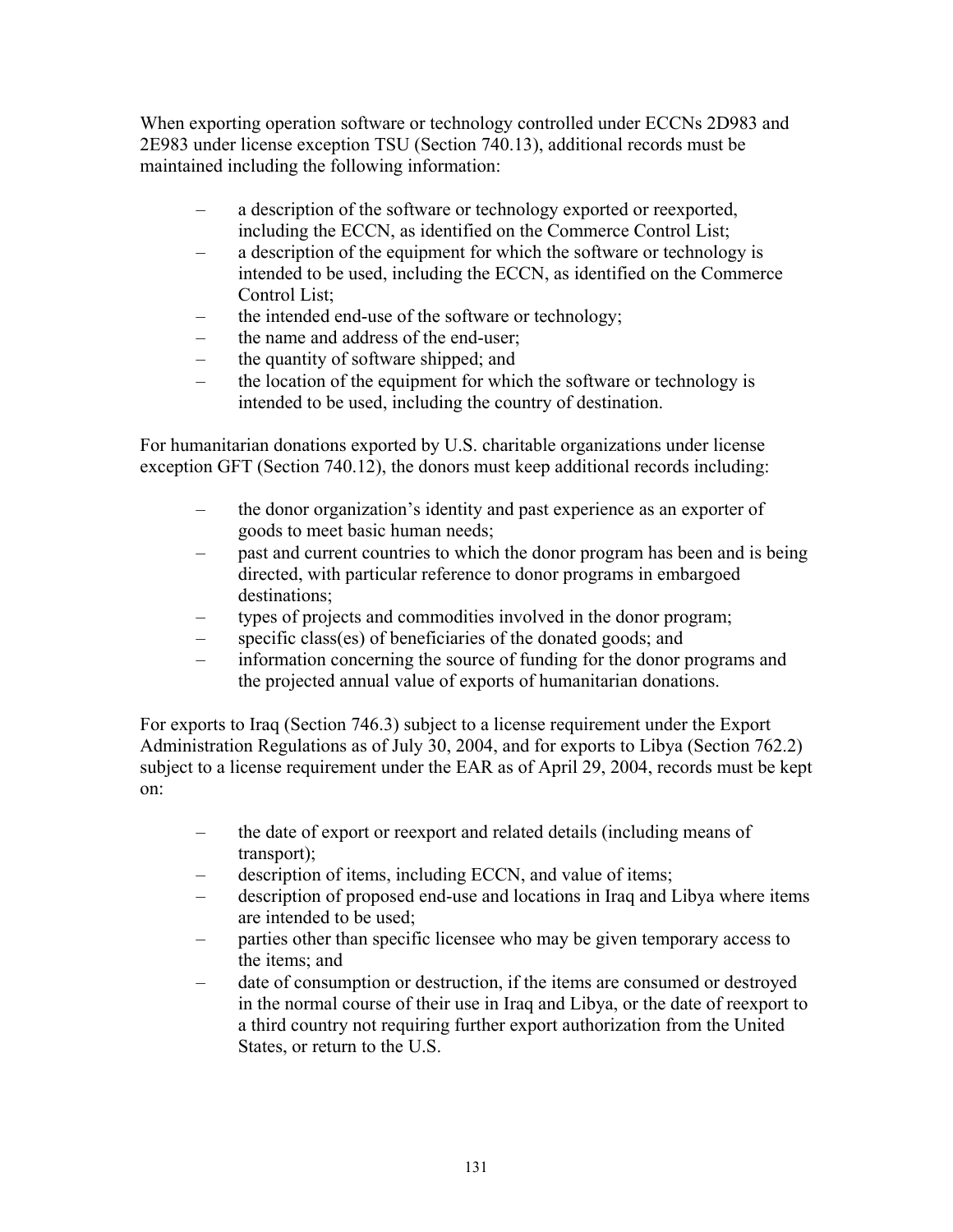For exports of crude oil under license exception TAPS (Section 754.2) authorized under the TransAlaska Pipeline Authorization Act, the master of each vessel carrying TAPS oil must maintain records on:

- the vessel's name, port of registry, and official number or call sign;
- the name of the vessel's owner(s);
- whether ballast water is being carried;
- the original location and salinity, if known, of ballast water taken on, before an exchange;
- the location, date, and time of any ballast water exchange; and
- the signature of the master attesting to the accuracy of the information provided and certifying compliance.

Exporters must file post-shipment reports and keep records in accordance with recordkeeping requirements in Part 762 of the EAR for high performance computer exports to destinations in Computer Tier 3, as well as exports of commodities used to enhance computers previously exported or reexported to Computer Tier 3 destinations, where the "Adjusted Peak Performance" ("APP") is greater than 0.75 Weighted TeraFLOPS (WT). See Section 743.2 of the EAR.

Exporters must also file post-shipment reports for certain exports of thermal imaging cameras controlled by ECCN 6A003.b.4.b to certain countries; see Section 743.3 for the specific requirements and the information to be included in those reports to BIS.

For exports of unprocessed western red cedar, the exporter must maintain a signed statement by the harvester or producer, and each subsequent party having held title to the cedar that the cedar in question was harvested under a contract to harvest unprocessed western red cedar from State or Federal lands, entered into before October 1, 1979. Also, see Section 754.4 of the EAR.

In addition, companies should consider maintaining:

- Export control checklist documentation, including screening records.
- Red flag checklist documentation, including screening records.
- A company-specific product classification list outlining all formal commodity classifications and advisory opinions.
- Training log documenting all formal employee export training.
- Audit reports of a company's EMCP including recommendations and follow-up actions.
- Log to track temporary imports, exports and reexports (TMP; Section 740.9) to ensure all destinations are authorized and all items are either returned within one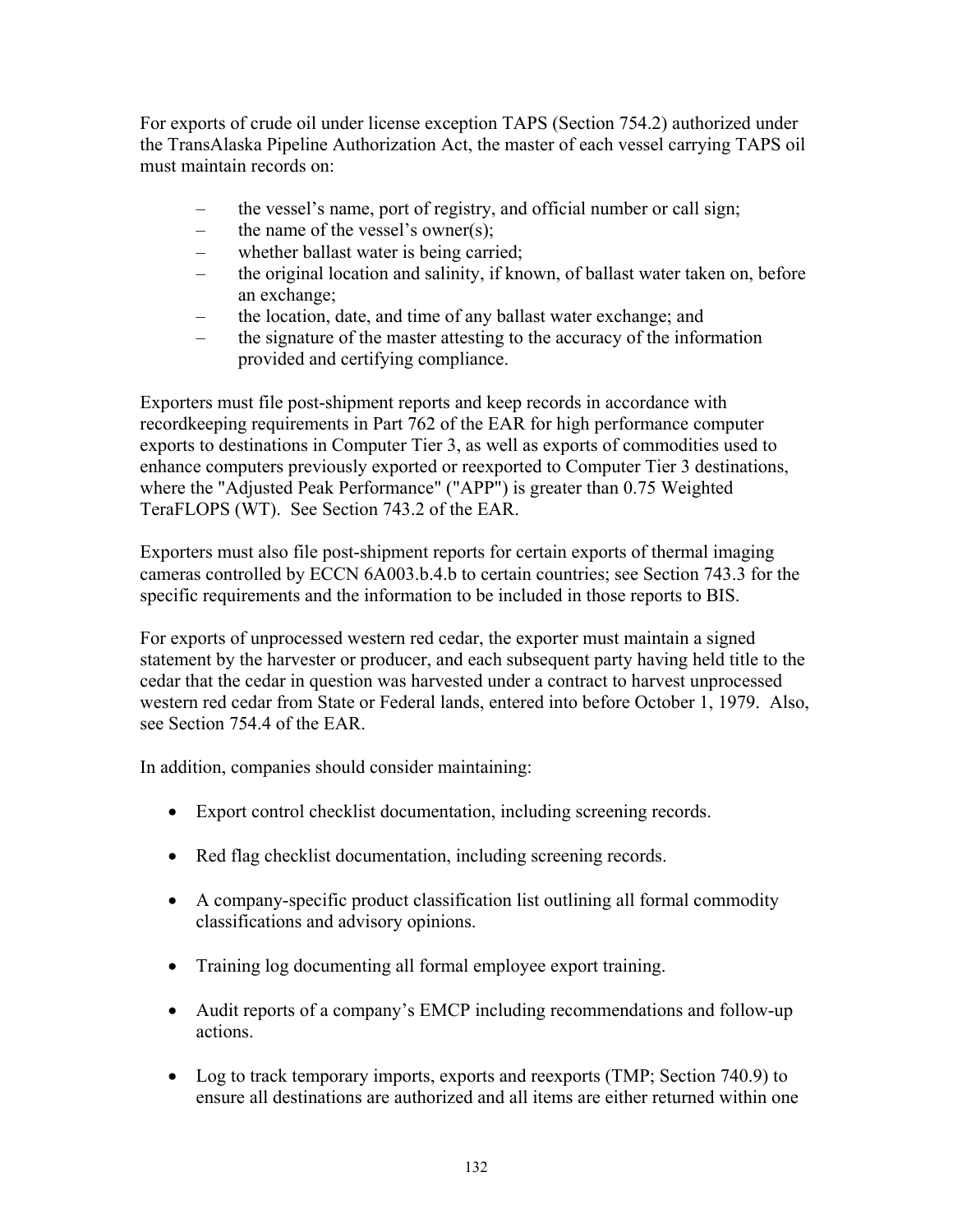year or transferred according to the provisions of the Export Administration Regulations.

- Log to track shipments of limited value (LVS; Section 740.3) to ensure shipments do not exceed more than 12 times for a particular commodity in a calendar year to the same ultimate or intermediate consignee.
- License exception Technology and Software Under Restriction (TSR; Section 740.6) written assurance.

## **Documenting Certain Communications with Foreign Nationals**

One of the greatest risks of inadvertent violations of export laws and regulations occurs during informal technical exchanges with foreign national employees, subcontractors, visitors or customers through telephone, facsimile, electronic mail, or in person. Putting a system in place to prevent the release of controlled technology and software is a good business practice. A company that has controlled technology and software and either employs foreign nationals or has frequent meetings with foreign nationals should consider developing a Technology Control Plan (TCP). A TCP should be incorporated into a company's export management and compliance program and include the additional features of a physical security plan, an information security plan, and personnel-screening procedures.

A company that does not have controlled technology or software may want to consider implementing a policy requiring a brief memorandum be submitted to export-compliance personnel documenting all communications with foreign-national customers and visitors or a policy that the export compliance manager be notified prior to a meeting with a foreign national.

Recordkeeping of foreign-national visitors at a company's facility, for example, would document all foreign-national visits and any special conditions attached to the visits. The record would indicate:

- (1) The visitor's name and nationality;
- (2) The name and affiliation of the organization represented;
- (3) The date of the visit;
- (4) Persons visited;
- (5) Purpose of the visit with specific emphasis on products or services discussed; and
- (6) A summary of the visit, including any issues or circumstances of note.

Instituting this type of recordkeeping would serve to heighten employees' awareness that such communications are risk areas for potential export violations, thereby minimizing the risk of an inadvertent violation.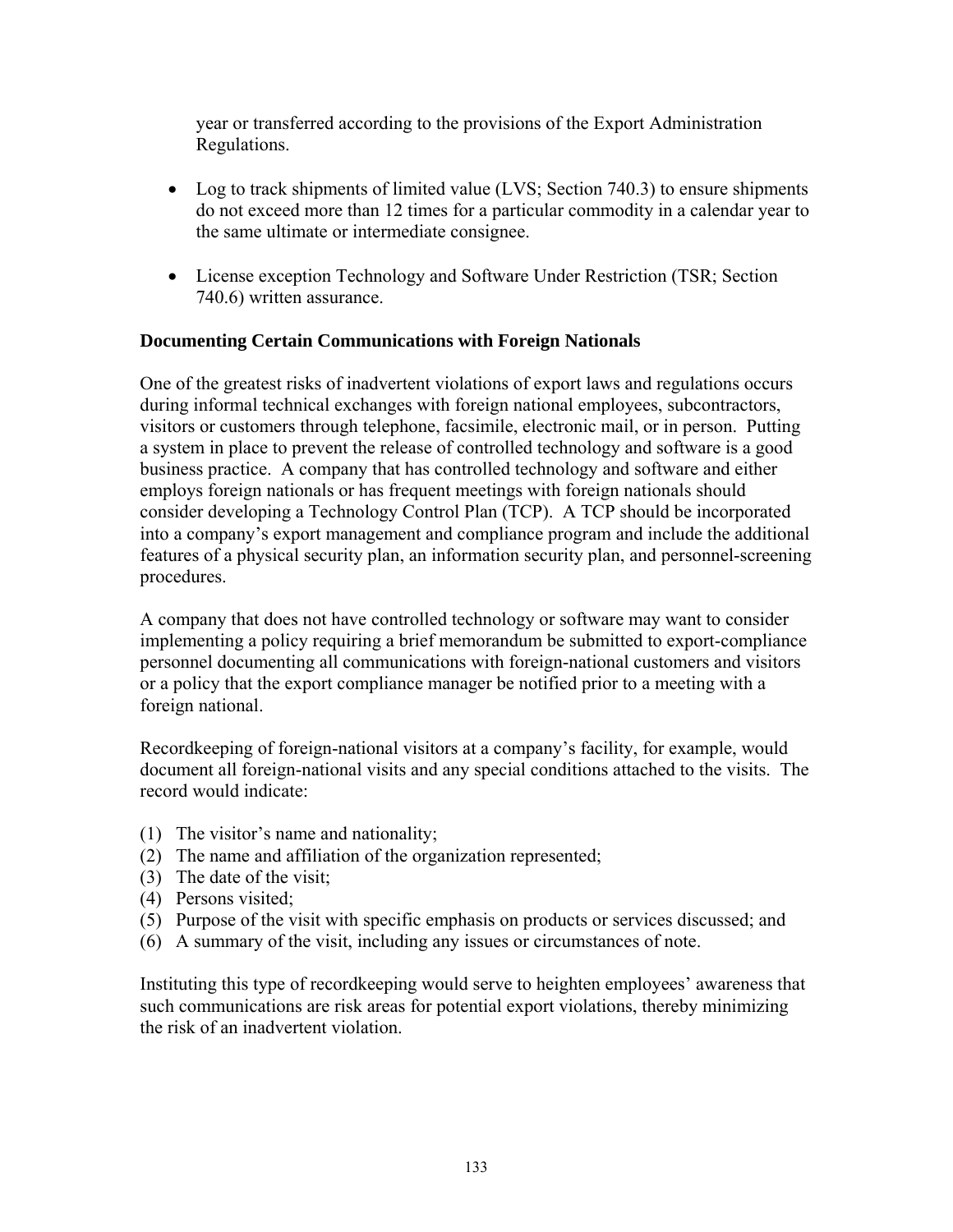## **Documenting Certain Communications with the U.S. Government**

Companies should also consider developing and implementing a system to document all conversations with government officials involving potentially relevant interpretations or other guidance on export control issues. These records can provide continuity in performing future export compliance functions, and may assist the company in defending its actions if necessary. Copies of all such records should be provided to and maintained by export-compliance personnel.

It is recommended that companies require employees to direct all questions on interpretation or other guidance to the company's export-compliance manager and that conversations on behalf of the company with the U.S. Government on these issues be conducted by the company's export-compliance manager.

Exporters should note that under Section 762.3 of the EAR, a list of records has been provided that are determined to be exempt from recordkeeping requirements. The list includes records such as:

- Export information page Commission payment back-up Special export file list Commissions payable control Vessel log from freight forwarder Check request forms Inspection certificate Accounts receivable correction form Guarantee certificate Check request register Warranty certificate Commission payment printout Packing material certificate Commissions payable worksheet Goods quality certificate Engineering fees invoice Customer notification of advance meeting Foreign tax receipt Letter of indemnity Individual customer credit status Financial release form Exp. customers code forms request Financial hold form Receipt of funds acknowledgment Export parts shipping problem form Escalation development form Draft number  $log$  Summary quote Expense invoice mailing log Purchase order review form Financial status report Proposal extensions Bank release of guarantees Financial proposal to customers Cash sheet Sales summaries
	-

Remember that various governmental agencies have recordkeeping requirements that may apply to your transactions, including the DOC BIS requirements in the EAR, Part 762, the DOC Census requirements in 15 CFR 30.66(c), the Department of State requirements in the ITAR, 22 CFR Part 122.5, the U.S. Treasury requirements in 31 CFR Part 501, and the Customs requirements in 19 CFR Part 163. Also, bear in mind that a transaction may be subject to the recordkeeping requirements of more than one governmental agency.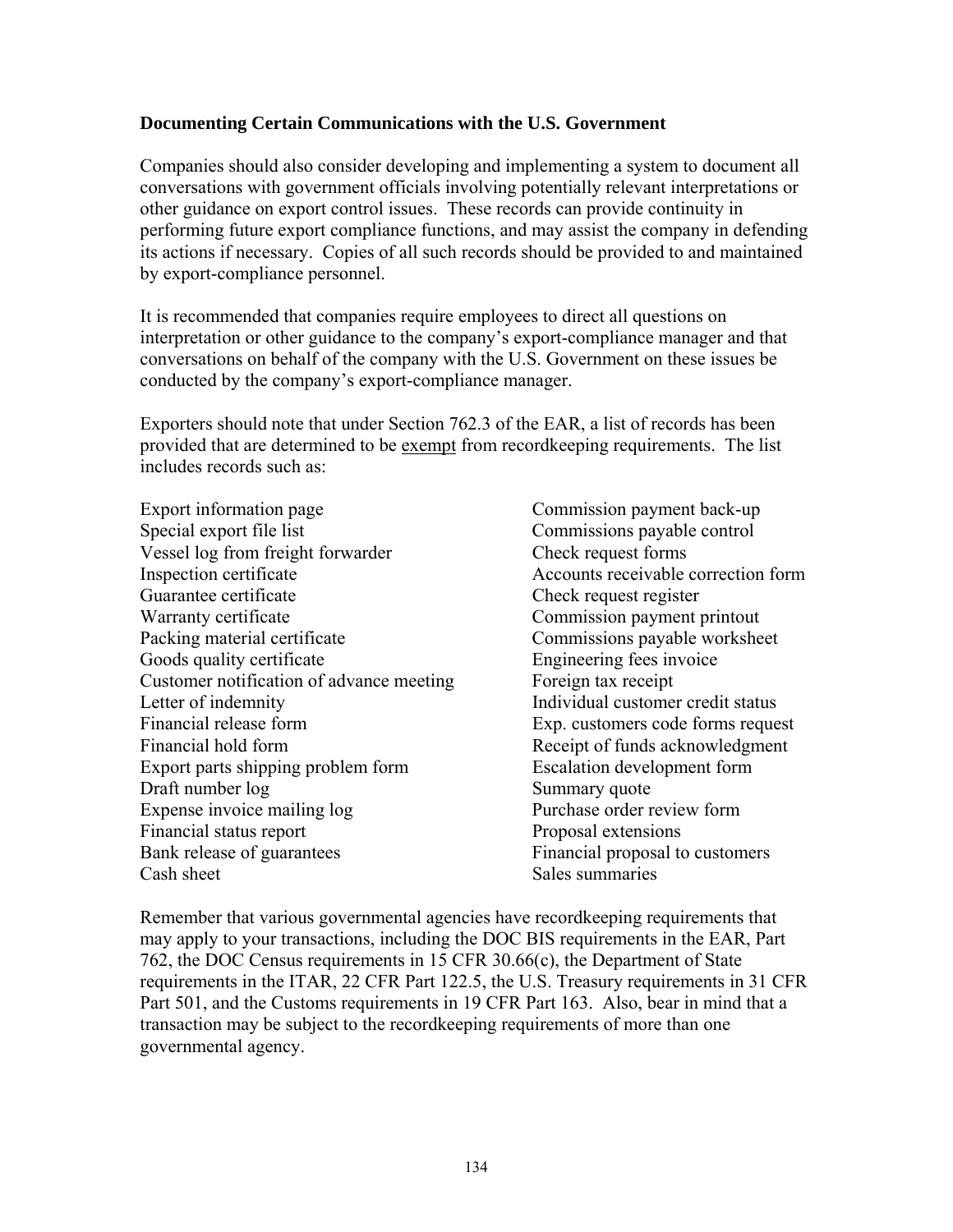# *EXAMPLE OF A RECORDKEEPING CHECK LIST*

| √ | <b>Records List</b>                                                                                               | <b>EAR Reference</b>                           |
|---|-------------------------------------------------------------------------------------------------------------------|------------------------------------------------|
|   | <b>Export Administration Regulations (EAR)</b>                                                                    | 762, $\&$ as specified<br>below                |
|   | Federal Register notices affecting EAR                                                                            |                                                |
|   | Export Management System (EMCP) Manual & Operating Procedures                                                     |                                                |
|   | <b>Item Classification Sheet</b><br><b>Export Authorization Decision Record</b><br><b>Consolidated Check List</b> | Item & Country<br>Item & Country<br>Compliance |
|   | BIS 748P, Multipurpose Application                                                                                | 748, Suppl. 1                                  |
|   | BIS 748P-A, Item Appendix                                                                                         | 748, Suppl. 1                                  |
|   | BIS 748P-B, End-User Appendix                                                                                     | 748, Suppl. 1                                  |
|   | BIS issued license $\&$ accompanying attachments riders or conditions                                             |                                                |
|   | Written acknowledgment of receipt of conditions                                                                   | 750.7(d)                                       |
|   | BIS-711, Statement by Ultimate Consignee and Purchaser                                                            | 748, Suppl. 3 &<br>748.11                      |
|   | International Import Certificates or End User Certificates                                                        | 748.10                                         |
|   | People's Republic of China End-User Certificate                                                                   |                                                |
|   | License Exception TSR Written Assurance                                                                           | 740.6                                          |
|   | License Exception LVS Logs                                                                                        | 740.3                                          |
|   | License Exception TMP Logs                                                                                        | 740.9                                          |
|   | Classifications & Advisory Opinions                                                                               | 748.3                                          |
|   | Electronic License Submissions Log of Electronic Submissions                                                      | 748.7                                          |
|   | Delivery Verification Certificates                                                                                | 748.13                                         |
|   | Commercial Invoices with the destination control statement                                                        | 758.6                                          |
|   | <b>Automated Export System Records</b>                                                                            | 758.1; 758.2                                   |
|   | Air Waybills and/or Bills of Lading                                                                               |                                                |
|   | High Performance Computer Records & Reports<br>Safeguard Plans & Logs                                             | 742, Suppl. 3                                  |
|   | Humanitarian Donations GFT records                                                                                | 740.12                                         |
|   | Key Management Infrastructure (KMI) Classification Requests & Reports                                             | 740.8                                          |
|   | Encryption Commodities & Software (ENC) Review & Classification Requests<br>& Reports                             | 740.17                                         |
|   | Copies of Wassenaar Reports                                                                                       | 743.1                                          |
|   | Restrictive Trade Practices and Boycott Documents and Reports                                                     | 760.6                                          |
|   | License Conditions Records Required Reports of Theft or Loss                                                      | 750.7                                          |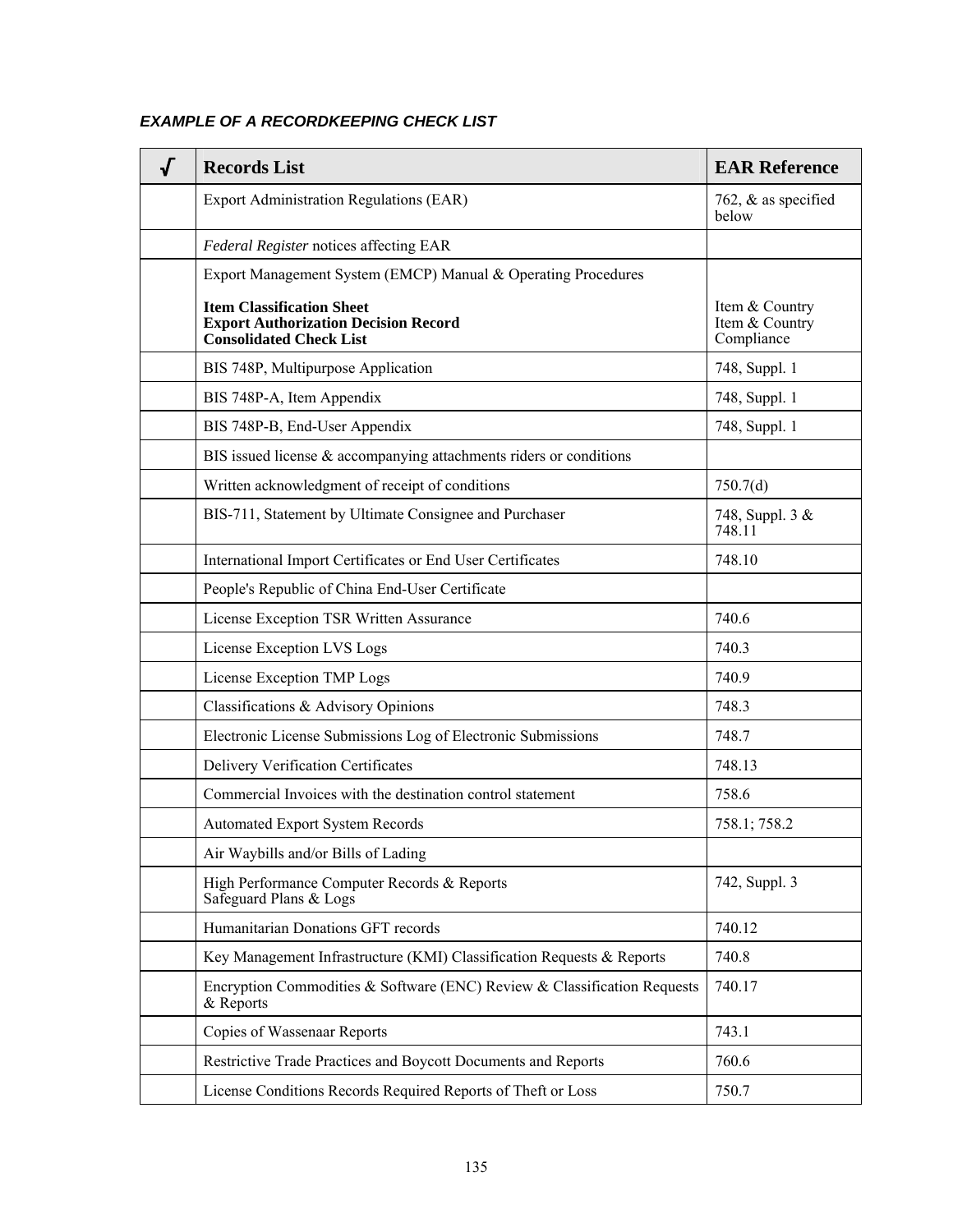| <b>Records List</b>                                     | <b>EAR Reference</b> |
|---------------------------------------------------------|----------------------|
| End-User Acceptance of Terms and Conditions             | 750.7(d)             |
| Distributor Agreements                                  |                      |
| Records of transactions                                 |                      |
| Need to Add "Tools/Checklists" as described in the EMCP |                      |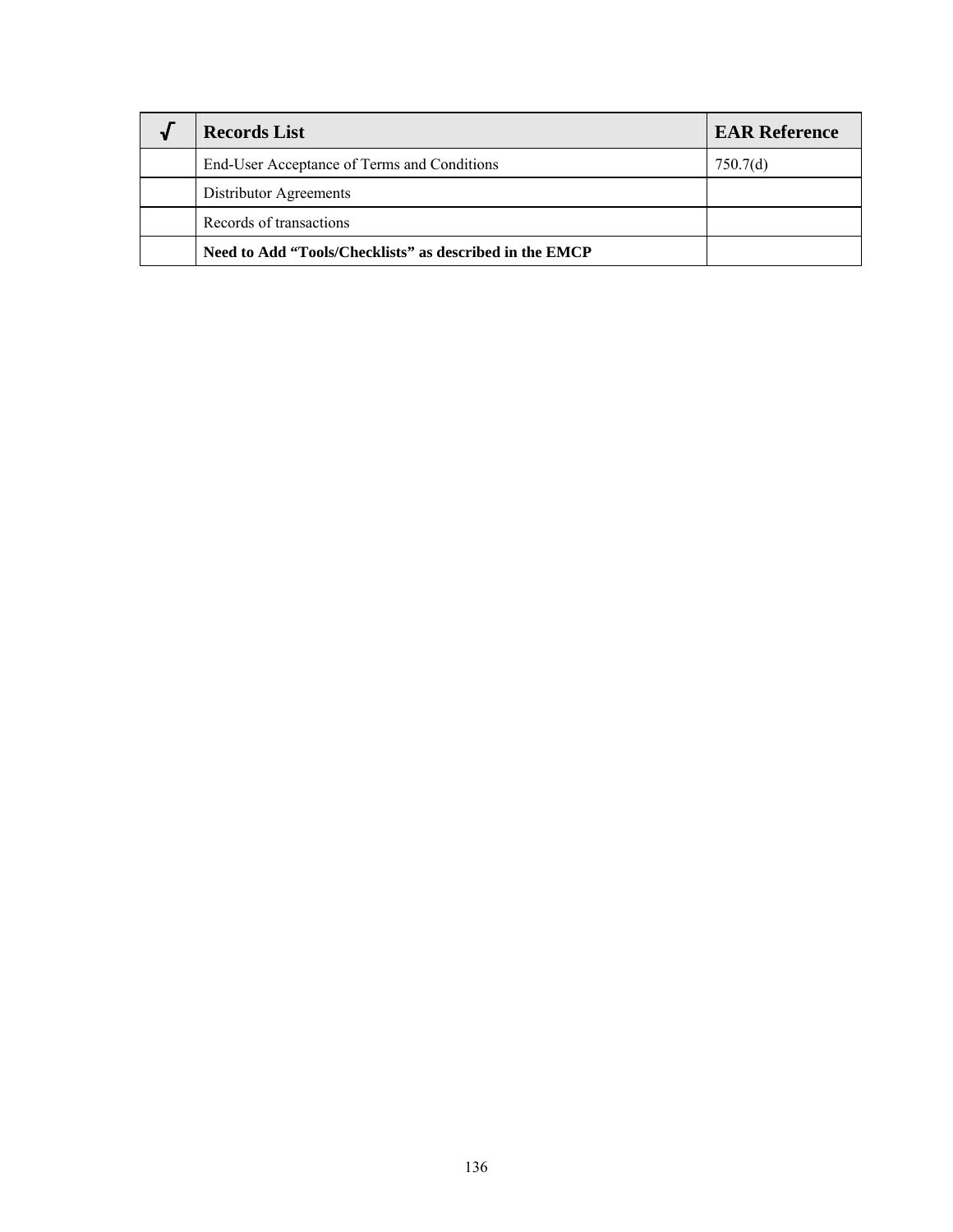# **KEY ELEMENT 7: EXPORT COMPLIANCE MONITORING AND AUDITING/ASSESSING**

# **Objective:**

To protect the integrity of your EMCP by verifying that operational compliance procedures within all of the company's export-related divisions and locations reflect the company's written compliance procedures, and that company procedures are consistent with government export regulations.

To identify and resolve inconsistencies between written and operational procedures, draft an audit/assessment module which answers:

 Who should conduct reviews? What procedures should reviews follow? What should be audited/assessed? How often will reviews take place?

# **Procedure:**

The best way for a company to assess the effectiveness of its compliance efforts is to formally audit/assess all elements of its compliance program, including the audit process itself. An effective audit program evaluates whether what should happen, does, and that what should not happen, does not, on a daily basis. Audits determine if the right questions are being asked throughout the process to ensure exports are consistent with U.S. national security and foreign policy interests and, thus, consistent with the best interest of the company. A company's audit program may consist of the following:

- 1. Use of experienced audit personnel;
- 2. Verification of checks and safeguards employed by individual business units for each of the key elements of an EMCP;
- 3. Internal corporate audits/assessments;
- 4. Use of external auditors/assessors; and
- 5. Reporting, corrective action, and follow-up procedures for audits.

# **Experienced Audit Personnel**

The experience level of audit personnel and the structure of the audit team are often an indicator of the effectiveness of a company audit program. To mitigate any potential conflict of interest, auditor(s), or staff acting in an auditing capacity, should have a chainof-command that would allow them the freedom and flexibility to identify compliance deficiencies and potential areas of risk, and then make recommendations to address them. Companies should consider pooling resources to create an auditing team consisting of auditors, legal counsel, and experienced export-compliance personnel. Using such a team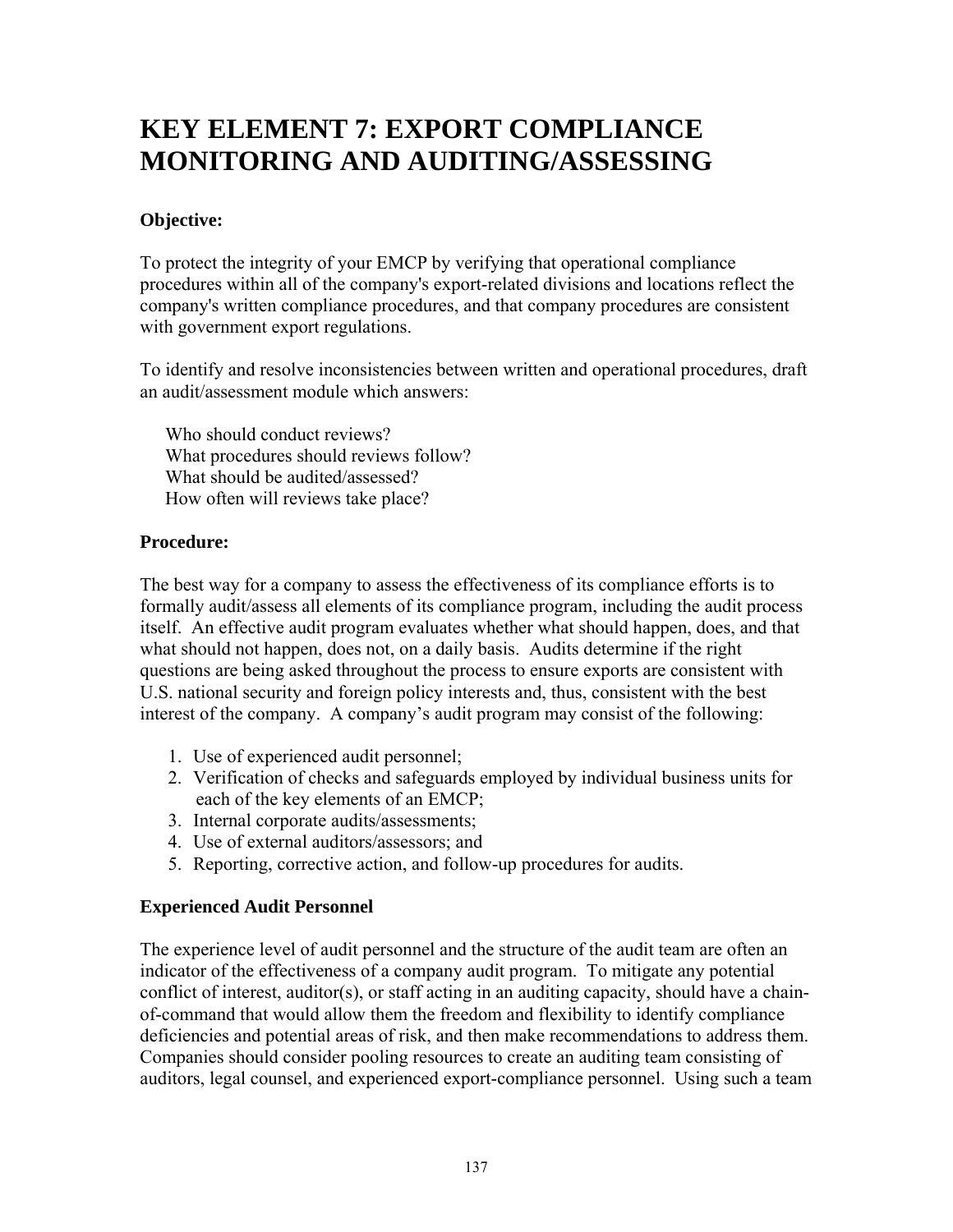approach ensures the leveraging of multifaceted expertise to critically evaluate processes in detail.

Annual training of audit personnel should be a priority in a company's EMCP. Training should be tailored to a company's business operations and export compliance issues and should include training on auditing principles, practices, and procedures; explanations of U.S. export laws and regulations; an overview of the entire license application process from customer inquiry to product delivery; policy and procedures for implementing license authorizations and conditions; and an overview of potential areas of risk.

# **Internal Checks and Safeguards**

Each program office or business unit should have its own ongoing internal assessment system to ensure that the policies and procedures of the company's export management and compliance program are being followed. These internal checks should be tailored to the operations of the program or business unit. Companies may want to consider using a simple checklist format of compliance factors to conduct assessments. A sample comprehensive compliance checklist is provided in the Audit Module: Self-assesment Tool on the BIS compliance website.

Internal checks should generally involve a transaction-level and process-level review of compliance efforts with a special emphasis placed on areas of high risk. These assessments can be conducted on a more frequent basis than a corporate-level audit or audit conducted by an external company. Most importantly, internal assessments can successfully focus attention at the business unit level on risk areas at an early stage, affording the opportunity to correct deficiencies before they result in major problems.

# **Internal Corporate Audits**

At the corporate-level, companies should schedule internal audits to be conducted at least on an annual basis on the overall export management and compliance program. These audits should focus on the company's overall export compliance process and the export transactions of specific business units. An export compliance audit should include, but is not limited to, the following:

- Interviews with export-related personnel and management;
- Analysis of export control checks especially screening practices and internal controls for compliance;
- Comparison of operational practices to written procedures;
- Review of management commitment;
- Review of current policies and procedures including all written guidelines;
- Review of training and education programs;
- Review of the order processing system;
- Analysis of the export authorization process;
- Analysis of the implementation of export licenses including adherence to and tracking of license conditions;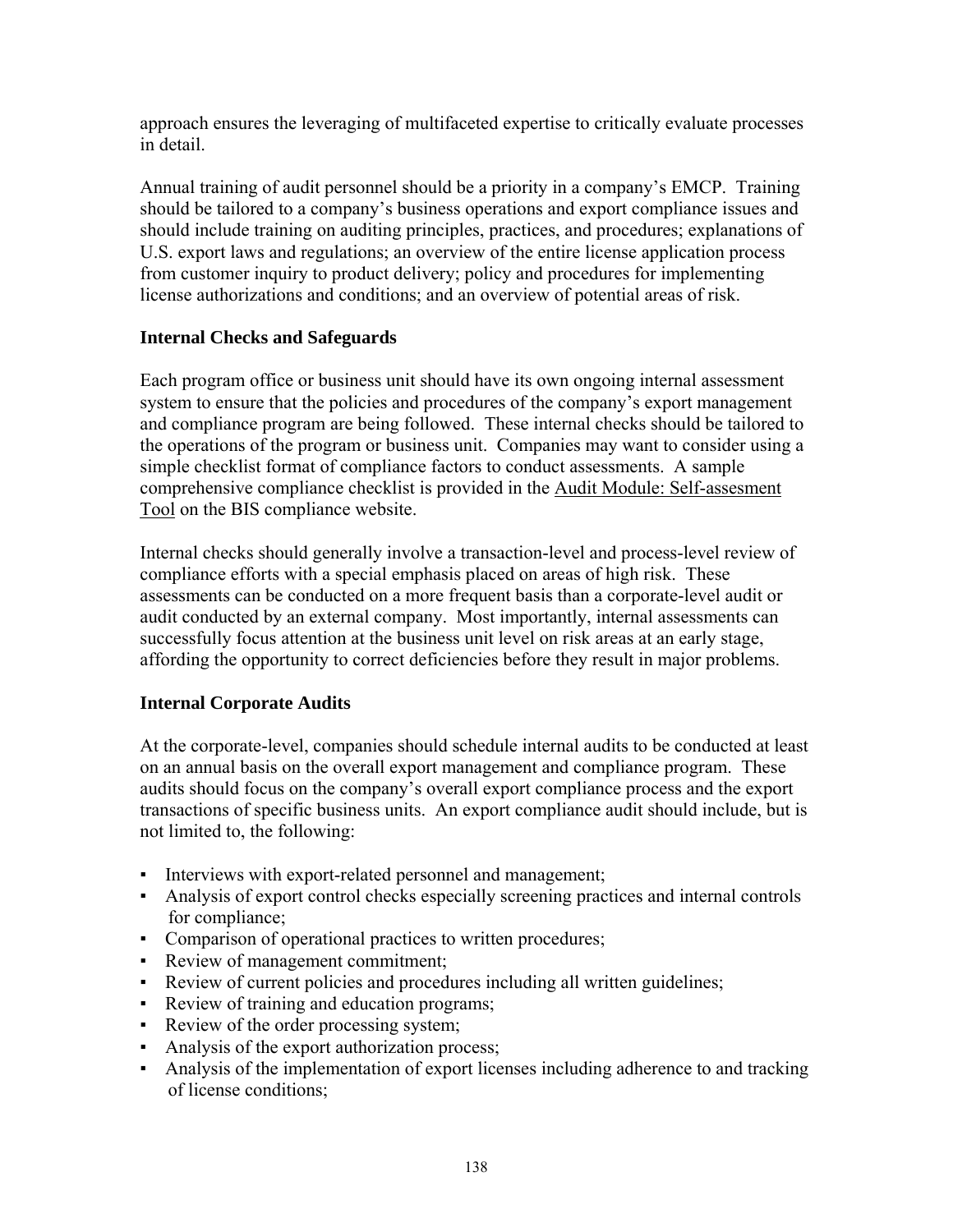- Review of internal assessments:
- Review of notifications of noncompliance;
- Review of procedures for corrective action and follow-up;
- Review of procedures related to visits or employment of foreign nationals;
- Review of technology controls and technology transfers, including via e-mails;
- Review of procedural checklists for travel abroad, including for hand-carried items like laptop computers;
- Review of record keeping practices;
- Sample review of export-related documents; and
- Analysis of sample transactions.

See separate Audit Module: Self-assessment Tool, on the BIS compliance website for much more detail regarding audits/assessments for all nine key elements of an EMCP.

## **External Audits**

It is a good business practice to periodically utilize an outside auditor. External audits can provide an unbiased, third-party evaluation, and validation, of a company's overall export management and compliance program and practices.

## **Reporting, Corrective Action, and Follow-Up Procedures for Audits**

Companies should include in their export management and compliance programs the appropriate procedures and practices for audit reporting. Audit reports should be provided to the program office or business unit reviewed and to the appropriate management officials. If an audit's findings raise questions concerning export compliance risks, procedures should also be in place for these issues to be raised to management attention. Procedures should define the requirements for implementing audit recommendations, following-up on corrective actions taken, and reporting on audit recommendations.

# **SUMMARY**

### **Pre-audit Checklist**

- Identify business units and personnel to be audited.
- Send e-mail notification to affected parties.
- Develop a tracking log for document requests.

• Prepare audit templates such as interview questions, transactional review checklist, audit report format, etc.

• Each business unit should provide their written procedures related to export compliance before the audit.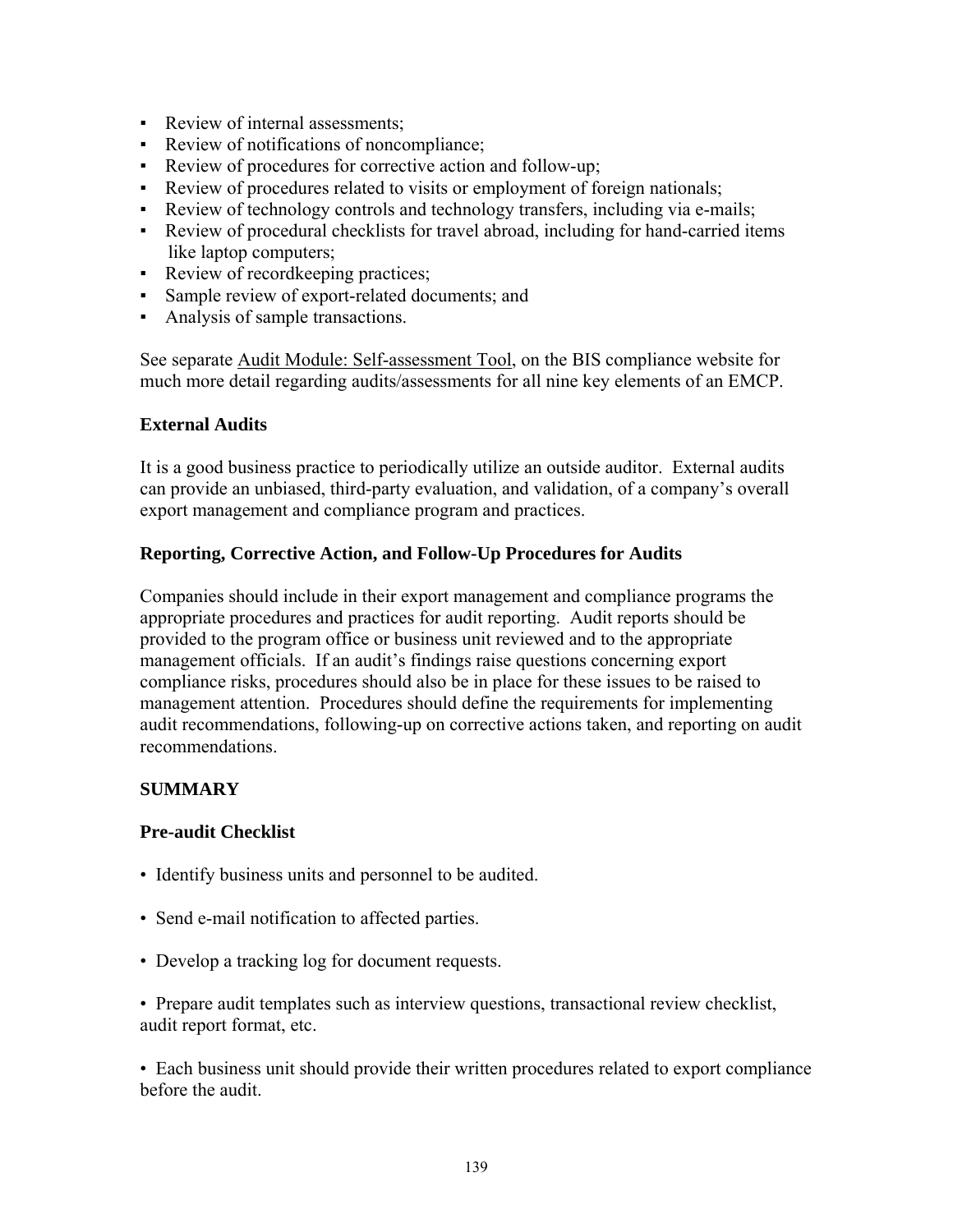• Personnel at all levels of the organization, management and staff, should be interviewed to compare written procedures with actual business practices.

• Identify gaps and inconsistencies.

## **Post-audit Checklist**

- Write draft audit report.
	- Executive Summary [Purpose, Methodology, Key Findings]
	- Findings and Recommendations [Organize in Priority Order]
	- Appendices [Interview List, Document List, Process Charts]

• Conduct post-audit briefing for affected business units to discuss audit findings and recommendations. Provide draft report. This is an opportunity for business units to address inaccuracies in report.

• Obtain commitment from business units for corrective action. Include, with timeframes, in audit report.

- Brief executive management on audit findings and recommendations.
- Track corrective actions. Within the year, audit corrective actions.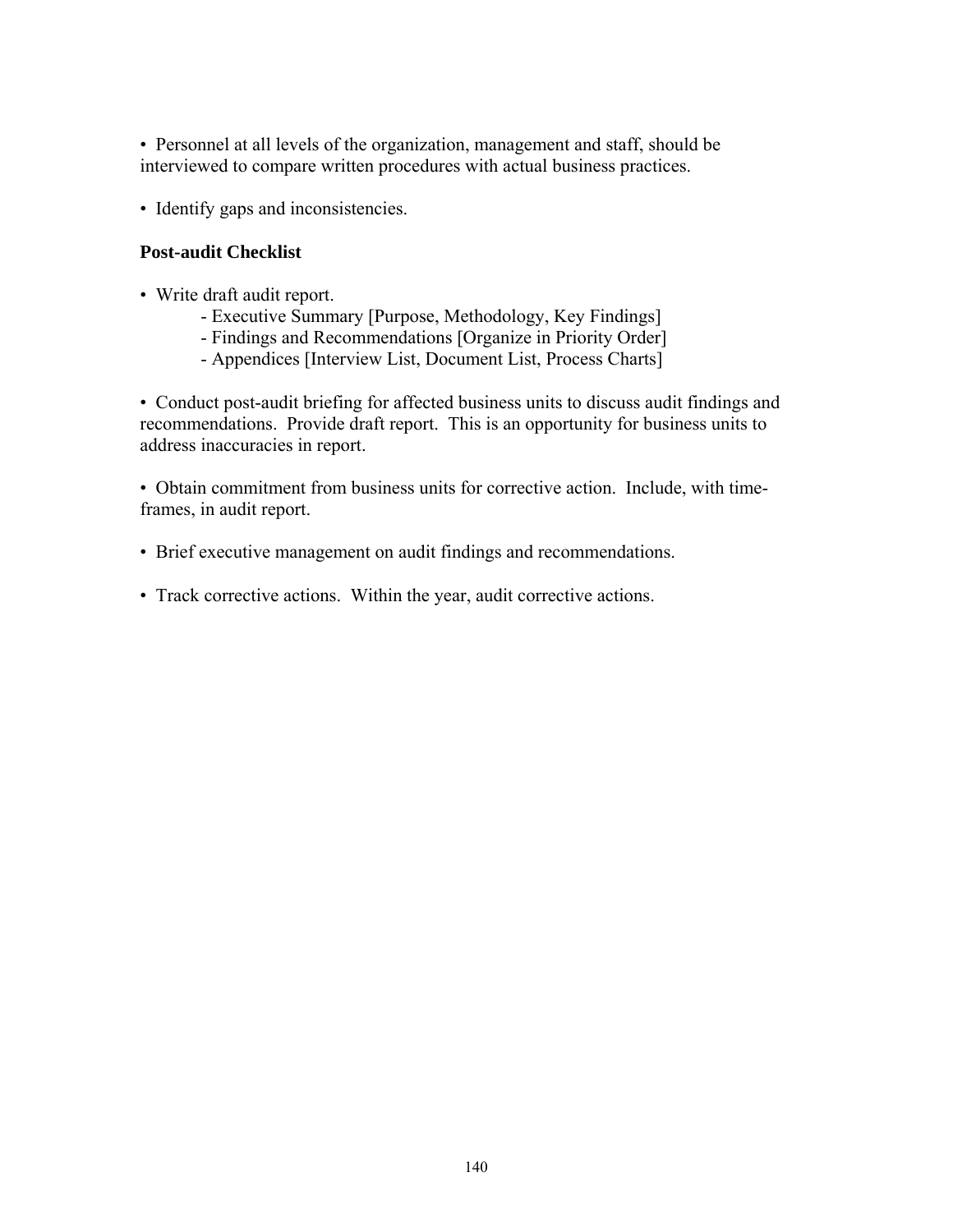# **KEY ELEMENTS 8 & 9: HANDLING AND REPORTING EXPORT COMPLIANCE PROBLEMS AND VIOLATIONS, & TAKING CORRECTIVE ACTIONS**

# **Objective:**

To provide clear guidance to company employees regarding notification, escalation, and corrective action for times when there are problems or suspected problems with export transactions.

# **Procedure:**

An essential part of a company's export management and compliance program are procedures which provide clear guidance to all employees, including contract employees, concerning what actions to take in the event of suspected incidents of export-related noncompliance.

An effective notification program for reporting suspected incidents of export-related noncompliance includes:

- 1. Management that is fully committed to conducting business in compliance with the letter and spirit of the law and committed to fostering a safe environment for employees who raise questions or concerns about compliance;
- 2. Internal and external reporting procedures for suspected violations of noncompliance; and
- **3.** Corrective and disciplinary actions for noncompliance with company compliance policies and procedures and incidents contrary to U.S. export law.

# **Management Commitment**

For any notification program to work, employees, including contract employees, must feel that management at all levels of the organization is truly committed to export compliance. This commitment must be effectively communicated, often and broadly. Employees should not only be encouraged to report suspected export violations but also know that management views reporting suspected violations as an integral part of the company's compliance program and an important part of the responsibility and duty of each employee's job. Management must convey to employees that in addition to knowing the legal and ethical responsibilities that apply to their jobs, it is an employee's duty to speak up if they are unsure about the proper course of action or need advice, if they believe another employee is doing, or may be about to do, something that violates the company's compliance program, or if they believe that they have personally been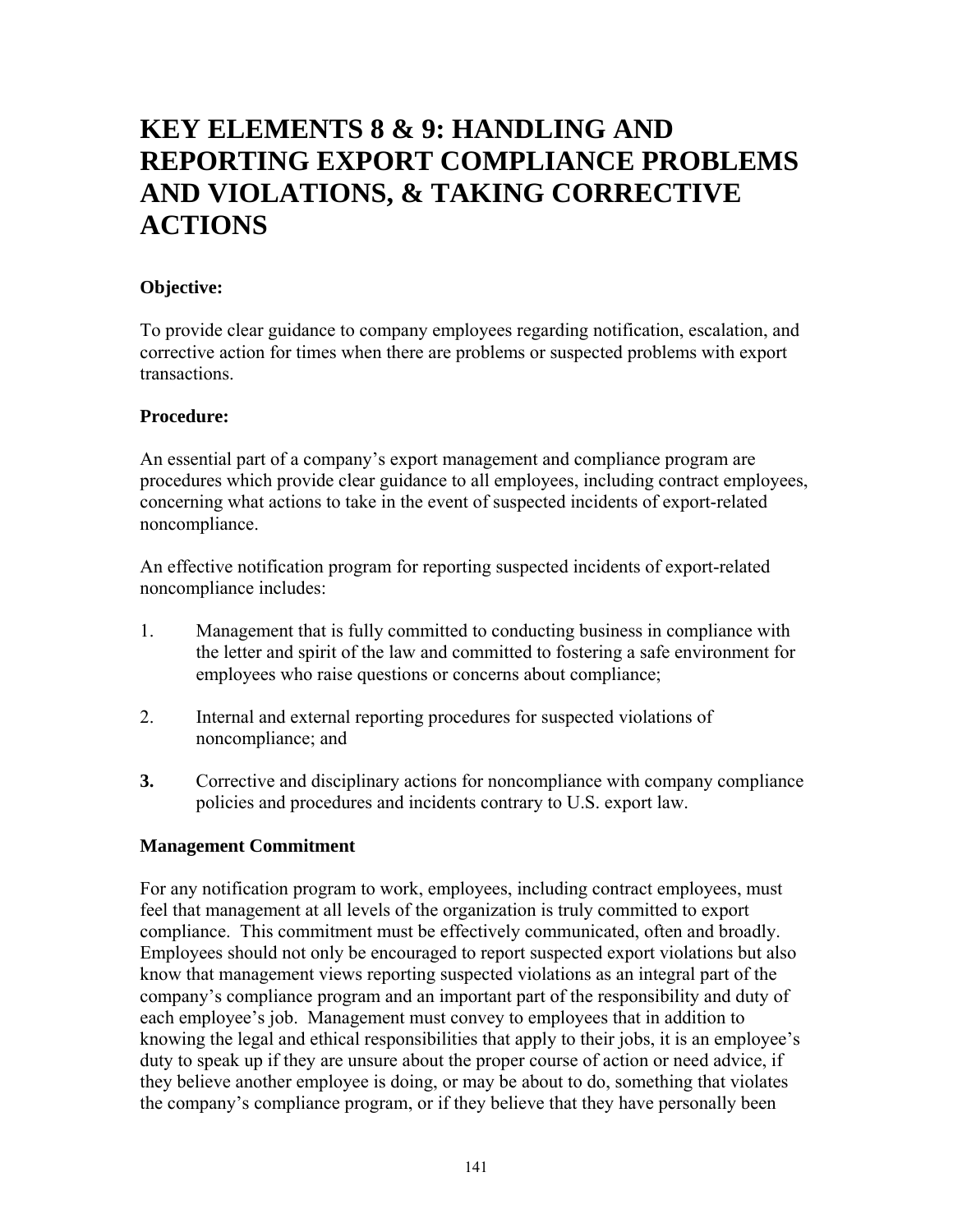involved in noncompliant activity. Management must instill within all employees the personal commitment to do the right thing.

The most important thing Management can do to foster a culture of compliance within their employees is to lead by example. Employees must have a high level of assurance that export compliance is management's overriding concern in all export decisions and will never be sacrificed for profit or personal gain. It is critical that employees know that they will be free from retribution or retaliation from other employees or management if in good faith they raise questions or concerns about compliance. In fact, employees who have both the conscience and confidence to step forward when actions are suspect are one of the best defenses a company has to ensure that it does not break any export compliance laws. Management should also ensure that employees they supervise have adequate training, knowledge, and resources to comply with the company's compliance program. They are responsible for monitoring compliance of the employees they supervise, enforcing compliance standards consistently, and reporting incidents of noncompliance to the proper management level.

It should be made part of performance plans, performance evaluations, and the promotion process, that employees voice concerns when they see a possible problem. Additionally, employees who speak up should be lauded, perhaps in a monthly company compliance newsletter, even if the problem reported resulted in no violation, but only in a change in procedures to expedite compliance and business.

## **Internal and External Reporting Procedures**

As part of a company's export management and compliance program, all employees should be given clear instructions on where suspected incidents of export-related noncompliance should be reported. Suspected incidents can be reported in a variety of places in a company including an export compliance office, legal department, or ethics hotline. The office or individual(s) assigned the responsibility for taking reports should be publicly identified. The name, room number, telephone number, and e-mail address of the notification office or person(s) should be made available to all employees, especially those involved in export-related activities. In addition, companies may consider providing a mechanism or venue through which employees can make reports anonymously and can be assured that those reports will be confidential and shared on a 'need-to-know' basis.

Written procedures should be developed explaining the internal procedures to be followed by the appropriate company personnel when a suspected incident of export related noncompliance has been reported. Think through as many contingencies as possible ahead of time, and delineate appropriate and detailed procedures. At a minimum, this should include:

- criteria for when to conduct an investigation on a potential noncompliant activity;
- how to determine and revise the scope of the investigation;
- the investigation procedures (who, what, where, when, how);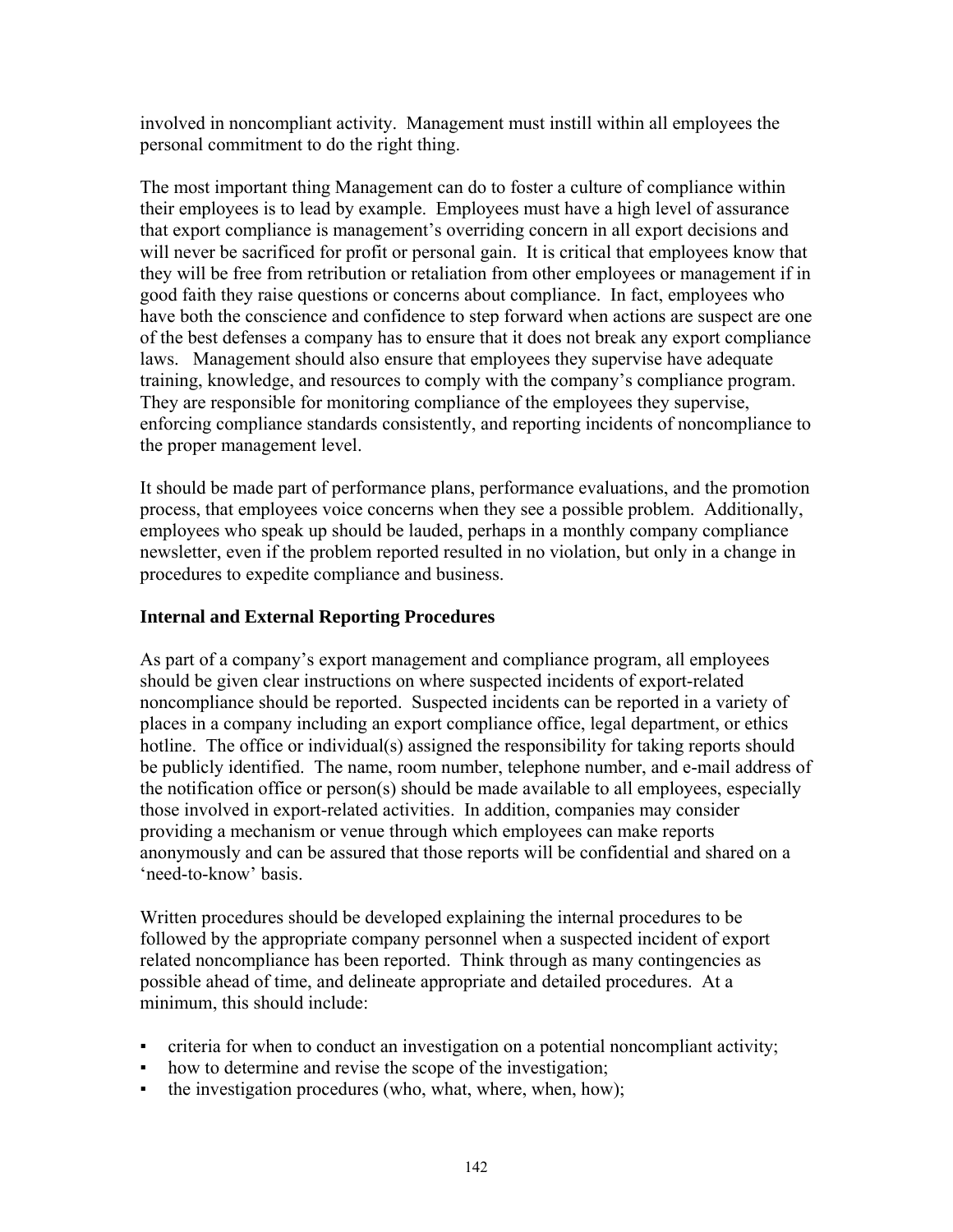- **•** investigative report documentation requirements, making it clear to employees that it is in their and the company's best interests to strictly adhere to documentation requirements;
- management notification procedures if noncompliance is discovered;
- documentation requirements of remedial action taken;
- follow-up reporting procedures to management regarding corrective actions taken; and
- notification procedures to the reporting employee regarding the outcome of the investigation.

Written procedures should also be developed establishing procedures for reporting violations to the U.S. government. The Commerce Department has a Voluntary Self-Disclosure program under which the disclosure will be considered as a mitigating factor in an export enforcement investigation. However, in order to be considered "voluntary," disclosures must be made prior to the time the U.S. Government obtains knowledge of either the same or substantially similar information from another source and initiates an investigation or inquiry. In addition, the voluntary disclosure must be made with the full knowledge and authorization of senior company management. To make a voluntary disclosure, contact the Director of BIS's Office of Export Enforcement, as per Section 764.5(c)(7). To maximize mitigation, also disclose what corrective action is being taken and any other mitigating factors, including how you have implemented all nine key EMCP elements included herein.

## **Corrective and Disciplinary Actions**

Every problem is also a learning opportunity to enhance your company's EMCP and its business and compliance processes; therefore, be sure to incorporate lessons learned into your training and awareness programs.

Since your EMCP should make it clear in every section that employees are both responsible and accountable, companies should also consider developing a graduated scale of disciplinary action for employees who do not comply with the company's export policies and procedures, and should also define disciplinary actions to be taken in the event of export violations or negligence. Disciplinary actions should be considered on a case-by-case basis depending upon the seriousness of the incident, and can range from oral/written reprimands to termination. When warranted, the use of administrative or financial penalties is probably one of the most effective tools a company has to warn other employees that noncompliance will not be tolerated.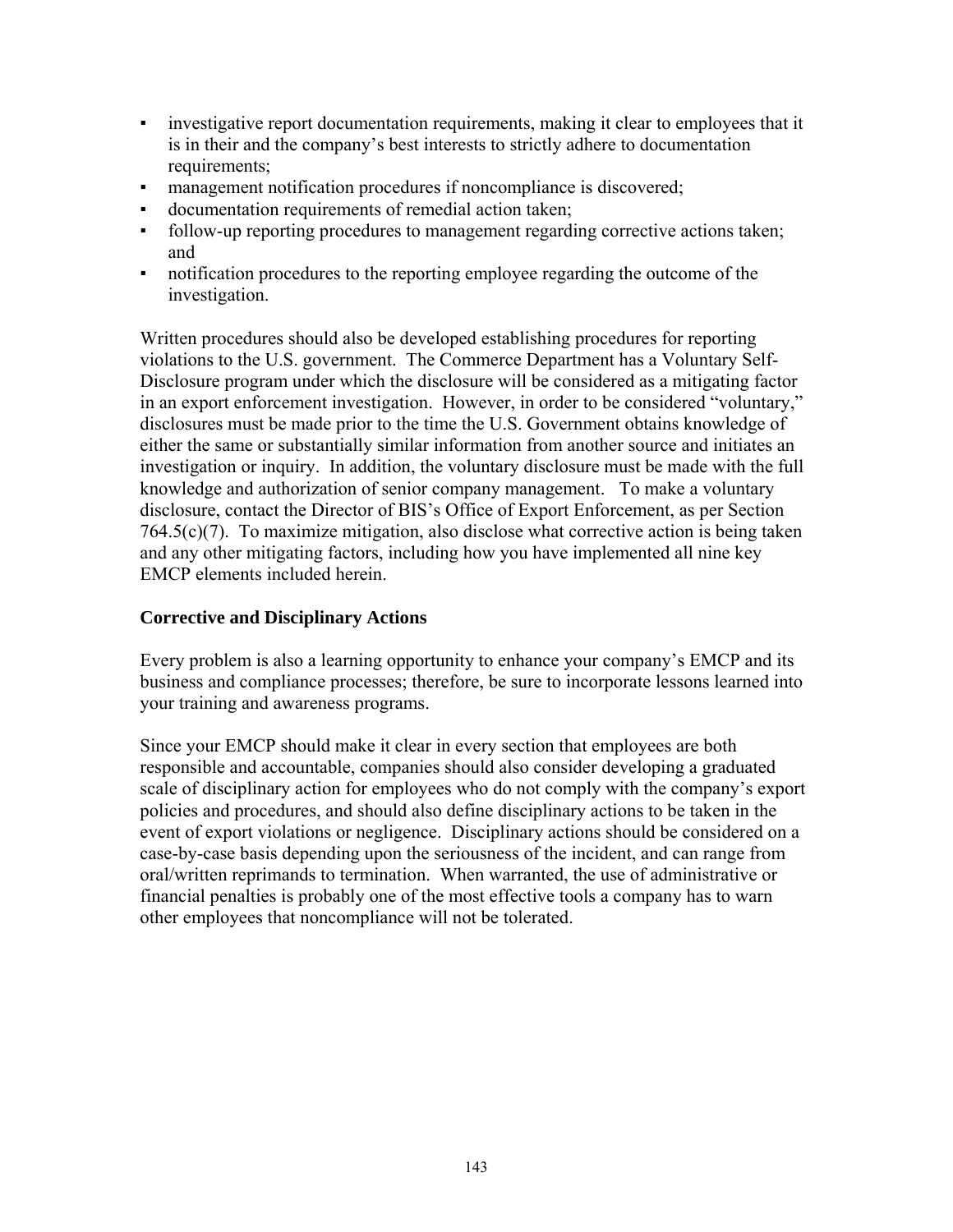# **COMPLIANCE GUIDELINES SUMMARY**

Having an Export Management and Compliance Program will help prevent our U.S. origin dual-use goods and technologies from being used against us, and in that regard, the jobs of all involved with exporting have a national security component to them.

A well-implemented EMCP that include all nine elements described here, will help companies to thrive and will serve as a mitigating factor in an enforcement proceeding.

Use the following checklist to evaluate your EMCP:

# **EMCP Self-evaluation Checklist**

Are management commitment and managerial involvement clearly apparent?

Are sufficient resources, including qualified and dedicated employees, committed to support the compliance program?

► Are there established mechanisms through which employees feel safe and comfortable reporting concerns regarding noncompliance activity?

► Do you have established compliance policies, procedures, and standards of conduct for export operations and personnel?

► Is there a sufficient level of written operational guidance to ensure day-to-day compliance?

► Are there effective lines of communication throughout export operations?

Has your organization built compliance partnerships and applied programs globally?

► Does your organization provide training to all employees on export-compliance policies and specialized training on policies and procedures for those directly involved in exports and the export-compliance program?

► Have you implement checks and safeguards, including screening of parties and activities, throughout all export processes?

► Does your program ensure compliance and detect violations through continuous monitoring and audit systems, and does it also ensure appropriate recordkeeping?

► Does your EMCP ensure consistent and quick response to detected violations? Does it have an established procedure for escalating problems and taking corrective action when needed?